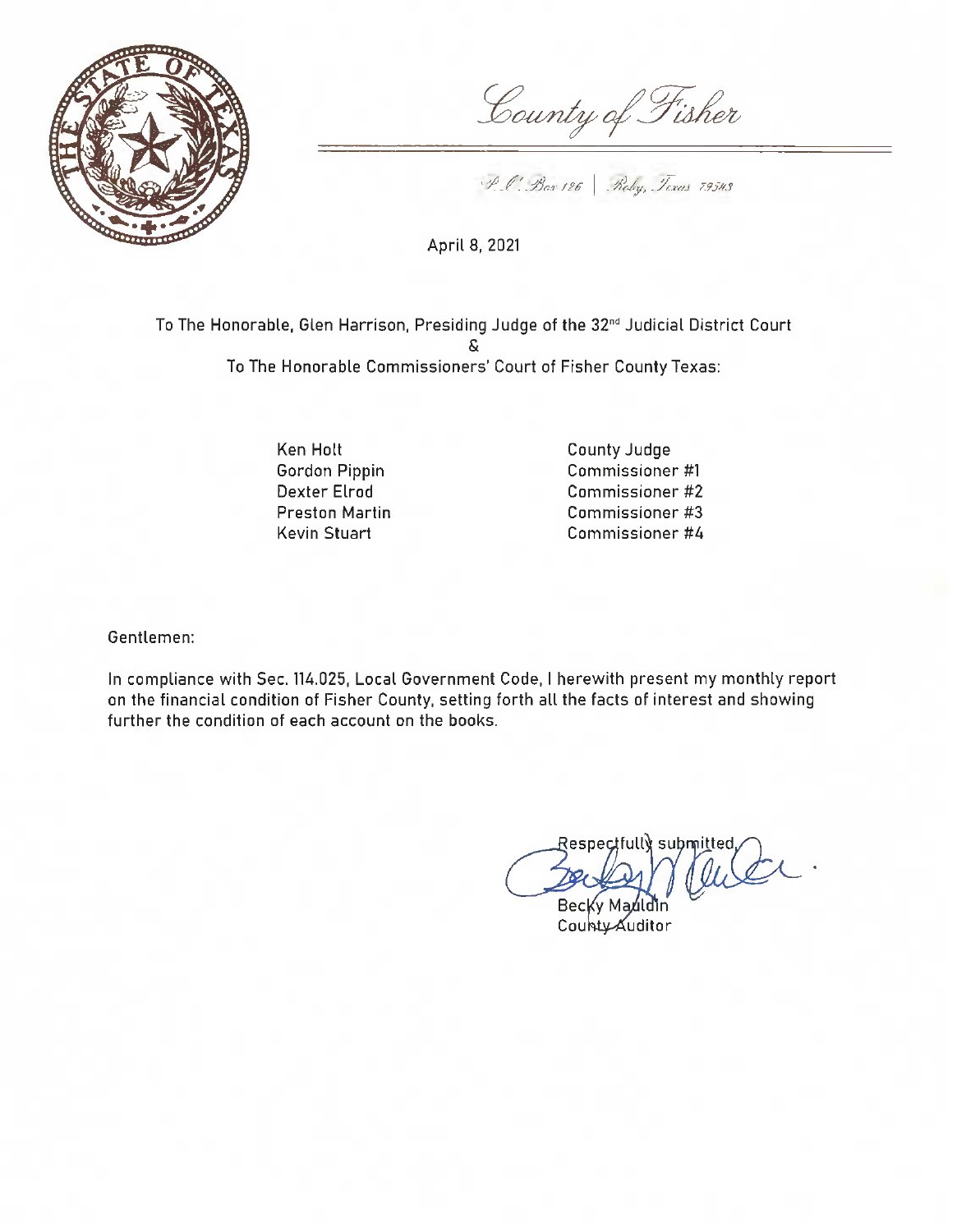

# **FISHER COUNTY**

### **State of Financial Condition**

## **April 12, 2021**

### **COUNTY JUDGE**

*KEN HOLT*

**COMMISSIONERS**

- *PRECINCT#1 GORDON PIPPIN*
- *PRECINCT#2 DEXTER ELROD*
- *PRECINCT#3 PRESTON MARTIN*
- *PRECINCT#4 KEVIN STUART*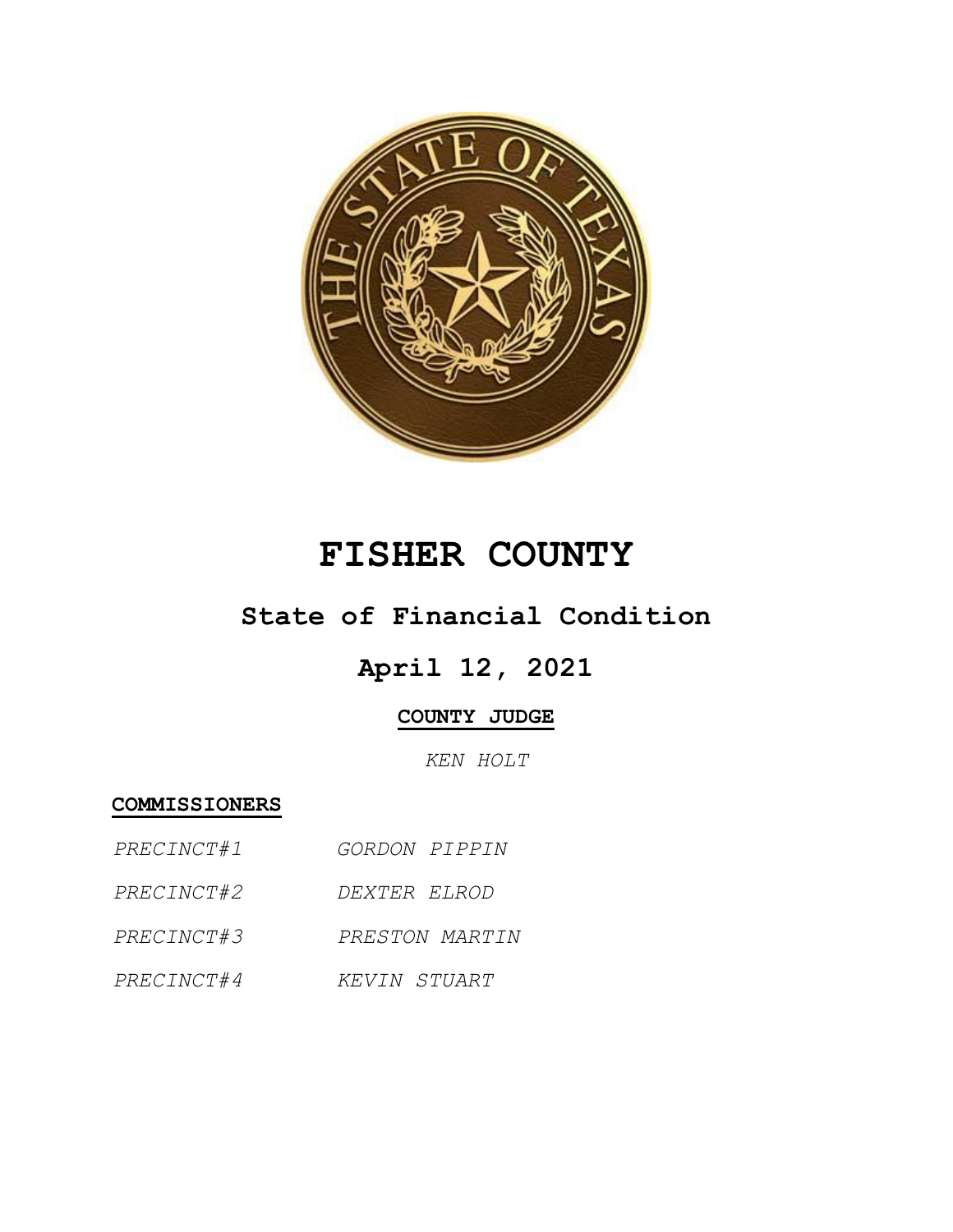|                     | ACCOUNT NO ACCOUNT-TITLE                       | ORIGINAL     | AMENDED<br>BUDGET-AMOUNT BUDGET-AMOUNT YEAR-TO-DATE | ENCUMBERED | ACTIVITY               | ACTIVITY<br>YEAR-TO-DATE MONTH-TO-DATE | CURRENT USED<br>BALANCE PCT |                |
|---------------------|------------------------------------------------|--------------|-----------------------------------------------------|------------|------------------------|----------------------------------------|-----------------------------|----------------|
|                     | REPORTING FUND: 0010 GENERAL FUND              |              |                                                     |            |                        |                                        | EFFECTIVE MONTH - 04        |                |
| 0100 CASH ACCOUNTS  |                                                |              |                                                     |            |                        |                                        |                             |                |
|                     | 10-100-100 CFC: GENERAL FUND                   |              |                                                     |            | 2,490,579.11           |                                        | 55,023.86- 4,210,603.19     |                |
|                     | 10-100-130 MONEY MARKET CHECKING               |              |                                                     |            | 750.30                 | 0.00                                   | 232,491.98                  |                |
|                     | 10-100-140 GRANT FUND CHECKING                 |              |                                                     |            | 0.00                   | 0.00                                   | 0.40                        |                |
|                     | 10-100-150 DRUG FORFEITURE CHECKING            |              |                                                     |            | 0.00                   | 0.00                                   | 0.00                        |                |
|                     | 10-100-185 DUE FROM I&S FUND                   |              |                                                     |            | 0.00                   | 0.00                                   | 133,602.02                  |                |
|                     | 10-100-201 CERTIFICATE OF DEPOSIT - 1          |              |                                                     |            | 174.33                 | 0.00                                   | 156,481.73                  |                |
|                     | 10-100-202 CERTIFICATE OF DEPOSIT - 2          |              |                                                     |            | 174.33                 | 0.00                                   | 156,481.73                  |                |
|                     | 10-100-203 CERTIFICATE OF DEPOSIT - 3          |              |                                                     |            | 174.33                 | 0.00                                   | 156,481.73                  |                |
|                     | 10-100-204 CERTIFICATE OF DEPOSIT - 4          |              |                                                     |            | 174.33                 | 0.00                                   | 156,481.73                  |                |
|                     | 10-100-205 CERTIFICATE OF DEPOSIT - 5          |              |                                                     |            | 174.33                 | 0.00                                   | 156,481.73                  |                |
|                     | 10-100-206 CERTIFICATE OF DEPOSIT - 6          |              |                                                     |            | 192.34                 | 0.00                                   | 258, 117.59                 |                |
|                     | 10-100-211 REIMBURSEMENT CLEARING              |              |                                                     |            | 0.00                   | 0.00                                   | 4.00                        |                |
|                     | 10-100-230 DISTRICT CLERK EFILE                |              |                                                     |            | 421.86                 | 99.00                                  | 471.86                      |                |
|                     | 10-100-231 COUNTY CLERK EFILE                  |              |                                                     |            | 3,127.07               | 102.00                                 | 3,127.07                    |                |
|                     | 10-100-232 JP CREDIT CARD                      |              |                                                     |            | 12,065.82              | 1,119.05                               | 12,065.82                   |                |
|                     | 10-100-280 DELINQUENT TAXES RECEIVABLE         |              |                                                     |            | 0.00                   | 0.00                                   | 108,436.19                  |                |
|                     | 10-100-285 ALLOWANCE-UNCOLLETABLE TAXES        |              |                                                     |            | 0.00                   | 0.00                                   | 23,734.89-                  |                |
|                     | 10-100-290 DUE FROM APPRAISAL DISTRICT         |              |                                                     |            | 0.00                   | 0.00                                   | 0.00                        |                |
|                     | CASH ACCOUNTS                                  |              |                                                     |            |                        | 2,508,008.15 53,703.81 - 5,717,593.88  |                             |                |
|                     |                                                |              |                                                     |            |                        |                                        |                             |                |
|                     | 0300 GENERAL REVENUE ACCOUNTS                  |              |                                                     |            |                        |                                        |                             |                |
|                     | 10-300-100 ADVALOREM TAXES                     | 2,482,523.00 | 2,482,523.00                                        |            | 3,087,432.66           | 10,604.80                              | 604,909.66+124              |                |
|                     | 10-300-104 TDEM GRANT                          | 0.00         | 0.00                                                |            | 56,550.77              | 0.00                                   | 56,550.77+                  |                |
|                     | 10-300-105 DELINQUENT ADVALOREM TAXES          | 0.00         | 0.00                                                |            | 0.00                   | 0.00                                   | 0.00                        |                |
|                     | 10-300-106 DC EFILE CLEARING ACCOUNT           | 0.00         | 0.00                                                |            | 0.00                   | 0.00                                   | 0.00                        |                |
|                     | 10-300-107 CC EFILE CLEARING ACCOUNT           | 0.00         | 0.00                                                |            | 0.00                   | 0.00                                   | 0.00                        |                |
|                     | 10-300-108 JP C-CARD CLEARING ACCOUNT          | 0.00         | 0.00                                                |            | 0.00                   | 0.00                                   | 0.00                        |                |
|                     | 10-300-109 CREDIT CARD INTEREST EARNED         | 150.00       | 150.00                                              |            | 8.00                   | 0.00                                   | 142.00                      | 05             |
|                     | 10-300-149 APPRAISAL DIST EXCESS REFUND        | 0.00         | 0.00                                                |            | 0.00                   | 0.00                                   | 0.00                        |                |
|                     | 10-300-150 OTHER INCOME                        | 100.00       | 100.00                                              |            | 0.00                   | 0.00                                   | 100.00                      | 0 <sub>0</sub> |
|                     | 10-300-151 TAX COLLECTOR ANNUAL SALES TAX COMM | 7,200.00     | 7,200.00                                            |            | 0.00                   | 0.00                                   | 7,200.00                    | 0 <sub>0</sub> |
|                     | 10-300-152 MISC REIMBURSEMENTS                 | 300.00       | 300.00                                              |            | 315.14                 | 0.00                                   | $15.14 + 105$               |                |
|                     | 10-300-153 DPS REIMBURSEMENTS/PHONE& INTERNET  | 2,000.00     | 2,000.00                                            |            | 0.00                   | 0.00                                   | 2,000.00                    | 0 <sub>0</sub> |
|                     | 10-300-155 DRUG FOR REIMBURSING GF JAIL ASSIST | 0.00         | 0.00                                                |            | 0.00                   | 0.00                                   | 0.00                        |                |
|                     | 10-300-156 DRUG FOR REIMBURSING FICA           | 0.00         | 0.00                                                |            | 0.00                   | 0.00                                   | 0.00                        |                |
|                     | 10-300-157 DRUG FOR REIMBURSING RETIREMENT     | 0.00         | 0.00                                                |            | 0.00                   | 0.00                                   | 0.00                        |                |
|                     | 10-300-180 INTEREST EARNED                     | 24,500.00    | 24,500.00                                           |            | 2,848.49               | 0.00                                   | 21,651.51                   | 12             |
|                     | 10-300-185 INSURANCE PROCEEDS                  | 0.00         | 0.00                                                |            | 6,468.49               | 0.00                                   | $6,468.49+$                 |                |
|                     | 10-300-190 INTEREST EARNED CD'S                | 10,400.00    | 10,400.00                                           |            | 1,063.99               | 0.00                                   | 9,336.01                    | 10             |
| $10 - 300 - 195$    | INSURANCE REMIBURSEMENTS                       | 1,000.00     | 1,000.00                                            |            | 2,182.00               | 0.00                                   | 1,182.00+ 218               |                |
| $10 - 300 - 200$    | COUNTY RESTITUTION INCOME                      | 1,600.00     | 1,600.00                                            |            | 0.00                   | 0.00                                   | 1,600.00                    | 0 <sub>0</sub> |
|                     | 10-300-202 DRUG PROG CCP - 10% COUNTY          | 300.00       | 300.00                                              |            | $4.55 -$               | 0.00                                   | 304.55                      | 02             |
| $10 - 300 - 204$    | OIL & GAS INCOME                               | 500.00       | 500.00                                              |            | 2,357.73               | 0.00                                   | 1,857.73+ 472               |                |
| $10 - 300 - 205$    | GAS PIPELINE INCOME                            | 0.00         | 0.00                                                |            | 0.00                   | 0.00                                   | 0.00                        |                |
|                     | 10-300-206 NSF INCOME                          | 0.00         | 0.00                                                |            | 0.00                   | 0.00                                   | 0.00                        |                |
| $10 - 300 - 212$    | HEALTHY COUNTY INCOME                          | 0.00         | 0.00                                                |            | 0.00                   | 0.00                                   | 0.00                        |                |
|                     | 10-300-214 COURT APPT ATTY - C & D CLERK       | 2,600.00     | 2,600.00                                            |            | 0.00                   | 0.00                                   | 2,600.00                    | 00             |
|                     | 10-300-216 JUROR REIMBURSEMENT                 | 408.00       | 408.00                                              |            | 340.00                 | 0.00                                   | 68.00                       | 83             |
|                     | 10-300-218 TX-TF-IND DEFENSE GRANT 2019        | 7,000.00     | 7,000.00                                            |            | 5,600.00               | 0.00                                   | 1,400.00                    | 80             |
|                     | 10-300-222 AD LITEM TAX SUIT T REES            | 55.00        | 55.00                                               |            | 0.00                   | 0.00                                   | 55.00                       | 0 <sub>0</sub> |
|                     | 10-300-224 OUT OF COUNTY SHERIFF CITATIONS     | 0.00         | 0.00                                                |            | 0.00                   | 0.00                                   | 0.00                        |                |
|                     | 10-300-225 OUT OF COUNTY SHERIFF SERVICE       | 400.00       | 400.00                                              |            | 575.00                 | 0.00                                   | 175.00+ 144                 |                |
|                     | 10-300-226 INSURANCE BUILDING REPAIRS          | 0.00         | 0.00                                                |            | 0.00                   | 0.00                                   | 0.00                        |                |
|                     | 10-300-228 UNCLAIMED PROPERTY REFUND           | 0.00         | 0.00                                                |            | 0.00                   | 0.00                                   | 0.00                        |                |
|                     | 10-300-229 VOL FIRE DEPT DONATIONS             | 0.00         | 0.00                                                |            | 0.00                   | 0.00                                   | 0.00                        |                |
|                     | 10-300-230 TOBACCO SETTLEMENT INCOME           | 43.00        | 43.00                                               |            | 0.00                   | 0.00                                   | 43.00                       | 0 <sub>0</sub> |
|                     | 10-300-231 FISHER COUNTY SHERIFF'S POSSE       | 1.00         | 1.00                                                |            | 2.00                   | 0.00                                   | $1.00 + 200$                |                |
|                     | 10-300-232 WIND FARM TAX ABATEMENTS            | 581,735.00   | 581,735.00                                          |            | 581,735.00             | 0.00                                   | 0.00 100                    |                |
|                     | 10-300-234 SHERIFF - DRUG FORF REIMBURSEMENT   | 0.00         | 0.00                                                |            | 0.00                   | 0.00                                   | 0.00                        |                |
|                     | 10-300-236 SHERIFF - MISC INCOME               | 15,140.00    | 15,140.00                                           |            | 307.00                 | 0.00                                   | 14,833.00                   | 02             |
|                     | 10-300-237 SHERIFF BODY ARMOR GRANT            | 0.00         | 0.00                                                |            | 0.00                   | 0.00                                   | 0.00                        |                |
|                     | 10-300-239 SB1849 PRISONER SAFETY FUND GRANT   | 0.00         | 0.00                                                |            | 0.00                   | 0.00                                   | 0.00                        |                |
|                     | 10-300-241 SHERIFF SALE INCOME                 | 930.00       | 930.00                                              |            | 0.00                   | 0.00                                   | 930.00                      | 0 <sub>0</sub> |
|                     | 10-300-242 NEW AG BARN 2020                    | 0.00         | 0.00                                                |            | 0.00                   | 0.00                                   | 0.00                        |                |
|                     | 10-300-245 HAVA CARES ACT - 2020               | 0.00         | 0.00                                                |            | 0.00                   | 0.00                                   | 0.00                        |                |
|                     | 10-300-250 HAVA SECURITY GRANT                 | 0.00         | 0.00                                                |            | 0.00                   | 0.00                                   | 0.00                        |                |
|                     | 10-300-713 BUILDING RENT - APPRAISAL DIST      | 10.00        | 10.00<br>--------------                             |            | 10.00<br>------------- | 10.00<br>-------------                 | 0.00 100<br>----------      |                |
|                     | GENERAL REVENUE ACCOUNTS                       |              | 3,138,895.00 3,138,895.00                           |            | 0.00 3,747,791.72      | 10,614.80                              | 608,896.72+ 119             |                |
| 0310 FEES OF OFFICE |                                                |              |                                                     |            |                        |                                        |                             |                |
|                     | 10-310-400 FEES - COUNTY JUDGE                 | 100.00       | 100.00                                              |            | 78.00                  | 0.00                                   | 22.00                       | 78             |
|                     |                                                |              |                                                     |            |                        |                                        |                             |                |

04-07-2021\*\*BUDGET ANALYSIS USAGE REPORT \*\* ASSET, INCOME, & EXPENSE ACCOUNTS PAGE 1<br>TIME:03:59 PM - EFFECTIVE MONTH:04

-------------------------------------------------------------------------------------------------------------------------------------------

TIME:03:59 PM - EFFECTIVE MONTH:04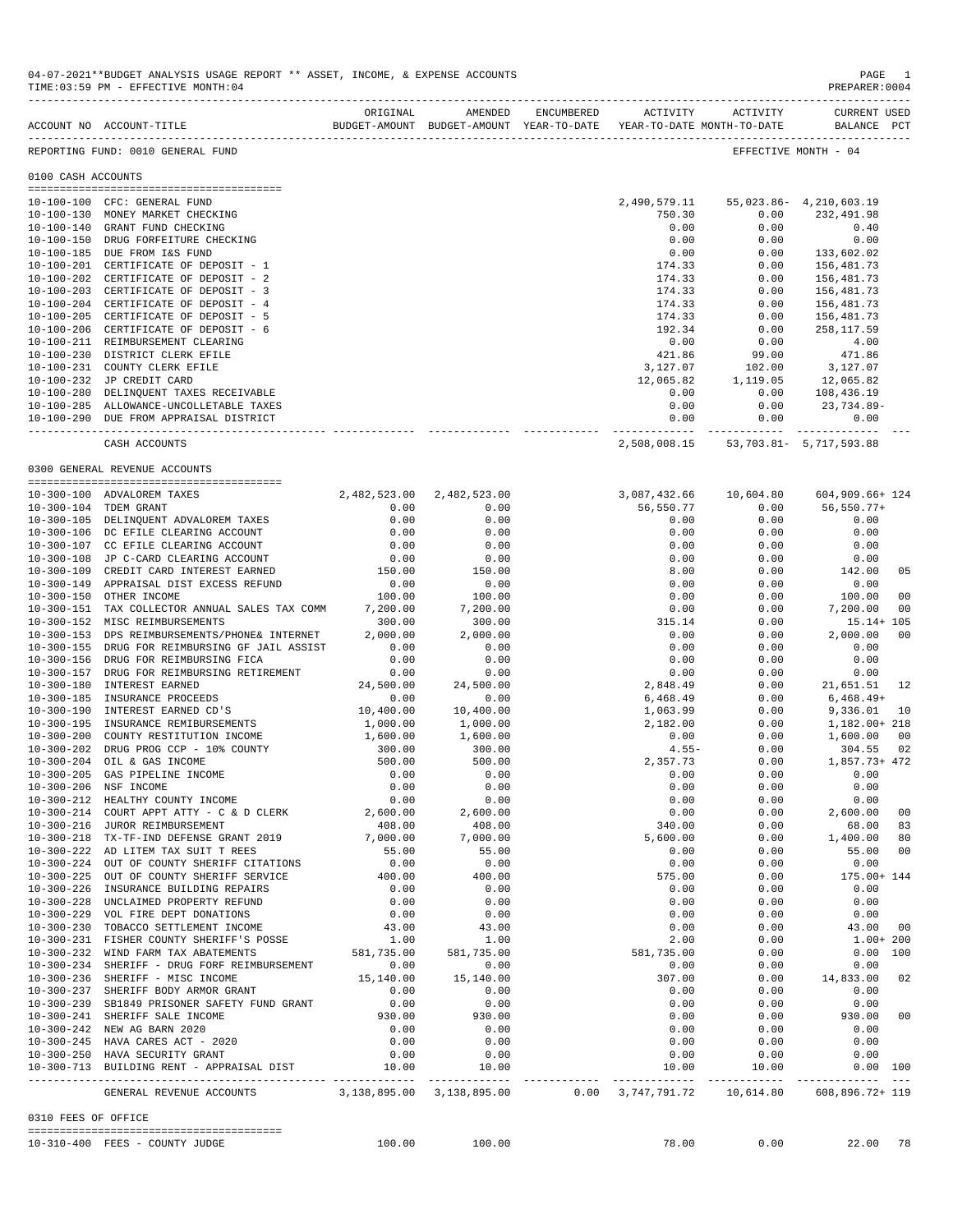|                                      | ACCOUNT NO ACCOUNT-TITLE                                                                                                                                          | ORIGINAL                                    | AMENDED<br>BUDGET-AMOUNT BUDGET-AMOUNT YEAR-TO-DATE                                                                                                                                                                                                                                 | ENCUMBERED                                                                     | ACTIVITY                                    | ACTIVITY<br>YEAR-TO-DATE MONTH-TO-DATE                                                                    | <b>CURRENT USED</b><br>BALANCE PCT |                |
|--------------------------------------|-------------------------------------------------------------------------------------------------------------------------------------------------------------------|---------------------------------------------|-------------------------------------------------------------------------------------------------------------------------------------------------------------------------------------------------------------------------------------------------------------------------------------|--------------------------------------------------------------------------------|---------------------------------------------|-----------------------------------------------------------------------------------------------------------|------------------------------------|----------------|
|                                      | REPORTING FUND: 0010 GENERAL FUND                                                                                                                                 |                                             |                                                                                                                                                                                                                                                                                     |                                                                                |                                             | EFFECTIVE MONTH - 04                                                                                      |                                    |                |
|                                      | 10-310-410 FEES - COUNTY CLERK                                                                                                                                    | 65,000.00                                   | 65,000.00                                                                                                                                                                                                                                                                           |                                                                                |                                             | 40,242.60 1,011.40                                                                                        | 24,757.40 62                       |                |
| $10 - 310 - 420$                     | FEES - COUNTY & DISTRICT COURT                                                                                                                                    | 500.00                                      | 500.00                                                                                                                                                                                                                                                                              |                                                                                | 275.00                                      | $50.00$<br>$110.00$                                                                                       |                                    | - 55           |
|                                      | 10-310-425 FEES - DISTRICT CLERK                                                                                                                                  | 9,800.00                                    | 9,800.00                                                                                                                                                                                                                                                                            |                                                                                | 2,966.57                                    |                                                                                                           | 225.00<br>6,833.43                 | 30             |
|                                      | 10-310-426 FEES - DIST CLERK TAX RESEARCH                                                                                                                         |                                             | 700.00                                                                                                                                                                                                                                                                              |                                                                                | 757.00                                      | 0.00                                                                                                      | 57.00+ 108                         |                |
| 10-310-427                           | REPAYMENT OF REWARD FINE                                                                                                                                          | $700.00$<br>$0.00$                          | 0.00                                                                                                                                                                                                                                                                                |                                                                                | 0.00                                        | $0.00$<br>916.02 $0.526.65$                                                                               |                                    |                |
|                                      | 10-310-430 FEES - JP #1                                                                                                                                           | $0.00$<br>40,000.00                         | 40,000.00                                                                                                                                                                                                                                                                           |                                                                                | $0.00$<br>19,473.35                         |                                                                                                           |                                    | 49             |
|                                      |                                                                                                                                                                   |                                             |                                                                                                                                                                                                                                                                                     |                                                                                |                                             |                                                                                                           | 323.38                             | 19             |
|                                      | $10-310-432 \quad \text{FEES} - \text{JP ATTY DELINQUENT COL} \qquad \qquad 400.00 \\ 10-310-433 \quad \text{FEES} - \text{JP WRTT OF POSSES} \qquad \qquad 0.00$ |                                             | $400.00$<br>0.00                                                                                                                                                                                                                                                                    |                                                                                | $76.62$<br>$0.00$                           | $0.00$<br>$0.00$                                                                                          | 0.00                               |                |
| $10 - 310 - 440$                     | FEES - COUNTY ATTORNEY                                                                                                                                            | 600.00                                      | 600.00                                                                                                                                                                                                                                                                              |                                                                                |                                             | 0.00<br>$123.70$<br>$4,362.85$<br>$239.70$<br>$1,490.00$<br>$0.00$<br>$0.00$                              | 476.30                             | 21             |
|                                      | $10-310-445$ FEES - TAX COLLECTOR<br>$10-310-447$ FEES - TITLE<br>$10-310-412$                                                                                    |                                             |                                                                                                                                                                                                                                                                                     |                                                                                |                                             |                                                                                                           |                                    | 58             |
|                                      |                                                                                                                                                                   | 7,500.00<br>2,200.00                        | 7,500.00<br>2,200.00                                                                                                                                                                                                                                                                |                                                                                |                                             |                                                                                                           | 3, 137. 15<br>710.00               |                |
|                                      |                                                                                                                                                                   | 500.00                                      | 500.00                                                                                                                                                                                                                                                                              |                                                                                |                                             | 0.00                                                                                                      | 184.00                             | 68<br>63       |
|                                      | 10-310-448 FEES - LIQUOR LICENSE<br>10-310-450 FEES - FAMILY PROTECTION                                                                                           |                                             |                                                                                                                                                                                                                                                                                     |                                                                                | 316.00                                      |                                                                                                           |                                    |                |
|                                      |                                                                                                                                                                   | $\begin{array}{c} 0.00 \\ 0.00 \end{array}$ | 0.00                                                                                                                                                                                                                                                                                |                                                                                | $\begin{array}{c} 0.00 \\ 0.00 \end{array}$ | $0.00$<br>$0.00$                                                                                          | $0.00$<br>$0.00$                   |                |
|                                      |                                                                                                                                                                   |                                             |                                                                                                                                                                                                                                                                                     |                                                                                |                                             |                                                                                                           |                                    |                |
|                                      | 10-310-455 FEES - SHERIFF                                                                                                                                         |                                             |                                                                                                                                                                                                                                                                                     |                                                                                |                                             |                                                                                                           |                                    |                |
|                                      | 10-310-465 FEES - COUNTY COURT AT LAW JUDGE                                                                                                                       |                                             | $\begin{array}{cccccccc} 0\, .\, 00 & 0\, .\, 00 & 0\, .\, 00 & 0\, .\, 00 & 0\, .\, 00 & 0\, .\, 00 & 0\, .\, 00 & 0\, .\, 00 & 0\, .\, 00 & 0\, .\, 00 & 0\, .\, 00 & 0\, .\, 00 & 0\, .\, 00 & 0\, .\, 00 & 0\, .\, 00 & 0\, .\, 00 & 0\, .\, 00 & 0\, .\, 00 & 0\, .\, 00 & 0\$ |                                                                                | .                                           | .                                                                                                         | ------------                       |                |
|                                      | FEES OF OFFICE                                                                                                                                                    |                                             | $130,700.00$ $130,700.00$ 0.00 $75,429.40$ 2,387.12                                                                                                                                                                                                                                 |                                                                                |                                             |                                                                                                           | 55,270.60 58                       |                |
|                                      | 0320 STATE SUPPLEMENTS                                                                                                                                            |                                             |                                                                                                                                                                                                                                                                                     |                                                                                |                                             |                                                                                                           |                                    |                |
|                                      |                                                                                                                                                                   |                                             |                                                                                                                                                                                                                                                                                     |                                                                                |                                             |                                                                                                           |                                    |                |
|                                      | 10-320-405 SUPPLEMENT - COUNTY JUDGE<br>10-320-420 SUPPLEMENT - COUNTY ATTORNEY                                                                                   |                                             | 25,200.00 25,200.00<br>23, 333.00 23, 333.00                                                                                                                                                                                                                                        |                                                                                |                                             | 15,232.09 0.00<br>23, 333.00 0.00                                                                         | 9,967.91<br>0.00 100               | 60             |
|                                      | STATE SUPPLEMENTS                                                                                                                                                 | 48,533,00                                   | ------------ -<br>48,533.00                                                                                                                                                                                                                                                         | 0.00                                                                           |                                             | 38,565.09 0.00                                                                                            | 9,967.91 79                        |                |
| 0400 COUNTY JUDGE                    |                                                                                                                                                                   |                                             |                                                                                                                                                                                                                                                                                     |                                                                                |                                             |                                                                                                           |                                    |                |
|                                      | --------------------------------------                                                                                                                            |                                             |                                                                                                                                                                                                                                                                                     |                                                                                |                                             |                                                                                                           |                                    |                |
|                                      | 10-400-100 SALARY - COUNTY JUDGE                                                                                                                                  | 43,080.00                                   | 43,080.00                                                                                                                                                                                                                                                                           |                                                                                |                                             |                                                                                                           | 21,184.99                          | 51             |
|                                      | $10-400-105$ COUNTY JUDGE - STATE SUPPLEMENT $25,200.00$                                                                                                          |                                             | 25,200.00                                                                                                                                                                                                                                                                           | $\begin{array}{c} 0.00 \\ 0.00 \\ 0.00 \\ 0.00 \\ 0.00 \\ 0.00 \\ \end{array}$ | 13,569.22                                   | $\begin{array}{llll} 21, 895.01 & 1, 656.92 \\ 13, 569.22 & 969.23 \\ 14, 691.49 & 1, 117.61 \end{array}$ | 11,630.78                          | 54             |
|                                      | 10-400-110 SALARY - ADMINISTRATIVE ASSISTANT                                                                                                                      | 29,058.00                                   | 29,058.00                                                                                                                                                                                                                                                                           |                                                                                |                                             |                                                                                                           | 14,366.51                          | 51             |
|                                      | 10-400-115 LONGEVITY PAY                                                                                                                                          | 1,350.00                                    | 1,350.00                                                                                                                                                                                                                                                                            |                                                                                | $0.00$<br>3,815.51                          | 0.00                                                                                                      | 1,350.00                           | 00             |
|                                      | 10-400-200 FICA EXPENSE                                                                                                                                           | 7,550.00                                    | 7,550.00                                                                                                                                                                                                                                                                            |                                                                                |                                             | 284.74                                                                                                    | 3,734.49                           | 51             |
|                                      |                                                                                                                                                                   |                                             | 0.00                                                                                                                                                                                                                                                                                | 0.00                                                                           | 361.80                                      | 28.08                                                                                                     | 361.80-                            |                |
|                                      |                                                                                                                                                                   |                                             | 8,122.00                                                                                                                                                                                                                                                                            |                                                                                | 4, 127.81                                   |                                                                                                           |                                    | 51             |
|                                      |                                                                                                                                                                   |                                             | 20,520.00                                                                                                                                                                                                                                                                           | $0.00$<br>$0.00$                                                               | 11,074.61                                   | $308.11$<br>854.46 9,445.39                                                                               |                                    | 54             |
|                                      |                                                                                                                                                                   |                                             | 2,500.00                                                                                                                                                                                                                                                                            | 1,062.35                                                                       | 714.00                                      |                                                                                                           | 723.65                             | 71             |
|                                      |                                                                                                                                                                   |                                             | 2,000.00                                                                                                                                                                                                                                                                            | 0.00                                                                           | 227.65                                      | $\begin{array}{cc} 0.32 \\ 0.00 \\ 45.87 \\ 0.00 \end{array}$                                             | 1,772.35                           | 11             |
|                                      |                                                                                                                                                                   |                                             | 700.00                                                                                                                                                                                                                                                                              | 0.00                                                                           | 246.25                                      |                                                                                                           | 453.75                             | 35             |
|                                      | $10-400-310$ COMMUNICATIONS<br>$10-400-315$ BONDS & NOTARY<br>$1,420.00$<br>$10-400-320$ COMPUTER REPAIRS & MAINTENANCE<br>0.00                                   |                                             | 1,420.00                                                                                                                                                                                                                                                                            | 0.00                                                                           | 0.00                                        |                                                                                                           | 1,420.00                           | 0 <sup>0</sup> |
|                                      |                                                                                                                                                                   |                                             | $1,420.00$<br>0.00                                                                                                                                                                                                                                                                  | $0.00$<br>$0.00$                                                               | 0.00                                        | 0.00                                                                                                      | 0.00                               |                |
|                                      | 10-400-325 SCHOOL & DUES                                                                                                                                          |                                             | 475.00                                                                                                                                                                                                                                                                              |                                                                                | 475.00                                      | 0.00                                                                                                      | 0.00                               | 100            |
|                                      | 10-400-333 LAST YEARS BILLS 2019                                                                                                                                  | $475.00$<br>0.00                            | 0.00                                                                                                                                                                                                                                                                                | $0.00$<br>$0.00$                                                               | 0.00                                        |                                                                                                           | 0.00                               |                |
|                                      | 10-400-334 LAST YEARD BILLS 2020                                                                                                                                  |                                             |                                                                                                                                                                                                                                                                                     |                                                                                |                                             | $0.00$ 0.00<br>0.00 0.00                                                                                  | 0.00                               |                |
|                                      | COUNTY JUDGE                                                                                                                                                      |                                             |                                                                                                                                                                                                                                                                                     |                                                                                | ---------- -                                | . <u>.</u><br>71, 198.35 5, 265.02 69, 714.30 51                                                          | -----------                        |                |
| 0410 COUNTY CLERK                    |                                                                                                                                                                   |                                             |                                                                                                                                                                                                                                                                                     |                                                                                |                                             |                                                                                                           |                                    |                |
|                                      |                                                                                                                                                                   |                                             |                                                                                                                                                                                                                                                                                     |                                                                                |                                             |                                                                                                           |                                    |                |
| $10 - 410 - 100$                     | SALARY - COUNTY CLERK                                                                                                                                             | 41,080.00                                   | 41,080.00                                                                                                                                                                                                                                                                           | 0.00                                                                           | 20,878.57                                   | 1,580.00                                                                                                  | 20, 201.43                         | 51             |
| $10 - 410 - 105$                     | LONGEVITY PAY                                                                                                                                                     | 3,150.00                                    | 3,150.00                                                                                                                                                                                                                                                                            | 0.00                                                                           | 0.00                                        | 0.00                                                                                                      | 3,150.00                           | 00             |
| $10 - 410 - 110$                     | SALARY - ADMINISTRATIVE ASSISTANT                                                                                                                                 | 26,978.00                                   | 26,978.00                                                                                                                                                                                                                                                                           | 0.00                                                                           | 13,711.18                                   | 1,037.60                                                                                                  | 13,266.82                          | 51             |
| $10 - 410 - 115$                     | PHONE ALLOWANCE                                                                                                                                                   | 360.00                                      | 360.00                                                                                                                                                                                                                                                                              |                                                                                | 182.89                                      | 13.84                                                                                                     | 177.11                             |                |
|                                      |                                                                                                                                                                   |                                             |                                                                                                                                                                                                                                                                                     | 0.00                                                                           |                                             |                                                                                                           |                                    | 51             |
| $10 - 410 - 200$                     | FICA EXPENSE                                                                                                                                                      | 5,448.00                                    | 5,448.00                                                                                                                                                                                                                                                                            | 0.00                                                                           | 2,638.63                                    | 201.31                                                                                                    | 2,809.37                           | 48             |
| $10 - 410 - 202$                     | TCDRS GROUP TERM LIFE                                                                                                                                             | 0.00                                        | 0.00                                                                                                                                                                                                                                                                                | 0.00                                                                           | 250.99                                      | 19.74                                                                                                     | $250.99 -$                         |                |
| $10 - 410 - 205$                     | RETIREMENT                                                                                                                                                        | 5,861.00                                    | 5,861.00                                                                                                                                                                                                                                                                            | 0.00                                                                           | 2,861.68                                    | 216.56                                                                                                    | 2,999.32                           | 49             |
| $10 - 410 - 210$                     | MEDICAL INSURANCE                                                                                                                                                 | 20,520.00                                   | 20,520.00                                                                                                                                                                                                                                                                           | 0.00                                                                           | 10,941.06                                   | 841.62                                                                                                    | 9,578.94                           | 53             |
| $10 - 410 - 300$<br>$10 - 410 - 305$ | TRAVEL & SCHOOL<br>SIIDDI.TRS                                                                                                                                     | 2,500.00<br>3 000 00                        | 2,500.00<br>3 000 00                                                                                                                                                                                                                                                                | 764.72<br>50 39                                                                | 444.10<br>QQR 14                            | $230.00 -$<br>0.00                                                                                        | 1,291.18<br>1 951 47               | 48<br>35       |
|                                      |                                                                                                                                                                   |                                             |                                                                                                                                                                                                                                                                                     |                                                                                |                                             |                                                                                                           |                                    |                |

| $10 - 410 - 305$    | SUPPLIES                          | 3,000.00   | 3,000.00   | 50.39    | 998.14    | 0.00     | 1,951.47   | 35             |
|---------------------|-----------------------------------|------------|------------|----------|-----------|----------|------------|----------------|
| $10 - 410 - 310$    | COMMUNICATONS                     | 0.00       | 0.00       | 0.00     | 0.00      | 0.00     | 0.00       |                |
| $10 - 410 - 315$    | BONDS                             | 100.00     | 100.00     | 0.00     | 0.00      | 0.00     | 100.00     | 0 <sub>0</sub> |
| $10 - 410 - 320$    | COPY MACHINE                      | 0.00       | 0.00       | 0.00     | 0.00      | 0.00     | 0.00       |                |
| $10 - 410 - 325$    | ELECTION SCHOOL                   | 1,500.00   | 1,500.00   | 0.00     | 0.00      | 0.00     | 1,500.00   | 0 <sub>0</sub> |
| $10 - 410 - 330$    | SOFTWARE MAINTENANCE              | 10,140.00  | 10,140.00  | 845.00   | 5,070.00  | 0.00     | 4,225.00   | 58             |
| $10 - 410 - 334$    | LAST YEARS BILLS 2020             | 0.00       | 0.00       | 26.38    | 376.84    | 0.00     | $403.22 -$ |                |
| $10 - 410 - 335$    | SUPPL GUAR FUND EXPENSE           | 0.00       | 0.00       | 0.00     | 0.00      | 0.00     | 0.00       |                |
| $10 - 410 - 340$    | RESTITUTION EXPENSE               | 0.00       | 0.00       | 0.00     | 0.00      | 0.00     | 0.00       |                |
|                     | COUNTY CLERK                      | 120,637.00 | 120,637.00 | 1,686.49 | 58,354.08 | 3,680.67 | 60,596.43  | 50             |
| 0420 DISTRICT CLERK |                                   |            |            |          |           |          |            |                |
|                     |                                   |            |            |          |           |          |            |                |
| $10 - 420 - 100$    | SALARY - DISTRICT CLERK           | 41,080.00  | 41,080.00  | 0.00     | 20,878.57 | 1,580.00 | 20,201.43  | 51             |
| $10 - 420 - 120$    | SALARY - ADMINISTRATIVE ASSISTANT | 10,000.00  | 10,000.00  | 0.00     | 4,685.00  | 380.00   | 5,315.00   | 47             |
| $10 - 420 - 200$    | FICA EXPENSE                      | 3,908,00   | 3.908.00   | 0.00     | 1,897.93  | 145.34   | 2,010.07   | 49             |
| $10 - 420 - 202$    | TCDRS GROUP TERM LIFE             | 0.00       | 0.00       | 0.00     | 184.52    | 14.70    | $184.52-$  |                |
| $10 - 420 - 205$    | RETIREMENT                        | 4,204.00   | 4,204.00   | 0.00     | 2,103.84  | 161.30   | 2,100.16   | 50             |
|                     |                                   |            |            |          |           |          |            |                |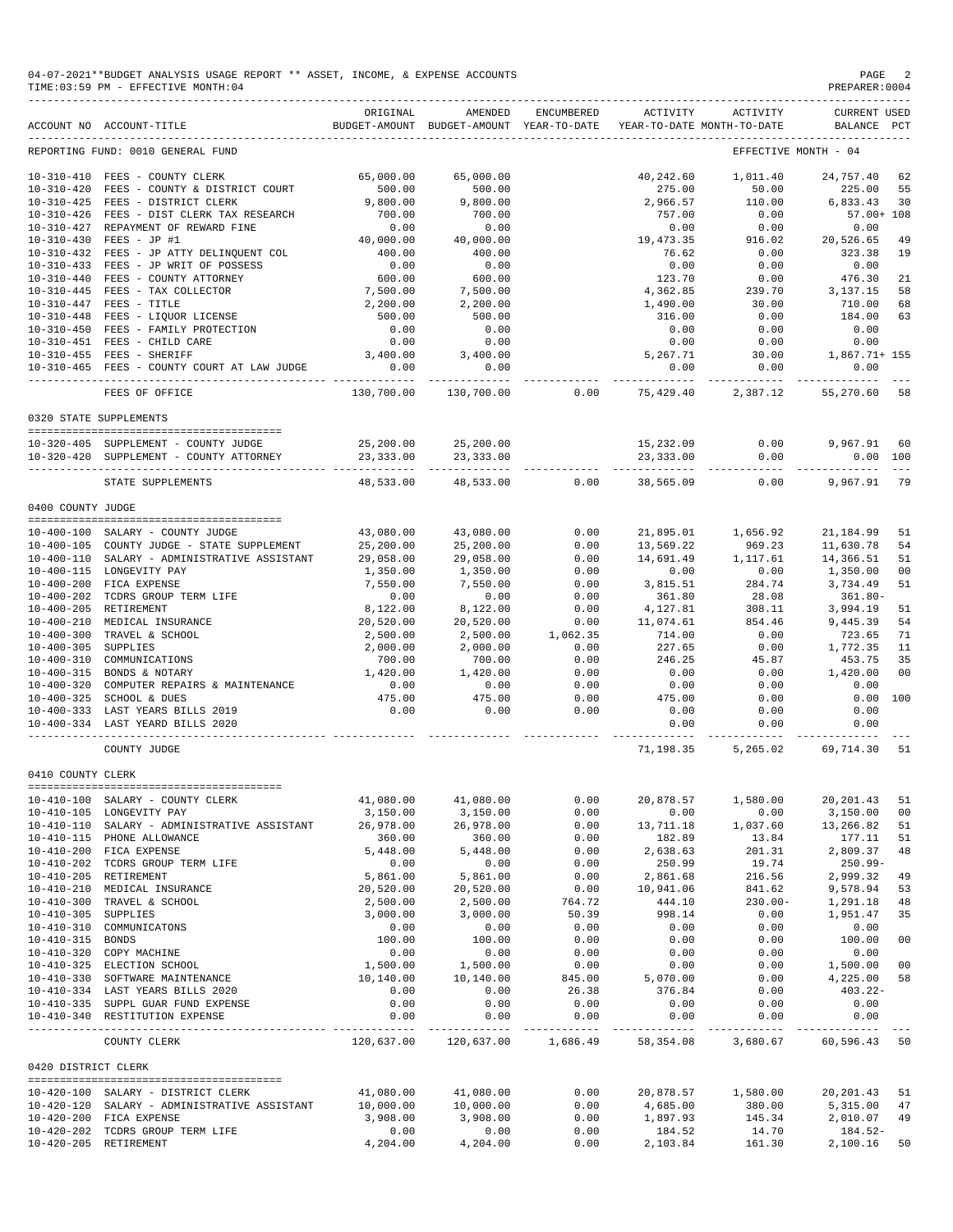|                      | 04-07-2021**BUDGET ANALYSIS USAGE REPORT ** ASSET, INCOME, & EXPENSE ACCOUNTS<br>TIME: 03:59 PM - EFFECTIVE MONTH: 04 |                                                                                 |                       |                                            |                      |                           | PAGE<br>PREPARER: 0004             | -3                |
|----------------------|-----------------------------------------------------------------------------------------------------------------------|---------------------------------------------------------------------------------|-----------------------|--------------------------------------------|----------------------|---------------------------|------------------------------------|-------------------|
|                      | ACCOUNT NO ACCOUNT-TITLE                                                                                              | ORIGINAL<br>BUDGET-AMOUNT BUDGET-AMOUNT YEAR-TO-DATE YEAR-TO-DATE MONTH-TO-DATE | AMENDED               | ENCUMBERED                                 | ACTIVITY             | ACTIVITY                  | <b>CURRENT USED</b><br>BALANCE PCT |                   |
|                      | REPORTING FUND: 0010 GENERAL FUND                                                                                     |                                                                                 |                       |                                            |                      | EFFECTIVE MONTH - 04      |                                    |                   |
|                      | 10-420-210 MEDICAL INSURANCE                                                                                          | 10,260.00                                                                       | 10,260.00             | $\begin{array}{c} 0.00 \\ 250 \end{array}$ | 5,553.99             | 427.23                    | 4,706.01                           | 54                |
| $10 - 420 - 300$     | TRAVEL/SCHOOL/TUITION/DUES                                                                                            | 2,500.00                                                                        | 2,500.00              |                                            | 125.00               | 0.00                      | 2,125.00                           | 15                |
| 10-420-305 SUPPLIES  | 10-420-310 COMMUNICATIONS                                                                                             | 2,000.00<br>0.00                                                                | 2,000.00<br>0.00      | 197.54<br>0.00                             | 464.37<br>0.00       | 0.00<br>0.00              | 1,338.09<br>0.00                   | 33                |
| 10-420-315 BONDS     |                                                                                                                       | 250.00                                                                          | 250.00                | 0.00                                       | 51.58                | 0.00                      | 198.42                             | 21                |
|                      | 10-420-320 SOFTWARE MAINTENANCE                                                                                       | 3,960.00                                                                        | 3,960.00              | 330.00                                     | 1,980.00             | 0.00                      | 1,650.00                           | 58                |
|                      | 10-420-333 LAST YEARS BILLS 2019                                                                                      | 0.00                                                                            | 0.00                  | 0.00                                       | 0.00                 | 0.00                      | 0.00                               |                   |
|                      | 10-420-334 LAST YEARS BILLS 2020                                                                                      | 0.00                                                                            | 0.00                  | 0.00                                       | 0.00                 | 0.00                      | 0.00                               |                   |
|                      | 10-420-345 TAX RESEARCH FEE                                                                                           | 0.00                                                                            | 0.00                  |                                            | 0.00                 | 0.00                      | 0.00<br>------------               |                   |
|                      | DISTRICT CLERK                                                                                                        | 78,162.00-                                                                      | 78,162.00-            | 777.54                                     | 37,924.80            | 2,708.57                  | 39,459.66+ 50                      |                   |
|                      | 0430 JUSTICE OF THE PEACE #1                                                                                          |                                                                                 |                       |                                            |                      |                           |                                    |                   |
|                      | 10-430-100 SALARY - JUSTICE OF THE PEACE #1                                                                           | 41,080.00                                                                       | 41,080.00             | 0.00                                       | 20,878.57            | 1,580.00                  | 20, 201.43                         | 51                |
|                      | 10-430-105 LONGEVITY PAY                                                                                              | 600.00                                                                          | 600.00                | 0.00                                       | 0.00                 | 0.00                      | 600.00                             | 00                |
|                      | 10-430-110 SALARY - ADMINISTRATIVE ASSISTANT                                                                          | 26,978.00                                                                       | 26,978.00             | 0.00                                       | 13,750.08            | 1,076.51                  | 13,227.92                          | 51                |
|                      | 10-430-200 FICA EXPENSE                                                                                               | 5,253.00                                                                        | 5,253.00              | 0.00                                       | 2,620.01             | 200.98                    | 2,632.99                           | 50                |
|                      | 10-430-202 TCDRS GROUP TERM LIFE                                                                                      | 0.00                                                                            | 0.00                  | 0.00                                       | 249.93               | 19.92                     | 249.93-                            |                   |
|                      | 10-430-205 RETIREMENT                                                                                                 | 5,651.00<br>20,520.00                                                           | 5,651.00              | 0.00                                       | 2,849.85             | 218.63                    | 2,801.15                           | 50<br>54          |
|                      | 10-430-210 MEDICAL INSURANCE<br>10-430-210 MEDICAL INSURANCE<br>10-430-300 TRAVEL/SCHOOL/TUITION/DUES                 | 2,500.00                                                                        | 20,520.00<br>2,500.00 | 0.00<br>0.00                               | 11,107.98<br>120.00  | 854.46<br>0.00            | 9,412.02<br>2,380.00               | 05                |
|                      |                                                                                                                       | 2,000.00                                                                        | 2,000.00              | 11.95                                      | 273.41               | 0.00                      | 1,714.64                           | 14                |
|                      | 10-430-310 COMMUNICATIONS                                                                                             | 0.00                                                                            | 700.00                | 0.00                                       | 292.12               | 45.87                     | 407.88                             | 42                |
| 10-430-315 BONDS     |                                                                                                                       | 200.00                                                                          | 200.00                | 0.00                                       | 43.34                | 0.00                      | 156.66                             | 22                |
|                      | 10-430-320 VIDEO MAGISTRATE OR LAW BOOKS                                                                              | 4,000.00                                                                        | 4,000.00              | 500.00                                     | 461.70               | 3.70                      | 3,038.30                           | 24                |
|                      | 10-430-330 SOFTWARE MAINTENANCE                                                                                       | 5,100.00                                                                        | 5,100.00              | 250.00                                     | 1,500.00             | 0.00                      | 3,350.00                           | 34                |
|                      | 10-430-333 LAST YEARS BILLS 2019                                                                                      | 0.00                                                                            | 0.00                  | 0.00                                       | 0.00                 | 0.00                      | 0.00                               |                   |
|                      | 10-430-334 LAST YEARS BILLS 2020<br>10-430-350 OUT OF COUNTY SHERIFF CITATIONS                                        | 0.00<br>200.00                                                                  | 0.00<br>200.00        | 135.39<br>0.00                             | 44.52<br>0.00        | 0.00<br>0.00              | $179.91 -$<br>200.00               | 00                |
|                      | 10-430-355 PERMANENT RECORDS BINDERS                                                                                  | 0.00                                                                            | 0.00                  | 0.00                                       | 0.00                 | 0.00                      | 0.00                               |                   |
|                      | 10-430-360 JUVENILE TRUANCY REINBURSE EXPENSE                                                                         | 0.00                                                                            | 0.00                  | 0.00                                       | 0.00                 | 0.00                      | 0.00                               |                   |
|                      | JUSTICE OF THE PEACE #1                                                                                               | 114,082.00                                                                      | 114,782.00            |                                            |                      | 897.34 54,191.51 4,000.07 | -------------<br>59,693.15         | 48                |
|                      | 0450 DISTRICT ATTORNEY                                                                                                |                                                                                 |                       |                                            |                      |                           |                                    |                   |
|                      | 10-450-105 D.A. - STATE SUPPLEMENT                                                                                    |                                                                                 |                       |                                            |                      |                           |                                    | 51                |
|                      | 10-450-110 SALARY - ASSISTANT D.A.                                                                                    | 2,628.00<br>11,403.00                                                           | 2,628.00<br>11,403.00 | 0.00<br>0.00                               | 1,335.17<br>3,850.54 | 101.04<br>292.35          | 1,292.83<br>7,552.46               | 34                |
|                      | 10-450-130 SALARY - D.A. SECRETARY                                                                                    | 6,066.00                                                                        | 6,066.00              | 0.00                                       | 3,095.29             | 233.28                    | 2,970.71                           | 51                |
|                      | 10-450-132 SALARY - ASST D.A. SECRETARY                                                                               | 6,066.00                                                                        | 6,066.00              | 0.00                                       | 3,082.63             | 233.28                    | 2,983.37                           | 51                |
|                      | 10-450-134 SALARY - D.A. INVESTIGATOR                                                                                 | 7,264.00                                                                        | 7,264.00              | 0.00                                       | 3,691.81             | 279.38                    | 3,572.19                           | 51                |
|                      | 10-450-200 FICA EXPENSE                                                                                               | 2,267.00                                                                        | 2,267.00              | 0.00                                       | 1,151.61             | 87.15                     | 1,115.39                           | 51                |
|                      | 10-450-202 TCDRS GROUP TERM LIFE                                                                                      | 0.00                                                                            | 0.00                  | 0.00                                       | 108.74               | 8.55                      | 108.74-                            |                   |
|                      | 10-450-205 RETIREMENT                                                                                                 | 2,438.00                                                                        | 2,438.00              | 0.00                                       | 1,239.10             | $93.77$<br>$0.00$         | 1,198.90                           | 51                |
| 10-450-300 TRAVEL    | 10-450-210 MEDICAL INSURANCE                                                                                          | 6,700.00<br>1,200.00                                                            | 6,700.00<br>1,200.00  | 0.00<br>0.00                               | 5,574.54<br>240.17   | 0.00                      | 1,125.46<br>959.83 20              | 83                |
| 10-450-305 SUPPLIES  |                                                                                                                       | 1,128.00                                                                        | 1,128.00              | 0.00                                       | 972.22               | 0.00                      | 155.78                             | 86                |
|                      | 10-450-308 COURT TRANSCRIPTS                                                                                          | 0.00                                                                            | 0.00                  | 0.00                                       | 0.00                 | 0.00                      | 0.00                               |                   |
|                      | 10-450-310 COMMUNICATIONS                                                                                             | 0.00                                                                            | 0.00                  | 0.00                                       | 0.00                 | 0.00                      | 0.00                               |                   |
|                      | 10-450-365 CRIME VICTIMS EXPENSE                                                                                      | 1,400.00                                                                        | 1,400.00              | 0.00                                       | 0.00                 | 0.00                      | 1,400.00                           | 00                |
|                      | 10-450-538 LEGAL STATEMENTS OF FACT                                                                                   | 7,500.00                                                                        | 7,500.00              | 0.00                                       | 0.00                 | 0.00                      | 7,500.00<br>-------------          | 00                |
|                      | DISTRICT ATTORNEY                                                                                                     | 56,060.00                                                                       | 56,060.00             | 0.00                                       |                      | 24, 341.82 1, 328.80      | 31,718.18                          | 43                |
| 0460 COUNTY ATTORNEY |                                                                                                                       |                                                                                 |                       |                                            |                      |                           |                                    |                   |
|                      | --------------------------------------<br>10-460-100 SALARY - COUNTY ATTORNEY                                         | 41,080.00                                                                       | 41,080.00             | 0.00                                       |                      | 20,878.57 1,580.00        | 20,201.43                          | 51                |
|                      | 10-460-105 COUNTY ATTY - STATE SUPPLEMENT                                                                             | 23, 333.00                                                                      | 23, 333.00            | 0.00                                       | 12,563.88            | 897.42                    | 10,769.12                          | 54                |
|                      | 10-460-110 SALARY - ADMINISTRATIVE ASSISTANT                                                                          | 10,000.00                                                                       | 10,000.00             | 0.00                                       | 4,735.00             | 495.00                    | 5,265.00                           | 47                |
|                      | 10-460-200 FICA EXPENSE                                                                                               | 5,693.00                                                                        | 5,693.00              | 0.00                                       | 2,887.28             | 224.83                    | 2,805.72                           | 51                |
|                      | 10-460-202 TCDRS GROUP TERM LIFE                                                                                      | 0.00                                                                            | 0.00                  | 0.00                                       | 275.68               | 22.29                     | $275.68 -$                         |                   |
|                      | 10-460-205 RETIREMENT                                                                                                 | 6, 125.00                                                                       | 6,125.00              | 0.00                                       | 3,141.99             | 244.63                    | 2,983.01                           | 51                |
|                      | 10-460-210 MEDICAL INSURANCE<br>10-460-300 TRAVEL/SCHOOL/TUITION                                                      | 10,260.00<br>2,500.00                                                           | 10,260.00<br>2,500.00 | 0.00<br>0.00                               | 5,553.99             | 427.23<br>0.00            | 4,706.01                           | 54<br>00          |
| 10-460-305 SUPPLIES  |                                                                                                                       | 2,000.00                                                                        | 2,000.00              | 0.00                                       | 0.00<br>111.13       | 0.00                      | 2,500.00<br>1,888.87               | 06                |
|                      | 10-460-310 COMMUNICATIONS                                                                                             | 700.00                                                                          | 700.00                | 0.00                                       | 200.38               | 0.00                      | 499.62                             | 29                |
| 10-460-315 BONDS     |                                                                                                                       | 250.00                                                                          | 250.00                | 0.00                                       | 177.50               | 0.00                      | 72.50                              | 71                |
|                      | 10-460-330 COMPUTER SOFTWARE & MAINTENCE                                                                              | 0.00                                                                            | 0.00                  | 0.00                                       | 0.00                 | 0.00                      | 0.00                               |                   |
|                      | 10-460-333 LAST YEARS BILLS 2019                                                                                      | 0.00                                                                            | 0.00                  | 0.00                                       | 0.00                 | 0.00                      | 0.00                               |                   |
|                      | 10-460-334 LAST YEARS BILLS 2020                                                                                      | 0.00                                                                            | 0.00                  | 0.00                                       | 0.00                 | 0.00                      | 0.00                               |                   |
|                      | 10-460-370 ELECTRONIC FORMS/ LEGAL RESEARCH                                                                           | 2,000.00                                                                        | 2,000.00              | 168.00                                     | 1,008.00             | 0.00                      | 824.00                             | 59<br>$\sim$ $ -$ |
|                      | COUNTY ATTORNEY                                                                                                       | 103,941.00                                                                      | 103,941.00            | 168.00                                     | 51,533.40            | 3,891.40                  | 52,239.60 50                       |                   |

0470 MAINTENANCE - BUILDING & GROUNDS

========================================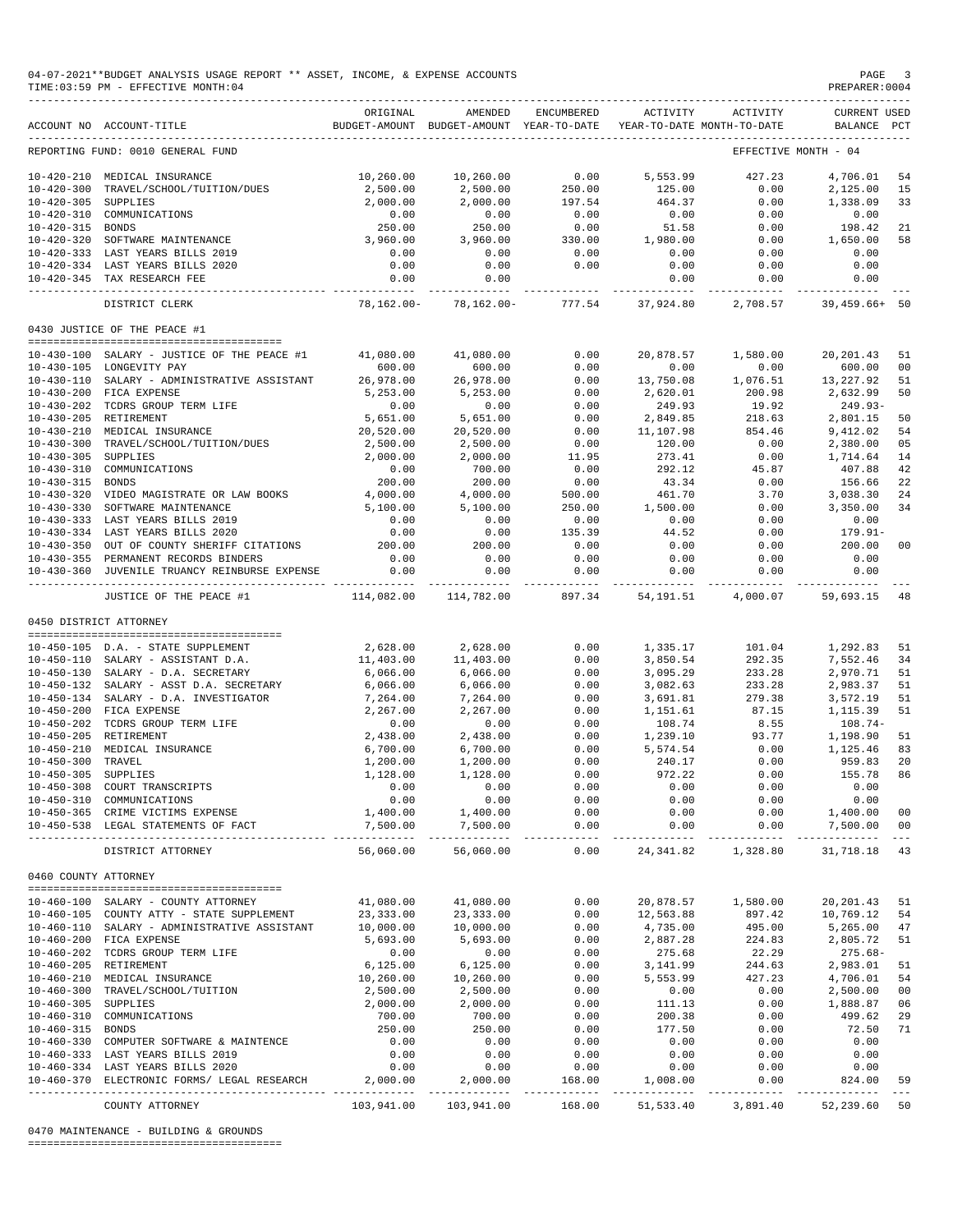|                                         | 04-07-2021**BUDGET ANALYSIS USAGE REPORT ** ASSET, INCOME, & EXPENSE ACCOUNTS<br>TIME: 03:59 PM - EFFECTIVE MONTH: 04 |                        |                                                     |                          |                                        |                                                                 | PAGE<br>PREPARER: 0004                 | $\overline{4}$ |
|-----------------------------------------|-----------------------------------------------------------------------------------------------------------------------|------------------------|-----------------------------------------------------|--------------------------|----------------------------------------|-----------------------------------------------------------------|----------------------------------------|----------------|
|                                         | ACCOUNT NO ACCOUNT-TITLE                                                                                              | ORIGINAL               | AMENDED<br>BUDGET-AMOUNT BUDGET-AMOUNT YEAR-TO-DATE | ENCUMBERED               | ACTIVITY<br>YEAR-TO-DATE MONTH-TO-DATE | ACTIVITY                                                        | <b>CURRENT USED</b><br>BALANCE PCT     |                |
|                                         | REPORTING FUND: 0010 GENERAL FUND                                                                                     |                        |                                                     |                          |                                        |                                                                 | EFFECTIVE MONTH - 04                   |                |
| 10-470-305 SUPPLIES                     |                                                                                                                       | 6,000.00               | 6,000.00                                            | 985.18                   | 2,034.78                               | 0.00                                                            | 2,980.04                               | 50             |
|                                         | 10-470-333 LAST YEARS BILL                                                                                            | 0.00                   | 0.00                                                | 0.00                     | 0.00                                   | 0.00                                                            | 0.00                                   |                |
|                                         | 10-470-375 COURTHOUSE MAINTENANCE                                                                                     | 20,000.00              | 20,000.00                                           | 2,430.25                 | 12,776.27                              | 0.00                                                            | 4,793.48                               | 76             |
|                                         | 10-470-376 EXTERMINATOR SERVICES                                                                                      | 5,000.00               | 5,000.00                                            | 350.00                   | 1,400.00                               | 0.00<br>172.96                                                  | 3,250.00                               | 35             |
| 10-470-380 UTILITIES                    | 10-470-385 REPAIRS - BUILDINGS                                                                                        | 35,000.00<br>10,000.00 | 35,000.00<br>10,000.00                              | 0.00<br>0.00             | 12,657.48<br>1,286.00                  | 171.00                                                          | 22, 342.52<br>8,714.00                 | 36<br>13       |
|                                         | 10-470-387 REPAIRS - AC AND HEATING                                                                                   | 15,000.00              | 15,000.00                                           | 0.00                     | 0.00                                   | 0.00                                                            | 15,000.00                              | 00             |
|                                         | 10-470-390 REPAIRS - FC LAW ENFORCEMENT CENTER                                                                        | 2,000.00               | 2,000.00                                            | 1,119.95                 | 0.00                                   | 0.00                                                            | 880.05                                 | 56             |
|                                         | 10-470-392 REPAIRS - EXTENSION SERVICES                                                                               | 1,000.00               | 1,000.00                                            | 0.00                     | 0.00                                   | 0.00                                                            | 1,000.00                               | 00             |
|                                         | 10-470-395 REPAIRS - YARD SERVICES                                                                                    | 8,400.00               | 8,400.00                                            | 0.00                     | 4,100.00                               | 1,000.00                                                        | 4,300.00                               | 49             |
|                                         | 10-470-397 REPAIRS - HISTORICAL SOCIETY                                                                               | 2,000.00               | 2,000.00                                            | 0.00                     | 0.00                                   | 0.00                                                            | 2,000.00                               | 00             |
|                                         | 10-470-398 REPAIRS TO DAMAGED ELECTRIC LINES<br>10-470-399 REPAIRS TO CH ELECTRIC BOXES                               | 0.00<br>0.00           | 0.00<br>0.00                                        | 0.00<br>0.00             | 0.00<br>0.00                           | 0.00<br>0.00                                                    | 0.00<br>0.00                           |                |
|                                         |                                                                                                                       | .                      | -----------                                         | ------------             | -----------                            | -----------                                                     | ----------                             |                |
|                                         | MAINTENANCE - BUILDING & GROUNDS                                                                                      | 104,400.00             | 104,400.00                                          | 4,885.38                 | 34,254.53                              | 1,343.96                                                        | 65,260.09                              | 37             |
| 0480 COUNTY AUDITOR                     |                                                                                                                       |                        |                                                     |                          |                                        |                                                                 |                                        |                |
|                                         | 10-480-100 SALARY - COUNTY AUDITOR                                                                                    | 43,680.00              | 43,680.00                                           | 0.00                     | 22, 199.87                             | 1,679.99                                                        | 21,480.13                              | 51             |
|                                         | 10-480-105 PHONE ALLOWANCE                                                                                            | 360.00                 | 360.00                                              | 0.00                     | 182.89                                 | 13.84                                                           | 177.11                                 | -51            |
|                                         | 10-480-110 SALARY - ASSISTANT AUDITOR                                                                                 | 27, 233.00             | 27, 233.00                                          | 0.00                     | 13,827.43                              | 1,046.40                                                        | 13,405.57                              | 51             |
|                                         | 10-480-115 LONGEVITY PAY                                                                                              | 600.00                 | 600.00                                              | 0.00                     | 0.00                                   | 0.00                                                            | 600.00                                 | 00             |
|                                         | 10-480-200 FICA EXPENSE                                                                                               | 5,499.00               | 5,499.00                                            | 0.00                     | 2,769.98                               | 209.62                                                          | 2,729.02                               | 50             |
|                                         | 10-480-202 TCDRS GROUP TERM LIFE<br>10-480-205 RETIREMENT                                                             | 0.00<br>5,916.00       | 0.00<br>5,916.00                                    | 0.00<br>0.00             | 261.36<br>2,980.09                     | 20.55<br>225.52                                                 | $261.36-$<br>2,935.91                  | 50             |
|                                         | 10-480-210 MEDICAL INSURANCE                                                                                          | 20,520.00              | 20,520.00                                           | 0.00                     | 11,107.98                              | 854.46                                                          | 9,412.02                               | 54             |
| $10 - 480 - 300$                        | TRAVEL/TUITION/DUES                                                                                                   | 2,500.00               | 2,500.00                                            | 395.00                   | 0.00                                   | 0.00                                                            | 2,105.00                               | 16             |
| 10-480-305 SUPPLIES                     |                                                                                                                       | 2,000.00               | 2,000.00                                            | 131.39                   | 215.64                                 | 0.00                                                            | 1,652.97                               | 17             |
| 10-480-310                              | COMMUNICATIONS - IPAD EXPENSE                                                                                         | 500.00                 | 500.00                                              | 0.00                     | 227.94                                 | 0.00                                                            | 272.06                                 | 46             |
|                                         | 10-480-315 BONDS & NOTARY                                                                                             | 150.00                 | 150.00                                              | 57.50                    | 92.50                                  | 0.00                                                            |                                        | 0.00 100       |
|                                         | 10-480-320 COMPUTER SOFTWARE & MAINTENANCE                                                                            | 0.00                   | 0.00                                                | 0.00                     | 0.00                                   | 0.00                                                            | 0.00                                   |                |
|                                         | 10-480-333 LAST YEARS BILLS 2019<br>10-480-334 LAST YEARS BILLS 2020                                                  | 0.00<br>0.00           | 0.00<br>0.00                                        | 0.00<br>75.05            | 0.00<br>0.00                           | 0.00<br>0.00                                                    | 0.00<br>$75.05 -$                      |                |
|                                         | 10-480-400 NEW EQUIPMENT                                                                                              | 1,000.00               | 1,000.00                                            | 0.00                     | 0.00                                   | 0.00                                                            | 1,000.00                               | 00             |
|                                         | COUNTY AUDITOR                                                                                                        | 109,958.00             | 109,958.00                                          | -------------<br>658.94  | 53,865.68                              | 4,050.38                                                        | 55, 433.38                             | $- - -$<br>50  |
| 0490 COUNTY TREASURER                   |                                                                                                                       |                        |                                                     |                          |                                        |                                                                 |                                        |                |
|                                         | --------------------------------------<br>10-490-100 SALARY - COUNTY TREASURER                                        | 41,080.00              | 41,080.00                                           | 0.00                     | 20,878.57                              | 1,580.00                                                        | 20, 201.43                             | 51             |
|                                         | 10-490-105 LONGEVITY PAY                                                                                              | 0.00                   | 0.00                                                | 0.00                     | 0.00                                   | 0.00                                                            | 0.00                                   |                |
|                                         | 10-490-110 SALARY - ADMINISTRATIVE ASSISTANT                                                                          | 10,000.00              | 10,000.00                                           | 0.00                     | 5,112.50                               | 392.50                                                          | 4,887.50                               | 51             |
|                                         | 10-490-200 FICA EXPENSE                                                                                               | 3,908.00               | 3,908.00                                            | 0.00                     | 1,988.35                               | 150.90                                                          | 1,919.65                               | 51             |
|                                         | 10-490-202 TCDRS GROUP TERM LIFE                                                                                      | 0.00                   | 0.00                                                | 0.00                     | 187.58                                 | 14.79                                                           | 187.58-                                |                |
|                                         | 10-490-205 RETIREMENT                                                                                                 | 4,204.00               | 4,204.00                                            | 0.00                     | 2,139.00                               | 162.33                                                          | 2,065.00                               | 51             |
| $10 - 490 - 210$                        | MEDICAL INSURANCE                                                                                                     | 10,260.00              | 10,260.00                                           | 0.00                     | 5,553.99                               | 427.23                                                          | 4,706.01                               | 54             |
| $10 - 490 - 300$<br>10-490-305 SUPPLIES | TRAVEL/SCHOOL/TUITIONS/DUES                                                                                           | 2,500.00<br>2,000.00   | 2,500.00<br>2,000.00                                | 334.43<br>502.26         | 305.00<br>183.49                       | 0.00<br>0.00                                                    | 1,860.57<br>1,314.25 34                | 26             |
|                                         | 10-490-310 COMMUNICATIONS                                                                                             | 0.00                   | 0.00                                                | 0.00                     | 0.00                                   | 0.00                                                            | 0.00                                   |                |
| 10-490-315 BONDS                        |                                                                                                                       | 200.00                 | 200.00                                              | 0.00                     | 200.00                                 | 0.00                                                            |                                        | 0.00 100       |
|                                         | 10-490-320 COMPUTER SOFTWARE & MAINTENANCE                                                                            | 0.00                   | 0.00                                                | 0.00                     | 0.00                                   | 0.00                                                            | 0.00                                   |                |
|                                         | 10-490-333 LAST YEARS BILLS 2019                                                                                      | 0.00                   | $0.00$<br>$0.00$                                    | $0.00$<br>46.38          | 0.00                                   | 0.00                                                            | 0.00<br>$46.38-$                       |                |
|                                         | 10-490-334 LAST YEARS BILLS 2020                                                                                      | 0.00                   |                                                     |                          | 0.00                                   | 0.00                                                            |                                        |                |
|                                         | 10-490-400 NEW EQUIPMENT                                                                                              | 1,000.00               | 1,000.00                                            | 0.00                     | 0.00                                   | 0.00                                                            | 1,000.00 00                            |                |
|                                         | COUNTY TREASURER                                                                                                      | 75,152.00              | 75,152.00                                           |                          | 883.07 36,548.48                       | 2,727.75                                                        | 37,720.45 50                           |                |
|                                         | 0500 TAX ASSESSOR/COLLECTOR                                                                                           |                        |                                                     |                          |                                        |                                                                 |                                        |                |
|                                         | 10-500-100 SALARY - TAX COLLECTOR                                                                                     |                        | 41,080.00 41,080.00                                 | 0.00                     |                                        | 20,878.57 1,580.00                                              | 20,201.43 51                           |                |
|                                         | 10-500-105 LONGEVITY PAY                                                                                              | 4,500.00               | 4,500.00                                            | 0.00                     | 0.00                                   |                                                                 | 4,500.00 00                            |                |
|                                         | 10-500-110 SALARY - ADMINISTRATIVE ASSISTANT                                                                          | 26,978.00              | 26,978.00                                           | 0.00                     | 13,776.00                              | $0.00$<br>1,063.54                                              | 13,202.00                              | 51             |
|                                         | 10-500-115 VOTER REGISTRAR                                                                                            | 350.00                 | 350.00                                              | $0.00$<br>$0.00$         | 338.55                                 | $0.00$<br>$202.23$<br>$19.83$<br>$217.56$<br>$854.46$<br>$0.00$ | 11.45 97                               |                |
|                                         | 10-500-200 FICA EXPENSE                                                                                               | 5,551.00               | 5,551.00                                            |                          | 2,651.11                               |                                                                 | 2,899.89                               | 48             |
|                                         | 10-500-202 TCDRS GROUP TERM LIFE<br>10-500-205 RETIREMENT                                                             | 0.00<br>5,972.00       | 0.00<br>5,972.00                                    | 0.00<br>0.00             | 250.14<br>2,851.97                     |                                                                 | $250.14-$<br>3,120.03                  | 48             |
|                                         | 10-500-210 MEDICAL INSURANCE                                                                                          | 20,520.00              | 20,520.00                                           | 0.00                     | 11,107.98                              |                                                                 | 9,412.02                               | 54             |
| 10-500-300 TRAVEL                       |                                                                                                                       | 2,500.00               | 2,500.00                                            | 125.00                   | 1,454.28                               |                                                                 | 920.72                                 | 63             |
| 10-500-305 SUPPLIES                     |                                                                                                                       | 1,500.00               | 1,500.00                                            | 0.00                     | 287.73                                 | 0.00                                                            | 1,212.27 19                            |                |
|                                         | 10-500-310 COMMUNICATIONS                                                                                             | 0.00                   | 0.00                                                | 0.00                     | 0.00                                   | 0.00                                                            | 0.00                                   |                |
| 10-500-315 BONDS                        |                                                                                                                       | 450.00                 | 450.00                                              | 0.00                     | 422.25                                 | 0.00                                                            | 27.75                                  | 94             |
|                                         | 10-500-334 LAST YEARS BILLS 2020                                                                                      | 0.00                   | 0.00<br>------------- --------------                | 0.00<br>________________ | 0.00                                   | 0.00<br>----------- ------------                                | 0.00<br>--------------                 |                |
|                                         | TAX ASSESSOR/COLLECTOR                                                                                                |                        | 109,401.00 109,401.00                               |                          |                                        |                                                                 | 125.00 54,018.58 3,937.62 55,257.42 49 |                |

### 0530 NON DEPARTMENTAL

========================================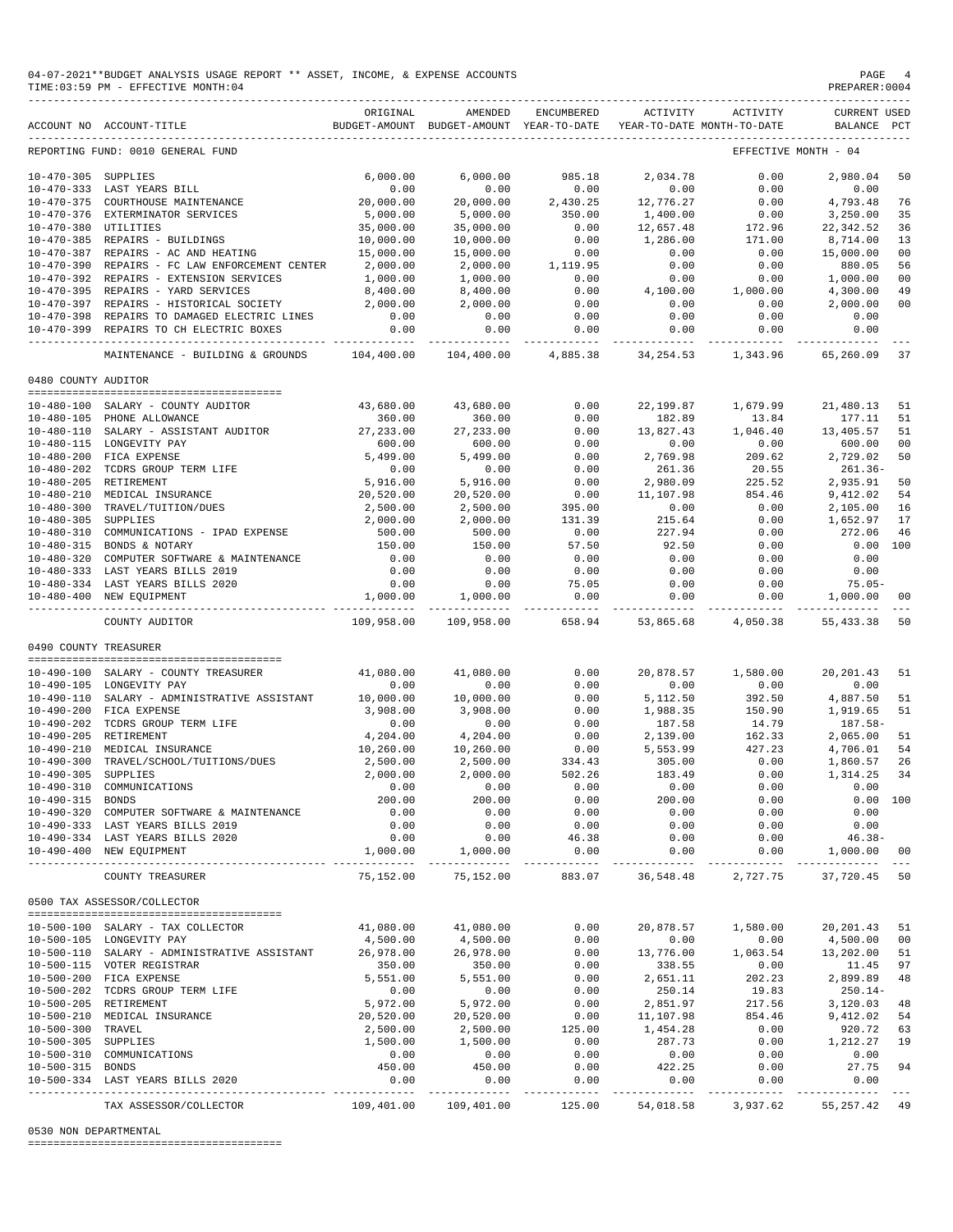|                       | TIME: 03:59 PM - EFFECTIVE MONTH: 04                                                  |                       |                                                                                                            |                      |                                                    |                                        | PREPARER: 0004                     |                |
|-----------------------|---------------------------------------------------------------------------------------|-----------------------|------------------------------------------------------------------------------------------------------------|----------------------|----------------------------------------------------|----------------------------------------|------------------------------------|----------------|
|                       | ACCOUNT NO ACCOUNT-TITLE                                                              | ORIGINAL              | AMENDED<br>BUDGET-AMOUNT BUDGET-AMOUNT YEAR-TO-DATE YEAR-TO-DATE MONTH-TO-DATE                             | ENCUMBERED           | ACTIVITY                                           | ACTIVITY                               | <b>CURRENT USED</b><br>BALANCE PCT |                |
|                       | REPORTING FUND: 0010 GENERAL FUND                                                     |                       |                                                                                                            |                      |                                                    | EFFECTIVE MONTH - 04                   |                                    |                |
|                       | 10-530-200 FICA EXPENSE                                                               | 120.00                | 120.00                                                                                                     | 0.00                 | 436.18                                             | 0.00                                   | $316.18 - 363$                     |                |
|                       | 10-530-202 TCDRS GROUP TERM LIFE                                                      | 0.00                  | 0.00                                                                                                       | 0.00                 | 26.30                                              | 0.00                                   | $26.30 -$                          |                |
|                       | 10-530-205 RETIREMENT                                                                 | 125.00                | 125.00                                                                                                     | 0.00                 | 301.29                                             | 0.00                                   | 176.29- 241                        |                |
|                       | 10-530-210 MEDICAL INSURANCE                                                          | 0.00                  | 0.00                                                                                                       | 0.00                 | 63.70                                              | 0.00                                   | $63.70 -$                          |                |
| $10 - 530 - 305$      | SUPPLIES                                                                              | 2,500.00              | 2,500.00                                                                                                   | 270.00               | 584.85                                             | 0.00                                   | 1,645.15                           | 34             |
|                       | 10-530-306 CORONAVIRUS EXPENSE 2020 TDEM                                              | 20,000.00             | 0.00                                                                                                       | 0.00                 | 69,836.52                                          | 0.00<br>$0.00$<br>$1,032.60$<br>$0.00$ | 69,836.52-                         |                |
| $10 - 530 - 310$      | COMMUNICATIONS<br>10-530-311 SOFTWARE FOR AUDITOR & TREASURER 40,000.00               | 55,000.00             | 55,000.00<br>40,000.00                                                                                     | 5,430.15<br>0.00     | 17,598.21<br>0.00                                  |                                        | 31,971.64<br>40,000.00             | 42<br>00       |
|                       | 10-530-333 LAST YEARS BILLS 2019                                                      | 0.00                  | 0.00                                                                                                       | 0.00                 | 0.00                                               | 0.00                                   | 0.00                               |                |
|                       | 10-530-334 LAST YEARS BILLS 2020                                                      | 0.00                  | 0.00                                                                                                       | $379.63-$            | 1,395.72                                           | 0.00                                   | 1,016.09-                          |                |
| $10 - 530 - 415$      | MISCELLANEOUS REIMBURSEMENTS                                                          | 300.00                | 300.00                                                                                                     | 0.00                 | 0.00                                               | 0.00                                   | 300.00                             | 00             |
| $10 - 530 - 418$      | MISCELLANEOUS EXPENSE                                                                 | 800.00                | 800.00                                                                                                     | 0.00                 | 781.55                                             | 0.00                                   | 18.45                              | 98             |
| $10 - 530 - 419$      | IRS TAX PENALTY                                                                       | 0.00                  | 0.00                                                                                                       | 0.00                 | 0.00                                               | 0.00                                   | 0.00                               |                |
| $10 - 530 - 425$      | 10-530-420 EMPLOYEE INSURANCE EXPENSE<br>HEALTHY COUNTY EXPENSE                       | 0.00<br>0.00          | 0.00<br>0.00                                                                                               | 0.00<br>0.00         | 0.00<br>0.00                                       | 0.00<br>0.00                           | 0.00<br>0.00                       |                |
| $10 - 530 - 426$      | COUNTY RESTITUTION EXPENSE                                                            | 89.00                 | 89.00                                                                                                      | 0.00                 | 0.00                                               | 0.00                                   | 89.00                              | 00             |
| $10 - 530 - 427$      | TAX COLLECTOR REG FEE REFUND                                                          | 56.00                 | 56.00                                                                                                      | 0.00                 | 0.00                                               | 0.00                                   | 56.00                              | 00             |
| $10 - 530 - 430$      | <b>BANK CHARGES</b>                                                                   | 100.00                | 100.00                                                                                                     | 0.00                 | 0.00                                               | 0.00                                   | 100.00                             | 00             |
| $10 - 530 - 435$      | ELECTION SUPPLIES/BOXES/JUDGES                                                        | 25,000.00             | 25,000.00                                                                                                  | 286.00               | 16,101.54                                          | 0.00                                   | 8,612.46                           | 66             |
| $10 - 530 - 436$      | REDISTRICTING CENUS                                                                   | 10,000.00             | 10,000.00                                                                                                  | 0.00                 | 0.00                                               | 0.00                                   | 10,000.00                          | 00             |
| $10 - 530 - 445$      | PAPER & POSTAGE                                                                       | 10,000.00             | 10,000.00                                                                                                  | 280.66               | 2,838.49                                           | 0.00                                   | 6,880.85                           | 31             |
| $10 - 530 - 450$      | ANIMAL CONTROL                                                                        | 250.00                | 250.00                                                                                                     | 0.00                 | 0.00                                               | 0.00                                   | 250.00                             | 00             |
| $10 - 530 - 457$      | 10-530-455 LEGAL FEES<br>SAFETY PROGRAM                                               | 4,500.00<br>0.00      | 4,500.00<br>0.00                                                                                           | 0.00<br>0.00         | 0.00<br>0.00                                       | 0.00<br>0.00                           | 4,500.00<br>0.00                   | 00             |
| $10 - 530 - 458$      | GAME WARDEN TRAINING                                                                  | 500.00                | 500.00                                                                                                     | 0.00                 | 0.00                                               | 0.00                                   | 500.00                             | 00             |
| $10 - 530 - 460$      | EMERGENCY MANAGEMENT COORDINATOR                                                      | 6,000.00              | 6,000.00                                                                                                   | 0.00                 | 3,137.00                                           | 0.00                                   | 2,863.00                           | 52             |
| $10 - 530 - 462$      | NSF EXPENSE                                                                           | 150.00                | 150.00                                                                                                     | 0.00                 | 0.00                                               | 0.00                                   | 150.00                             | 00             |
| $10 - 530 - 467$      | SUPPLEMENTAL DEATH BENEFITS                                                           | 10,000.00             | 10,000.00                                                                                                  | 0.00                 | 0.00                                               | 0.00                                   | 10,000.00                          | 00             |
| $10 - 530 - 470$      | WORKERS COMP INSURANCE                                                                | 25,000.00             | 25,000.00                                                                                                  | 0.00                 | 10,992.00                                          | 0.00                                   | 14,008.00                          | 44             |
| 10-530-472            | UNEMPLOYMENT INSURANCE                                                                | 5,000.00              | 5,000.00                                                                                                   | 0.00                 | 1,751.53                                           | 0.00                                   | 3,248.47                           | 35             |
| $10 - 530 - 475$      | COPY MACHINE/SUPPLIES/TONER                                                           | 0.00                  | 0.00                                                                                                       | 0.00                 | 0.00                                               | 0.00                                   | 0.00                               |                |
| $10 - 530 - 477$      | OUTSIDE AUDITOR                                                                       | 28,000.00             | 28,000.00                                                                                                  | 0.00<br>1,440.00     | 0.00                                               | 0.00                                   | 28,000.00                          | 00             |
| $10 - 530 - 480$      | DUES & FEES - COG MATCH<br>10-530-482 LIABILITY INSURANCE                             | 6,000.00<br>60,000.00 | 6,000.00<br>60,000.00                                                                                      | 0.00                 | 35.00<br>29,608.00                                 | 0.00<br>0.00                           | 4,525.00<br>30,392.00              | 25<br>49       |
| 10-530-485 LEGAL ADS  |                                                                                       | 2,700.00              | 2,700.00                                                                                                   | 0.00                 | 1,380.70                                           | 0.00                                   | 1,319.30                           | 51             |
|                       | 10-530-486 RURAL FIRE DEPT FUEL EXPENSE                                               | 10,500.00             | 10,500.00                                                                                                  | 76.35                | 449.35                                             | 0.00                                   | 9,974.30                           | 05             |
| $10 - 530 - 487$      | RURAL FIRE EQUIPMENT                                                                  | 13,000.00             | 13,000.00                                                                                                  | 0.00                 | 4,020.85                                           | 0.00                                   | 8,979.15                           | 31             |
| $10 - 530 - 488$      | RURAL FIRE SCHOOL                                                                     | 2,500.00              | 2,500.00                                                                                                   | 0.00                 | 0.00                                               | 0.00                                   | 2,500.00                           | 00             |
| $10 - 530 - 489$      | RURAL FIRE INSURANCE TRUCKS                                                           | 5,000.00              | 5,000.00                                                                                                   | 0.00                 | 0.00                                               | 0.00                                   | 5,000.00                           | 00             |
| $10 - 530 - 490$      | COUNTY LIBRARIES                                                                      | 5,000.00              | 5,000.00                                                                                                   | 0.00                 | 5,000.00                                           | 0.00                                   | 0.00                               | 100            |
| 10-530-492            | INTERLOCAL AGREEMENTS-LUBBOCK<br>10-530-495 D.A. LEGAL STATEMENT OF FACTS             | 1,000.00              | 1,000.00                                                                                                   | 0.00                 | 1,000.00<br>0.00                                   | 0.00<br>0.00                           | 0.00<br>5,000.00                   | 100            |
|                       | 10-530-497 CASH MATCH SENIOR CITIZENS                                                 | 5,000.00<br>36,000.00 |                                                                                                            |                      | 2,719.74                                           | 0.00                                   | 33,280.26                          | 00<br>08       |
| $10 - 530 - 500$      | DRUG & ALCOHOL TESTING                                                                | 2,000.00              | $\begin{array}{ccc} 5\,,000\,.00 & 0\ 0.00 \\ 36\,,000\,.00 & 0.00 \\ 2\,,000\,.00 & 163\,.00 \end{array}$ |                      | 287.00                                             | 0.00                                   | 1,550.00                           | 23             |
|                       | NON DEPARTMENTAL                                                                      | 392,190.00            | 372,190.00                                                                                                 | 7,566.53             | -------------- ------------<br>170,345.52 1,032.60 |                                        | -------------<br>194,277.95        | $- - -$<br>48  |
|                       |                                                                                       |                       |                                                                                                            |                      |                                                    |                                        |                                    |                |
|                       | 0540 COUNTY & DISTRICT COURT                                                          |                       |                                                                                                            |                      |                                                    |                                        |                                    |                |
|                       | 10-540-310 COMMUNICATIONS                                                             | 0.00                  | 0.00                                                                                                       | 0.00                 | 0.00                                               | 0.00                                   | 0.00                               |                |
|                       | 10-540-502 AD LITEM TAX SUITS - T REES                                                | 1,000.00              | 1,000.00                                                                                                   | 0.00                 | 0.00                                               | 0.00                                   | 1,000.00                           | 00             |
|                       | 10-540-504 ADULT PROBATION SUPPLIES<br>10-540-506 JUVENILE OFFICER EXPENSES           | 200.00<br>19,460.00   | 200.00<br>19,460.00                                                                                        | 0.00<br>0.00         | 0.00<br>5,040.89                                   | 0.00<br>0.00                           | 200.00<br>14,419.11                | 00<br>26       |
|                       | 10-540-508 GRAND JURY                                                                 | 3,000.00              | 3,000.00                                                                                                   | 0.00                 | 1,600.00                                           | 0.00                                   | 1,400.00                           | 53             |
|                       | 10-540-510 PETIT JURY                                                                 | 3,000.00              | 3,000.00                                                                                                   | 0.00                 | 0.00                                               | 0.00                                   | 3,000.00                           | 00             |
| 10-540-512 J.P. JURY  |                                                                                       | 100.00                | 100.00                                                                                                     | 0.00                 | 0.00                                               | 0.00                                   | 100.00                             | 00             |
|                       | 10-540-513 J.P. ATTORNEY COLLECTIONS                                                  | 2,000.00              | 2,000.00                                                                                                   | 189.00               | $2, 234.26 -$                                      | $212.08 -$                             | 4,045.26 102                       |                |
|                       | 10-540-514 JURY LODGING & MEALS                                                       | 600.00                | 600.00                                                                                                     | 0.00                 | 0.00                                               | 0.00                                   | 600.00                             | 00             |
|                       | 10-540-516 JURY COMMISSION                                                            | 200.00                | 200.00                                                                                                     | 0.00                 | 0.00                                               | 0.00                                   | 200.00                             | 0 <sup>0</sup> |
|                       | 10-540-517 COUNTY COURT VISTING COURT REPORTER<br>10-540-518 COURT APPOINTED ATTORNEY | 1,000.00<br>25,000.00 | 1,000.00<br>25,000.00                                                                                      | 0.00<br>487.50       | 0.00<br>13,418.50                                  | 0.00<br>0.00                           | 1,000.00<br>11,094.00              | 00<br>56       |
|                       | 10-540-520 INTERPRETOR                                                                | 250.00                | 250.00                                                                                                     | 0.00                 | 0.00                                               | 0.00                                   | 250.00                             | 00             |
|                       | 10-540-522 PSYCHIATRIC EVALUATION                                                     | 2,500.00              | 2,500.00                                                                                                   | 0.00                 | 3,000.00                                           | 0.00                                   | $500.00 - 120$                     |                |
|                       | 10-540-524 JUVENILE DETENTION                                                         | 5,000.00              | 5,000.00                                                                                                   | 0.00                 | 0.00                                               | 0.00                                   | 5,000.00                           | 00             |
|                       | 10-540-525 OUT OF COUNTY CITATIONS                                                    | 180.00                | 180.00                                                                                                     | 0.00                 | 0.00                                               | 0.00                                   | 180.00                             | 00             |
|                       | 10-540-526 DA & CA DRUG TESTING                                                       | 5,000.00              | 5,000.00<br>-------------                                                                                  | 0.00<br>------------ | 0.00<br>------------                               | 0.00<br>------------                   | 5,000.00                           | 00             |
|                       | COUNTY & DISTRICT COURT                                                               | 68,490.00             | 68,490.00                                                                                                  | 676.50               | 20,825.13                                          | $212.08-$                              | 46,988.37                          | 31             |
| 0550 32ND JUDICIAL    |                                                                                       |                       |                                                                                                            |                      |                                                    |                                        |                                    |                |
|                       | 10-550-100 SALARY - DIST COURT ADMINISTRATOR                                          | 8,553.00              | 8,553.00                                                                                                   | 0.00                 | 4,346.58                                           | 328.93                                 | 4,206.42                           | 51             |
|                       | 10-550-105 DIST JUDGE - STATE SUPPLEMENT                                              | 2,628.00              | 2,628.00                                                                                                   | 0.00                 | 1,335.17                                           | 101.04                                 | 1,292.83                           | 51             |
|                       | 10-550-117 SALARY - COURT REPORTER                                                    | 13,106.00             | 13,106.00                                                                                                  | 0.00                 | 6,660.79                                           | 504.06                                 | 6,445.21                           | 51             |
|                       | 10-550-200 FICA EXPENSE                                                               | 1,858.00              | 1,858.00                                                                                                   | 0.00                 | 944.16                                             | 71.45                                  | 913.84                             | 51             |
|                       | 10-550-202 TCDRS GROUP TERM LIFE                                                      | 0.00                  | 0.00                                                                                                       | 0.00                 | 89.16                                              | 7.01                                   | $89.16 -$                          |                |
| 10-550-205 RETIREMENT |                                                                                       | 1,999.00              | 1,999.00                                                                                                   | 0.00                 | 1,015.78                                           | 76.87                                  | 983.22                             | 51             |

04-07-2021\*\*BUDGET ANALYSIS USAGE REPORT \*\* ASSET, INCOME, & EXPENSE ACCOUNTS PAGE 5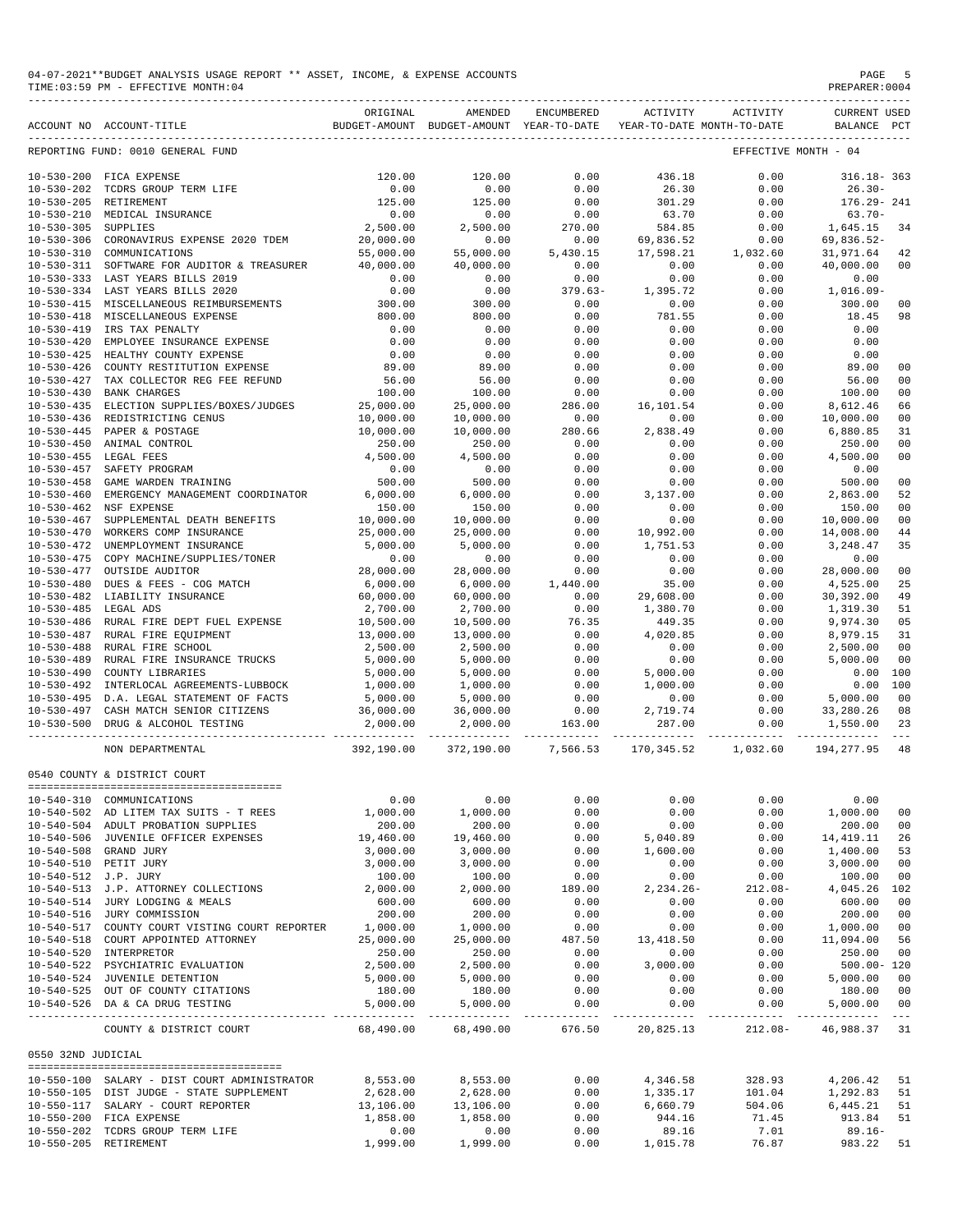|                       | 04-07-2021**BUDGET ANALYSIS USAGE REPORT ** ASSET, INCOME, & EXPENSE ACCOUNTS<br>TIME: 03:59 PM - EFFECTIVE MONTH: 04 |                             |                                                                                |                        |                                             |                  | $\mathop{\mathtt{PAGE}}$<br>PREPARER: 0004 |               |
|-----------------------|-----------------------------------------------------------------------------------------------------------------------|-----------------------------|--------------------------------------------------------------------------------|------------------------|---------------------------------------------|------------------|--------------------------------------------|---------------|
|                       | ACCOUNT NO ACCOUNT-TITLE                                                                                              | ORIGINAL                    | AMENDED<br>BUDGET-AMOUNT BUDGET-AMOUNT YEAR-TO-DATE YEAR-TO-DATE MONTH-TO-DATE | ENCUMBERED             | ACTIVITY                                    | ACTIVITY         | <b>CURRENT USED</b><br>BALANCE             | $_{\rm PCT}$  |
|                       | REPORTING FUND: 0010 GENERAL FUND                                                                                     |                             |                                                                                |                        |                                             |                  | EFFECTIVE MONTH - 04                       |               |
|                       | 10-550-210 MEDICAL INSURANCE                                                                                          | 2,000.00                    | 2,000.00                                                                       | 0.00                   | 1,276.12                                    | 0.00             | 723.88                                     | 64            |
| $10 - 550 - 300$      | TRAVEL                                                                                                                | 1,000.00                    | 1,000.00                                                                       | 0.00                   | 0.00                                        | 0.00             | 1,000.00                                   | 00            |
| 10-550-305 SUPPLIES   |                                                                                                                       | 1,127.00                    | 1,127.00                                                                       | 0.00                   | 266.59                                      | 0.00             | 860.41                                     | 24            |
|                       | 10-550-310 COMMUNICATIONS                                                                                             | 0.00                        | 0.00                                                                           | 0.00                   | 0.00                                        | 0.00             | 0.00                                       |               |
|                       | 10-550-530 7TH ADM REGION ASSESSMENT                                                                                  | 669.00                      | 669.00                                                                         | 0.00                   | 668.42                                      | 0.00             | $0.58$ 100                                 |               |
|                       | 10-550-532 COURT REPORTER INSURANCE                                                                                   | 1,300.00                    | 1,300.00                                                                       | 0.00                   | 0.00                                        | 0.00             | 1,300.00                                   | 00            |
|                       | 10-550-534 LUNACY COMMITMENT<br>10-550-536 VISITING JUDGE/COURT REPORTER                                              | 3,500.00                    | 3,500.00                                                                       | 0.00                   | 1,350.00<br>79.35                           | 0.00             | 2,150.00                                   | 39            |
|                       | 10-550-538 D.J. LEGAL STATEMENT OF FACTS                                                                              | 2,000.00<br>7,900.00        | 2,000.00<br>7,900.00                                                           | 0.00<br>0.00           | 0.00                                        | 0.00<br>0.00     | 1,920.65<br>7,900.00                       | 04<br>00      |
|                       | 10-550-539 INVESTIGATOR                                                                                               | 0.00                        | 0.00                                                                           | 300.00                 | 0.00                                        | 0.00             | $300.00 -$                                 |               |
|                       | 32ND JUDICIAL                                                                                                         | --------------<br>47,640.00 | ____________<br>47,640.00                                                      | ------------<br>300.00 | 18,032.12                                   | 1,089.36         | 29,307.88                                  | 38            |
| 0560 INDIGENT WELFARE |                                                                                                                       |                             |                                                                                |                        |                                             |                  |                                            |               |
|                       | 10-560-560 CHILD CARE                                                                                                 | 500.00                      | 500.00                                                                         | 0.00                   | 0.00                                        | 0.00             | 500.00                                     | 00            |
|                       | 10-560-562 DOCTOR'S SERVICES                                                                                          | 5,000.00                    | 5,000.00                                                                       | $210.00 -$             | 535.00                                      | 0.00             | 4,675.00                                   | 07            |
|                       | 10-560-563 OUT OF COUNTY COURT COST                                                                                   | 400.00                      | 400.00                                                                         | 0.00                   | 0.00                                        | 0.00             | 400.00                                     | 00            |
| 10-560-564 BURIALS    |                                                                                                                       | 5,000.00                    | 5,000.00                                                                       | 0.00                   | 1,600.00                                    | 0.00             | 3,400.00                                   | 32            |
|                       | 10-560-566 EMERGENCY AID                                                                                              | 100.00                      | 100.00                                                                         | 0.00                   | 0.00                                        | 0.00             | 100.00                                     | 00            |
| 10-560-568 CLOTHING   |                                                                                                                       | 100.00                      | 100.00                                                                         | 0.00                   | 0.00                                        | 0.00             | 100.00                                     | 00            |
|                       | 10-560-570 MEALS, ROOM, CARE                                                                                          | 100.00                      | 100.00                                                                         | 0.00                   | 0.00                                        | 0.00             | 100.00                                     | 00            |
| 10-560-572 HOSPITAL   |                                                                                                                       | 100.00                      | 100.00                                                                         | 0.00                   | 0.00                                        | 0.00             | 100.00                                     | 00            |
|                       | 10-560-574 MEDICAL BILLS                                                                                              | 100.00                      | 100.00                                                                         | 0.00                   | 0.00                                        | 0.00             | 100.00                                     | 00            |
|                       | 10-560-576 MEDICAL SUPPLIES                                                                                           | 100.00                      | 100.00                                                                         | 0.00                   | 0.00                                        | 0.00             | 100.00                                     | 00            |
|                       | 10-560-579 AUTOPSY EXPENSE                                                                                            | 7,500.00<br>-----------     | 7,500.00<br>-------------                                                      | 0.00<br>_____________  | 5,955.00<br>________________                | 0.00<br>.        | 1,545.00                                   | 79<br>$- - -$ |
|                       | INDIGENT WELFARE                                                                                                      | 19,000.00                   | 19,000.00                                                                      | $210.00 -$             | 8,090.00                                    | 0.00             | 11,120.00                                  | 41            |
| 0580 COUNTY SHERIFF   |                                                                                                                       |                             |                                                                                |                        |                                             |                  |                                            |               |
|                       | 10-580-100 SALARY - SHERIFF                                                                                           | 48,485.00                   |                                                                                | 0.00                   |                                             |                  |                                            |               |
|                       | 10-580-105 LONGEVITY PAY                                                                                              | 1,500.00                    | 48,485.00<br>1,500.00                                                          | 0.00                   | 24,642.13<br>0.00                           | 1,864.81<br>0.00 | 23,842.87<br>1,500.00                      | 51<br>00      |
|                       | 10-580-108 SALARY - CHIEF DEPUTY                                                                                      | 45,950.00                   | 45,950.00                                                                      | 0.00                   | 23,262.60                                   | 1,767.30         | 22,687.40                                  | 51            |
|                       | 10-580-110 SALARY - FULL TIME DEPUTIES                                                                                | 128,257.00                  | 128,257.00                                                                     | 0.00                   | 59,009.10                                   | 4,923.40         | 69,247.90                                  | 46            |
|                       | 10-580-115 PHONE ALLOWANCE                                                                                            | 1,500.00                    | 1,500.00                                                                       | 0.00                   | 687.07                                      | 55.36            | 812.93                                     | 46            |
| 10-580-120            | SALARY - PART TIME DEPUTIES                                                                                           | 10,000.00                   | 10,000.00                                                                      | 0.00                   | 611.84                                      | 0.00             | 9,388.16                                   | 06            |
|                       | 10-580-145 SALARY - OVERTIME CHIEF DEPUTY                                                                             | 0.00                        | 0.00                                                                           | 0.00                   | 4,177.47                                    | 61.66            | $4,177.47-$                                |               |
|                       | 10-580-146 SALARY - OVER TIME                                                                                         | 0.00                        | 0.00                                                                           | 0.00                   | 5,272.82                                    | 358.50           | $5,272.82-$                                |               |
| $10 - 580 - 160$      | SALARY - HOLIDAYS CHIEF DEPUTY                                                                                        | 3,206.00                    | 3,206.00                                                                       | 0.00                   | 1,685.10                                    | 164.40           | 1,520.90                                   | 53            |
|                       | 10-580-161 SALARY - HOLIDAYS DEPUTIES FT                                                                              | 13,000.00                   | 13,000.00                                                                      | 0.00                   | 6,424.32                                    | 688.32           | 6,575.68                                   | 49            |
| $10 - 580 - 200$      | FICA EXPENSE                                                                                                          | 19,000.00                   | 19,000.00                                                                      | 0.00                   | 9,621.64                                    | 756.11           | 9,378.36                                   | 51            |
|                       | 10-580-202 TCDRS GROUP TERM LIFE                                                                                      | 0.00                        | 0.00                                                                           | 0.00                   | 907.88                                      | 74.13            | $907.88 -$                                 |               |
|                       | 10-580-205 RETIREMENT                                                                                                 | 23,082.00                   | 23,082.00                                                                      | 0.00                   | 10,351.03                                   | 813.42           | 12,730.97                                  | 45            |
|                       | 10-580-210 MEDICAL INSURANCE                                                                                          | 41,300.00                   | 41,300.00                                                                      | 0.00                   | 18,857.01                                   | 1,713.45         | 22,442.99                                  | 46            |
|                       | 10-580-212 CHILD SUPPORT                                                                                              | 0.00                        | 0.00                                                                           | 0.00                   | 0.00                                        | 0.00             | 0.00                                       |               |
| 10-580-300 TRAVEL     |                                                                                                                       | 2,500.00                    | 2,500.00                                                                       | 60.00                  | 19.00                                       | 0.00             | 2,421.00 03                                |               |
| 10-580-305 SUPPLIES   |                                                                                                                       | 2,000.00                    | 2,000.00                                                                       | 0.00                   | 183.73                                      | 0.00             | 1,816.27 09                                |               |
|                       | 10-580-310 COMMUNICATIONS                                                                                             | 1,200.00                    | 1,200.00                                                                       | 0.00                   | 453.36                                      | 45.87            | 746.64 38                                  |               |
|                       | 10-580-315 BONDS & NOTARY                                                                                             | 200.00                      | 200.00                                                                         | 0.00                   | 355.00                                      | 0.00             | 155.00- 178                                |               |
|                       | 10-580-320 COMPUTER SOFTWARE & REPAIRS                                                                                | 0.00                        | 0.00                                                                           | 0.00                   | 0.00                                        | 0.00             | 0.00                                       |               |
|                       | 10-580-333 LAST YEARS BILLS 2019<br>10-580-334 LAST YEARS BILLS 2020                                                  | 0.00                        | 0.00                                                                           | 0.00                   | 0.00                                        | 0.00             | 0.00                                       |               |
|                       | 10-580-475 COPY MACHINE EXPENSE                                                                                       | 0.00<br>0.00                | 0.00<br>0.00                                                                   | 0.00<br>0.00           | 797.98<br>0.00                              | 0.00<br>0.00     | 797.98-<br>0.00                            |               |
|                       | 10-580-602 REIMBURSEMENT DRUG FORFEITURE EXPEN                                                                        | 0.00                        | 0.00                                                                           | 0.00                   | 0.00                                        | 0.00             | 0.00                                       |               |
|                       | 10-580-603 SANE TEST CRIM VICTIMS EXPENSE                                                                             | 0.00                        | 0.00                                                                           | 0.00                   | 0.00                                        | 0.00             | 0.00                                       |               |
|                       | 10-580-604 NEW HIRE PSYCHIATRIC TESTING                                                                               | 0.00                        | 0.00                                                                           | 0.00                   | 0.00                                        | 0.00             | 0.00                                       |               |
|                       | 10-580-608 VEHICLE EXPENSE                                                                                            | 10,000.00                   | 10,000.00                                                                      | 613.88                 | 1,512.05                                    | 0.00             | 7,874.07 21                                |               |
|                       | 10-580-609 NEW VEHICLES                                                                                               | 105,000.00                  | 105,000.00                                                                     | 0.00                   | 104,567.32                                  | 0.00             | 432.68 100                                 |               |
|                       | 10-580-615 BODY ARMOUR GRANT 3511801 2018                                                                             | 0.00                        | 0.00                                                                           | 0.00                   | 0.00                                        | 0.00             | 0.00                                       |               |
|                       | 10-580-616 VEHICLE GAS                                                                                                | 30,000.00                   | 30,000.00                                                                      | 4,256.42               | 9,910.26                                    | 0.00             | 15,833.32 47                               |               |
|                       | 10-580-618 VEHICLE TIRES                                                                                              | 0.00                        | 0.00                                                                           | 0.00                   | 0.00                                        | 0.00             | 0.00                                       |               |
|                       | 10-580-625 BUILDING INSURANCE                                                                                         | 0.00                        | 0.00                                                                           | 0.00                   | 0.00                                        | 0.00             | 0.00                                       |               |
|                       | COUNTY SHERIFF                                                                                                        |                             | 486,180.00 486,180.00                                                          |                        | 4,930.30 283,308.71 13,286.73 197,940.99 59 |                  |                                            |               |
|                       | 0585 FC LAW ENFORCEMENT CENTER                                                                                        |                             |                                                                                |                        |                                             |                  |                                            |               |
|                       | 10-585-105 LONGEVITY PAY                                                                                              | 0.00                        | 0.00                                                                           | 0.00                   | 0.00                                        | 0.00             | 0.00                                       |               |
|                       | 10-585-110 SALARY - JAIL ADMINISTRATOR                                                                                | 34,480.00                   | 34,480.00                                                                      | 0.00                   | 15,288.93                                   | 1,171.92         | 19, 191.07 44                              |               |
|                       | 10-585-111 SALARY - LEC COOK                                                                                          | 27,325.00                   | 27,325.00                                                                      | 0.00                   | 0.00                                        | 0.00             | 27,325.00 00                               |               |
|                       | 10-585-115 PHONE ALLOWANCE                                                                                            | 360.00                      | 360.00                                                                         | 0.00                   | 182.89                                      | 13.84            | 177.11 51                                  |               |
|                       | 10-585-142 SALARY - FULL TIME JAILERS                                                                                 | 323,326.00                  | 323, 326.00                                                                    | 0.00                   | 113,930.34                                  | 9,876.18         | 209, 395.66 35                             |               |
|                       | 10-585-144 SALARY - PART TIME JAILERS                                                                                 | 15,600.00                   | 15,600.00                                                                      | 0.00                   | 0.00                                        | 0.00             | 15,600.00 00                               |               |
|                       | 10-585-145 SALARY - OVERTIME JAIL ADMIN                                                                               | 0.00                        | 0.00                                                                           | 0.00                   | 936.77                                      | 69.39            | $936.77 -$                                 |               |
|                       | 10-585-146 SALARY - OVER TIME                                                                                         | 7,900.00                    | 7,900.00                                                                       | 0.00                   | 12,341.64                                   | 1,323.09         | 4,441.64- 156                              |               |
|                       | 10-585-160 SALARY - HOLIDAY PAY JAIL ADMIN                                                                            | 1,396.00                    | 1,396.00                                                                       | 0.00                   | 1,387.80                                    | 138.78           | 8.20                                       | 99            |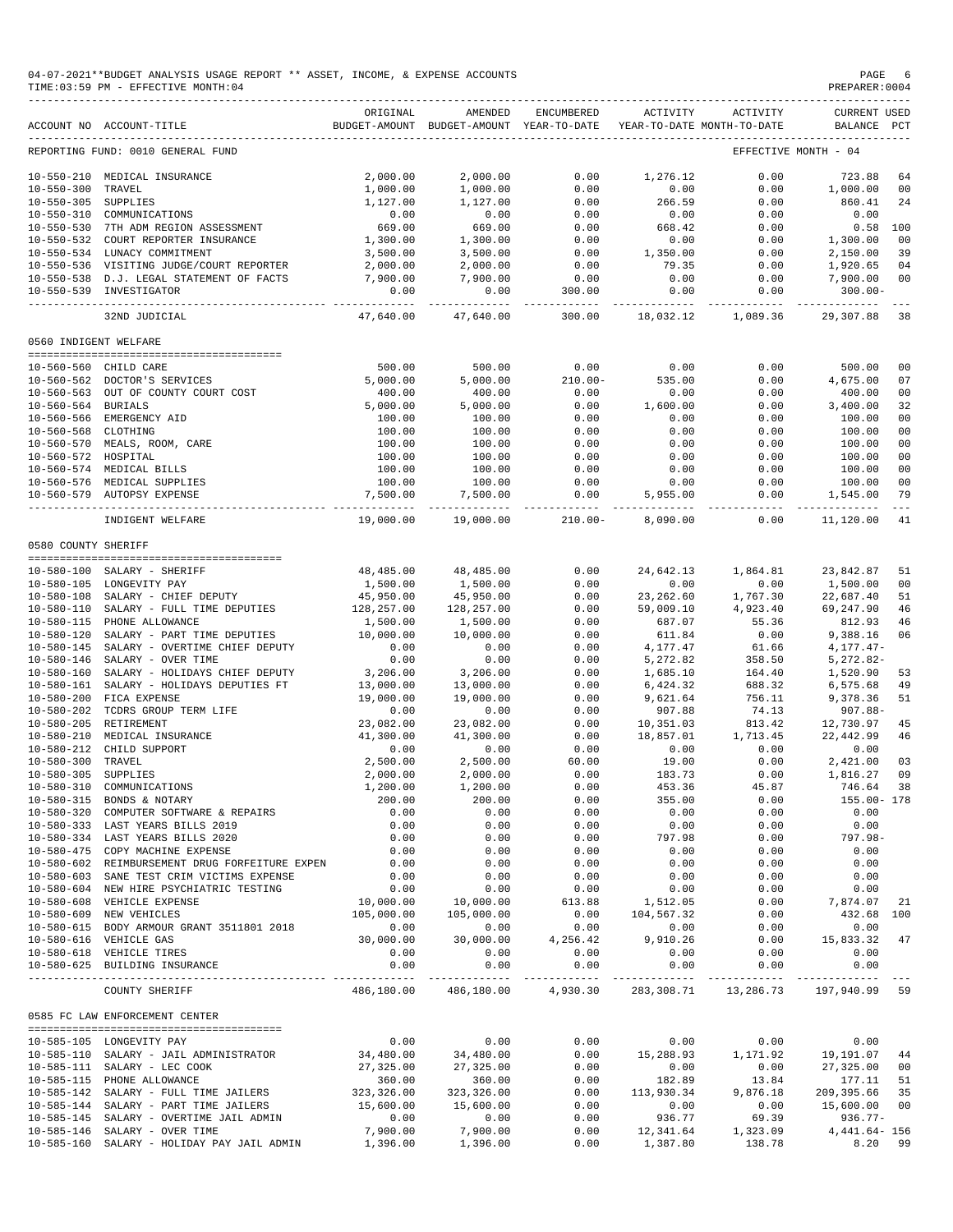| 04-07-2021**BUDGET ANALYSIS USAGE REPORT ** ASSET, INCOME, & EXPENSE ACCOUNTS | PAGE          |
|-------------------------------------------------------------------------------|---------------|
| TIME: 03:59 PM - EFFECTIVE MONTH: 04                                          | PREPARER:0004 |

|                      | ACCOUNT NO ACCOUNT-TITLE                                  | ORIGINAL               | AMENDED<br>BUDGET-AMOUNT BUDGET-AMOUNT YEAR-TO-DATE | ENCUMBERED              | ACTIVITY                  | ACTIVITY<br>YEAR-TO-DATE MONTH-TO-DATE                          | <b>CURRENT USED</b><br>BALANCE PCT  |                      |
|----------------------|-----------------------------------------------------------|------------------------|-----------------------------------------------------|-------------------------|---------------------------|-----------------------------------------------------------------|-------------------------------------|----------------------|
|                      | REPORTING FUND: 0010 GENERAL FUND                         |                        |                                                     |                         |                           |                                                                 | EFFECTIVE MONTH - 04                |                      |
| 10-585-161           | SALARY - HOLIDAY PAY FT JAILERS                           | 15,551.00              | 15,551.00                                           | 0.00                    | 14,156.34                 | 1,489.38                                                        | 1,394.66                            | 91                   |
| $10 - 585 - 200$     | FICA EXPENSE                                              | 29,248.00              | 29,248.00                                           | 0.00                    | 11,899.81                 | 1,020.33                                                        | 17,348.19                           | 41                   |
|                      | 10-585-202 TCDRS GROUP TERM LIFE                          | 0.00                   | 0.00                                                | 0.00                    | 1,144.59                  | 105.64                                                          | 1,144.59-                           |                      |
| $10 - 585 - 205$     | RETIREMENT                                                | 33,873.00              | 33,873.00                                           | 0.00                    | 13,022.11                 | 1,159.02                                                        | 20,850.89                           | 38                   |
| $10 - 585 - 210$     | MEDICAL INSURANCE                                         | 112,860.00             | 112,860.00                                          | 0.00                    | 41,501.97                 | 3,448.17                                                        | 71,358.03                           | 37                   |
|                      |                                                           |                        |                                                     |                         |                           |                                                                 |                                     |                      |
| $10 - 585 - 300$     | TRAVEL                                                    | 3,000.00               | 3,000.00                                            | 0.00                    | 0.00                      | 0.00                                                            | 3,000.00                            | 0 <sub>0</sub>       |
| $10 - 585 - 305$     | SUPPLIES                                                  | 5,500.00               | 5,500.00                                            | 225.63                  | 1,374.12                  | 0.00                                                            | 3,900.25                            | 29                   |
| $10 - 585 - 310$     | COMMUNICATIONS                                            | 16,000.00              | 16,000.00                                           | 0.00                    | 5,388.87                  | 606.04                                                          | 10,611.13                           | 34                   |
| $10 - 585 - 315$     | 10-585-313 INSPECTIONS & MAINTENCE<br>BONDS FOR EMPLOYEES | 1,500.00<br>500.00     | 1,500.00<br>500.00                                  | 127.50<br>0.00          | 1,175.75<br>0.00          | 0.00<br>0.00                                                    | 196.75<br>500.00                    | 87<br>0 <sub>0</sub> |
| $10 - 585 - 320$     | COMPUTER SOFTWARE & MAINTENCE                             | 12,060.00              | 12,060.00                                           | 0.00                    | 1,007.46                  | 0.00                                                            | 11,052.54                           | 08                   |
| $10 - 585 - 325$     | CERT TRAINING FOR JAIL STAFF                              | 2,000.00               | 2,000.00                                            | 275.00                  | 0.00                      | 0.00                                                            | 1,725.00                            | 14                   |
| $10 - 585 - 326$     | TELECOMMUNICATIONS SCHOOL                                 | 0.00                   | 0.00                                                | 0.00                    | 0.00                      | 0.00                                                            | 0.00                                |                      |
| $10 - 585 - 333$     | LAST YEARS BILLS 2019                                     | 0.00                   | 0.00                                                | 0.00                    | 0.00                      | 0.00                                                            | 0.00                                |                      |
|                      | LAST YEARS BILLS 2020                                     |                        |                                                     | 0.00                    |                           |                                                                 |                                     |                      |
| $10 - 585 - 334$     |                                                           | 0.00                   | 0.00                                                |                         | 2,310.25                  | 0.00                                                            | $2,310.25-$                         |                      |
| $10 - 585 - 380$     | UTILITIES FOR LAW CENTER                                  | 35,000.00              | 35,000.00                                           | 0.00                    | 14,420.42                 | 866.26                                                          | 20,579.58                           | 41                   |
| $10 - 585 - 385$     | LAW CENTER REPAIRS                                        | 5,000.00               | 5,000.00                                            | 1,801.00                | 2,343.00                  | 0.00                                                            | 856.00                              | 83                   |
| $10 - 585 - 475$     | COPY EXPENSE FOR LAW CENTER                               | 3,600.00               | 3,600.00                                            | 0.00                    | 0.00                      | 0.00                                                            | 3,600.00                            | 0 <sup>0</sup>       |
| $10 - 585 - 604$     | NEW HIRE PSYCHIATRIC TESTING                              | 4,200.00               | 4,200.00                                            | 0.00                    | 1,395.00                  | 0.00                                                            | 2,805.00                            | 33                   |
| $10 - 585 - 605$     | OUT OF COUNTY HOUSING                                     | 10,000.00              | 10,000.00                                           | 0.00                    | 33,200.00                 | 0.00                                                            | 23, 200.00-332                      |                      |
| $10 - 585 - 612$     | INMATE EXPENSE                                            | 25,000.00              | 25,000.00                                           | 12,147.98               | 905.63                    | 0.00                                                            | 11,946.39                           | 52                   |
|                      | 10-585-614 INMATE MEDICAL                                 | 15,000.00              | 15,000.00                                           | 463.08                  | 1,931.82                  | 0.00                                                            | 12,605.10                           | 16                   |
|                      | 10-585-625 LAW CENTER BUILDING INSURANCE                  | 20,000.00              | 20,000.00                                           | 0.00                    | 0.00                      | 0.00                                                            | 20,000.00                           | 00                   |
|                      | 10-585-626 SB1849 PRISONER SAFETY FUND GRANT              | 0.00                   | 0.00                                                | 0.00                    | 0.00                      | 0.00                                                            | 0.00                                |                      |
|                      | 10-585-627 NIBRS GRANT                                    | 0.00                   | 0.00                                                | 0.00                    | 0.00                      | 0.00                                                            | 0.00                                |                      |
|                      | FC LAW ENFORCEMENT CENTER                                 | 760,279.00             | --------<br>760,279.00                              | __________<br>15,040.19 | -------<br>291,245.51     | 21,288.04                                                       | 453,993.30                          | 40                   |
| 0590 EXTENSION AGENT |                                                           |                        |                                                     |                         |                           |                                                                 |                                     |                      |
|                      |                                                           |                        |                                                     |                         |                           |                                                                 |                                     |                      |
|                      | 10-590-100 SALARY - CEA-AG                                | 16,224.00              | 16,224.00                                           | 0.00                    | 8,245.71                  | 624.00                                                          | 7,978.29                            | 51                   |
| $10 - 590 - 110$     | SALARY - ADMINISTRATIVE ASSISTANT                         | 10,000.00              | 10,000.00                                           | 0.00                    | 3,772.50                  | 395.00                                                          | 6,227.50                            | 38                   |
|                      | 10-590-200 FICA EXPENSE                                   | 2,007.00               | 2,007.00                                            | 0.00                    | 919.47                    | 77.96                                                           | 1,087.53                            | 46                   |
|                      | 10-590-202 TCDRS GROUP TERM LIFE                          | 0.00                   | 0.00                                                | 0.00                    | 27.53                     | 2.96                                                            | $27.53-$                            |                      |
|                      | 10-590-205 RETIREMENT                                     | 2,159.00               | 2,159.00                                            | 0.00                    | 310.47                    | 32.51                                                           | 1,848.53                            | 14                   |
| $10 - 590 - 305$     | SUPPLIES                                                  | 2,750.00               | 2,750.00                                            | 25.00                   | 389.99                    | 0.00                                                            | 2,335.01                            | 15                   |
|                      |                                                           |                        |                                                     |                         |                           |                                                                 |                                     |                      |
| 10-590-310           | COMMUNICATIONS                                            | 0.00                   | 0.00                                                | 0.00                    | 0.00                      | 0.00                                                            | 0.00                                |                      |
|                      | 10-590-333 LAST YEARS BILLS 2019                          | 0.00                   | 0.00                                                | 0.00                    | 0.00                      | 0.00                                                            | 0.00                                |                      |
|                      | 10-590-334 LAST YEARS BILLS 2020                          | 0.00                   | 0.00                                                | 0.00                    | 0.00                      | 0.00                                                            | 0.00                                |                      |
| 10-590-640           | CAR ALLOWANCE                                             | 6,000.00               | 6,000.00                                            | 0.00                    | 1,126.44                  | 0.00                                                            | 4,873.56                            | 19                   |
| 10-590-642           | STOCK SHOW EXPENSE                                        | 6,000.00               | 6,000.00                                            | 986.96                  | 2,954.81                  | 0.00                                                            | 2,058.23                            | 66                   |
|                      | 10-590-646 CONCESSION STAND                               | 0.00                   | 0.00                                                | 0.00                    | 0.00                      | 0.00                                                            | 0.00                                |                      |
|                      | EXTENSION AGENT                                           | ---------<br>45,140.00 | 45,140.00                                           | .<br>1,011.96           | ---------- -<br>17,746.92 | 1,132.43                                                        | _____________________<br>26, 381.12 | 42                   |
|                      | 0600 APPRAISAL DISTRICT                                   |                        |                                                     |                         |                           |                                                                 |                                     |                      |
|                      |                                                           |                        |                                                     |                         |                           |                                                                 |                                     |                      |
|                      | 10-600-644 APPRAISAL DISTRICT FEES                        | 173,529.00             | 173,529.00                                          | 0.00                    | 84,779.64                 | 0.00                                                            | 88,749.36                           | 49                   |
|                      | 10-600-645 APPRAISAL DISTRICT TAX REFUND                  | 0.00                   | 0.00                                                | 0.00                    | 0.00                      | 0.00                                                            | 0.00                                |                      |
|                      | APPRAISAL DISTRICT                                        | 173,529.00             | 173,529.00                                          | 0.00                    | 84,779.64                 | 0.00                                                            | 88,749.36 49                        |                      |
| 0605 GRANTS          |                                                           |                        |                                                     |                         |                           |                                                                 |                                     |                      |
|                      |                                                           |                        |                                                     |                         |                           |                                                                 |                                     |                      |
|                      | 10-605-646 HOMELAND SECURITY GRANT EXPENSE                | 0.00                   | 0.00                                                | 0.00                    | 0.00                      |                                                                 | $0.00$ 0.00                         |                      |
|                      | 10-605-648 HAVA CARES ACT                                 | 0.00                   | 0.00                                                | 0.00                    | 0.00                      | 0.00                                                            | 0.00                                |                      |
|                      | 10-605-649 HAVA SECURITY GRANT                            |                        |                                                     |                         |                           | $0.00$ 33, 252. 27 877. 50 6, 096. 00 1, 070. 00 26, 278. 77 21 |                                     |                      |
|                      | 10-605-650 SECO-(EECBG) GRANT EXPENSE                     | 0.00                   | 0.00                                                | 0.00                    | 0.00                      | 0.00                                                            | 0.00                                |                      |
|                      | 10-605-652 SAFE COMMUNITY GRANT EXPENSE                   | 0.00                   | 0.00                                                | 0.00                    | 0.00                      | 0.00                                                            | 0.00                                |                      |
|                      | GRANTS                                                    | 0.00                   | -----------<br>33,252.27                            | -----------<br>877.50   | . <u>.</u><br>6,096.00    | -------------<br>1,070.00                                       | ------------<br>26, 278. 77 21      |                      |
|                      | 0610 COUNTY COURT AT LAW                                  |                        |                                                     |                         |                           |                                                                 |                                     |                      |
|                      |                                                           |                        |                                                     |                         |                           |                                                                 |                                     |                      |
|                      | 10-610-654 COUNTY COURT AT LAW JUDGE EXPENSE              |                        |                                                     | . <u>.</u>              | -----------               | $11,000.00$ $11,000.00$ $0.00$ $0.00$ $0.00$ $11,000.00$ $00$   |                                     |                      |
|                      | COUNTY COURT AT LAW                                       | 11,000.00              | 11,000.00                                           | 0.00                    | 0.00                      | 0.00                                                            | 11,000.00 00                        |                      |
|                      | <b>GENERAL FUND</b>                                       |                        |                                                     |                         |                           |                                                                 |                                     |                      |
|                      | INCOME TOTALS                                             |                        | 3,318,128.00 3,318,128.00                           |                         |                           | $3,861,786.21$ $13,001.92$ $543,658.21$ $116$                   |                                     |                      |

EXPENSE TOTALS 3,017,216.00 3,031,168.27 41,337.09 1,376,700.78 71,621.32 1,613,130.40 47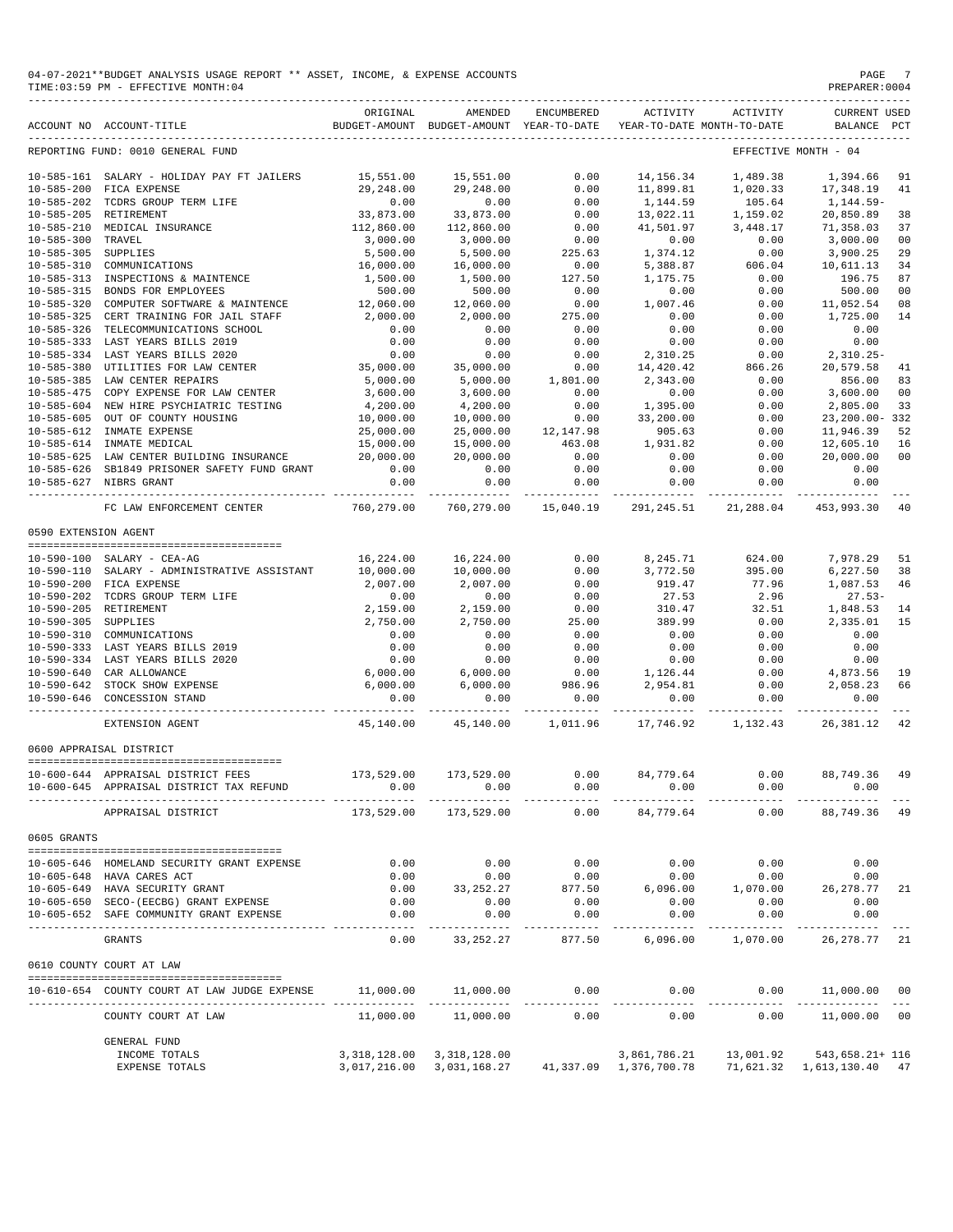|                       | 04-07-2021**BUDGET ANALYSIS USAGE REPORT ** ASSET, INCOME, & EXPENSE ACCOUNTS<br>TIME: 03:59 PM - EFFECTIVE MONTH: 04 |                       |                                                                                |                    |                       |                              | PAGE<br>PREPARER: 0004                        | 8              |
|-----------------------|-----------------------------------------------------------------------------------------------------------------------|-----------------------|--------------------------------------------------------------------------------|--------------------|-----------------------|------------------------------|-----------------------------------------------|----------------|
|                       | ACCOUNT NO ACCOUNT-TITLE                                                                                              | ORIGINAL              | AMENDED<br>BUDGET-AMOUNT BUDGET-AMOUNT YEAR-TO-DATE YEAR-TO-DATE MONTH-TO-DATE | ENCUMBERED         | ACTIVITY              | ACTIVITY                     | <b>CURRENT USED</b><br>BALANCE PCT            |                |
|                       | REPORTING FUND: 0011 ROAD & BRIDGE PRECINCT 1                                                                         |                       |                                                                                |                    |                       |                              | EFFECTIVE MONTH - 04                          |                |
| 0100 CASH ACCOUNTS    |                                                                                                                       |                       |                                                                                |                    |                       |                              |                                               |                |
|                       | 11-100-100 CFC: ROAD & BRIDGE PRECINCT 1                                                                              |                       |                                                                                |                    | 90,989.68-            | $4,280.38-$                  | $328.40-$                                     |                |
|                       | 11-100-185 DUE FROM I&S FUND                                                                                          |                       |                                                                                |                    | 0.00                  | 0.00                         | 0.00                                          |                |
|                       | 11-100-197 DUE FROM GENERAL FUND                                                                                      |                       |                                                                                |                    | 0.00                  | 0.00                         | 0.00                                          |                |
|                       | 11-100-280 DELINQUENT TAXES RECEIVABLE                                                                                |                       |                                                                                |                    | 0.00                  | 0.00                         | 2,998.17                                      |                |
|                       | 11-100-285 ALLOWANCE-UNCOLLECTABLE TAXES<br>11-100-290 DUE FROM APPRAISAL DISTRICT                                    |                       |                                                                                |                    | 0.00<br>0.00          | 0.00<br>0.00                 | 655.69-<br>0.00                               |                |
|                       |                                                                                                                       |                       |                                                                                |                    | --------------        | ----------                   |                                               |                |
|                       | CASH ACCOUNTS                                                                                                         |                       |                                                                                |                    |                       |                              | $90,989.68 - 4,280.38 - 2,014.08$             |                |
| 0311 REVENUE ACCOUNTS |                                                                                                                       |                       |                                                                                |                    |                       |                              |                                               |                |
|                       | 11-311-100 ADVALOREM TAXES                                                                                            | 170,000.00            | 170,000.00                                                                     |                    | 0.00                  | 0.00                         | 170,000.00                                    | 0 <sup>0</sup> |
|                       | 11-311-105 ROAD & BRIDGE                                                                                              | 26,767.00             | 26,767.00                                                                      |                    | 26,098.25             | 77.30                        | 668.75                                        | 98             |
|                       | 11-311-110 MOTOR VEHICLE REGISTRATION                                                                                 | 47,000.00             | 47,000.00                                                                      |                    | 25,506.89             | 1,131.14                     | 21, 493.11                                    | 54             |
|                       | 11-311-120 GROSS WEIGHT AND AXLE FEES                                                                                 | 14,000.00             | 14,000.00                                                                      |                    | 6,246.85              | 0.00                         | 7,753.15                                      | 45             |
|                       | 11-311-125 I&S REVENUE FOR COMM DEB                                                                                   | 19,343.00             | 19,343.00                                                                      |                    | 0.00                  | 0.00                         | 19,343.00                                     | 00             |
|                       | 11-311-130 LONG TERM FINANCING INCOME                                                                                 | 0.00                  | 0.00                                                                           |                    | 0.00                  | 0.00                         | 0.00                                          |                |
|                       | 11-311-140 BRIDGE REPAIR INSURANCE                                                                                    | 0.00                  | 0.00                                                                           |                    | 0.00                  | 0.00                         | 0.00                                          |                |
|                       | 11-311-145 RESERVE FEMA FUNDS                                                                                         | 0.00                  | 0.00                                                                           |                    | 0.00<br>0.00          | 0.00                         | 0.00                                          |                |
|                       | 11-311-150 OTHER INCOME<br>11-311-155 RESERVE FUNDS                                                                   | 0.00<br>0.00          | 0.00<br>0.00                                                                   |                    | 0.00                  | 0.00<br>0.00                 | 0.00<br>0.00                                  |                |
|                       | 11-311-160 SALE OF FIXED ASSETS                                                                                       | 0.00                  | 0.00                                                                           |                    | 0.00                  | 0.00                         | 0.00                                          |                |
|                       | 11-311-165 RESERVE CERTZ FUNDS                                                                                        | 0.00                  | 0.00                                                                           |                    | 0.00                  | 0.00                         | 0.00                                          |                |
|                       | 11-311-170 INSURANCE PROCEEDS                                                                                         | 0.00                  | 0.00                                                                           |                    | 36,500.00             |                              | $0.00$ $36,500.00+$                           |                |
|                       | 11-311-180 INTEREST EARNED                                                                                            | 0.00                  | 0.00<br>-------------                                                          |                    | 0.00                  | 0.00                         | 0.00                                          |                |
|                       | REVENUE ACCOUNTS                                                                                                      |                       | 277,110.00 277,110.00                                                          |                    |                       |                              | $0.00$ $94,351.99$ $1,208.44$ $182,758.01$ 34 |                |
| 0611 EXPENSE ACCOUNTS |                                                                                                                       |                       |                                                                                |                    |                       |                              |                                               |                |
|                       |                                                                                                                       |                       |                                                                                |                    |                       |                              |                                               |                |
|                       | 11-611-100 SALARY - COMMISSIONER PCT 1                                                                                | 37,415.00             | 37,415.00                                                                      | 0.00               | 19,023.55             | 1,439.62                     | 18,391.45                                     | 51             |
|                       | 11-611-105 LONGEVITY PAY<br>11-611-110 SALARY - ROAD FOREMAN                                                          | 3,750.00<br>37,216.00 | 3,750.00<br>37,216.00                                                          | 0.00<br>0.00       | 0.00<br>18,795.05     | 0.00<br>1,431.35             | 3,750.00<br>18,420.95                         | 00<br>51       |
|                       | 11-611-112 SALARY - ROAD HAND                                                                                         | 31,221.00             | 31,221.00                                                                      | 0.00               | 15,820.54             | 1,200.80                     | 15,400.46                                     | 51             |
|                       | 11-611-115 PHONE ALLOWANCE                                                                                            | 720.00                | 720.00                                                                         | 0.00               | 365.78                | 27.68                        | 354.22                                        | 51             |
|                       | 11-611-120 SALARY - OVERTIME & PART TIME                                                                              | 10,000.00             | 10,000.00                                                                      | 0.00               | 3,690.00              | 0.00                         | 6,310.00                                      | 37             |
|                       | 11-611-200 FICA EXPENSE                                                                                               | 9,205.00              | 9,205.00                                                                       | 0.00               | 4,394.85              | 312.16                       | 4,810.15                                      | 48             |
|                       | 11-611-202 TCDRS GROUP TERM LIFE                                                                                      | 0.00                  | 0.00                                                                           | 0.00               | 416.68                | 30.75                        | 416.68-                                       |                |
|                       | 11-611-205 RETIREMENT                                                                                                 | 9,903.00              | 9,903.00                                                                       | 0.00               | 4,748.25              | 337.38<br>337.38<br>1,281.69 | 5,154.75                                      | 48             |
|                       | 11-611-210 MEDICAL INSURANCE                                                                                          | 30,780.00             | 30,780.00                                                                      | 0.00               | 16,661.97             |                              | 14,118.03                                     | 54             |
|                       | 11-611-212 CHILD SUPPORT                                                                                              | 0.00                  | 0.00                                                                           | 0.00               | 0.00                  | 0.00                         | 0.00                                          |                |
| 11-611-305 SUPPLIES   | 11-611-300 TRAVEL & SCHOOL                                                                                            | 2,500.00<br>8,600.00  | 2,500.00<br>8,600.00                                                           | $0.00$<br>1,845.35 | 110.00<br>3,203.07    | 0.00<br>0.00                 | 2,390.00<br>3,551.58                          | 04<br>59       |
|                       | 11-611-310 COMMUNICATIONS                                                                                             | 500.00                | 500.00                                                                         | 0.00               | 227.94                | 0.00                         | 272.06                                        | 46             |
| 11-611-315 BONDS      |                                                                                                                       | 200.00                | 200.00                                                                         | 0.00               | 177.50                | 0.00                         | 22.50                                         | 89             |
|                       | 11-611-320 REPAIRS & MAINTENANCE                                                                                      | 30,000.00             | 30,000.00                                                                      | 1,400.44           | 14,560.34             | 0.00                         | 14,039.22                                     | 53             |
|                       | 11-611-333 LAST YEARS BILLS 2019                                                                                      | 0.00                  | 0.00                                                                           | 0.00               | 0.00                  | 0.00                         | 0.00                                          |                |
|                       | 11-611-334 LAST YEARS BILLS 2020                                                                                      | 0.00                  | 0.00                                                                           | 800.00             | 375.00                | 0.00                         | $1, 175.00 -$                                 |                |
| 11-611-380 UTILITIES  |                                                                                                                       | 2,100.00              | 2,100.00                                                                       | 0.00               | 1,153.93              | 35.00                        | 946.07                                        | 55             |
|                       | 11-611-620 CAPITAL OUTLAY UNIT COST                                                                                   | 0.00                  | 0.00                                                                           | 0.00               | 0.00                  | 0.00                         | 0.00                                          |                |
|                       | 11-611-622 DEBT SERVICE - EQUIPMENT PRINCIPAL<br>11-611-624 DEBT SERVICE - EQUIPMENT INTEREST                         | 16,590.00             | 16,590.00                                                                      | 0.00               | 17,445.42             | 0.00                         | 855.42- 105                                   |                |
|                       | 11-611-625 NEW EQUIPMENT                                                                                              | 2,753.00<br>0.00      | 2,753.00<br>55,900.00                                                          | 0.00<br>0.00       | 1,895.81<br>55,900.00 | 0.00<br>0.00                 | 857.19                                        | 69<br>0.00 100 |
|                       | 11-611-700 DIESEL, OIL, AND GASOLINE                                                                                  | 25,000.00             | 25,000.00                                                                      | 2,621.75           | 7,829.23              | 0.00                         | 14,549.02                                     | 42             |
|                       | 11-611-705 ROAD MATERIAL & CONSTRUCTION                                                                               | 13,000.00             | 13,000.00                                                                      | 0.00               | 0.00                  | 0.00                         | 13,000.00                                     | 00             |
|                       | 11-611-710 LOCAL MATCHING CETRZ GT                                                                                    | 0.00                  | 0.00                                                                           | 0.00               | 0.00                  | 0.00                         | 0.00                                          |                |
|                       | 11-611-715 FEE REIMBURSEMENT                                                                                          | 0.00                  | 0.00                                                                           | 0.00               | 0.00                  | 0.00                         | 0.00                                          |                |
|                       | 11-611-720 BRIDGE REPAIR                                                                                              | 0.00                  | 0.00                                                                           | 0.00               | 0.00                  | 0.00                         | 0.00                                          |                |
|                       | 11-611-725 TIRES & TUBES                                                                                              | 8,000.00              | 8,000.00                                                                       | 0.00               | 509.48                | 0.00                         | 7,490.52                                      | 06             |
|                       | 11-611-730 RESERVE MONEY                                                                                              | 0.00                  | 0.00                                                                           | 0.00               | 0.00                  | 0.00                         | 0.00                                          |                |
|                       | 11-611-735 CERTZ RESERVE<br>11-611-740 FEMA RESERVE                                                                   | 0.00<br>0.00          | 0.00<br>0.00                                                                   | 0.00<br>0.00       | 0.00<br>0.00          | 0.00<br>0.00                 | 0.00<br>0.00                                  |                |
| <u>___________</u>    | -------------------                                                                                                   | ----------            | ---------                                                                      | $- - - - -$        | ------                | $- - - - -$                  | ----------                                    |                |
|                       | EXPENSE ACCOUNTS                                                                                                      | 279,453.00            | 335, 353.00                                                                    | 6,667.54           | 187,304.39            | 6,096.43                     | 141,381.07                                    | 58             |
|                       | ROAD & BRIDGE PRECINCT 1                                                                                              |                       |                                                                                |                    |                       |                              |                                               |                |
|                       | INCOME TOTALS                                                                                                         | 277,110.00            | 277,110.00                                                                     |                    | 94,351.99             | 1,208.44                     | 182,758.01                                    | 34             |
|                       | EXPENSE TOTALS                                                                                                        | 279,453.00            | 335, 353.00                                                                    | 6,667.54           | 187,304.39            | 6,096.43                     | 141,381.07                                    | 58             |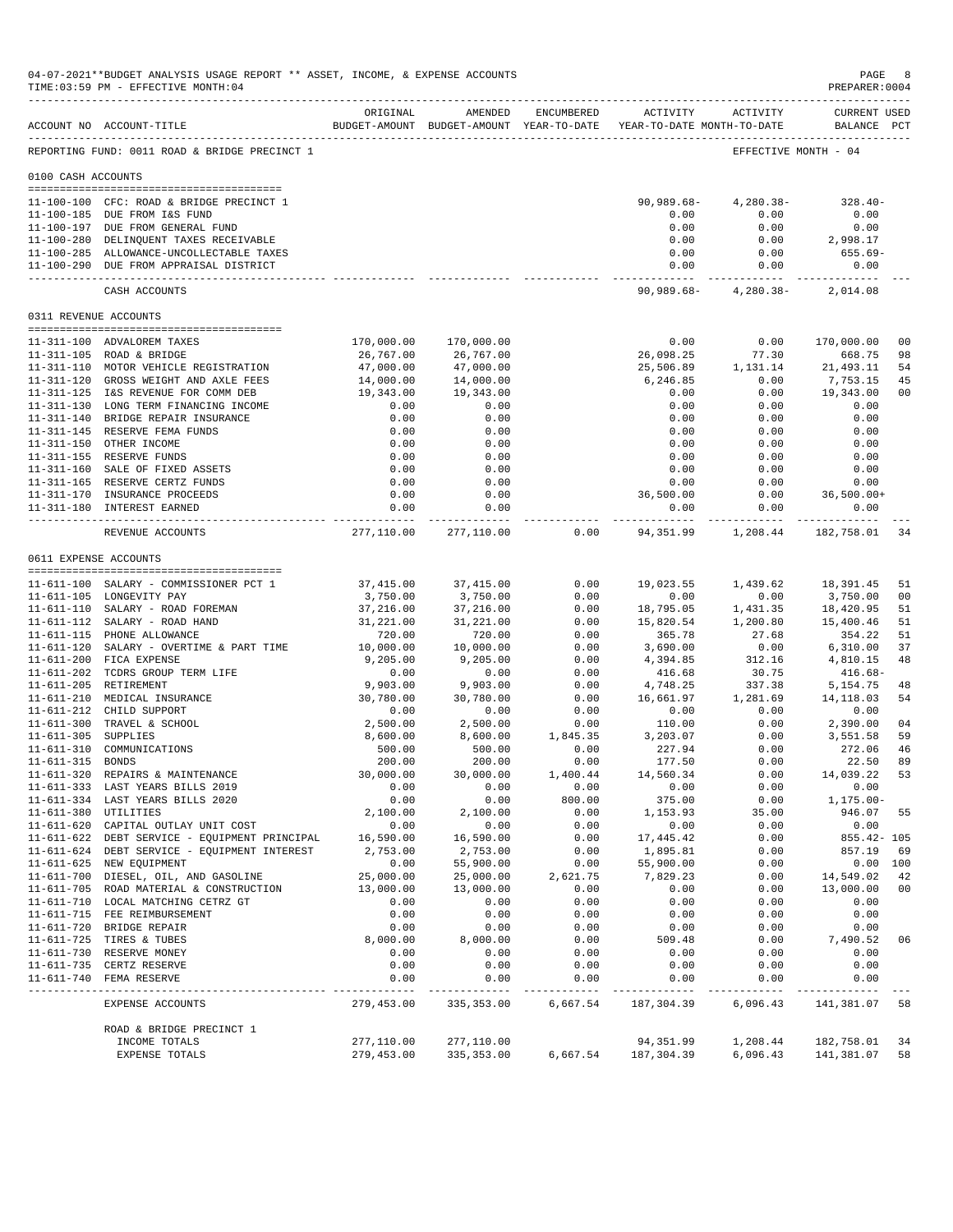|                       | 04-07-2021**BUDGET ANALYSIS USAGE REPORT ** ASSET, INCOME, & EXPENSE ACCOUNTS<br>TIME: 03:59 PM - EFFECTIVE MONTH: 04 |                       |                                                                                |                    |                               |                                  | $\mathop{\mathtt{PAGE}}$<br>PREPARER: 0004                                                                          | 9              |
|-----------------------|-----------------------------------------------------------------------------------------------------------------------|-----------------------|--------------------------------------------------------------------------------|--------------------|-------------------------------|----------------------------------|---------------------------------------------------------------------------------------------------------------------|----------------|
|                       | ACCOUNT NO ACCOUNT-TITLE                                                                                              | ORIGINAL              | AMENDED<br>BUDGET-AMOUNT BUDGET-AMOUNT YEAR-TO-DATE YEAR-TO-DATE MONTH-TO-DATE | ENCUMBERED         |                               | ACTIVITY ACTIVITY                | <b>CURRENT USED</b><br>BALANCE PCT                                                                                  |                |
|                       | REPORTING FUND: 0012 ROAD & BRIDGE PRECINCT 2                                                                         |                       |                                                                                |                    |                               |                                  | EFFECTIVE MONTH - 04                                                                                                |                |
| 0100 CASH ACCOUNTS    |                                                                                                                       |                       |                                                                                |                    |                               |                                  |                                                                                                                     |                |
|                       | 12-100-100 CFC: ROAD & BRIDGE PRECINCT 2                                                                              |                       |                                                                                |                    |                               | $84,625.18 - 4,454.01 -$         | 63,832.50                                                                                                           |                |
|                       | 12-100-185 DUE FROM I&S FUND                                                                                          |                       |                                                                                |                    | 0.00                          | 0.00                             | 0.00                                                                                                                |                |
|                       | 12-100-186 DUE FROM GENERAL FUND<br>12-100-280 DELINQUENT TAXES RECEIVABLE                                            |                       |                                                                                |                    | 0.00<br>0.00                  | 0.00<br>0.00                     | 0.00<br>2,998.17                                                                                                    |                |
|                       | 12-100-285 ALLOWANCE-UNCOLLECTABLE TAXES                                                                              |                       |                                                                                |                    | 0.00                          | 0.00                             | 655.70-                                                                                                             |                |
|                       | 12-100-290 DUE FROM APPRAISAL DISTRICT                                                                                |                       |                                                                                |                    |                               | 0.00<br>0.00<br>-----------      | 0.00                                                                                                                |                |
|                       | CASH ACCOUNTS                                                                                                         |                       |                                                                                |                    | ------------- ------------- - | 84,625.18- 4,454.01- 66,174.97   |                                                                                                                     |                |
| 0312 REVENUE ACCOUNTS |                                                                                                                       |                       |                                                                                |                    |                               |                                  |                                                                                                                     |                |
|                       | 12-312-100 ADVALOREM TAXES                                                                                            | 170,000.00            | 170,000.00                                                                     |                    | 0.00                          | 0.00                             | 170,000.00                                                                                                          | 00             |
|                       | 12-312-105 ROAD & BRIDGE                                                                                              | 26,767.00             | 26,767.00                                                                      |                    | 26,098.23                     | 77.29                            | 668.77                                                                                                              | 98             |
|                       | 12-312-110 MOTOR VEHICLE REGISTRATION                                                                                 | 47,000.00             | 47,000.00                                                                      |                    |                               | 25,506.90   1,131.14   21,493.10 |                                                                                                                     | 54             |
|                       | 12-312-120 GROSS WEIGHT AND AXLE FEES                                                                                 | 14,000.00             | 14,000.00                                                                      |                    | 6,246.86                      | 0.00                             | 7,753.14                                                                                                            | 45             |
|                       | 12-312-125 I&S REVENUE FOR COMM DEB                                                                                   | 39,896.00             | 39,896.00                                                                      |                    | 0.00                          | 0.00                             | 39,896.00                                                                                                           | 00             |
|                       | 12-312-130 LONG TERM FINANCING INCOME                                                                                 | 0.00                  | 0.00                                                                           |                    | 0.00                          | 0.00                             | 0.00                                                                                                                |                |
|                       | 12-312-140 BRIDGE REPAIR INSURANCE<br>12-312-145 RESERVE FEMA FUNDS                                                   | 0.00<br>24,710.66     | 0.00<br>24,710.66                                                              |                    | 0.00<br>0.00                  |                                  | $\begin{array}{ccc} 0\, .\, 0\, 0 & 0\, .\, 0\, 0 \\ 0\, .\, 0\, 0 & 2\, 4\, ,\, 7\, 1\, 0\, .\, 6\, 6 \end{array}$ | 00             |
|                       | 12-312-150 OTHER INCOME                                                                                               | 0.00                  | 0.00                                                                           |                    | 0.00                          | 0.00                             | 0.00                                                                                                                |                |
|                       | 12-312-155 RESERVE FUNDS                                                                                              | 0.00                  | 0.00                                                                           |                    | 0.00                          | 0.00                             | 0.00                                                                                                                |                |
|                       | 12-312-160 SALE OF FIXED ASSETS                                                                                       | 0.00                  | 0.00                                                                           |                    | 0.00                          | 0.00                             | 0.00                                                                                                                |                |
|                       | 12-312-165 RESERVE CERTZ FUNDS                                                                                        | 0.00                  | 0.00                                                                           |                    | 0.00                          | 0.00                             | 0.00                                                                                                                |                |
|                       | 12-312-170 INSURANCE PROCEEDS<br>12-312-180 INTEREST EARNED                                                           | 0.00<br>0.00          | 0.00<br>0.00                                                                   |                    | 0.00<br>0.00                  | 0.00<br>0.00                     | 0.00<br>0.00                                                                                                        |                |
|                       | REVENUE ACCOUNTS                                                                                                      |                       | ------------<br>322,373.66 322,373.66                                          | 0.00               | .<br>57,851.99                |                                  | ----------- -------------<br>1,208.43 264,521.67 18                                                                 |                |
| 0612 EXPENSE ACCOUNTS |                                                                                                                       |                       |                                                                                |                    |                               |                                  |                                                                                                                     |                |
|                       |                                                                                                                       |                       |                                                                                |                    |                               |                                  |                                                                                                                     |                |
|                       | 12-612-100 SALARY - COMMISSIONER PCT 2                                                                                | 37,415.00             | 37,415.00                                                                      | 0.00               | 19,023.55                     | 1,439.62                         | 18,391.45                                                                                                           | 51             |
|                       | 12-612-105 LONGEVITY PAY                                                                                              | 0.00                  | 0.00                                                                           | 0.00               | 0.00                          | 0.00                             | 0.00                                                                                                                |                |
|                       | 12-612-110 SALARY - ROAD FOREMAN                                                                                      | 37,216.00             | 37,216.00                                                                      | 0.00               | 18,795.05                     | 1,431.35                         | 18,420.95                                                                                                           | 51             |
|                       | 12-612-112 SALARY - ROAD HAND                                                                                         | 31,221.00             | 31,221.00                                                                      | 0.00               | 11,587.61                     |                                  | 165.00 19,633.39                                                                                                    | 37             |
|                       | 12-612-115 PHONE ALLOWANCE                                                                                            | 720.00                | 720.00                                                                         | 0.00               | 324.26                        | 13.84                            | 395.74                                                                                                              | 45             |
|                       | 12-612-120 SALARY - OVERTIME & PART TIME<br>12-612-200 FICA EXPENSE                                                   | 10,000.00<br>8,946.00 | 10,000.00<br>8,946.00                                                          | 0.00<br>0.00       | 6,315.00<br>4,287.54          | 1,035.00<br>312.49               | 3,685.00<br>4,658.46                                                                                                | 63<br>48       |
|                       | 12-612-202 TCDRS GROUP TERM LIFE                                                                                      | 0.00                  | 0.00                                                                           | 0.00               | 406.17                        | 30.65                            | $406.17-$                                                                                                           |                |
|                       | 12-612-205 RETIREMENT                                                                                                 | 9,624.00              | 9,624.00                                                                       | 0.00               | 4,612.54                      | 336.18                           | 5,011.46 48                                                                                                         |                |
|                       | 12-612-210 MEDICAL INSURANCE                                                                                          | 30,780.00             | 30,780.00                                                                      | 0.00               | 13,234.47                     | 854.46                           | 17,545.53                                                                                                           | 43             |
|                       | 12-612-212 CHILD SUPPORT                                                                                              | 0.00                  | 0.00                                                                           | 0.00               | 0.00                          | 0.00                             | 0.00                                                                                                                |                |
|                       | 12-612-300 TRAVEL & SCHOOL                                                                                            | 2,500.00              | 2,500.00                                                                       | 981.96<br>2,940.29 | 128.80<br>1,479.40            | 0.00                             | 1,389.24 44<br>4,180.31                                                                                             | 51             |
| 12-612-305 SUPPLIES   | 12-612-310 COMMUNICATIONS                                                                                             | 8,600.00<br>500.00    | 8,600.00<br>500.00                                                             | 0.00               | 227.94                        | 0.00<br>0.00                     | 272.06                                                                                                              | 46             |
| 12-612-315 BONDS      |                                                                                                                       | 200.00                | 200.00                                                                         | 0.00               | 0.00                          | 0.00                             | 200.00                                                                                                              | 0 <sup>0</sup> |
|                       | 12-612-320 REPAIRS & MAINTENANCE                                                                                      | 30,000.00             | 30,000.00                                                                      | 1,846.02           | 7,008.03                      | 0.00                             | 21,145.95                                                                                                           | 30             |
|                       | 12-612-333 LAST YEARS BILLS 2019                                                                                      | 0.00                  | 0.00                                                                           | 0.00               | 0.00                          | 0.00                             | 0.00                                                                                                                |                |
|                       | 12-612-334 LAST YEARS BILLS 2020                                                                                      | 0.00                  | 0.00                                                                           | 0.00               | 570.02                        | 0.00                             | $570.02 -$                                                                                                          |                |
| 12-612-380 UTILITIES  |                                                                                                                       | 2,550.00              | 2,550.00                                                                       | 0.00               | 1,224.19                      | 30.00                            | 1,325.81 48                                                                                                         |                |
|                       | 12-612-620 CAPITAL OUTLAY UNIT COST<br>12-612-622 DEBT SERVICE - EQUIPMENT PRINICPAL                                  | 0.00<br>39,896.00     | 0.00<br>39,896.00                                                              | 0.00<br>0.00       | 0.00<br>38, 227.65            | 0.00<br>0.00                     | 0.00<br>1,668.35                                                                                                    | 96             |
|                       | 12-612-624 DEBT SERVICE - EQUIPMENT INTEREST                                                                          | 0.00                  | 0.00                                                                           | 0.00               | 1,197.61                      | 0.00                             | $1, 197.61 -$                                                                                                       |                |
|                       | 12-612-625 NEW EQUIPMENT                                                                                              | 0.00                  | 0.00                                                                           | 0.00               | 0.00                          | 0.00                             | 0.00                                                                                                                |                |
|                       | 12-612-700 DIESEL, OIL, AND GASOLINE                                                                                  | 25,000.00             | 25,000.00                                                                      | 1,861.42           | 11,042.26                     | 0.00                             | 12,096.32                                                                                                           | 52             |
|                       | 12-612-705 ROAD MATERIAL & CONSTRUCTION                                                                               | 12,000.00             | 12,000.00                                                                      | 0.00               | 1,106.00                      | 0.00                             | 10,894.00                                                                                                           | 09             |
|                       | 12-612-710 LOCAL MATCHING CETRZ GT                                                                                    | 0.00                  | 0.00                                                                           | 0.00               | 0.00                          | 0.00                             | 0.00                                                                                                                |                |
|                       | 12-612-715 FEE REIMBURSEMENT<br>12-612-720 BRIDGE REPAIR                                                              | 0.00<br>0.00          | 0.00<br>0.00                                                                   | 0.00<br>0.00       | 0.00<br>0.00                  | 0.00<br>0.00                     | 0.00<br>0.00                                                                                                        |                |
|                       | 12-612-725 TIRES & TUBES                                                                                              | 8,000.00              | 8,000.00                                                                       | 2,382.00           | 2,750.00                      | 0.00                             | 2,868.00                                                                                                            | 64             |
|                       | 12-612-730 RESERVE MONEY                                                                                              | 0.00                  | 0.00                                                                           | 0.00               | 0.00                          | 0.00                             | 0.00                                                                                                                |                |
|                       | 12-612-735 CERTZ RESERVE                                                                                              | 0.00                  | 0.00                                                                           | 0.00               | 0.00                          | 0.00                             | 0.00                                                                                                                |                |
|                       | 12-612-740 FEMA RESERVE                                                                                               | 24,710.66             | 24,710.66                                                                      | 0.00               | 0.00<br>-------------         | 0.00<br>------------             | 24,710.66                                                                                                           | 00             |
|                       | EXPENSE ACCOUNTS                                                                                                      | 319,878.66            | 319,878.66                                                                     | 10,011.69          | 143,548.09                    | 5,648.59                         | 166,318.88                                                                                                          | 48             |
|                       | ROAD & BRIDGE PRECINCT 2                                                                                              |                       |                                                                                |                    |                               |                                  |                                                                                                                     |                |
|                       | INCOME TOTALS                                                                                                         | 322,373.66            | 322,373.66                                                                     |                    | 57,851.99                     | 1,208.43                         | 264, 521. 67 18                                                                                                     |                |
|                       | EXPENSE TOTALS                                                                                                        | 319,878.66            | 319,878.66                                                                     | 10,011.69          | 143,548.09                    | 5,648.59                         | 166,318.88                                                                                                          | 48             |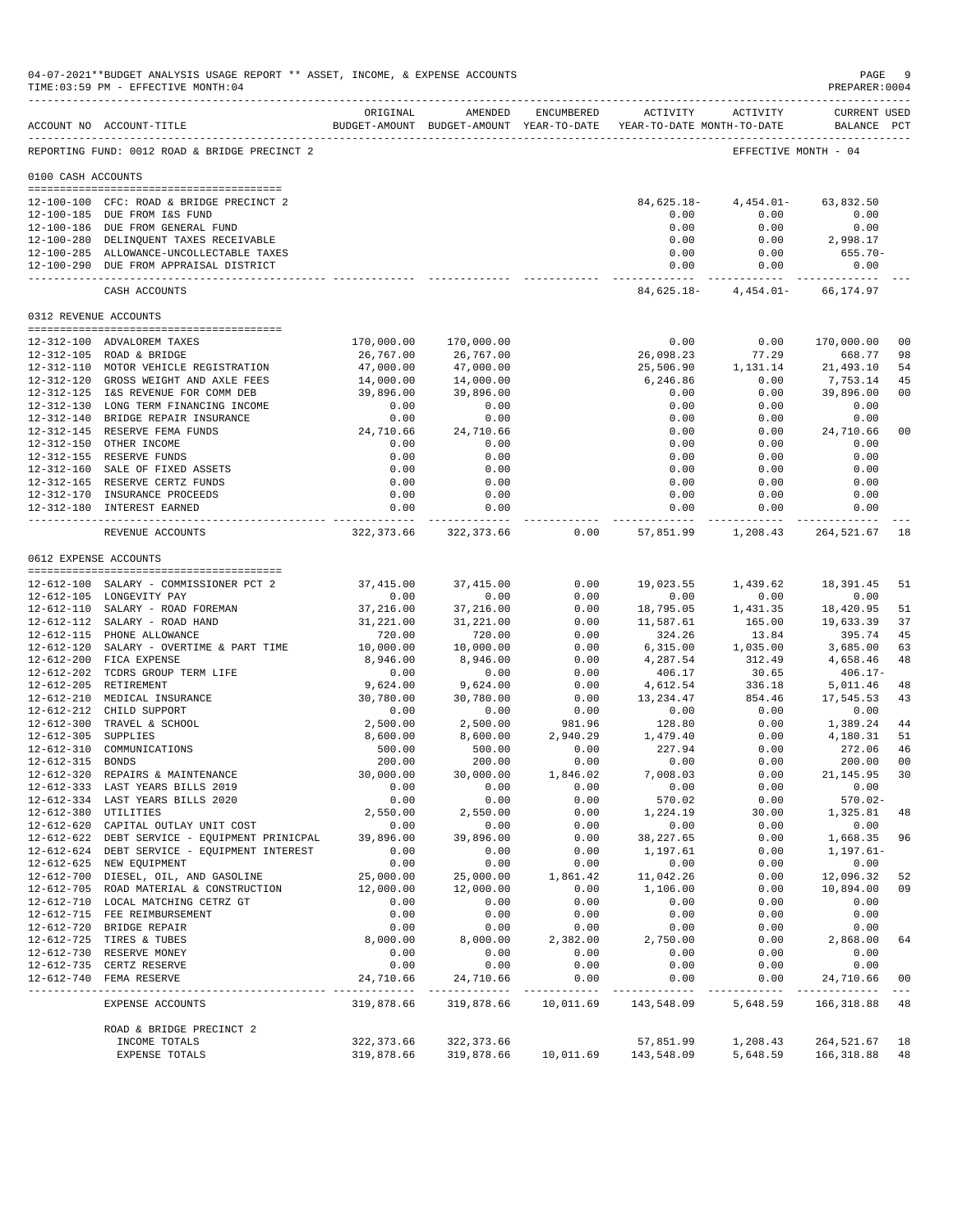|                     | 04-07-2021**BUDGET ANALYSIS USAGE REPORT ** ASSET, INCOME, & EXPENSE ACCOUNTS<br>TIME: 03:59 PM - EFFECTIVE MONTH: 04 |                        |                                                                                |                    |                        |                                | PAGE 10<br>PREPARER: 0004          |                |
|---------------------|-----------------------------------------------------------------------------------------------------------------------|------------------------|--------------------------------------------------------------------------------|--------------------|------------------------|--------------------------------|------------------------------------|----------------|
|                     | ACCOUNT NO ACCOUNT-TITLE                                                                                              | ORIGINAL               | AMENDED<br>BUDGET-AMOUNT BUDGET-AMOUNT YEAR-TO-DATE YEAR-TO-DATE MONTH-TO-DATE | ENCUMBERED         |                        | ACTIVITY ACTIVITY              | <b>CURRENT USED</b><br>BALANCE PCT |                |
|                     | REPORTING FUND: 0013 ROAD & BRIDGE PRECINCT 3                                                                         |                        |                                                                                |                    |                        |                                | EFFECTIVE MONTH - 04               |                |
| 0100 CASH ACCOUNTS  |                                                                                                                       |                        |                                                                                |                    |                        |                                |                                    |                |
|                     | 13-100-100 CFC: ROAD & BRIDGE PRECINCT 3                                                                              |                        |                                                                                |                    | $22,649.91 -$          | 10,703.61                      | 63,362.50                          |                |
|                     | 13-100-185 DUE FROM I&S FUND                                                                                          |                        |                                                                                |                    | 0.00                   | 0.00                           | 0.00                               |                |
|                     | 13-100-186 DUE TO GENERAL FUND<br>13-100-280 DELINQUENT TAXES RECEIVABLE                                              |                        |                                                                                |                    | 0.00<br>0.00           | 0.00<br>0.00                   | 0.00<br>2,998.17                   |                |
|                     | 13-100-285 ALLOWANCE-UNCOLLECTABLE TAXES                                                                              |                        |                                                                                |                    | 0.00                   | 0.00                           | $655.70 -$                         |                |
|                     | 13-100-290 DUE FROM APPRAISAL DISTRICT                                                                                |                        |                                                                                |                    | 0.00                   | 0.00                           | 0.00                               |                |
|                     | CASH ACCOUNTS                                                                                                         |                        |                                                                                |                    |                        | 22,649.91- 10,703.61 65,704.97 |                                    |                |
|                     | 0313 REVENUE ACCOUNTS                                                                                                 |                        |                                                                                |                    |                        |                                |                                    |                |
|                     | 13-313-100 ADVALOREM TAXES                                                                                            | 170,000.00             | 170,000.00                                                                     |                    | 0.00                   | 0.00                           | 170,000.00                         | 0 <sub>0</sub> |
|                     | 13-313-105 ROAD & BRIDGE                                                                                              | 26,767.00              | 26,767.00                                                                      |                    | 26,098.22              | 77.30                          | 668.78                             | 98             |
|                     | 13-313-110 MOTOR VEHICLE REGISTRATION                                                                                 | 47,000.00              | 47,000.00                                                                      |                    | 25,506.90              | 1,131.14                       | 21,493.10                          | 54             |
|                     | 13-313-120 GROSS WEIGHT AND AXLE FEES                                                                                 | 14,000.00              | 14,000.00                                                                      |                    | 6,246.86               | 0.00                           | 7,753.14                           | 45             |
|                     | 13-313-125 I&S REVENUE FOR COMM DEB                                                                                   | 54,484.00              | 54,484.00                                                                      |                    | 0.00                   | 0.00                           | 54,484.00                          | 00             |
|                     | 13-313-130 LONG TERM FINANCING INCOME<br>13-313-140 BRIDGE REPAIR INSURANCE                                           | 0.00<br>0.00           | 0.00<br>0.00                                                                   |                    | 0.00<br>0.00           | 0.00<br>0.00                   | 0.00<br>0.00                       |                |
|                     | 13-313-145 RESERVE FEMA FUNDS                                                                                         | 0.00                   | 0.00                                                                           |                    | 0.00                   | 0.00                           | 0.00                               |                |
|                     | 13-313-150 OTHER INCOME                                                                                               | 0.00                   | 0.00                                                                           |                    | 0.00                   | 0.00                           | 0.00                               |                |
|                     | 13-313-155 RESERVE FUNDS                                                                                              | 0.00                   | 0.00                                                                           |                    | 0.00                   | 0.00                           | 0.00                               |                |
|                     | 13-313-160 SALE OF FIXED ASSETS                                                                                       | 0.00                   | 0.00                                                                           |                    | 72,150.92              | 12,858.42                      | 72,150.92+                         |                |
|                     | 13-313-165 RESERVE CERTZ FUNDS                                                                                        | 0.00                   | 0.00                                                                           |                    | 0.00                   | 0.00                           | 0.00                               |                |
|                     | 13-313-170 INSURANCE PROCEEDS<br>13-313-180 INTEREST EARNED                                                           | 0.00<br>0.00           | 0.00<br>0.00                                                                   |                    | 0.00<br>0.00           | 0.00<br>0.00                   | 0.00<br>0.00                       |                |
|                     | 13-313-185 PIPELINE INCOME                                                                                            | 0.00                   | 0.00                                                                           |                    | 4,625.00               | 0.00                           | $4,625.00+$                        |                |
|                     | REVENUE ACCOUNTS                                                                                                      |                        | 312, 251.00 312, 251.00                                                        | 0.00               | 134,627.90             |                                | 14,066.86 177,623.10 43            |                |
|                     | 0613 EXPENSE ACCOUNTS                                                                                                 |                        |                                                                                |                    |                        |                                |                                    |                |
|                     |                                                                                                                       |                        |                                                                                |                    |                        |                                |                                    |                |
|                     | 13-613-100 SALARY - COMMISSIONER PCT 3                                                                                | 37,415.00              | 37,415.00                                                                      | 0.00               |                        |                                | 19,023.55 1,439.62 18,391.45       | 51             |
|                     | 13-613-105 LONGEVITY PAY                                                                                              | 3,300.00               | 3,300.00                                                                       | 0.00<br>0.00       | 0.00                   | 0.00<br>96.15                  | 3,300.00                           | 00<br>47       |
|                     | 13-613-110 SALARY - ROAD FOREMAN<br>13-613-112 SALARY - ROAD HAND                                                     | 37,216.00<br>31,221.00 | 37,216.00<br>31,221.00                                                         | 0.00               | 17,459.85<br>14,409.60 | 150.10                         | 19,756.15<br>16,811.40             | 46             |
|                     | 13-613-115 PHONE ALLOWANCE                                                                                            | 720.00                 | 720.00                                                                         | 0.00               | 365.78                 | 27.68                          | 354.22                             | 51             |
|                     | 13-613-120 SALARY - OVERTIME & PART TIME                                                                              | 3,000.00               | 3,000.00                                                                       | 0.00               | 2,340.00               | 0.00                           | 660.00                             | 78             |
|                     | 13-613-200 FICA EXPENSE                                                                                               | 9,143.00               | 9,143.00                                                                       | 0.00               | 4,073.05               | 129.00                         | 5,069.95                           | 45             |
|                     | 13-613-202 TCDRS GROUP TERM LIFE                                                                                      | 0.00                   | 0.00                                                                           | 0.00               | 387.02                 | 12.85                          | 387.02-                            |                |
|                     | 13-613-205 RETIREMENT<br>13-613-210 MEDICAL INSURANCE                                                                 | 9,836.00<br>30,780.00  | 9,836.00<br>30,780.00                                                          | 0.00<br>0.00       | 4,411.13<br>15,897.70  | 141.02<br>517.42               | 5,424.87<br>14,882.30              | 45<br>52       |
|                     | 13-613-212 CHILD SUPPORT                                                                                              | 0.00                   | 0.00                                                                           | 0.00               |                        | 0.00                           | 0.00                               |                |
|                     | 13-613-300 TRAVEL & SCHOOL                                                                                            | 2,500.00               | 2,500.00                                                                       | 1,326.40           | $0.00$ $378.80$        | 0.00                           | 794.80                             | 68             |
| 13-613-305 SUPPLIES |                                                                                                                       | 15,600.00              | 15,600.00                                                                      | 161.14             | 589.09                 | 0.00                           | 14,849.77                          | 05             |
|                     | 13-613-310 COMMUNICATIONS                                                                                             | 500.00                 | 500.00                                                                         | 0.00               | 227.94                 | 0.00                           | 272.06                             | 46             |
| 13-613-315 BONDS    |                                                                                                                       | 200.00                 | 200.00                                                                         | 0.00               | 178.00                 | 0.00                           | 22.00                              | 89             |
|                     | 13-613-320 REPAIRS & MAINTENANCE<br>13-613-333 LAST YEARS BILLS 2019                                                  | 30,000.00<br>0.00      | 30,000.00<br>0.00                                                              | 2,125.75<br>0.00   | 6,304.33<br>0.00       | 0.00<br>0.00                   | 21,569.92<br>0.00                  | 28             |
|                     | 13-613-334 LAST YEARS BILLS 2020                                                                                      | 0.00                   | 0.00                                                                           | 0.00               | 6,452.06               | 0.00                           | $6,452.06-$                        |                |
|                     | 13-613-380 UTILITIES                                                                                                  | 1,500.00               | 1,500.00                                                                       | 0.00               | 491.86                 | 32.00                          | 1,008.14                           | 33             |
|                     | 13-613-620 CAPITAL OUTLAY UNIT COST                                                                                   | 0.00                   | 0.00                                                                           | 0.00               | 0.00                   | 0.00                           | 0.00                               |                |
|                     | 13-613-622 DEBT SERVICE - EQUIPMENT PRINICIPAL                                                                        | 52,052.00              | 52,052.00                                                                      | 0.00               | 52,747.14              | 0.00                           | 695.14- 101                        |                |
|                     | 13-613-624 DEBT SERVICE - EQUIPMENT INTEREST<br>13-613-625 NEW EQUIPMENT                                              | 2,432.00<br>0.00       | 2,432.00<br>0.00                                                               | 0.00<br>112,330.00 | 1,550.63<br>0.00       | 0.00<br>0.00                   | 881.37<br>112,330.00-              | 64             |
|                     | 13-613-700 DIESEL, OIL, AND GASOLINE                                                                                  | 25,000.00              | 25,000.00                                                                      | 1,678.70           | 10,464.03              | 0.00                           | 12,857.27                          | 49             |
|                     | 13-613-705 ROAD MATERIAL & CONSTRUCTION                                                                               | 12,000.00              | 12,000.00                                                                      | 0.00               | 0.00                   | 0.00                           | 12,000.00                          | 00             |
|                     | 13-613-710 LOCAL MATCHING CETRZ GT                                                                                    | 0.00                   | 0.00                                                                           | 0.00               | 0.00                   | 0.00                           | 0.00                               |                |
|                     | 13-613-715 FEE REIMBURSEMENT                                                                                          | 0.00                   | 0.00                                                                           | 0.00               | 0.00                   | 0.00                           | 0.00                               |                |
|                     | 13-613-720 BRIDGE REPAIR                                                                                              | 0.00                   | 0.00                                                                           | 0.00               | 0.00                   | 0.00                           | 0.00                               |                |
|                     | 13-613-725 TIRES & TUBES<br>13-613-730 RESERVE MONEY                                                                  | 8,000.00<br>0.00       | 8,000.00<br>0.00                                                               | 0.00<br>0.00       | 345.00<br>0.00         | 0.00<br>0.00                   | 7,655.00<br>0.00                   | 04             |
|                     | 13-613-735 CERTZ RESERVE                                                                                              | 0.00                   | 0.00                                                                           | 0.00               | 0.00                   | 0.00                           | 0.00                               |                |
|                     | 13-613-740 FEMA RESERVE                                                                                               | 0.00                   | 0.00                                                                           | 0.00               | 0.00                   | 0.00                           | 0.00                               |                |
|                     | EXPENSE ACCOUNTS                                                                                                      | 312,415.00             | 312,415.00                                                                     | 117,621.99         | 158,096.56             | 2,545.84                       | 36,696.45                          | 88             |
|                     | ROAD & BRIDGE PRECINCT 3                                                                                              |                        |                                                                                |                    |                        |                                |                                    |                |
|                     | INCOME TOTALS                                                                                                         | 312,251.00             | 312, 251.00                                                                    |                    | 134,627.90             | 14,066.86                      | 177,623.10                         | 43             |
|                     | EXPENSE TOTALS                                                                                                        | 312,415.00             | 312, 415.00                                                                    | 117,621.99         | 158,096.56             | 2,545.84                       | 36,696.45                          | 88             |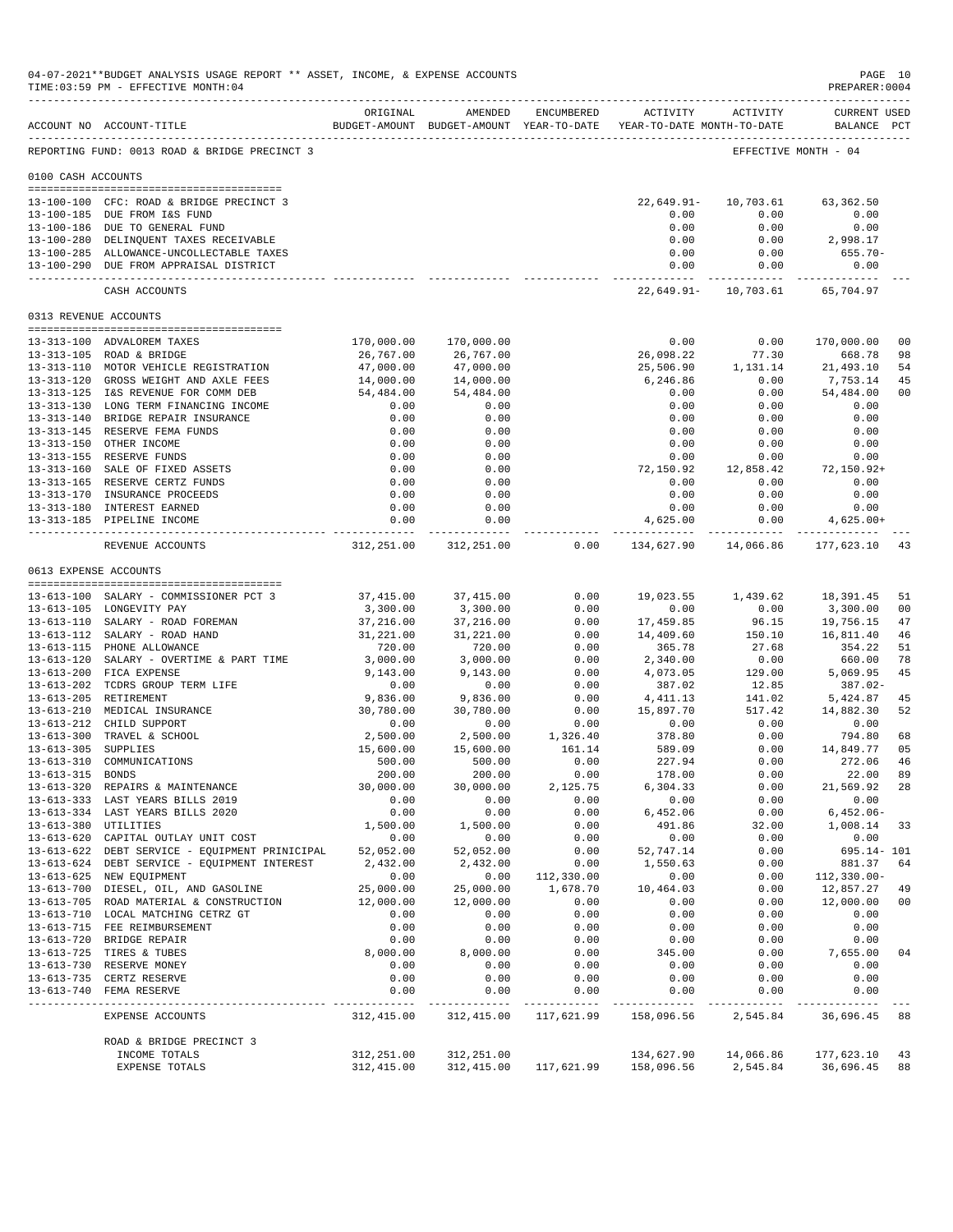|                      | 04-07-2021**BUDGET ANALYSIS USAGE REPORT ** ASSET, INCOME, & EXPENSE ACCOUNTS<br>TIME: 03:59 PM - EFFECTIVE MONTH: 04<br>___________________________________ |                   |                                                                                |                |                                                             |                                           | PAGE 11<br>PREPARER: 0004                                                                                           |                      |
|----------------------|--------------------------------------------------------------------------------------------------------------------------------------------------------------|-------------------|--------------------------------------------------------------------------------|----------------|-------------------------------------------------------------|-------------------------------------------|---------------------------------------------------------------------------------------------------------------------|----------------------|
|                      | ACCOUNT NO ACCOUNT-TITLE                                                                                                                                     | ORIGINAL          | AMENDED<br>BUDGET-AMOUNT BUDGET-AMOUNT YEAR-TO-DATE YEAR-TO-DATE MONTH-TO-DATE | ENCUMBERED     |                                                             | ACTIVITY ACTIVITY                         | <b>CURRENT USED</b><br>BALANCE PCT                                                                                  |                      |
|                      | REPORTING FUND: 0014 ROAD & BRIDGE PRECINCT 4                                                                                                                |                   |                                                                                |                |                                                             |                                           | EFFECTIVE MONTH - 04                                                                                                |                      |
| 0100 CASH ACCOUNTS   |                                                                                                                                                              |                   |                                                                                |                |                                                             |                                           |                                                                                                                     |                      |
|                      | 14-100-100 CFC: ROAD & BRIDGE PRECINCT 4                                                                                                                     |                   |                                                                                |                |                                                             | 80, 533. 17 - 13, 495. 74                 | $2,840.12-$                                                                                                         |                      |
|                      | 14-100-185 DUE FROM I&S FUND                                                                                                                                 |                   |                                                                                |                | 0.00                                                        | 0.00                                      | 0.00                                                                                                                |                      |
|                      | 14-100-186 DUE FROM GENERAL FUND                                                                                                                             |                   |                                                                                |                | 0.00                                                        | 0.00                                      | 0.00                                                                                                                |                      |
|                      | 14-100-280 DELINQUENT TAXES RECEIVABLE                                                                                                                       |                   |                                                                                |                | 0.00                                                        | 0.00                                      | 2,998.17                                                                                                            |                      |
|                      | 14-100-285 ALLOWANCE-UNCOLLECTABLE TAXES<br>14-100-290 DUE FROM APPRAISAL DISTRICT                                                                           |                   |                                                                                |                | 0.00<br>0.00                                                | 0.00<br>0.00                              | $655.70 -$<br>0.00                                                                                                  |                      |
|                      | CASH ACCOUNTS                                                                                                                                                |                   |                                                                                |                |                                                             | 80,533.17- 13,495.74                      | 497.65-                                                                                                             |                      |
|                      | 0314 REVENUE ACCOUNTS                                                                                                                                        |                   |                                                                                |                |                                                             |                                           |                                                                                                                     |                      |
|                      | 14-314-100 ADVALOREM TAXES                                                                                                                                   | 170,000.00        | 170,000.00                                                                     |                | 0.00                                                        | 0.00                                      | 170,000.00                                                                                                          | 0 <sub>0</sub>       |
|                      | 14-314-105 ROAD & BRIDGE                                                                                                                                     | 26,767.00         | 26,767.00                                                                      |                | 26,098.23                                                   | 77.30                                     | 668.77                                                                                                              | 98                   |
|                      | 14-314-110 MOTOR VEHICLE REGISTRATION                                                                                                                        | 47,000.00         | 47,000.00                                                                      |                | 25,506.90                                                   | 1,131.14                                  | 21,493.10                                                                                                           | 54                   |
|                      | 14-314-120 GROSS WEIGHT AND AXLE FEES                                                                                                                        | 14,000.00         | 14,000.00                                                                      |                | 6,246.86                                                    | 0.00                                      | 7,753.14                                                                                                            | 45                   |
|                      | 14-314-125 I&S REVENUE FOR COMM DEB                                                                                                                          | 43,151.00         | 43,151.00                                                                      |                | 0.00                                                        | 0.00                                      | 43,151.00                                                                                                           | 0 <sub>0</sub>       |
|                      | 14-314-130 LONG TERM FINANCING INCOME                                                                                                                        | 0.00              | 0.00                                                                           |                | 0.00                                                        | 0.00                                      | 0.00                                                                                                                |                      |
|                      | 14-314-140 BRIDGE REPAIR INSURANCE<br>14-314-145 RESERVE FEMA FUNDS                                                                                          | 0.00<br>33,984.49 | 0.00<br>33,984.49                                                              |                | 0.00<br>0.00                                                |                                           | $\begin{array}{ccc} 0\, .\, 0\, 0 & 0\, .\, 0\, 0 \\ 0\, .\, 0\, 0 & 3\, 3\, ,\, 9\, 8\, 4\, .\, 4\, 9 \end{array}$ | 0 <sub>0</sub>       |
|                      | 14-314-150 OTHER INCOME                                                                                                                                      | 0.00              | 0.00                                                                           |                | 180.00                                                      | 0.00                                      | 180.00+                                                                                                             |                      |
|                      | 14-314-155 RESERVE FUNDS                                                                                                                                     | 0.00              | 0.00                                                                           |                | 0.00                                                        | 0.00                                      | 0.00                                                                                                                |                      |
|                      | 14-314-160 SALE OF FIXED ASSETS                                                                                                                              | 0.00              | 0.00                                                                           |                | 40,283.75                                                   | 15,447.50                                 | 40, 283. 75+                                                                                                        |                      |
|                      | 14-314-165 RESERVE CERTZ FUNDS                                                                                                                               | 0.00              | 0.00                                                                           |                | 0.00                                                        | 0.00                                      | 0.00                                                                                                                |                      |
|                      | 14-314-170 INSURANCE PROCEEDS<br>14-314-180 INTEREST EARNED                                                                                                  | 0.00<br>0.00      | 0.00<br>0.00                                                                   |                | 0.00<br>0.00                                                | 0.00<br>0.00                              | 0.00<br>0.00                                                                                                        |                      |
|                      | REVENUE ACCOUNTS                                                                                                                                             | .                 | ------------<br>334,902.49 334,902.49                                          | 0.00           |                                                             | .<br>98, 315. 74 16, 655. 94 236, 586. 75 | ------------                                                                                                        | -29                  |
|                      | 0614 EXPENSE ACCOUNTS                                                                                                                                        |                   |                                                                                |                |                                                             |                                           |                                                                                                                     |                      |
|                      | 14-614-100 SALARY - COMMISSIONER PCT 4                                                                                                                       | 37,415.00         | 37,415.00                                                                      | 0.00           |                                                             | 19,023.55 1,439.62                        | 18,391.45                                                                                                           | 51                   |
|                      | 14-614-105 LONGEVITY PAY                                                                                                                                     | 600.00            | 600.00                                                                         | 0.00           | 0.00                                                        | 0.00                                      | 600.00                                                                                                              | 0 <sub>0</sub>       |
|                      | 14-614-110 SALARY - ROAD FOREMAN                                                                                                                             | 37,216.00         | 37,216.00                                                                      | 0.00           | 17,509.92                                                   | 112.84                                    | 19,706.08                                                                                                           | 47                   |
|                      | 14-614-112 SALARY - ROAD HAND                                                                                                                                | 31,221.00         | 31,221.00                                                                      | 0.00           | 14,574.71                                                   | 15.01                                     | 16,646.29                                                                                                           | 47                   |
|                      | 14-614-115 PHONE ALLOWANCE                                                                                                                                   | 720.00            | 720.00                                                                         | 0.00           | 365.78                                                      | 27.68                                     | 354.22                                                                                                              | 51                   |
|                      | 14-614-120 SALARY - OVERTIME & PART TIME                                                                                                                     | 3,000.00          | 3,000.00                                                                       | 0.00           | 2,977.22                                                    | 0.00                                      | 22.78                                                                                                               | 99                   |
|                      | 14-614-200 FICA EXPENSE<br>14-614-202 TCDRS GROUP TERM LIFE                                                                                                  | 8,992.00<br>0.00  | 8,992.00<br>0.00                                                               | 0.00<br>0.00   | 4,165.56<br>393.06                                          | 122.04<br>11.97                           | 4,826.44<br>$393.06 -$                                                                                              | 46                   |
|                      | 14-614-205 RETIREMENT                                                                                                                                        | 9,673.00          | 9,673.00                                                                       | 0.00           | 4,481.31                                                    | 131.29                                    | 5,191.69                                                                                                            | 46                   |
|                      | 14-614-210 MEDICAL INSURANCE                                                                                                                                 | 30,780.00         | 30,780.00                                                                      | 0.00           | 17,416.37                                                   | 474.87                                    | 13, 363, 63                                                                                                         | 57                   |
|                      | 14-614-212 CHILD SUPPORT                                                                                                                                     | 0.00              | 0.00                                                                           | 0.00           | 0.00                                                        | 0.00                                      | 0.00                                                                                                                |                      |
|                      | 14-614-300 TRAVEL & SCHOOL                                                                                                                                   | 2,500.00          | 2,500.00                                                                       | 0.00           | 128.80                                                      | 0.00                                      | 2,371.20                                                                                                            | 05                   |
| 14-614-305 SUPPLIES  |                                                                                                                                                              | 15,600.00         | 15,600.00                                                                      | 464.95         | 897.05                                                      | 0.00                                      | 14,238.00                                                                                                           | 09                   |
| 14-614-315 BONDS     | 14-614-310 COMMUNICATIONS                                                                                                                                    | 500.00<br>200.00  | 500.00<br>200.00                                                               | 0.00<br>0.00   | 227.94<br>0.00                                              | 0.00<br>0.00                              | 272.06<br>200.00                                                                                                    | 46<br>0 <sub>0</sub> |
|                      | 14-614-320 REPAIRS & MAINTENANCE                                                                                                                             | 30,000.00         | 30,000.00                                                                      | 2,011.15       | 11,912.65                                                   | 0.00                                      | 16,076.20 46                                                                                                        |                      |
|                      | 14-614-333 LAST YEARS BILLS 2019                                                                                                                             | 0.00              | 0.00                                                                           | 0.00           | 0.00                                                        | 0.00                                      | 0.00                                                                                                                |                      |
|                      | 14-614-334 LAST YEARS BILLS 2020                                                                                                                             | 0.00              | 0.00                                                                           | 5,000.00       | 4.077.33                                                    | 0.00                                      | $9,077.33-$                                                                                                         |                      |
| 14-614-380 UTILITIES |                                                                                                                                                              | 1,500.00          | 1,500.00                                                                       | 0.00           | 725.79                                                      | 0.00                                      | 774.21 48                                                                                                           |                      |
|                      | 14-614-620 CAPITAL OUTLAY UNIT COST                                                                                                                          | 0.00              | 0.00                                                                           | 0.00           | 0.00                                                        | 0.00                                      | 0.00                                                                                                                |                      |
|                      | 14-614-622 DEBT SERVICE - EQUIPMENT PRINICIPAL                                                                                                               | 40,844.00         | 40,844.00                                                                      | 0.00           | 40,844.00                                                   | 0.00                                      | 0.00 100                                                                                                            |                      |
|                      | 14-614-624 DEBT SERVICE - EQUIPMENT INTEREST<br>14-614-625 NEW EQUIPMENT                                                                                     | 2,307.00<br>0.00  | 2,307.00<br>28,250.00                                                          | 0.00<br>0.00   | 2,306.15<br>28,250.00                                       | 0.00<br>0.00                              | $0.85$ 100                                                                                                          | 0.00 100             |
|                      | 14-614-700 DIESEL, OIL, AND GASOLINE                                                                                                                         | 25,000.00         | 25,000.00                                                                      | 2,813.74       | 7,889.99                                                    | 0.00                                      | 14,296.27                                                                                                           | 43                   |
|                      | 14-614-705 ROAD MATERIAL & CONSTRUCTION                                                                                                                      | 12,000.00         | 12,000.00                                                                      | 0.00           | 1,000.80                                                    | 0.00                                      | 10,999.20                                                                                                           | 08                   |
|                      | 14-614-710 LOCAL MATCHING CETRZ GT                                                                                                                           | 0.00              | 0.00                                                                           | 0.00           | 0.00                                                        | 0.00                                      | 0.00                                                                                                                |                      |
|                      | 14-614-715 FEE REIMBURSEMENT                                                                                                                                 | 0.00              | 0.00                                                                           | 0.00           | 0.00                                                        | 0.00                                      | 0.00                                                                                                                |                      |
|                      | 14-614-720 BRIDGE REPAIR                                                                                                                                     | 0.00              | 0.00                                                                           | 0.00           | 0.00                                                        | 0.00                                      | 0.00                                                                                                                |                      |
|                      | 14-614-725 TIRES & TUBES                                                                                                                                     | 8,000.00<br>0.00  | 8,000.00<br>0.00                                                               | 860.00<br>0.00 | 1,971.80<br>0.00                                            | 0.00                                      | 5,168.20                                                                                                            | 35                   |
|                      | 14-614-735 CERTZ RESERVE<br>14-614-740 FEMA RESERVE                                                                                                          | 33,984.49         | 33,984.49                                                                      | 0.00           | 0.00                                                        | 0.00<br>0.00                              | 0.00<br>33,984.49                                                                                                   | 0 <sub>0</sub>       |
|                      | EXPENSE ACCOUNTS                                                                                                                                             | 332,052.49        |                                                                                |                | ------------ -<br>360, 302. 49   11, 149. 84   181, 139. 78 | 2,335.32                                  | 168,012.87                                                                                                          | 53                   |
|                      | ROAD & BRIDGE PRECINCT 4                                                                                                                                     |                   |                                                                                |                |                                                             |                                           |                                                                                                                     |                      |
|                      | INCOME TOTALS                                                                                                                                                | 334,902.49        | 334,902.49                                                                     |                |                                                             | 98,315.74 16,655.94                       | 236,586.75                                                                                                          | 29                   |
|                      | EXPENSE TOTALS                                                                                                                                               |                   | 332,052.49 360,302.49 11,149.84 181,139.78 2,335.32 168,012.87                 |                |                                                             |                                           |                                                                                                                     | 53                   |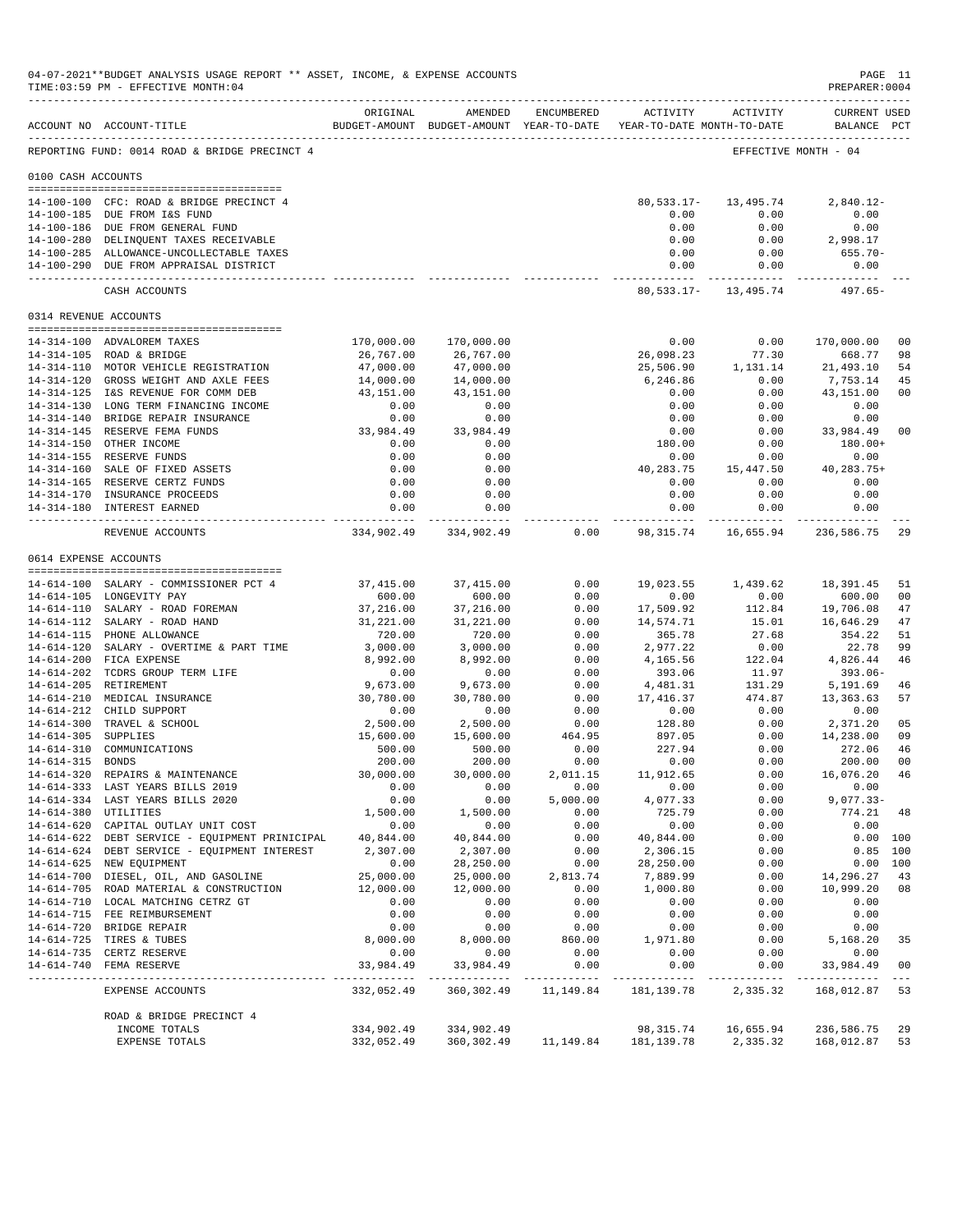|                       | 04-07-2021**BUDGET ANALYSIS USAGE REPORT ** ASSET, INCOME, & EXPENSE ACCOUNTS<br>TIME: 03:59 PM - EFFECTIVE MONTH: 04 |                                                                           |                         |            |                                                                                 |                      | PAGE 12<br>PREPARER: 0004   |  |
|-----------------------|-----------------------------------------------------------------------------------------------------------------------|---------------------------------------------------------------------------|-------------------------|------------|---------------------------------------------------------------------------------|----------------------|-----------------------------|--|
|                       | ACCOUNT NO ACCOUNT-TITLE                                                                                              | ORIGINAL                                                                  | AMENDED                 | ENCUMBERED | BUDGET-AMOUNT BUDGET-AMOUNT YEAR-TO-DATE YEAR-TO-DATE MONTH-TO-DATE BALANCE PCT | ACTIVITY ACTIVITY    | CURRENT USED                |  |
|                       | REPORTING FUND: 0020 JAIL BOND I&S                                                                                    |                                                                           |                         |            |                                                                                 | EFFECTIVE MONTH - 04 |                             |  |
| 0100 CASH ACCOUNT     |                                                                                                                       |                                                                           |                         |            |                                                                                 |                      |                             |  |
|                       |                                                                                                                       |                                                                           |                         |            |                                                                                 |                      |                             |  |
|                       | 20-100-190 I&S ACCOUNT JAIL BOND                                                                                      |                                                                           |                         |            | 213,370.47                                                                      | 2,213.07             | 540,669.63                  |  |
|                       | 20-100-280 DELINQUENT TAXES RECEIVABLE                                                                                |                                                                           |                         |            | 0.00                                                                            | 0.00                 | 21,178.79                   |  |
|                       | 20-100-285 ALLOWANCE-UNCOLLETABLE TAXES                                                                               |                                                                           |                         |            | 0.00                                                                            | 0.00                 | $4,635.69-$                 |  |
|                       | 20-100-290 DUE FROM APPRAISAL DISTRICT<br>20-100-295 DUE FROM GENERAL FUND                                            |                                                                           |                         |            | 0.00                                                                            | 0.00                 | 0.00                        |  |
|                       |                                                                                                                       |                                                                           |                         |            | 0.00<br>------------ -                                                          | 0.00                 | 0.00                        |  |
|                       | CASH ACCOUNT                                                                                                          |                                                                           |                         |            | 213,370.47                                                                      |                      | 2, 213.07 557, 212.73       |  |
|                       | 0315 JAIL BOND I&S REVENUE                                                                                            |                                                                           |                         |            |                                                                                 |                      |                             |  |
|                       | 20-315-100 BOND TAXES                                                                                                 | $464, 214.00$ $464, 214.00$ $606, 375.62$ $2, 213.07$ $142, 161.62 + 131$ |                         |            |                                                                                 |                      |                             |  |
|                       | 20-315-180 BOND TAXES INTEREST                                                                                        | 2,500.00                                                                  | 2,500.00                |            | 704.23                                                                          |                      | $0.00$ 1,795.77 28          |  |
|                       | JAIL BOND I&S REVENUE 466.714.00 466.714.00 0.00 607.079.85 2.213.07 140.365.85+130                                   |                                                                           |                         |            |                                                                                 |                      |                             |  |
| 0615 EXPENSE ACCOUNTS |                                                                                                                       |                                                                           |                         |            |                                                                                 |                      |                             |  |
|                       |                                                                                                                       |                                                                           |                         |            |                                                                                 |                      |                             |  |
|                       | 20-615-622 BOND PAYMENT PRINCIPAL                                                                                     |                                                                           | 320,000.00 320,000.00   |            | 0.00 320,000.00                                                                 | 0.00                 | $0.00$ 100                  |  |
|                       | 20-615-624 BOND PAYMENT INTEREST                                                                                      | 143,869.00                                                                | 143,869.00              | 0.00       | 73,534.38                                                                       |                      | $0.00$ $70,334.62$ 51       |  |
| $20 - 615 - 625$      | BOND WIRE TRANSFER CHARGE                                                                                             | 400.00                                                                    | 400.00                  | 0.00       | 175.00                                                                          | 0.00<br>------------ | 225.00 44<br>______________ |  |
|                       | EXPENSE ACCOUNTS                                                                                                      |                                                                           | 464,269,00 464,269,00   |            | $0.00$ 393,709.38                                                               |                      | 0.00 70.559.62 85           |  |
|                       | JAIL BOND I&S                                                                                                         |                                                                           |                         |            |                                                                                 |                      |                             |  |
|                       | INCOME TOTALS                                                                                                         | 466.714.00 466.714.00                                                     |                         |            | $607,079.85$ $2,213.07$ $140,365.85+130$                                        |                      |                             |  |
|                       | <b>EXPENSE TOTALS</b>                                                                                                 |                                                                           | 464, 269.00 464, 269.00 |            | 0.0000393,709.38                                                                |                      | $0.00$ 70,559.62 85         |  |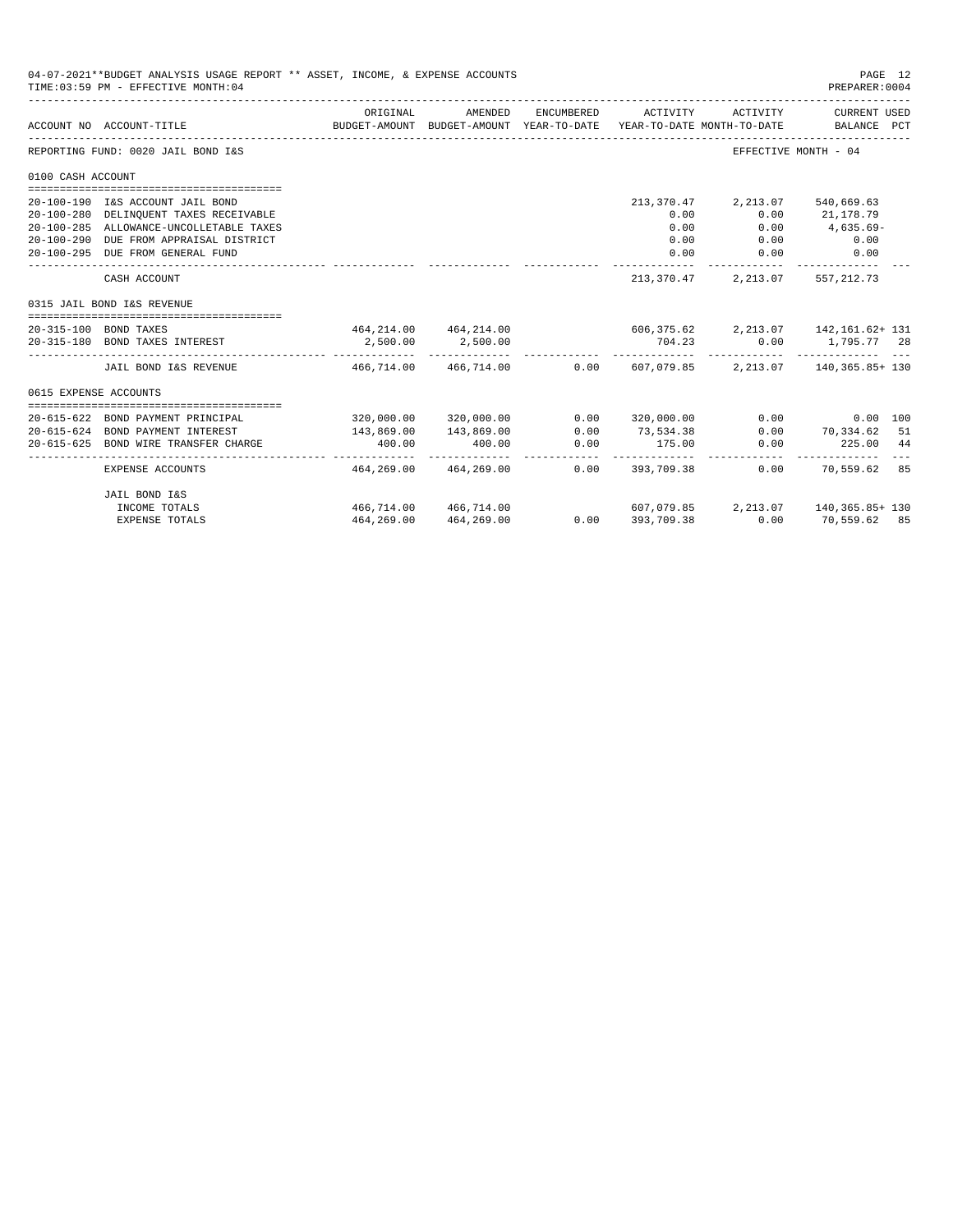|                       | 04-07-2021**BUDGET ANALYSIS USAGE REPORT ** ASSET, INCOME, & EXPENSE ACCOUNTS<br>TIME: 03:59 PM - EFFECTIVE MONTH: 04 |          |                        |                                                           |      | PREPARER:0004           | PAGE 13 |
|-----------------------|-----------------------------------------------------------------------------------------------------------------------|----------|------------------------|-----------------------------------------------------------|------|-------------------------|---------|
|                       | ACCOUNT NO ACCOUNT-TITLE CONTROL BUDGET-AMOUNT BUDGET-AMOUNT YEAR-TO-DATE YEAR-TO-DATE MONTH-TO-DATE BALANCE PCT      |          |                        | ORIGINAL AMENDED ENCUMBERED ACTIVITY ACTIVITY CURRENTUSED |      |                         |         |
|                       | REPORTING FUND: 0021 LATERAL ROAD PRECINCT 1                                                                          |          |                        |                                                           |      | EFFECTIVE MONTH - 04    |         |
| 0100 CASH ACCOUNTS    |                                                                                                                       |          |                        |                                                           |      |                         |         |
|                       | 21-100-100 CFC: LATERAL ROAD PRECINCT 1                                                                               |          |                        |                                                           |      | 5,109.39 0.00 6,422.47  |         |
|                       | CASH ACCOUNTS                                                                                                         |          |                        |                                                           |      | 5,109.39 0.00 6,422.47  |         |
| 0321 REVENUE ACCOUNTS |                                                                                                                       |          |                        |                                                           |      |                         |         |
|                       | 21-321-190 STATE ROAD FUND                                                                                            |          | 5, 133.00 5, 133.00    |                                                           |      | 5,109.39 0.00 23.61 100 |         |
|                       | REVENUE ACCOUNTS                                                                                                      |          |                        | 5,133.00 5,133.00 0.00 5,109.39 0.00 23.61 100            |      |                         |         |
| 0621 EXPENSE ACCOUNTS |                                                                                                                       |          |                        |                                                           |      |                         |         |
|                       |                                                                                                                       |          |                        |                                                           |      |                         |         |
|                       | 21-621-333 LAST YEARS BILLS                                                                                           |          |                        | $0.00$ $0.00$ $0.00$ $0.00$ $0.00$                        |      | $0.00$ 0.00             |         |
|                       | $21-621-700$ DIESEL, OIL, AND GASOLINE $2,567.00$ $2,567.00$ $2,161.53$ $0.00$                                        |          |                        |                                                           |      | $0.00$ $405.47$ 84      |         |
|                       | 21-621-705 ROAD MATERIAL & CONSTRUCTION 2,566.00 2,566.00                                                             |          |                        | $0.00$ 0.00                                               | 0.00 | 2,566.00 00             |         |
|                       | EXPENSE ACCOUNTS                                                                                                      |          |                        | 5,133,00 5,133,00 2,161,53 0.00                           | 0.00 | 2,971.47                | 42      |
|                       | LATERAL ROAD PRECINCT 1                                                                                               |          |                        |                                                           |      |                         |         |
|                       | INCOME TOTALS                                                                                                         |          |                        | 5,133.00 5,133.00 5,109.39                                |      | $0.00$ 23.61 100        |         |
|                       | <b>EXPENSE TOTALS</b>                                                                                                 | 5,133.00 | 5,133.00 2,161.53 0.00 |                                                           | 0.00 | 2,971.47 42             |         |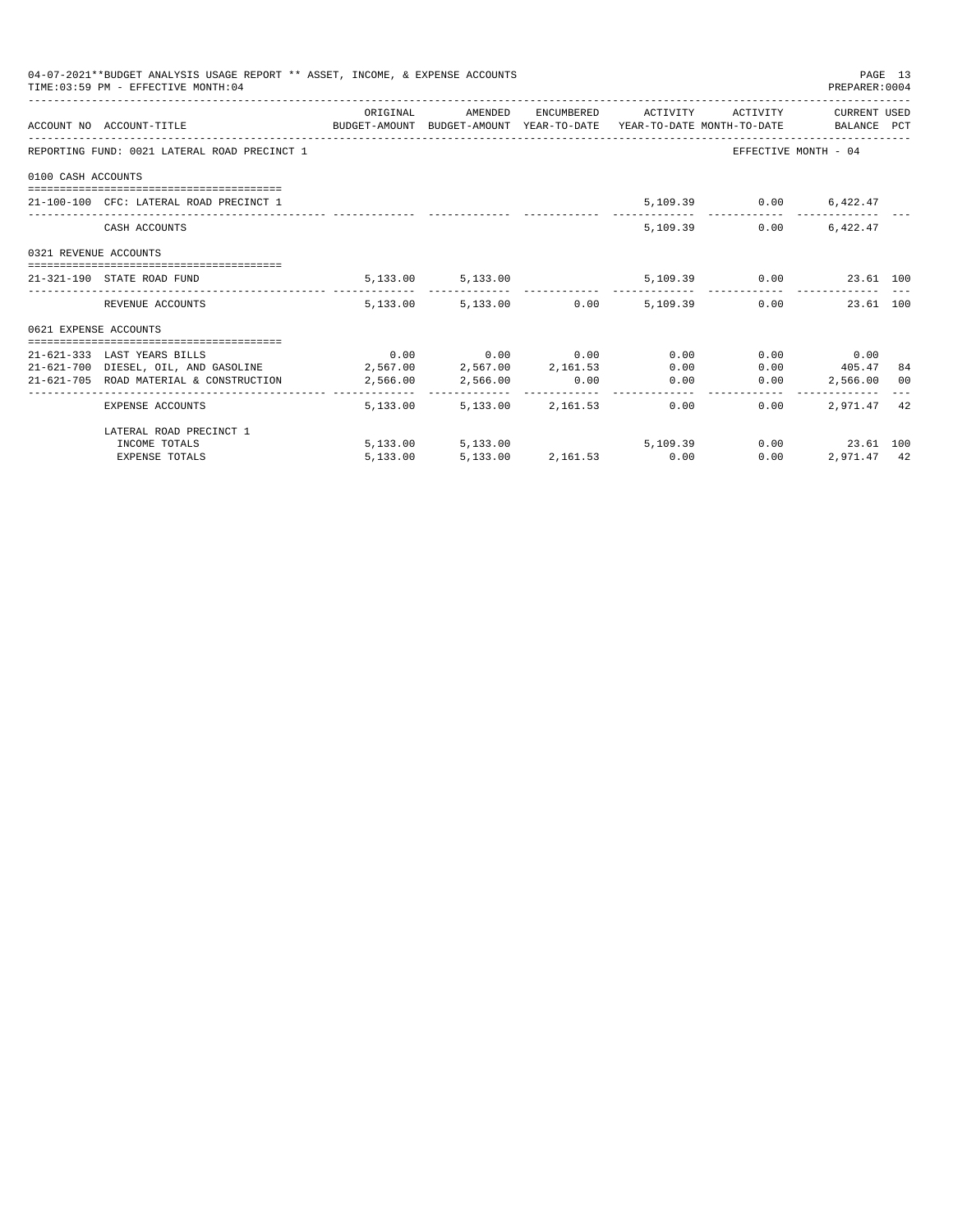|                       | 04-07-2021**BUDGET ANALYSIS USAGE REPORT ** ASSET, INCOME, & EXPENSE ACCOUNTS<br>TIME: 03:59 PM - EFFECTIVE MONTH: 04 |                                                       |                            |                                                           |      | PAGE 14<br>PREPARER:0004 |  |
|-----------------------|-----------------------------------------------------------------------------------------------------------------------|-------------------------------------------------------|----------------------------|-----------------------------------------------------------|------|--------------------------|--|
|                       | ACCOUNT NO ACCOUNT-TITLE CONTROL BUDGET-AMOUNT BUDGET-AMOUNT YEAR-TO-DATE YEAR-TO-DATE MONTH-TO-DATE BALANCE PCT      |                                                       |                            | ORIGINAL AMENDED ENCUMBERED ACTIVITY ACTIVITY CURRENTUSED |      |                          |  |
|                       | REPORTING FUND: 0022 LATERAL ROAD PRECINCT 2                                                                          |                                                       |                            |                                                           |      | EFFECTIVE MONTH - 04     |  |
| 0100 CASH ACCOUNTS    |                                                                                                                       |                                                       |                            |                                                           |      |                          |  |
|                       | 22-100-100 CFC: LATERAL ROAD PRECINCT 2                                                                               |                                                       |                            |                                                           |      | 2,543.39 0.00 4,423.82   |  |
|                       | CASH ACCOUNTS                                                                                                         |                                                       |                            | 2,543.39                                                  | 0.00 | 4,423.82                 |  |
| 0322 REVENUE ACCOUNTS |                                                                                                                       |                                                       |                            |                                                           |      |                          |  |
|                       | 22-322-190 STATE ROAD FUND                                                                                            | $5,133.00$ $5,133.00$ $5,109.39$ $0.00$ $23.61$ $100$ |                            |                                                           |      |                          |  |
|                       | REVENUE ACCOUNTS                                                                                                      |                                                       |                            | 5,133.00 5,133.00 0.00 5,109.39 0.00 23.61 100            |      |                          |  |
| 0622 EXPENSE ACCOUNTS |                                                                                                                       |                                                       |                            |                                                           |      |                          |  |
|                       |                                                                                                                       |                                                       |                            |                                                           |      |                          |  |
|                       | 22-622-333 LAST YEARS BILLS                                                                                           | $0.00$ $0.00$ $0.00$ $0.00$ $0.00$ $0.00$             |                            |                                                           |      | 0.00<br>0.00             |  |
|                       | $22-622-700$ DIESEL, OIL, AND GASOLINE $2,567.00$ $2,567.00$ $2,567.00$ $0.00$                                        |                                                       |                            |                                                           |      | $0.00$ 100<br>0.00       |  |
|                       | 22-622-705 ROAD MATERIAL & CONSTRUCTION 2,566.00 2,566.00                                                             |                                                       |                            | 0.00 2,566.00                                             |      | 0.00<br>0.00 100         |  |
|                       | EXPENSE ACCOUNTS                                                                                                      |                                                       | 5,133.00 5,133.00 2,567.00 | 2,566.00                                                  | 0.00 | 0.00 100                 |  |
|                       | LATERAL ROAD PRECINCT 2                                                                                               |                                                       |                            |                                                           |      |                          |  |
|                       | INCOME TOTALS                                                                                                         |                                                       | 5,133.00 5,133.00          | 5,109.39                                                  |      | 0.00<br>23.61 100        |  |
|                       | <b>EXPENSE TOTALS</b>                                                                                                 | 5,133.00                                              |                            | 5,133.00 2,567.00 2,566.00                                | 0.00 | $0.00$ 100               |  |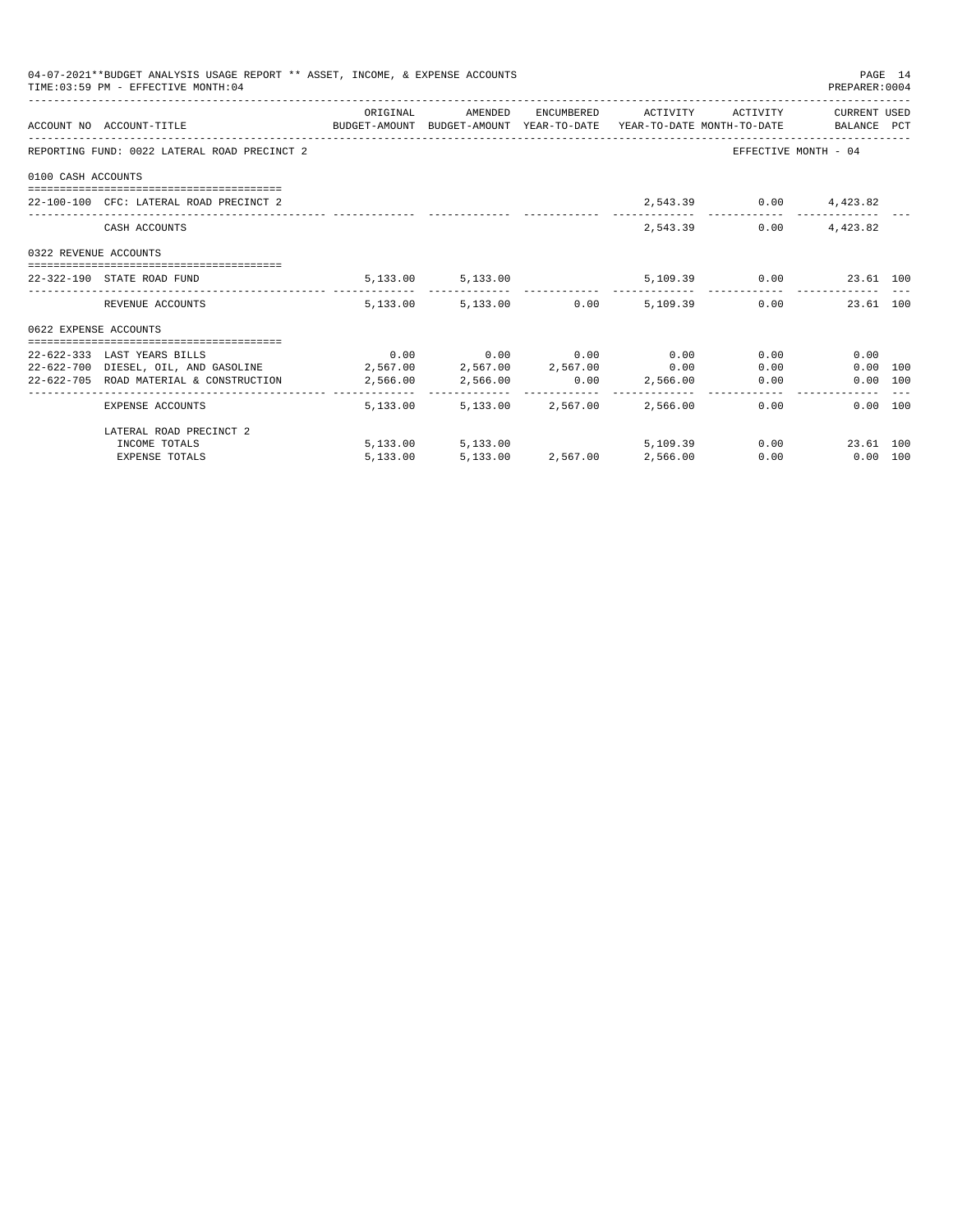|                       | 04-07-2021**BUDGET ANALYSIS USAGE REPORT ** ASSET, INCOME, & EXPENSE ACCOUNTS<br>TIME: 03:59 PM - EFFECTIVE MONTH: 04 |                                     |                                 |          |                               | PREPARER: 0004                               | PAGE 15 |
|-----------------------|-----------------------------------------------------------------------------------------------------------------------|-------------------------------------|---------------------------------|----------|-------------------------------|----------------------------------------------|---------|
|                       | ACCOUNT NO ACCOUNT-TITLE COMPUTE SUDGET-AMOUNT BUDGET-AMOUNT YEAR-TO-DATE YEAR-TO-DATE MONTH-TO-DATE BALANCE PCT      | ORIGINAL                            | AMENDED                         |          | ENCUMBERED ACTIVITY ACTIVITY  | CURRENT USED                                 |         |
|                       | REPORTING FUND: 0023 LATERAL ROAD PRECINCT 3                                                                          |                                     |                                 |          |                               | EFFECTIVE MONTH - 04                         |         |
| 0100 CASH ACCOUNTS    |                                                                                                                       |                                     |                                 |          |                               |                                              |         |
|                       | 23-100-100 CFC: LATERAL ROAD PRECINCT 3                                                                               |                                     |                                 |          | 5,109.40   0.00   5,089.49    |                                              |         |
|                       | CASH ACCOUNTS                                                                                                         |                                     |                                 |          | 5,109.40 0.00                 | 5,089.49                                     |         |
| 0323 REVENUE ACCOUNTS |                                                                                                                       |                                     |                                 |          |                               |                                              |         |
|                       | 23-323-190 STATE ROAD FUND                                                                                            |                                     | 5, 133.00 5, 133.00             |          | 5,109.40   0.00   23.60   100 |                                              |         |
|                       | REVENUE ACCOUNTS                                                                                                      |                                     | 5,133.00 5,133.00 0.00          | 5,109,40 |                               | 0.00<br>23.60 100                            |         |
| 0623 EXPENSE ACCOUNTS |                                                                                                                       |                                     |                                 |          |                               |                                              |         |
|                       | 23-623-700 DIESEL, OIL, AND GASOLINE 2,567.00 2,567.00 2,567.00 0.00                                                  |                                     |                                 |          |                               | $0.00$ 0.00 100                              |         |
|                       | 23-623-705 ROAD MATERIAL & CONSTRUCTION                                                                               | $2,566.00$ $2,566.00$ $0.00$ $0.00$ |                                 |          |                               | $0.00$ 2,566.00 00                           |         |
|                       | EXPENSE ACCOUNTS                                                                                                      |                                     | 5,133.00 5,133.00 2,567.00 0.00 |          | $0.00 -$                      | -----------------------------<br>2,566,00 50 |         |
|                       | LATERAL ROAD PRECINCT 3                                                                                               |                                     |                                 |          |                               |                                              |         |
|                       | INCOME TOTALS                                                                                                         |                                     | 5,133.00 5,133.00               |          | 5,109,40                      | 0.00 23.60 100                               |         |
|                       | <b>EXPENSE TOTALS</b>                                                                                                 | 5,133.00                            | 5,133.00 2,567.00 0.00          |          | 0.00                          | 2,566.00 50                                  |         |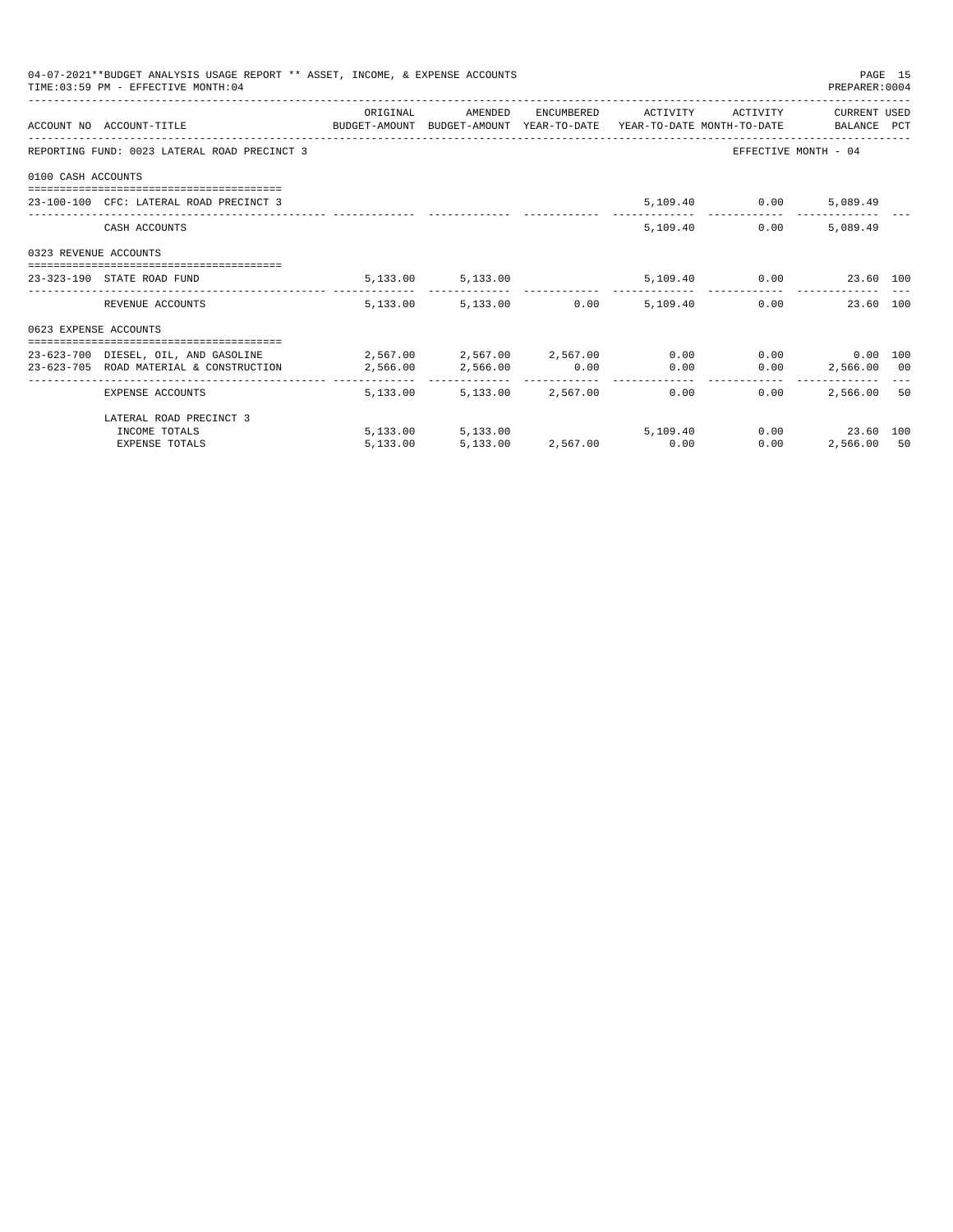|                       | 04-07-2021**BUDGET ANALYSIS USAGE REPORT ** ASSET, INCOME, & EXPENSE ACCOUNTS<br>TIME: 03:59 PM - EFFECTIVE MONTH: 04 |          |                                 |  |                                      | PREPARER: 0004       | PAGE 16 |
|-----------------------|-----------------------------------------------------------------------------------------------------------------------|----------|---------------------------------|--|--------------------------------------|----------------------|---------|
|                       | ACCOUNT NO ACCOUNT-TITLE COMPUTE SUDGET-AMOUNT BUDGET-AMOUNT YEAR-TO-DATE YEAR-TO-DATE MONTH-TO-DATE BALANCE PCT      | ORIGINAL |                                 |  | AMENDED ENCUMBERED ACTIVITY ACTIVITY | CURRENT USED         |         |
|                       | REPORTING FUND: 0024 LATERAL ROAD PRECINCT 4                                                                          |          |                                 |  |                                      | EFFECTIVE MONTH - 04 |         |
| 0100 CASH ACCOUNTS    |                                                                                                                       |          |                                 |  |                                      |                      |         |
|                       | 24-100-100 CFC: LATERAL ROAD PRECINCT 4                                                                               |          |                                 |  | 5,109.39 0.00 8,275.83               |                      |         |
|                       | CASH ACCOUNTS                                                                                                         |          |                                 |  | 5,109.39                             | $0.00$ $8,275.83$    |         |
| 0324 REVENUE ACCOUNTS |                                                                                                                       |          |                                 |  |                                      |                      |         |
|                       | 24-324-190 STATE ROAD FUND                                                                                            |          | 5, 133.00 5, 133.00             |  | 5,109.39 0.00 23.61 100              |                      |         |
|                       | REVENUE ACCOUNTS                                                                                                      |          | 5,133.00 5,133.00 0.00 5,109.39 |  |                                      | 0.00<br>23.61 100    |         |
| 0624 EXPENSE ACCOUNTS |                                                                                                                       |          |                                 |  |                                      |                      |         |
|                       | 24-624-700 DIESEL, OIL, AND GASOLINE 2,567.00 2,567.00 2,567.00 0.00                                                  |          |                                 |  |                                      | $0.00$ 0.00 100      |         |
|                       | 24-624-705 ROAD MATERIAL & CONSTRUCTION                                                                               | 2,566.00 | 2,566.00 1,000.00 0.00          |  |                                      | $0.00$ 1,566.00 39   |         |
|                       | EXPENSE ACCOUNTS                                                                                                      |          | 5,133.00 5,133.00 3,567.00 0.00 |  |                                      | $0.00$ 1,566.00 69   |         |
|                       | LATERAL ROAD PRECINCT 4                                                                                               |          |                                 |  |                                      |                      |         |
|                       | INCOME TOTALS                                                                                                         |          | 5,133.00 5,133.00 5,109.39      |  |                                      | $0.00$ 23.61 100     |         |
|                       | <b>EXPENSE TOTALS</b>                                                                                                 | 5,133.00 | 5,133.00 3,567.00 0.00          |  | 0.00                                 | 1,566.00 69          |         |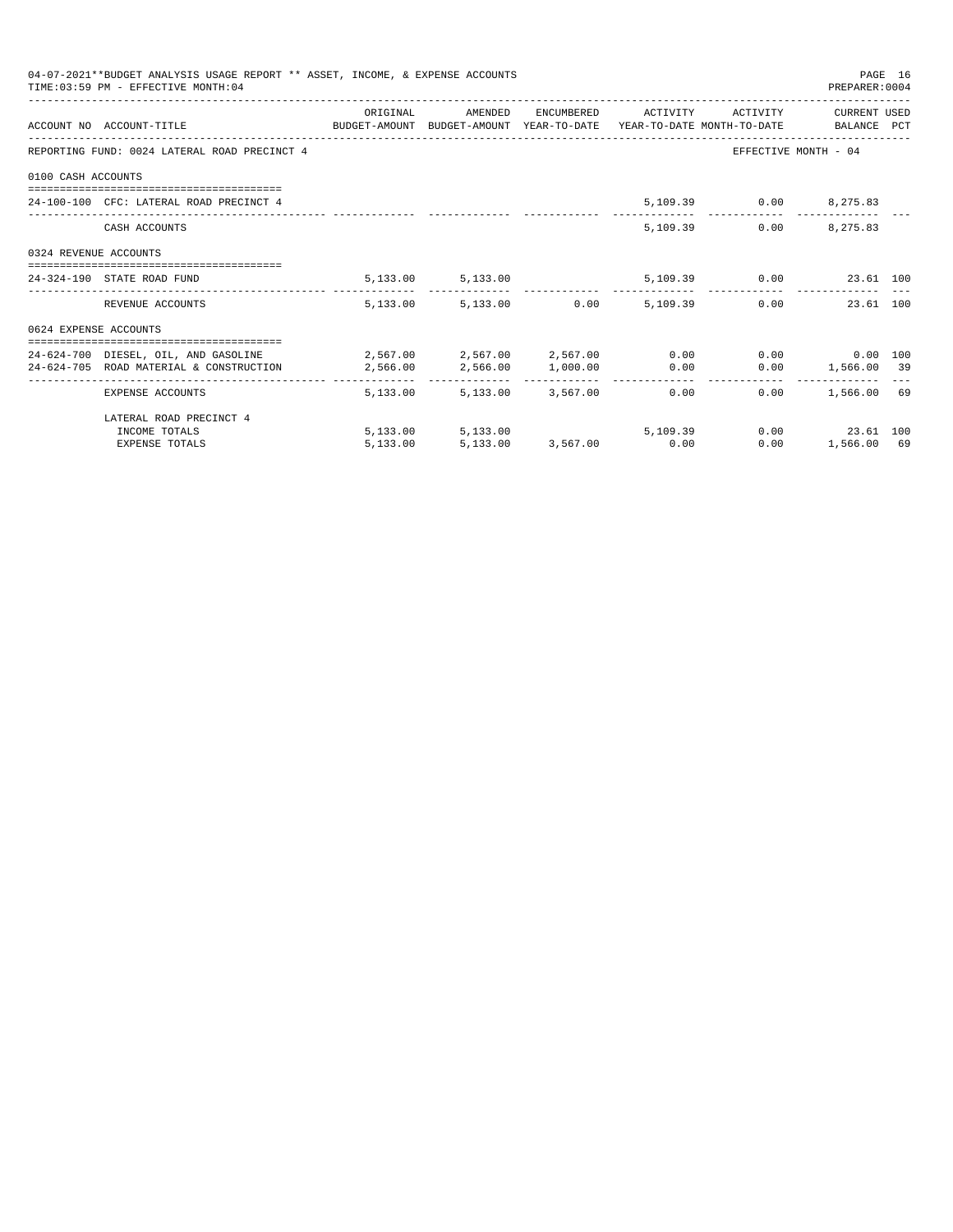| 04-07-2021**BUDGET ANALYSIS USAGE REPORT ** ASSET, INCOME, & EXPENSE ACCOUNTS<br>TIME: 03:59 PM - EFFECTIVE MONTH: 04<br>PREPARER: 0004<br>----------------------- |                                                          |                       |                                                     |              |                                        |                      |                                    |                |
|--------------------------------------------------------------------------------------------------------------------------------------------------------------------|----------------------------------------------------------|-----------------------|-----------------------------------------------------|--------------|----------------------------------------|----------------------|------------------------------------|----------------|
|                                                                                                                                                                    | ACCOUNT NO ACCOUNT-TITLE                                 | ORIGINAL              | AMENDED<br>BUDGET-AMOUNT BUDGET-AMOUNT YEAR-TO-DATE | ENCUMBERED   | ACTIVITY<br>YEAR-TO-DATE MONTH-TO-DATE | ACTIVITY             | <b>CURRENT USED</b><br>BALANCE PCT |                |
|                                                                                                                                                                    | REPORTING FUND: 0026 IT YEARLY SERVICES                  |                       |                                                     |              |                                        | EFFECTIVE MONTH - 04 |                                    |                |
|                                                                                                                                                                    | 0100 IT YEARLY SERVICES CASH                             |                       |                                                     |              |                                        |                      |                                    |                |
|                                                                                                                                                                    | 26-100-100 IT YEARLY SERVICES CASH ACCOUNT               |                       |                                                     |              | 60,834.58-                             |                      | 670.72- 134,914.08-                |                |
|                                                                                                                                                                    | IT YEARLY SERVICES CASH                                  |                       |                                                     |              | 60,834.58-                             |                      | $670.72 - 134.914.08 -$            |                |
|                                                                                                                                                                    | 0200 LIABILITY ACCOUNT                                   |                       |                                                     |              |                                        |                      |                                    |                |
|                                                                                                                                                                    |                                                          |                       |                                                     |              |                                        |                      |                                    |                |
|                                                                                                                                                                    | 26-200-999 FUND BALANCE ACCOUNT                          | 0.00                  | 0.00                                                | 0.00         | 0.00                                   | 0.00                 | 0.00                               |                |
|                                                                                                                                                                    | LIABILITY ACCOUNT                                        | 0.00                  | 0.00                                                | 0.00         | 0.00                                   | 0.00                 | 0.00                               |                |
|                                                                                                                                                                    | 0330 IT YEARLY SERVICES REVENUE                          |                       |                                                     |              |                                        |                      |                                    |                |
|                                                                                                                                                                    |                                                          |                       |                                                     |              |                                        |                      |                                    |                |
|                                                                                                                                                                    | 26-330-185 IT YEARLY REVENUE                             | 0.00                  | 0.00                                                |              | 0.00                                   | 0.00                 | 0.00                               |                |
|                                                                                                                                                                    | IT YEARLY SERVICES REVENUE                               | 0.00                  | 0.00                                                | 0.00         | 0.00                                   | 0.00                 | 0.00                               |                |
|                                                                                                                                                                    | 0660 IT YEARLY SERVICES EXPENSE                          |                       |                                                     |              |                                        |                      |                                    |                |
|                                                                                                                                                                    |                                                          |                       |                                                     |              |                                        |                      |                                    |                |
|                                                                                                                                                                    | 26-660-600 COPIERS & PRINTERS                            | 25,000.00             | 25,000.00                                           | 2,283.29     | 14,186.19                              | $79.28 -$            | 8,530.52                           | 66             |
|                                                                                                                                                                    | 26-660-601 BACKUP & DISASTER<br>26-660-602 CORE FIREWALL | 21,780.00<br>4,176.00 | 21,780.00<br>4,176.00                               | 0.00<br>0.00 | 9,075.00<br>1,740.00                   | 0.00<br>0.00         | 12,705.00<br>2,436.00              | 42<br>42       |
|                                                                                                                                                                    | 26-660-603 LEC NETWORK                                   | 6,360.00              | 6,360.00                                            | 0.00         | 2,650.00                               | 0.00                 | 3,710.00                           | 42             |
|                                                                                                                                                                    | 26-660-604 CH NETWORK                                    | 7,920.00              | 7,920.00                                            | 0.00         | 3,300.00                               | 0.00                 | 4,620.00                           | 42             |
|                                                                                                                                                                    | 26-660-605 LEC SECURITY SOFTWARE                         | 6,468.00              | 6,468.00                                            | 0.00         | 2,040.00                               | 0.00                 | 4,428.00                           | 32             |
|                                                                                                                                                                    | 26-660-606 CH SECURITY SOFTWARE                          | 5,760.00              | 5,760.00                                            | 0.00         | 3,060.00                               | 0.00                 | 2,700.00                           | 53             |
|                                                                                                                                                                    | 26-660-607 NEW SECURE EMAIL                              | 6,720.00              | 6,720.00                                            | 0.00         | 3,052.00                               | 0.00                 | 3,668.00                           | 45             |
|                                                                                                                                                                    | 26-660-608 EXISTING HOST TAC WEBSITE                     | 804.00                | 804.00                                              | 0.00         | 800.00                                 | 0.00                 | 4.00                               | 100            |
| $26 - 660 - 609$                                                                                                                                                   | OFFICE 365                                               | 4,500.00              | 4,500.00                                            | 0.00         | 2,275.00                               | 0.00                 | 2,225.00                           | 51             |
|                                                                                                                                                                    | 26-660-610 ADOBE PDF SOFTWARE                            | 4,200.00              | 4,200.00                                            | 1,610.50     | 192.92                                 | 0.00                 | 2,396.58                           | 43             |
|                                                                                                                                                                    | 26-660-611 LEC MONITOR GENERATOR                         | 1,680.00              | 1,680.00                                            | 0.00         | 0.00                                   | 0.00                 | 1,680.00                           | 0 <sub>0</sub> |
|                                                                                                                                                                    | 26-660-612 EST BACKUP INTERNET                           | 2,400.00              | 2,400.00                                            | 0.00         | 800.00                                 | 0.00                 | 1,600.00                           | 33             |
|                                                                                                                                                                    | 26-660-613 INTERNET FOR PATROL CARS                      | 2,280.00              | 2,280.00                                            | 0.00         | 569.85                                 | 0.00                 | 1,710.15                           | 25             |
|                                                                                                                                                                    | 26-660-614 INTERNET FOR SENIOR CITIZENS                  | 1,200.00              | 1,200.00                                            | 0.00         | 113.97                                 | 0.00                 | 1,086.03                           | 09             |
|                                                                                                                                                                    | 26-660-615 AT& FIBER CH                                  | 9,000.00              | 9,000.00                                            | 0.00         | 750.00                                 | 750.00               | 8,250.00                           | 08             |
|                                                                                                                                                                    | 26-660-616 PHONE LINE COST                               | 5,400.00              | 5,400.00                                            | 0.00         | 0.00                                   | 0.00                 | 5,400.00                           | 0 <sub>0</sub> |
|                                                                                                                                                                    | 26-660-617 SPARE SUPPLIES KEPT ON SITE                   | 1,500.00              | 1,500.00                                            | 0.00         | 229.65                                 | 0.00                 | 1,270.35                           | 15             |
|                                                                                                                                                                    | 26-660-618 SUPPORT FOR IT SYSTEMS                        | 38,400.00             | 38,400.00                                           | 0.00         | 16,000.00                              | 0.00                 | 22,400.00                          | 42             |
|                                                                                                                                                                    | IT YEARLY SERVICES EXPENSE                               | 155,548.00            | 155,548.00                                          | 3,893.79     | 60,834.58                              | 670.72               | 90,819.63                          | 42             |
|                                                                                                                                                                    | IT YEARLY SERVICES                                       |                       |                                                     |              |                                        |                      |                                    |                |
|                                                                                                                                                                    | INCOME TOTALS                                            | 0.00                  | 0.00                                                |              | 0.00                                   | 0.00                 | 0.00                               |                |
|                                                                                                                                                                    | EXPENSE TOTALS                                           | 155,548.00            | 155,548.00                                          | 3,893.79     | 60,834.58                              | 670.72               | 90,819.63                          | 42             |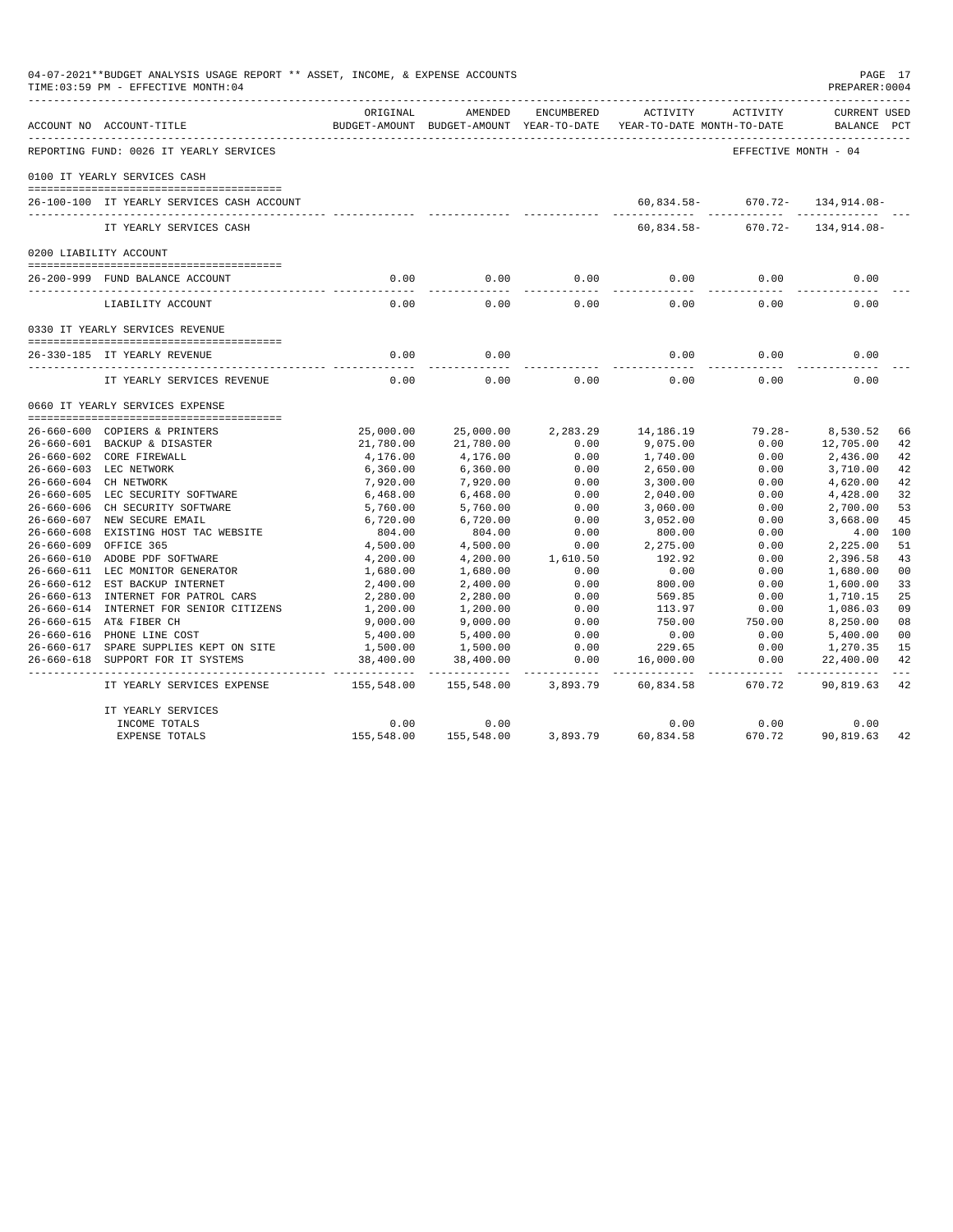|                                         | 04-07-2021**BUDGET ANALYSIS USAGE REPORT ** ASSET, INCOME, & EXPENSE ACCOUNTS<br>TIME: 03:59 PM - EFFECTIVE MONTH: 04 |                           |                          |                            |                   |                                        | PAGE 18<br>PREPARER: 0004 |              |
|-----------------------------------------|-----------------------------------------------------------------------------------------------------------------------|---------------------------|--------------------------|----------------------------|-------------------|----------------------------------------|---------------------------|--------------|
|                                         | ACCOUNT NO ACCOUNT-TITLE                                                                                              | ORIGINAL<br>BUDGET-AMOUNT | AMENDED<br>BUDGET-AMOUNT | ENCUMBERED<br>YEAR-TO-DATE | ACTIVITY          | ACTIVITY<br>YEAR-TO-DATE MONTH-TO-DATE | CURRENT USED<br>BALANCE   | $_{\rm PCT}$ |
|                                         | REPORTING FUND: 0027 IT DEPARTMENT CAPITAL NOV 2019                                                                   |                           |                          |                            |                   |                                        | EFFECTIVE MONTH - 04      |              |
| 0100 IT CASH ACCOUNT                    |                                                                                                                       |                           |                          |                            |                   |                                        |                           |              |
|                                         | 27-100-100 IT DEPARTMENT CHECKING                                                                                     |                           |                          |                            | 49,211.50-        | 0.00                                   | $228,669.33-$             |              |
|                                         | IT CASH ACCOUNT                                                                                                       |                           |                          |                            | 49, 211.50-       | 0.00                                   | $228,669.33-$             |              |
|                                         | 0200 LIABILITY ACCOUNT                                                                                                |                           |                          |                            |                   |                                        |                           |              |
|                                         |                                                                                                                       |                           |                          |                            |                   |                                        |                           |              |
|                                         | 27-200-180 ACCOUNTS PAYABLE                                                                                           |                           |                          |                            | 0.00              | 0.00                                   | $27,910.50 -$             |              |
|                                         | 27-200-999 SYSTEM ADDED FUND BALANCE                                                                                  | 0.00                      | 0.00                     | 0.00                       | 0.00              | 0.00                                   | 0.00                      |              |
|                                         | LIABILITY ACCOUNT                                                                                                     | 0.00                      | 0.00                     | 0.00                       | 0.00              | 0.00                                   | $27,910.50 -$             |              |
|                                         | 0327 IT REVENUE ACCOUNT                                                                                               |                           |                          |                            |                   |                                        |                           |              |
|                                         |                                                                                                                       |                           |                          |                            |                   |                                        |                           |              |
|                                         | 27-327-180 IT INTEREST                                                                                                | 0.00                      | 0.00                     |                            | 0.00              | 0.00                                   | 0.00                      |              |
|                                         | 27-327-181 IT REVENUE                                                                                                 | 0.00                      | 0.00                     |                            | 0.00              | 0.00                                   | 0.00                      |              |
|                                         | IT REVENUE ACCOUNT                                                                                                    | 0.00                      | 0.00                     | 0.00                       | 0.00              | 0.00                                   | 0.00                      |              |
|                                         | 0627 IT EXPENSE ACCOUNT                                                                                               |                           |                          |                            |                   |                                        |                           |              |
|                                         |                                                                                                                       |                           |                          |                            |                   |                                        |                           |              |
|                                         | 27-627-333 LAST YEARS BILLS                                                                                           | 0.00                      | 0.00                     | 0.00                       | 0.00              | 0.00                                   | 0.00                      |              |
|                                         | 27-627-621 PROJECT MANAGEMENT                                                                                         | 0.00                      | 0.00                     | 0.00                       | 0.00              | 0.00                                   | 0.00                      |              |
|                                         | 27-627-622 NTEGRATION & SUPPORT                                                                                       | 0.00                      | 0.00                     | 0.00                       | 0.00              | 0.00                                   | 0.00                      |              |
| 27-627-625 HARDWARE<br>$27 - 627 - 626$ |                                                                                                                       | 0.00<br>0.00              | 8,026.99                 | 0.00<br>0.00               | 538.19            | 0.00                                   | 7,488.80                  | 07           |
| 27-627-627                              | CABLING<br>PHONE SYSTEM CHANGES                                                                                       | 0.00                      | 47,000.00<br>0.00        | 0.00                       | 43,427.60<br>0.00 | 0.00<br>0.00                           | 3,572.40<br>0.00          | 92           |
|                                         | 27-627-628 ELECTRICAL & HVAC                                                                                          | 0.00                      | 0.00                     | 0.00                       | 5,245.71          | 0.00                                   | $5, 245.71 -$             |              |
| $27 - 627 - 629$                        | CONTRACT PAY-OFF                                                                                                      | 0.00                      | 1,946.50                 | 0.00                       | 0.00              | 0.00                                   | 1,946.50                  | 00           |
| $27 - 627 - 630$                        | PROJECT INTEGRATION & SUPPORT                                                                                         | 0.00                      | 1,325.00                 | 0.00                       | 0.00              | 0.00                                   | 1,325.00                  | 00           |
|                                         |                                                                                                                       |                           |                          |                            |                   |                                        |                           |              |
|                                         | IT EXPENSE ACCOUNT                                                                                                    | 0.00                      | 58,298.49                | 0.00                       | 49, 211.50        | 0.00                                   | 9,086.99                  | 84           |
|                                         | IT DEPARTMENT CAPITAL NOV 2019                                                                                        |                           |                          |                            |                   |                                        |                           |              |
|                                         | INCOME TOTALS                                                                                                         | 0.00                      | 0.00                     |                            | 0.00              | 0.00                                   | 0.00                      |              |
|                                         | <b>EXPENSE TOTALS</b>                                                                                                 | 0.00                      | 58,298.49                | 0.00                       | 49, 211, 50       | 0.00                                   | 9,086.99                  | 84           |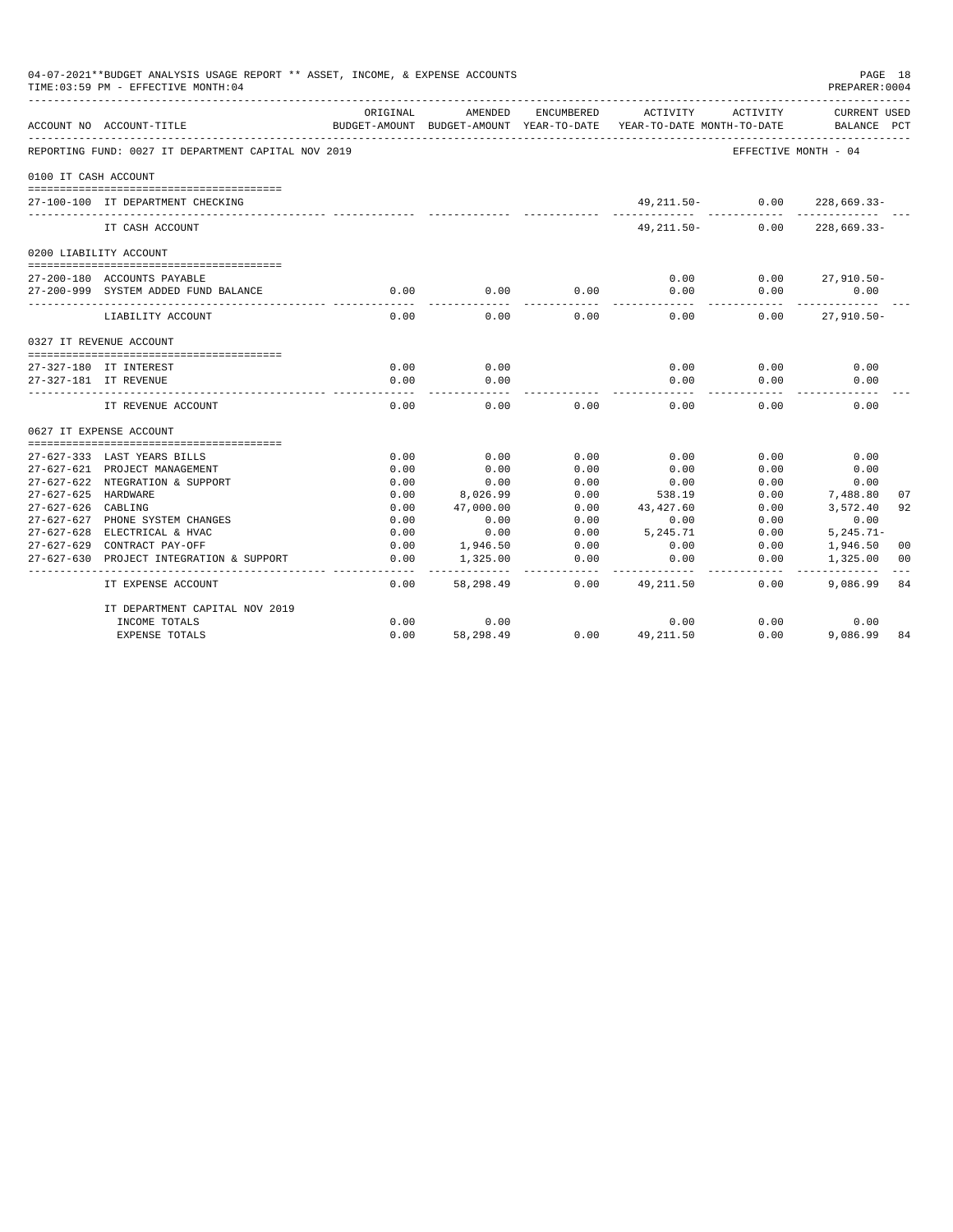|                       | 04-07-2021**BUDGET ANALYSIS USAGE REPORT ** ASSET, INCOME, & EXPENSE ACCOUNTS<br>TIME: 03:59 PM - EFFECTIVE MONTH: 04 |          |                     |            |                                                                     |                      | PAGE 19<br>PREPARER: 0004   |  |
|-----------------------|-----------------------------------------------------------------------------------------------------------------------|----------|---------------------|------------|---------------------------------------------------------------------|----------------------|-----------------------------|--|
|                       | ACCOUNT NO ACCOUNT-TITLE                                                                                              | ORIGINAL | AMENDED             | ENCUMBERED | BUDGET-AMOUNT BUDGET-AMOUNT YEAR-TO-DATE YEAR-TO-DATE MONTH-TO-DATE | ACTIVITY ACTIVITY    | CURRENT USED<br>BALANCE PCT |  |
|                       | REPORTING FUND: 0028 CONTINGENCY FUND                                                                                 |          |                     |            |                                                                     | EFFECTIVE MONTH - 04 |                             |  |
| 0100 CONTINGENCY CASH |                                                                                                                       |          |                     |            |                                                                     |                      |                             |  |
|                       | 28-100-100 CONTINGENCY FUND CHECKING                                                                                  | 0.00     | 0.00<br>----------- |            | 8,402.13 0.00                                                       |                      | $8,402.13+$                 |  |
|                       | CONTINGENCY CASH                                                                                                      | 0.00     | 0.00                |            | $0.00$ $8.402.13$                                                   | 0.00                 | $8.402.13+$                 |  |
|                       | 0200 LIABILITY ACCOUNTS                                                                                               |          |                     |            |                                                                     |                      |                             |  |
|                       | 28-200-999 FUND BALANCE ACCOUNT                                                                                       | 0.00     | 0.00                | 0.00       | 0.00                                                                | $0.00$ 0.00          |                             |  |
|                       | LIABILITY ACCOUNTS                                                                                                    | 0.00     | 0.00                | 0.00       | 0.00                                                                | 0.00                 | 0.00                        |  |
|                       | 0328 CONTIGENCY REVENUE                                                                                               |          |                     |            |                                                                     |                      |                             |  |
|                       | 28-328-100 WIND TAX REVENUE                                                                                           | 0.00     | 0.00                |            | 0.00                                                                | 0.00                 | 0.00                        |  |
|                       | CONTIGENCY REVENUE                                                                                                    | 0.00     | 0.00                | 0.00       | ------------<br>0.00                                                | 0.00                 | 0.00                        |  |
|                       | 0628 CONTIGENCY EXPENSE                                                                                               |          |                     |            |                                                                     |                      |                             |  |
|                       | 28-628-628 CONTIGENCY MISC EXPENSE                                                                                    |          |                     |            | 5,967.00  25,267.00  0.00  8,402.13  0.00  16,864.87  33            |                      |                             |  |
|                       | CONTIGENCY EXPENSE                                                                                                    |          | 5,967.00 25,267.00  |            | $0.00$ $8.402.13$                                                   |                      | $0.00$ 16,864.87 33         |  |
|                       | CONTINGENCY FUND                                                                                                      |          |                     |            |                                                                     |                      |                             |  |
|                       | INCOME TOTALS                                                                                                         | 0.00     | 0.00                |            | 8,402.13                                                            |                      | $0.00$ $8,402.13+$          |  |
|                       | <b>EXPENSE TOTALS</b>                                                                                                 |          | 5,967.00 25,267.00  |            | $0.00$ $8,402.13$                                                   |                      | $0.00$ 16,864.87 33         |  |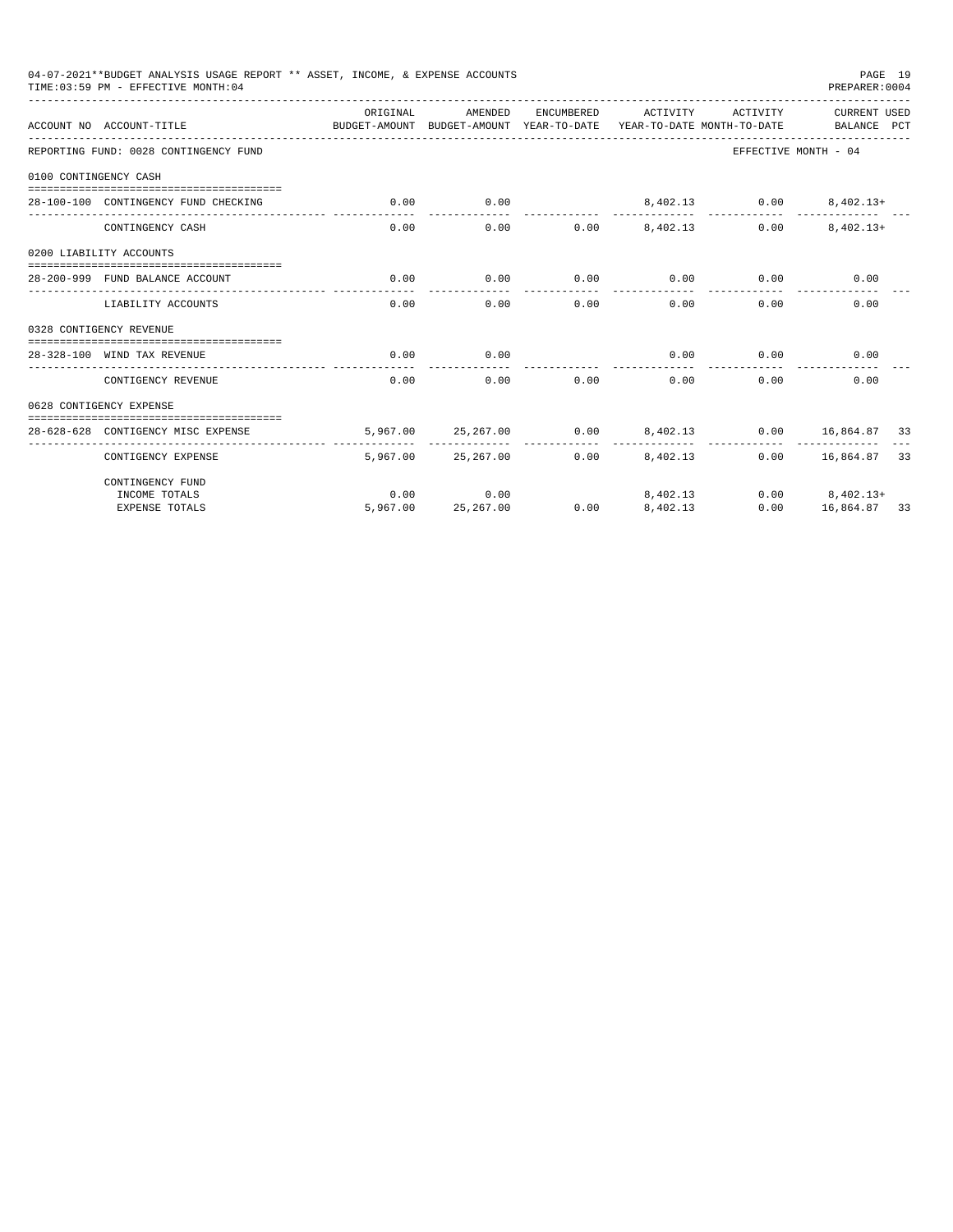|                       | 04-07-2021**BUDGET ANALYSIS USAGE REPORT ** ASSET, INCOME, & EXPENSE ACCOUNTS<br>TIME: 03:59 PM - EFFECTIVE MONTH: 04 |          |                                                  |                  |                      |                             | PREPARER:0004        | PAGE 20 |
|-----------------------|-----------------------------------------------------------------------------------------------------------------------|----------|--------------------------------------------------|------------------|----------------------|-----------------------------|----------------------|---------|
|                       | BUDGET-AMOUNT BUDGET-AMOUNT YEAR-TO-DATE YEAR-TO-DATE MONTH-TO-DATE     BALANCE PCT<br>ACCOUNT NO ACCOUNT-TITLE       | ORIGINAL | AMENDED ENCUMBERED ACTIVITY ACTIVITY CURRENTUSED |                  |                      |                             |                      |         |
|                       | REPORTING FUND: 0029 COUNTY COURT REPORTER FUND                                                                       |          |                                                  |                  |                      |                             | EFFECTIVE MONTH - 04 |         |
| 0100 CASH ACCOUNTS    |                                                                                                                       |          |                                                  |                  |                      |                             |                      |         |
|                       |                                                                                                                       |          |                                                  |                  |                      |                             |                      |         |
|                       | 29-100-100 COUNTY COURT REPORTER                                                                                      |          |                                                  |                  |                      | 18.56 0.00 31.89            |                      |         |
|                       | CASH ACCOUNTS                                                                                                         |          |                                                  |                  |                      | 18.56                       | 0.00<br>31.89        |         |
|                       | 0200 LIABILITY ACCOUNTS                                                                                               |          |                                                  |                  |                      |                             |                      |         |
|                       | 29-200-999 FUND BALANCE ACCOUNT                                                                                       | 0.00     | 0.00                                             |                  |                      | $0.00$ $0.00$ $0.00$ $0.00$ | 0.00                 |         |
|                       | LIABILITY ACCOUNTS                                                                                                    |          | --------------<br>$0.00$ 0.00                    | ------------     | ------------<br>0.00 | -----------<br>0.00<br>0.00 | 0.00                 |         |
| 0390 REVENUE ACCOUNTS |                                                                                                                       |          |                                                  |                  |                      |                             |                      |         |
|                       | 29-390-390 COUNTY CLERK REPORTER FEES                                                                                 | 25.00    | 25.00                                            |                  |                      | $18.56$ 0.00                | 6.44 74              |         |
|                       | REVENUE ACCOUNTS                                                                                                      | 25.00    | ---------                                        | 25.00 0.00 18.56 | .                    |                             | 6.44 74<br>0.00      |         |
| 0690 EXPENSE ACCOUNTS |                                                                                                                       |          |                                                  |                  |                      |                             |                      |         |
|                       | 29-690-395 COURT REPORTER EXPENSE                                                                                     | 0.00     | 0.00                                             | 0.00             |                      | $0.00$ 0.00                 | 0.00                 |         |
|                       | <b>EXPENSE ACCOUNTS</b>                                                                                               | 0.00     |                                                  | $0.00$ $0.00$    |                      | 0.00                        | 0.00<br>0.00         |         |
|                       | COUNTY COURT REPORTER FUND                                                                                            |          |                                                  |                  |                      |                             |                      |         |
|                       | INCOME TOTALS                                                                                                         | 25.00    | 25.00                                            |                  | 18.56                |                             | 0.00<br>6.44 74      |         |
|                       | <b>EXPENSE TOTALS</b>                                                                                                 | 0.00     | 0.00                                             | 0.00             | 0.00                 | 0.00                        | 0.00                 |         |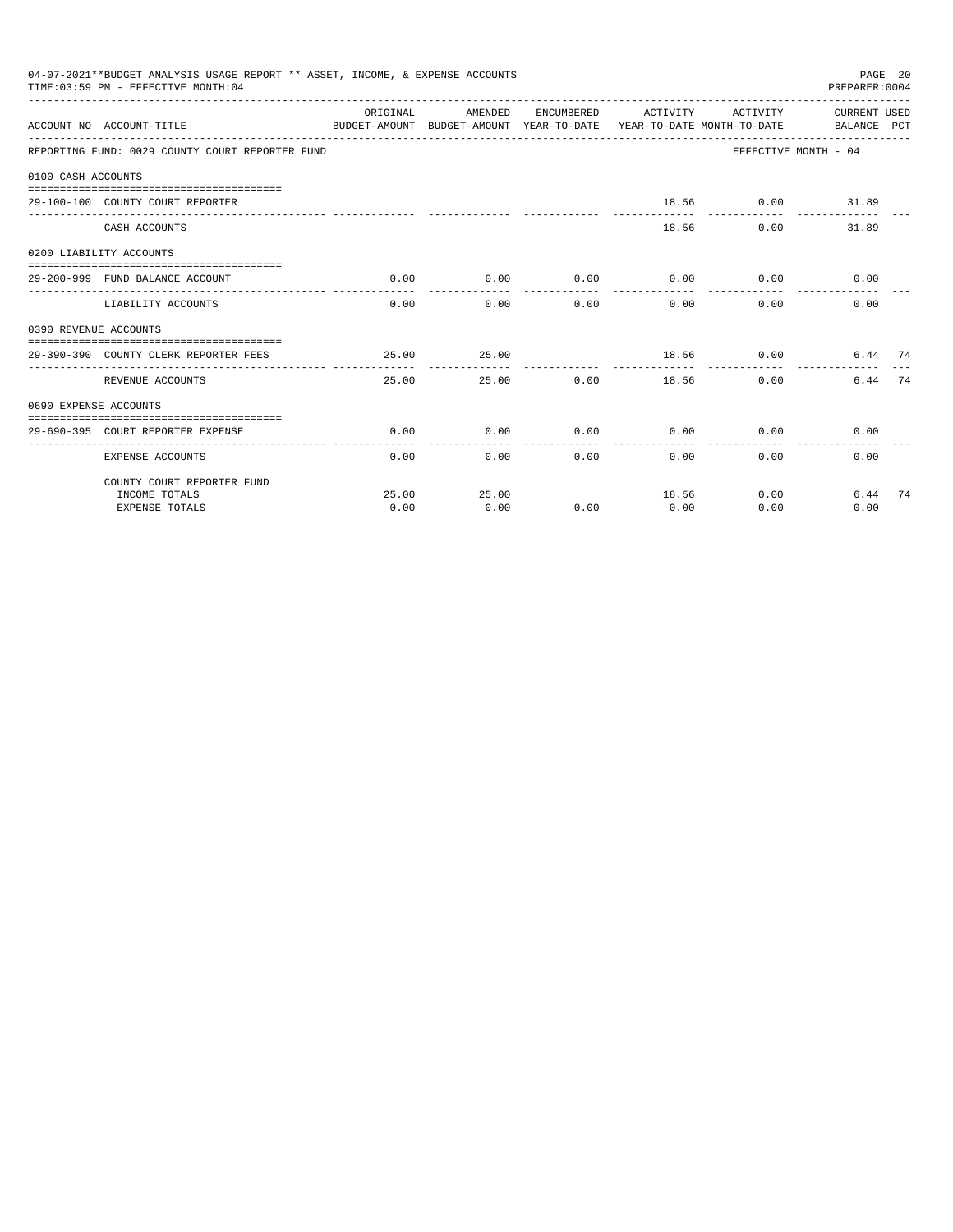|                       | 04-07-2021**BUDGET ANALYSIS USAGE REPORT ** ASSET, INCOME, & EXPENSE ACCOUNTS<br>PAGE 21<br>TIME: 03:59 PM - EFFECTIVE MONTH: 04<br>PREPARER:0004 |                |                |             |                                           |                                                              |                      |     |  |  |
|-----------------------|---------------------------------------------------------------------------------------------------------------------------------------------------|----------------|----------------|-------------|-------------------------------------------|--------------------------------------------------------------|----------------------|-----|--|--|
|                       | ACCOUNT NO ACCOUNT-TITLE<br>BUDGET-AMOUNT BUDGET-AMOUNT YEAR-TO-DATE YEAR-TO-DATE MONTH-TO-DATE   BALANCE PCT                                     | ORIGINAL       | AMENDED        |             | ENCUMBERED ACTIVITY ACTIVITY CURRENT USED |                                                              |                      |     |  |  |
|                       | REPORTING FUND: 0030 COURT RECORDS PRESERVATION FUND                                                                                              |                |                |             |                                           | EFFECTIVE MONTH - 04                                         |                      |     |  |  |
| 0100 CASH ACCOUNTS    |                                                                                                                                                   |                |                |             |                                           |                                                              |                      |     |  |  |
|                       | 30-100-100 CFC: COURT RECORDS PRES FUND<br>30-100-230 DISTRICT CLERK CC ACCOUNT<br>30-100-231 COUNTY CLERK CC ACCOUNT                             |                |                |             | 30.00                                     | 230.00 10.00 5,232.67<br>20.00 - 10.00 30.00<br>$0.00$ 30.00 |                      |     |  |  |
|                       | CASH ACCOUNTS                                                                                                                                     |                |                |             | ---------<br>240.00                       | -----------------------------<br>20.00                       | 5.292.67             |     |  |  |
| 0330 REVENUE ACCOUNTS |                                                                                                                                                   |                |                |             |                                           |                                                              |                      |     |  |  |
|                       | 30-330-180 INTEREST EARNED<br>30-330-730 RECORDS PRESERVATION FEES                                                                                | 0.00<br>500.00 | 0.00<br>500.00 |             | 240.00                                    | $0.00$ $0.00$ $0.00$ $0.00$<br>20.00                         | 260.00               | -48 |  |  |
|                       | REVENUE ACCOUNTS                                                                                                                                  | 500.00         |                | 500.00 0.00 | ------------<br>240.00                    | 20.00                                                        | 260.00               | 48  |  |  |
| 0730 EXPENSE ACCOUNTS |                                                                                                                                                   |                |                |             |                                           |                                                              |                      |     |  |  |
|                       | 30-730-730 RECORDS PRES EXPENSES                                                                                                                  | 0.00           | 0.00           | 0.00        | 0.00                                      | 0.00                                                         | 0.00                 |     |  |  |
|                       | <b>EXPENSE ACCOUNTS</b>                                                                                                                           | 0.00           | 0.00           | 0.00        | 0.00                                      | 0.00                                                         | 0.00                 |     |  |  |
|                       | COURT RECORDS PRESERVATION FUND                                                                                                                   |                |                |             |                                           |                                                              |                      |     |  |  |
|                       | INCOME TOTALS<br><b>EXPENSE TOTALS</b>                                                                                                            | 500.00<br>0.00 | 500.00<br>0.00 | 0.00        | 240.00<br>0.00                            | 0.00                                                         | 20.00 260.00<br>0.00 | 48  |  |  |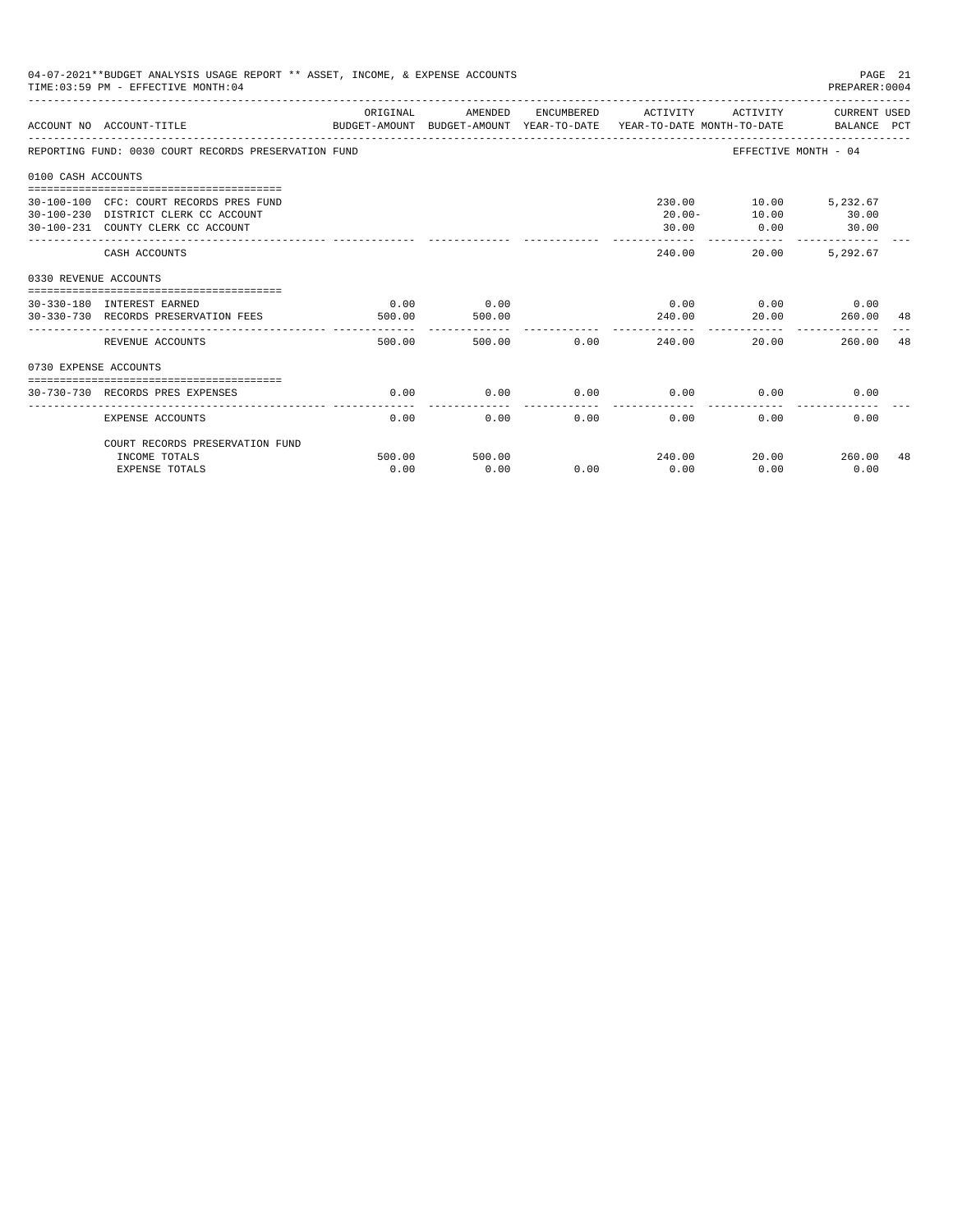|                       | 04-07-2021**BUDGET ANALYSIS USAGE REPORT ** ASSET, INCOME, & EXPENSE ACCOUNTS<br>TIME: 03:59 PM - EFFECTIVE MONTH: 04 |                     |                                                                                            |                     |                                                                                                                                                                                                                                                                                                                                                                                                      |                              | PAGE 22<br>PREPARER: 0004 |    |
|-----------------------|-----------------------------------------------------------------------------------------------------------------------|---------------------|--------------------------------------------------------------------------------------------|---------------------|------------------------------------------------------------------------------------------------------------------------------------------------------------------------------------------------------------------------------------------------------------------------------------------------------------------------------------------------------------------------------------------------------|------------------------------|---------------------------|----|
|                       | ACCOUNT NO ACCOUNT-TITLE                                                                                              | ORIGINAL            | AMENDED<br>BUDGET-AMOUNT BUDGET-AMOUNT YEAR-TO-DATE YEAR-TO-DATE MONTH-TO-DATE BALANCE PCT |                     |                                                                                                                                                                                                                                                                                                                                                                                                      | ENCUMBERED ACTIVITY ACTIVITY | CURRENT USED              |    |
|                       | REPORTING FUND: 0031 COUNTY JURY FUND                                                                                 |                     |                                                                                            |                     |                                                                                                                                                                                                                                                                                                                                                                                                      |                              | EFFECTIVE MONTH - 04      |    |
| 0100 CASH ACCOUNTS    |                                                                                                                       |                     |                                                                                            |                     |                                                                                                                                                                                                                                                                                                                                                                                                      |                              |                           |    |
|                       | 31-100-100 COUNTY JURY FUND                                                                                           |                     |                                                                                            |                     | 6.71                                                                                                                                                                                                                                                                                                                                                                                                 |                              | $0.00$ 11.15              |    |
|                       | CASH ACCOUNTS                                                                                                         |                     |                                                                                            |                     | 6.71                                                                                                                                                                                                                                                                                                                                                                                                 |                              | 0.00<br>11.15             |    |
|                       | 0200 LIABILITY ACCOUNTS                                                                                               |                     |                                                                                            |                     |                                                                                                                                                                                                                                                                                                                                                                                                      |                              |                           |    |
|                       | 31-200-999 FUND BALANCE ACCOUNT                                                                                       | 0.00                | 0.00                                                                                       | 0.00                | 0.00                                                                                                                                                                                                                                                                                                                                                                                                 | 0.00                         | 0.00                      |    |
|                       | LIABILITY ACCOUNTS                                                                                                    | 0.00                | 0.00                                                                                       | $- - - - -$<br>0.00 | $\frac{1}{2} \frac{1}{2} \frac{1}{2} \frac{1}{2} \frac{1}{2} \frac{1}{2} \frac{1}{2} \frac{1}{2} \frac{1}{2} \frac{1}{2} \frac{1}{2} \frac{1}{2} \frac{1}{2} \frac{1}{2} \frac{1}{2} \frac{1}{2} \frac{1}{2} \frac{1}{2} \frac{1}{2} \frac{1}{2} \frac{1}{2} \frac{1}{2} \frac{1}{2} \frac{1}{2} \frac{1}{2} \frac{1}{2} \frac{1}{2} \frac{1}{2} \frac{1}{2} \frac{1}{2} \frac{1}{2} \frac{$<br>0.00 | ------<br>0.00               | 0.00                      |    |
| 0380 REVENUE ACCOUNTS |                                                                                                                       |                     |                                                                                            |                     |                                                                                                                                                                                                                                                                                                                                                                                                      |                              |                           |    |
|                       |                                                                                                                       |                     |                                                                                            |                     |                                                                                                                                                                                                                                                                                                                                                                                                      |                              |                           |    |
|                       | 31-380-380 COUNTY CLERK JURY FEES                                                                                     | 10.00               | 10.00                                                                                      |                     |                                                                                                                                                                                                                                                                                                                                                                                                      | 6.19                         | 3.81 62<br>0.00           |    |
|                       | 31-380-385 DISTRICT CLERK JURY FEES                                                                                   | 0.00                | 0.00                                                                                       |                     | 0.52                                                                                                                                                                                                                                                                                                                                                                                                 | 0.00                         | $0.52+$                   |    |
|                       | REVENUE ACCOUNTS                                                                                                      | 10.00               | 10.00                                                                                      | 0.00                | 6.71                                                                                                                                                                                                                                                                                                                                                                                                 | 0.00                         | 3.29                      | 67 |
| 0680 EXPENSE ACCOUNTS |                                                                                                                       |                     |                                                                                            |                     |                                                                                                                                                                                                                                                                                                                                                                                                      |                              |                           |    |
|                       |                                                                                                                       |                     |                                                                                            |                     |                                                                                                                                                                                                                                                                                                                                                                                                      |                              |                           |    |
|                       | 31-680-680 COUNTY PETIT JURY                                                                                          | 0.00<br>___________ | 0.00<br>-----------                                                                        | 0.00<br>-------     | 0.00<br>.                                                                                                                                                                                                                                                                                                                                                                                            | -----------                  | 0.00<br>0.00              |    |
|                       | <b>EXPENSE ACCOUNTS</b>                                                                                               | 0.00                |                                                                                            | $0.00$ and $0.00$   | 0.00                                                                                                                                                                                                                                                                                                                                                                                                 | $0.00$ and $0.00$<br>0.00    | 0.00                      |    |
|                       | COUNTY JURY FUND                                                                                                      |                     |                                                                                            |                     |                                                                                                                                                                                                                                                                                                                                                                                                      |                              |                           |    |
|                       | INCOME TOTALS                                                                                                         | 10.00               | 10.00                                                                                      |                     | 6.71                                                                                                                                                                                                                                                                                                                                                                                                 | 0.00                         | 3.29                      | 67 |
|                       | <b>EXPENSE TOTALS</b>                                                                                                 | 0.00                | 0.00                                                                                       | 0.00                | 0.00                                                                                                                                                                                                                                                                                                                                                                                                 | 0.00                         | 0.00                      |    |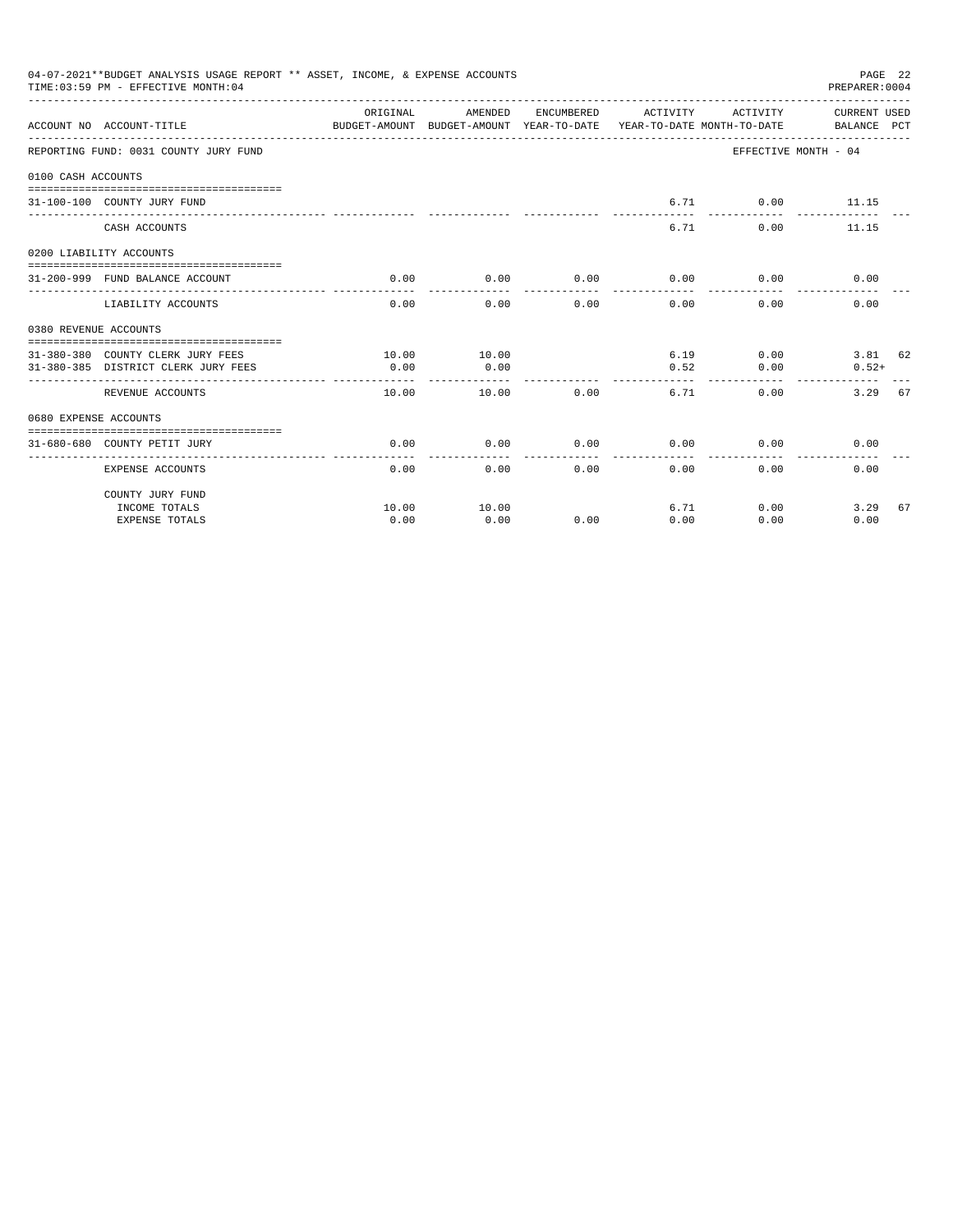| 04-07-2021**BUDGET ANALYSIS USAGE REPORT ** ASSET, INCOME, & EXPENSE ACCOUNTS<br>PAGE 23<br>TIME: 03:59 PM - EFFECTIVE MONTH: 04<br>PREPARER: 0004 |                                                                                                                         |                |                               |               |                                        |                         |                                              |    |
|----------------------------------------------------------------------------------------------------------------------------------------------------|-------------------------------------------------------------------------------------------------------------------------|----------------|-------------------------------|---------------|----------------------------------------|-------------------------|----------------------------------------------|----|
|                                                                                                                                                    | ACCOUNT NO ACCOUNT-TITLE<br>BUDGET-AMOUNT BUDGET-AMOUNT YEAR-TO-DATE  YEAR-TO-DATE MONTH-TO-DATE      BALANCE PCT       | ORIGINAL       | AMENDED                       |               | ENCUMBERED ACTIVITY                    |                         | ACTIVITY CURRENT USED                        |    |
|                                                                                                                                                    | REPORTING FUND: 0033 C&D COURT TECHNOLOGY FUND                                                                          |                |                               |               |                                        |                         | EFFECTIVE MONTH - 04                         |    |
| 0100 CASH ACCOUNTS                                                                                                                                 |                                                                                                                         |                |                               |               |                                        |                         |                                              |    |
|                                                                                                                                                    | 33-100-100 CFC: C&D COURT TECHNOLOGY FUND<br>33-100-230 DISTRICT CLERK CC ACCOUNT<br>33-100-231 COUNTY CLERK CC ACCOUNT |                |                               |               | 0.00<br>0.00<br><b>Address Address</b> | 33.38<br>0.00<br>0.00   | 0.00<br>615.09<br>0.00<br>0.00               |    |
|                                                                                                                                                    | CASH ACCOUNTS                                                                                                           |                |                               |               | 33.38                                  |                         | 615.09<br>0.00                               |    |
| 0333 REVENUE ACCOUNTS                                                                                                                              |                                                                                                                         |                |                               |               |                                        |                         |                                              |    |
|                                                                                                                                                    | 33-333-180 INTEREST EARNED<br>33-333-733 C&D COURT TECH FEES                                                            | 0.00<br>50.00  | 0.00<br>50.00<br>------------ |               | --------------                         | 33.38                   | $0.00$ $0.00$ $0.00$ $0.00$<br>0.00<br>16.62 | 67 |
|                                                                                                                                                    | REVENUE ACCOUNTS                                                                                                        | 50.00          |                               | 50.00 0.00    | 33.38                                  |                         | 0.00<br>16.62                                | 67 |
| 0733 EXPENSE ACCOUNTS                                                                                                                              |                                                                                                                         |                |                               |               |                                        |                         |                                              |    |
|                                                                                                                                                    | 33-733-733 C&D COURT TECH EXPENSES                                                                                      | 50.00          | 50.00                         |               | $0.00$ 0.00                            |                         | 0.00<br>50.00 00                             |    |
|                                                                                                                                                    | EXPENSE ACCOUNTS                                                                                                        | 50.00          |                               | 50.00<br>0.00 | 0.00                                   | ---------------<br>0.00 | 50.00                                        | 00 |
|                                                                                                                                                    | C&D COURT TECHNOLOGY FUND                                                                                               |                |                               |               |                                        |                         |                                              |    |
|                                                                                                                                                    | INCOME TOTALS                                                                                                           | 50.00<br>50.00 | 50.00<br>50.00                | 0.00          | 0.00                                   | 33.38                   | 0.00<br>16.62                                | 67 |
|                                                                                                                                                    | <b>EXPENSE TOTALS</b>                                                                                                   |                |                               |               |                                        | 0.00                    | 50.00                                        | 00 |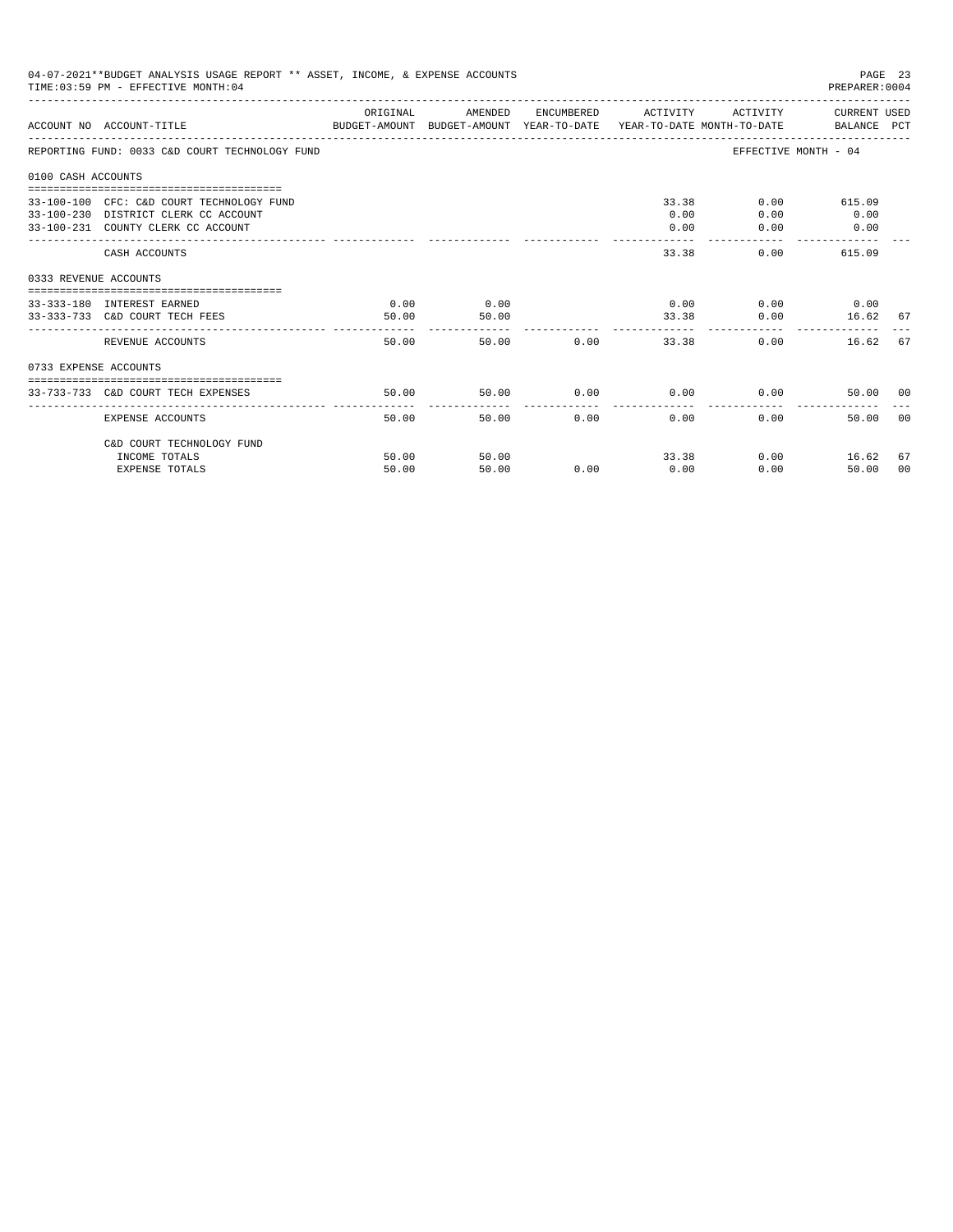|                       | 04-07-2021**BUDGET ANALYSIS USAGE REPORT ** ASSET, INCOME, & EXPENSE ACCOUNTS<br>PAGE 24<br>TIME: 03:59 PM - EFFECTIVE MONTH: 04<br>PREPARER: 0004 |                       |                                                                                            |                |                      |                                      |                                           |    |  |  |
|-----------------------|----------------------------------------------------------------------------------------------------------------------------------------------------|-----------------------|--------------------------------------------------------------------------------------------|----------------|----------------------|--------------------------------------|-------------------------------------------|----|--|--|
|                       | ACCOUNT NO ACCOUNT-TITLE                                                                                                                           | ORIGINAL              | AMENDED<br>BUDGET-AMOUNT BUDGET-AMOUNT YEAR-TO-DATE YEAR-TO-DATE MONTH-TO-DATE BALANCE PCT |                |                      |                                      | ENCUMBERED ACTIVITY ACTIVITY CURRENT USED |    |  |  |
|                       | REPORTING FUND: 0036 DISTRICT COURT RECORDS TECH FUND                                                                                              |                       |                                                                                            |                |                      |                                      | EFFECTIVE MONTH - 04                      |    |  |  |
| 0100 CASH ACCOUNTS    |                                                                                                                                                    |                       |                                                                                            |                |                      |                                      |                                           |    |  |  |
|                       | -------------------------------------<br>36-100-100 CFC: DIST COURT RECORDS TECH FUND<br>36-100-230 DISTRICT CLERK CC ACCOUNT                      |                       |                                                                                            |                | 60.00                | 150.00    10.00    4,561.71          | 10.00 60.00                               |    |  |  |
|                       | CASH ACCOUNTS                                                                                                                                      |                       |                                                                                            |                |                      | 210.00<br>20.00                      | 4,621.71                                  |    |  |  |
| 0336 REVENUE ACCOUNTS |                                                                                                                                                    |                       |                                                                                            |                |                      |                                      |                                           |    |  |  |
|                       | --------------------------------<br>36-336-180 INTEREST EARNED<br>36-336-736 DIST COURT REC TECH FEES                                              | 0.00<br>400.00        | 0.00<br>400.00                                                                             |                | 170.00               | $0.00$ $0.00$ $0.00$ $0.00$<br>20.00 | 230.00                                    | 43 |  |  |
|                       | REVENUE ACCOUNTS                                                                                                                                   | -----------<br>400.00 | ------------                                                                               | 0.00<br>400.00 | --------<br>170.00   | ------------                         | 20.00<br>230.00                           | 43 |  |  |
| 0736 EXPENSE ACCOUNTS |                                                                                                                                                    |                       |                                                                                            |                |                      |                                      |                                           |    |  |  |
|                       | 36-736-736 DIST COURT REC TECH EXPENSES                                                                                                            | 0.00                  | 0.00                                                                                       | 0.00           |                      | $0.00$ 0.00                          | 0.00                                      |    |  |  |
|                       | <b>EXPENSE ACCOUNTS</b>                                                                                                                            | 0.00                  | 0.00                                                                                       | 0.00           | ------------<br>0.00 | 0.00                                 | 0.00                                      |    |  |  |
|                       | DISTRICT COURT RECORDS TECH FUND                                                                                                                   |                       |                                                                                            |                |                      |                                      |                                           |    |  |  |
|                       | INCOME TOTALS                                                                                                                                      | 400.00                | 400.00                                                                                     |                |                      |                                      | 170.00 20.00 230.00 43                    |    |  |  |
|                       | <b>EXPENSE TOTALS</b>                                                                                                                              | 0.00                  | 0.00                                                                                       | 0.00           | 0.00                 | 0.00                                 | 0.00                                      |    |  |  |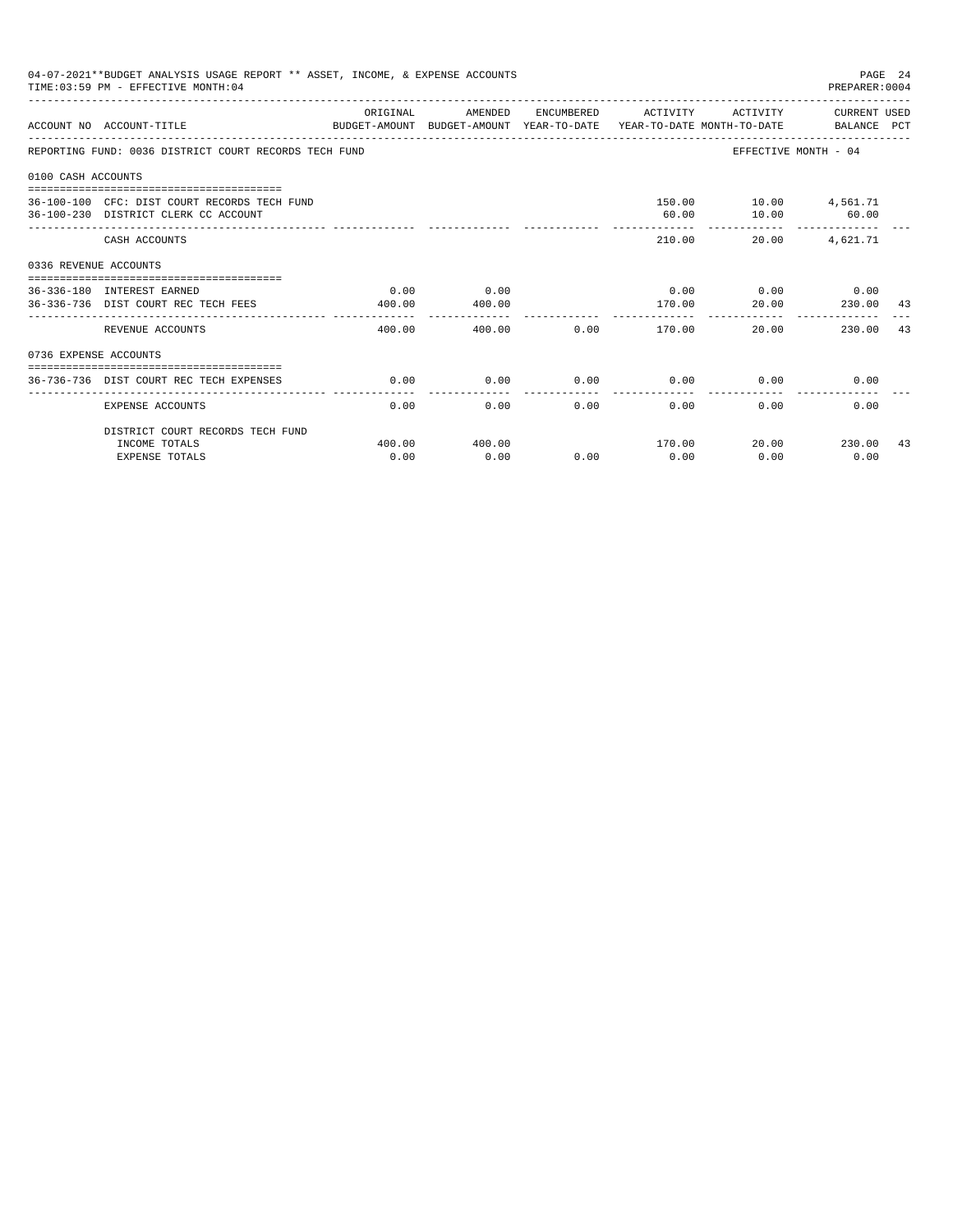|                    | 04-07-2021**BUDGET ANALYSIS USAGE REPORT ** ASSET, INCOME, & EXPENSE ACCOUNTS<br>TIME: 03:59 PM - EFFECTIVE MONTH: 04 |           |         |            |                      |                     | PAGE 25<br>PREPARER: 0004                      |  |
|--------------------|-----------------------------------------------------------------------------------------------------------------------|-----------|---------|------------|----------------------|---------------------|------------------------------------------------|--|
|                    | ACCOUNT NO ACCOUNT-TITLE<br>BUDGET-AMOUNT BUDGET-AMOUNT YEAR-TO-DATE YEAR-TO-DATE MONTH-TO-DATE     BALANCE PCT       | OR TGTNAL | AMENDED | ENCUMBERED | ACTIVITY             | <b>ACTIVITY</b>     | CURRENT USED                                   |  |
|                    | REPORTING FUND: 0039 COMMISSARY PROFIT ACCOUNT                                                                        |           |         |            |                      |                     | EFFECTIVE MONTH - 04                           |  |
| 0100 CASH ACCOUNTS |                                                                                                                       |           |         |            |                      |                     |                                                |  |
|                    | 39-100-170 COMMISSARY CHECKING                                                                                        |           |         |            |                      | 38.02 0.00 3,334.26 |                                                |  |
|                    | CASH ACCOUNTS                                                                                                         |           |         |            | 38.02                | 0.00                | 3,334.26                                       |  |
|                    | 0300 COMMISSARY REVENUE ACCOUNT                                                                                       |           |         |            |                      |                     |                                                |  |
|                    | 39-300-110 REVENUE COMMISSARY                                                                                         | 700.00    | 700.00  |            | 0.00                 |                     | 0.00 700.00 00                                 |  |
|                    | 39-300-120 INTEREST EARNED                                                                                            | 22.00     | 22.00   |            | 38.02<br>---------   | 0.00                | $16.02 + 173$<br>----------------------------- |  |
|                    | COMMISSARY REVENUE ACCOUNT                                                                                            | 722.00    | 722.00  | 0.00       | 38.02                |                     | 0.00<br>683.98 05                              |  |
|                    | 0400 COMMISSARY EXPENSE                                                                                               |           |         |            |                      |                     |                                                |  |
| 39-400-110 EXPENSE |                                                                                                                       | 0.00      | 0.00    | 0.00       | 0.00                 | 0.00                | 0.00                                           |  |
|                    | COMMISSARY EXPENSE                                                                                                    | 0.00      | 0.00    | 0.00       | ------------<br>0.00 | 0.00                | 0.00                                           |  |
|                    | COMMISSARY PROFIT ACCOUNT                                                                                             |           |         |            |                      |                     |                                                |  |
|                    | INCOME TOTALS                                                                                                         | 722.00    | 722.00  |            | 38.02                |                     | 0.00<br>683.98 05                              |  |
|                    | <b>EXPENSE TOTALS</b>                                                                                                 | 0.00      | 0.00    | 0.00       | 0.00                 | 0.00                | 0.00                                           |  |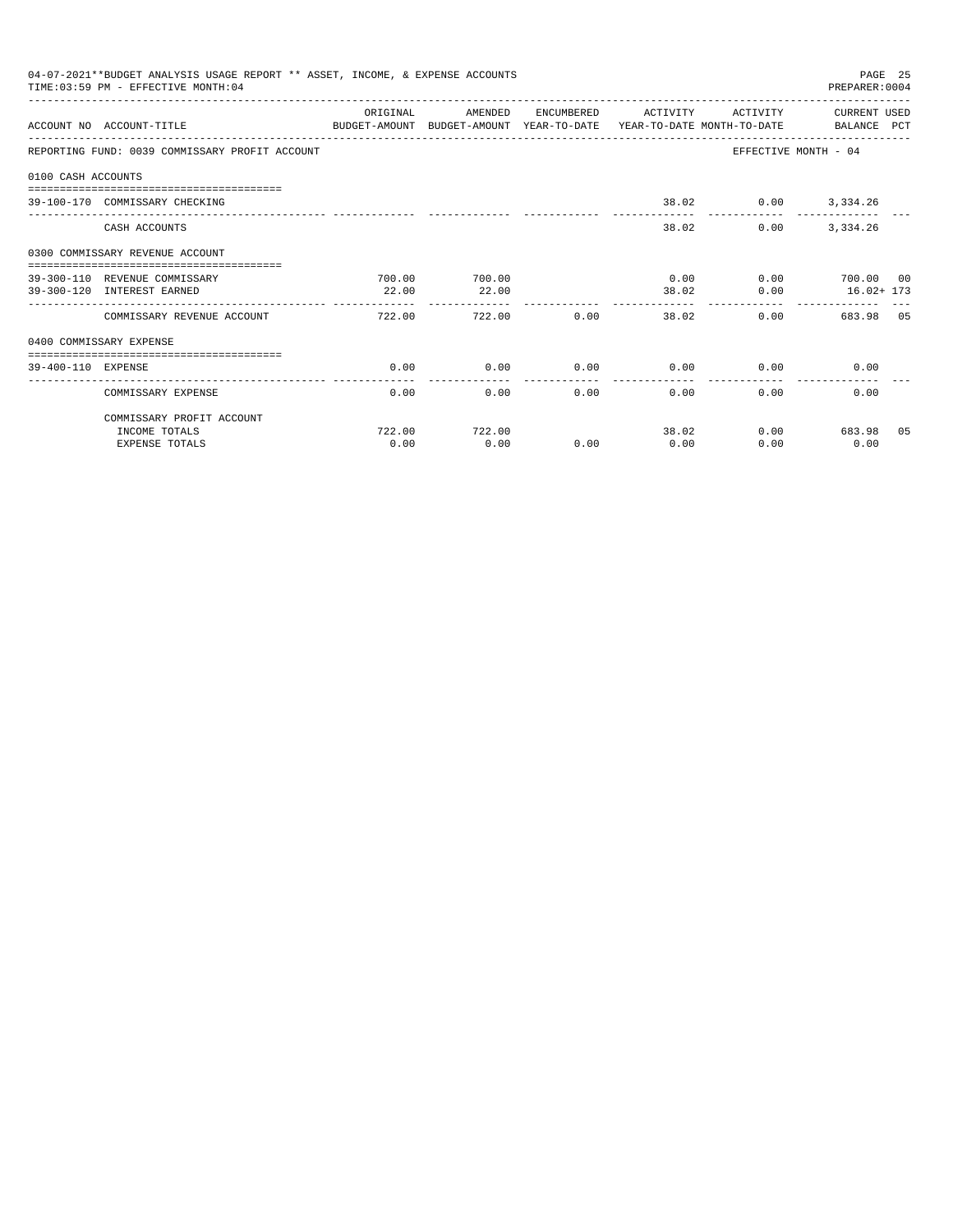|                       | 04-07-2021**BUDGET ANALYSIS USAGE REPORT ** ASSET, INCOME, & EXPENSE ACCOUNTS<br>PAGE 26<br>TIME: 03:59 PM - EFFECTIVE MONTH: 04<br>PREPARER:0004 |          |                                      |                          |                 |                             |                                   |  |  |  |
|-----------------------|---------------------------------------------------------------------------------------------------------------------------------------------------|----------|--------------------------------------|--------------------------|-----------------|-----------------------------|-----------------------------------|--|--|--|
|                       | ACCOUNT NO ACCOUNT-TITLE COMPUTE SUDGET-AMOUNT BUDGET-AMOUNT YEAR-TO-DATE YEAR-TO-DATE MONTH-TO-DATE BALANCE PCT                                  | ORIGINAL | AMENDED ENCUMBERED ACTIVITY ACTIVITY |                          |                 |                             | CURRENT USED                      |  |  |  |
|                       | REPORTING FUND: 0040 ELECTION SERVICE CONTRACT FUND                                                                                               |          |                                      |                          |                 |                             | EFFECTIVE MONTH - 04              |  |  |  |
| 0100 CASH ACCOUNTS    |                                                                                                                                                   |          |                                      |                          |                 |                             |                                   |  |  |  |
|                       | 40-100-100 CFC: ELECTION SERVICES CONT FUND                                                                                                       |          |                                      |                          |                 | 2, 114.90 0.00 3, 197.23    |                                   |  |  |  |
|                       | CASH ACCOUNTS                                                                                                                                     |          |                                      |                          |                 | 2,114.90                    | $0.00$ 3,197.23                   |  |  |  |
| 0340 REVENUE ACCOUNTS |                                                                                                                                                   |          |                                      |                          |                 |                             |                                   |  |  |  |
|                       | 40-340-180 INTEREST EARNED                                                                                                                        | 0.00     | 0.00                                 |                          |                 | $0.00$ $0.00$ $0.00$ $0.00$ |                                   |  |  |  |
|                       | 40-340-740 ELECTION SERVICE REVENUES                                                                                                              | 400.00   | 400.00                               |                          |                 |                             | 2, 114.90   0.00   1, 714.90+ 529 |  |  |  |
|                       | REVENUE ACCOUNTS                                                                                                                                  | 400.00   |                                      | --------------<br>400.00 | $0.00$ 2.114.90 |                             | $0.00$ 1, 714, 90+ 529            |  |  |  |
| 0740 EXPENSE ACCOUNTS |                                                                                                                                                   |          |                                      |                          |                 |                             |                                   |  |  |  |
|                       |                                                                                                                                                   |          |                                      |                          |                 |                             |                                   |  |  |  |
|                       | $1,400.00$ $0.00$ $0.00$ $0.00$ $0.00$ $0.00$ $0.00$ $0.00$ $0.00$ $0.00$ $0.00$ $0.00$ $0.00$ $0.00$ $0.00$                                      |          |                                      |                          | --------------  |                             |                                   |  |  |  |
|                       | EXPENSE ACCOUNTS                                                                                                                                  |          | $1.400.00$ $1.400.00$                |                          | 0.00            | 0.00                        | $0.00$ 1,400.00 00                |  |  |  |
|                       | ELECTION SERVICE CONTRACT FUND                                                                                                                    |          |                                      |                          |                 |                             |                                   |  |  |  |
|                       | INCOME TOTALS                                                                                                                                     |          | $400.00$ $400.00$ $2,114.90$         |                          |                 |                             | $0.00$ 1.714.90+ 529              |  |  |  |
|                       | <b>EXPENSE TOTALS</b>                                                                                                                             | 1,400.00 | 1,400.00                             |                          | $0.00$ 0.00     | 0.00                        | 1,400.00 00                       |  |  |  |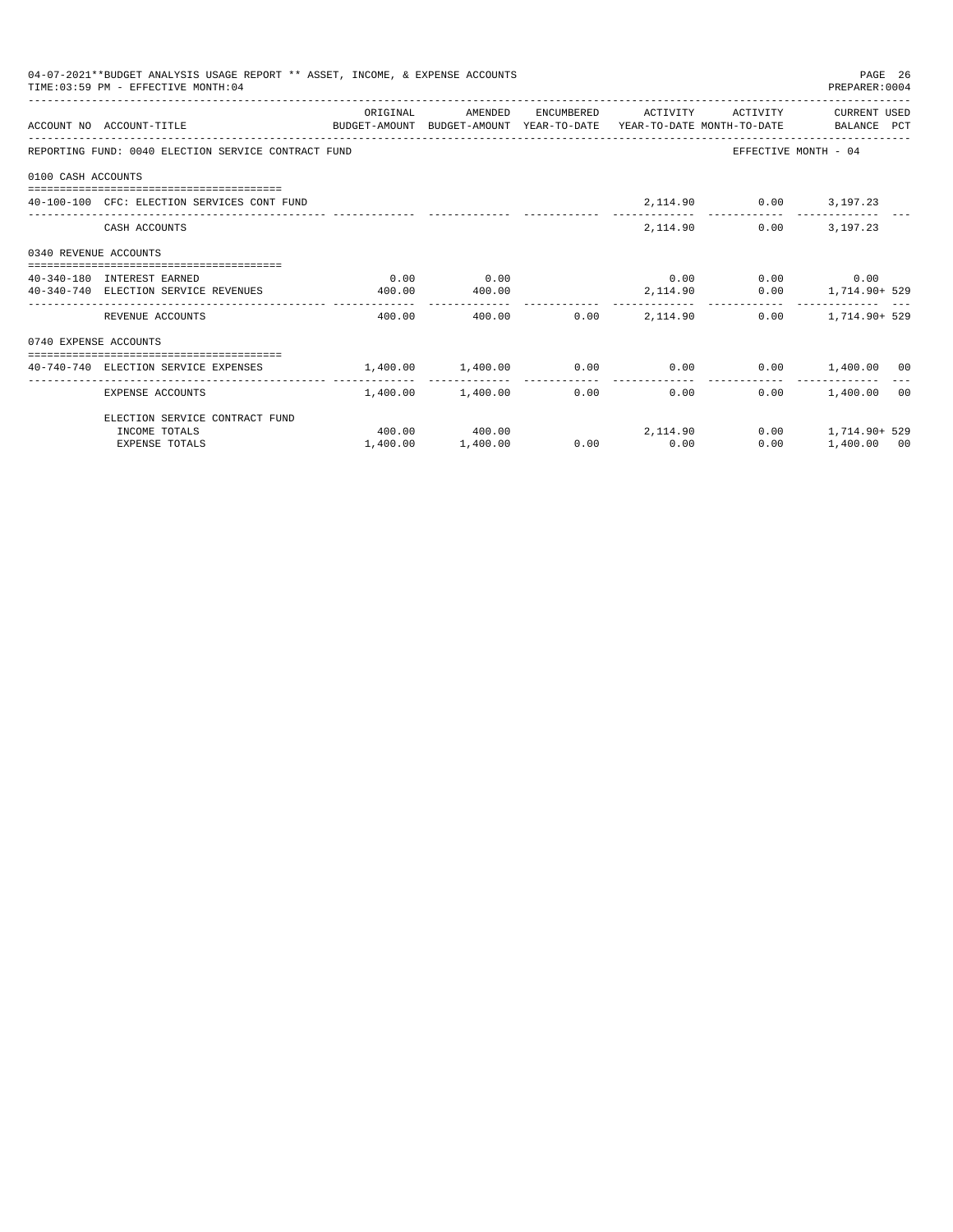| 04-07-2021**BUDGET ANALYSIS USAGE REPORT ** ASSET, INCOME, & EXPENSE ACCOUNTS<br>PAGE 27<br>TIME: 03:59 PM - EFFECTIVE MONTH: 04<br>PREPARER: 0004 |                                                                                  |           |                                                                                |            |                            |                                                                  |                             |          |
|----------------------------------------------------------------------------------------------------------------------------------------------------|----------------------------------------------------------------------------------|-----------|--------------------------------------------------------------------------------|------------|----------------------------|------------------------------------------------------------------|-----------------------------|----------|
|                                                                                                                                                    | ACCOUNT NO ACCOUNT-TITLE                                                         | ORIGINAL  | AMENDED<br>BUDGET-AMOUNT BUDGET-AMOUNT YEAR-TO-DATE YEAR-TO-DATE MONTH-TO-DATE | ENCUMBERED | ACTIVITY                   | ACTIVITY                                                         | CURRENT USED<br>BALANCE PCT |          |
|                                                                                                                                                    | REPORTING FUND: 0050 COUNTY CLERK ARCHIVES FUND                                  |           |                                                                                |            |                            | EFFECTIVE MONTH - 04                                             |                             |          |
| 0100 CASH ACCOUNTS                                                                                                                                 |                                                                                  |           |                                                                                |            |                            |                                                                  |                             |          |
|                                                                                                                                                    | 50-100-100 CFC: COUNTY CLERK ARCHIVES FUND<br>50-100-231 COUNTY CLERK CC ACCOUNT |           |                                                                                |            | 380.00                     | 5,941.71 37.81 74,671.74                                         | $0.00$ 380.00               |          |
|                                                                                                                                                    | CASH ACCOUNTS                                                                    |           |                                                                                |            | --------------<br>6,321,71 | ____________________________                                     | 37.81- 75,051.74            |          |
| 0350 REVENUE ACCOUNTS                                                                                                                              |                                                                                  |           |                                                                                |            |                            |                                                                  |                             |          |
|                                                                                                                                                    | 50-350-180 INTEREST EARNED                                                       | 0.00      | 0.00                                                                           |            |                            | $0.00$ $0.00$ $0.00$ $0.00$                                      |                             |          |
|                                                                                                                                                    | 50-350-750 COUNTY CLERK ARCHIVE FEES 15,000.00                                   |           | 15,000.00                                                                      |            |                            | 15,962.00 730.00 962.00 + 106                                    |                             |          |
|                                                                                                                                                    | REVENUE ACCOUNTS                                                                 |           |                                                                                |            | --------------             | $15,000.00$ $15,000.00$ $0.00$ $15,962.00$ $730.00$ $962.00+106$ |                             |          |
| 0750 EXPENSE ACCOUNTS                                                                                                                              |                                                                                  |           |                                                                                |            |                            |                                                                  |                             |          |
|                                                                                                                                                    |                                                                                  |           |                                                                                |            |                            |                                                                  |                             |          |
| $50 - 750 - 200$                                                                                                                                   | 50-750-110 COUNTY CLERK ADMIN ASSISTANT<br>FICA EXPENSE                          | 2,800.00  | 25,000.00 25,000.00<br>2,800.00                                                | 0.00       | 640.82                     | 0.00 8,375.66 537.50 16,624.34                                   | 41.13 2,159.18              | 34<br>23 |
| $50 - 750 - 202$                                                                                                                                   | TCDRS GROUP TERM LIFE                                                            | 0.00      | 0.00                                                                           | 0.00       | 60.40                      | 4.03                                                             | $60.40 -$                   |          |
|                                                                                                                                                    | 50-750-205 RETIREMENT EXPENSE                                                    | 2,800.00  | 2,800.00                                                                       | 0.00       | 689.31                     | 44.24 2,110.69                                                   |                             | -25      |
|                                                                                                                                                    | 50-750-750 COUNTY CLERK ARCHIVE EXPENSES                                         | 0.00      | 0.00                                                                           | 0.00       | 0.00                       | 0.00                                                             | 0.00                        |          |
|                                                                                                                                                    | EXPENSE ACCOUNTS                                                                 | 30,600.00 | 30,600.00                                                                      | 0.00       | 9,766.19                   | 626.90                                                           | 20,833.81                   | 32       |
|                                                                                                                                                    | COUNTY CLERK ARCHIVES FUND                                                       |           |                                                                                |            |                            |                                                                  |                             |          |
|                                                                                                                                                    | INCOME TOTALS                                                                    |           | 15,000.00 15,000.00                                                            |            |                            | 15,962.00 730.00 962.00 15,962.00                                |                             |          |
|                                                                                                                                                    | <b>EXPENSE TOTALS</b>                                                            | 30,600.00 | 30,600.00                                                                      | 0.00       | 9,766.19                   | 626.90                                                           | 20,833.81 32                |          |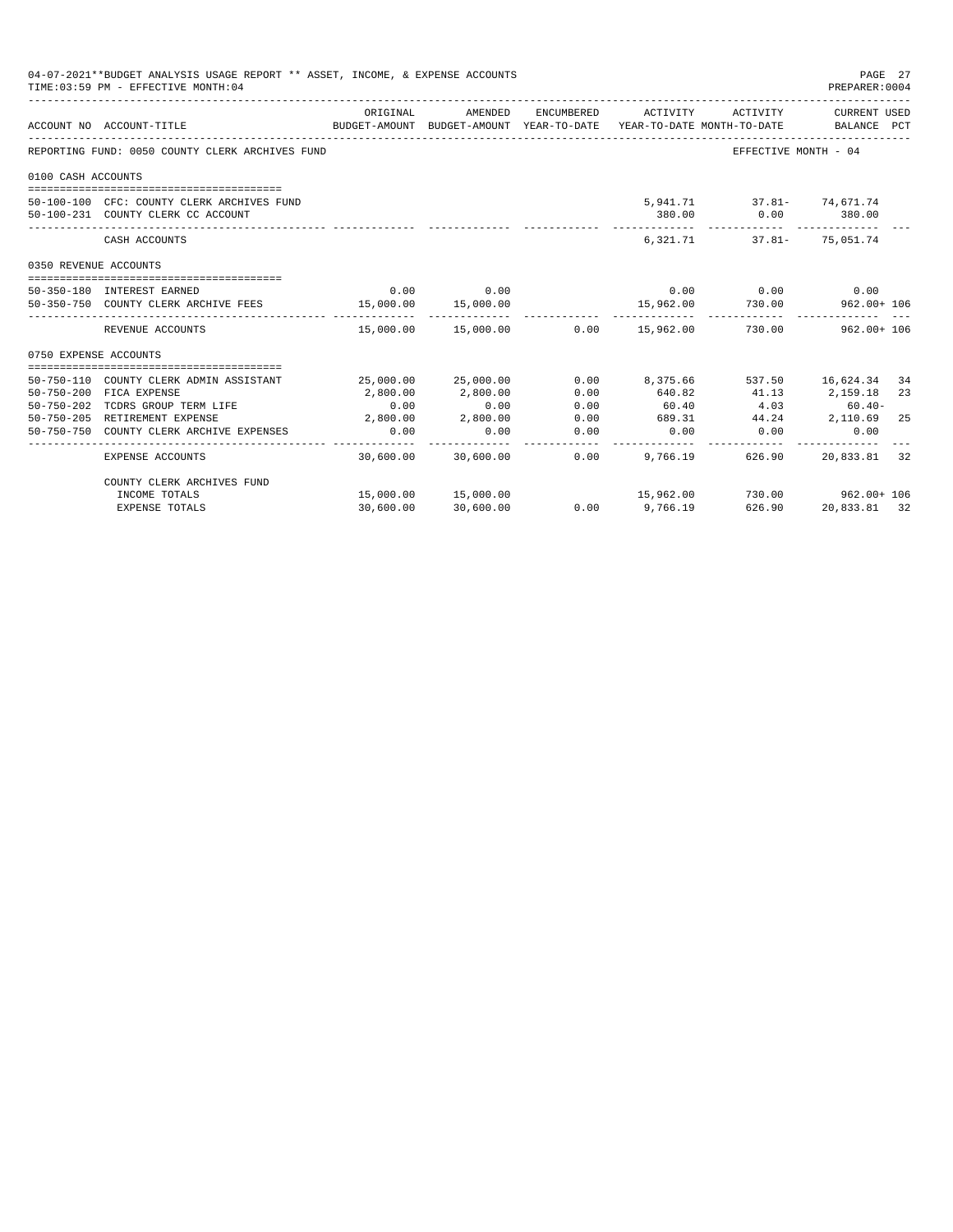|                       | 04-07-2021**BUDGET ANALYSIS USAGE REPORT ** ASSET, INCOME, & EXPENSE ACCOUNTS<br>PAGE 28<br>TIME: 03:59 PM - EFFECTIVE MONTH: 04<br>PREPARER: 0004 |               |                        |               |               |                             |                                           |  |  |
|-----------------------|----------------------------------------------------------------------------------------------------------------------------------------------------|---------------|------------------------|---------------|---------------|-----------------------------|-------------------------------------------|--|--|
|                       | ACCOUNT NO ACCOUNT-TITLE CONTROL SUDGET-AMOUNT BUDGET-AMOUNT YEAR-TO-DATE YEAR-TO-DATE MONTH-TO-DATE BALANCE PCT                                   | ORIGINAL      | AMENDED                |               |               |                             | ENCUMBERED ACTIVITY ACTIVITY CURRENT USED |  |  |
|                       | REPORTING FUND: 0053 JUDICIAL TRAINING FUND                                                                                                        |               |                        |               |               |                             | EFFECTIVE MONTH - 04                      |  |  |
| 0100 CASH ACCOUNTS    |                                                                                                                                                    |               |                        |               |               |                             |                                           |  |  |
|                       | 53-100-100 JUDICIAL TRAINING FUND<br>53-100-231 COUNTY CLERK CC ACCOUNT                                                                            |               |                        |               | 15.00         | 60.00                       | $0.00$ 961.01<br>$0.00$ 15.00             |  |  |
|                       | CASH ACCOUNTS                                                                                                                                      |               |                        |               |               | 75.00                       | $0.00$ 976.01                             |  |  |
| 0353 REVENUE ACCOUNTS |                                                                                                                                                    |               |                        |               |               |                             |                                           |  |  |
|                       | 53-353-180 INTEREST EARNED<br>53-353-753 JUDICIAL TRAINING FEES                                                                                    | 0.00<br>55.00 | 0.00<br>55.00          |               |               | $0.00$ $0.00$ $0.00$ $0.00$ | 65.00   0.00   10.00+ 118                 |  |  |
|                       | REVENUE ACCOUNTS                                                                                                                                   | 55.00         |                        | 55.00 0.00    | ------------- | 65.00                       | ----------<br>0.00<br>10.00+ 118          |  |  |
| 0753 EXPENSE ACCOUNTS |                                                                                                                                                    |               |                        |               |               |                             |                                           |  |  |
|                       | 53-753-753 JUDICIAL TRAINING EXPENSES                                                                                                              | 55.00         | $55.00$ 0.00 0.00 0.00 |               |               |                             | 55.00 00                                  |  |  |
|                       | EXPENSE ACCOUNTS                                                                                                                                   | 55.00         |                        | 0.00<br>55.00 | 0.00          | $0.00 -$                    | 55.00 00                                  |  |  |
|                       | JUDICIAL TRAINING FUND                                                                                                                             |               |                        |               |               |                             |                                           |  |  |
|                       | INCOME TOTALS                                                                                                                                      | 55.00         | 55.00                  |               |               | 65.00                       | $0.00$ $10.00+118$                        |  |  |
|                       | <b>EXPENSE TOTALS</b>                                                                                                                              | 55.00         | 55.00                  | 0.00          | 0.00          |                             | 0.00<br>55.00 00                          |  |  |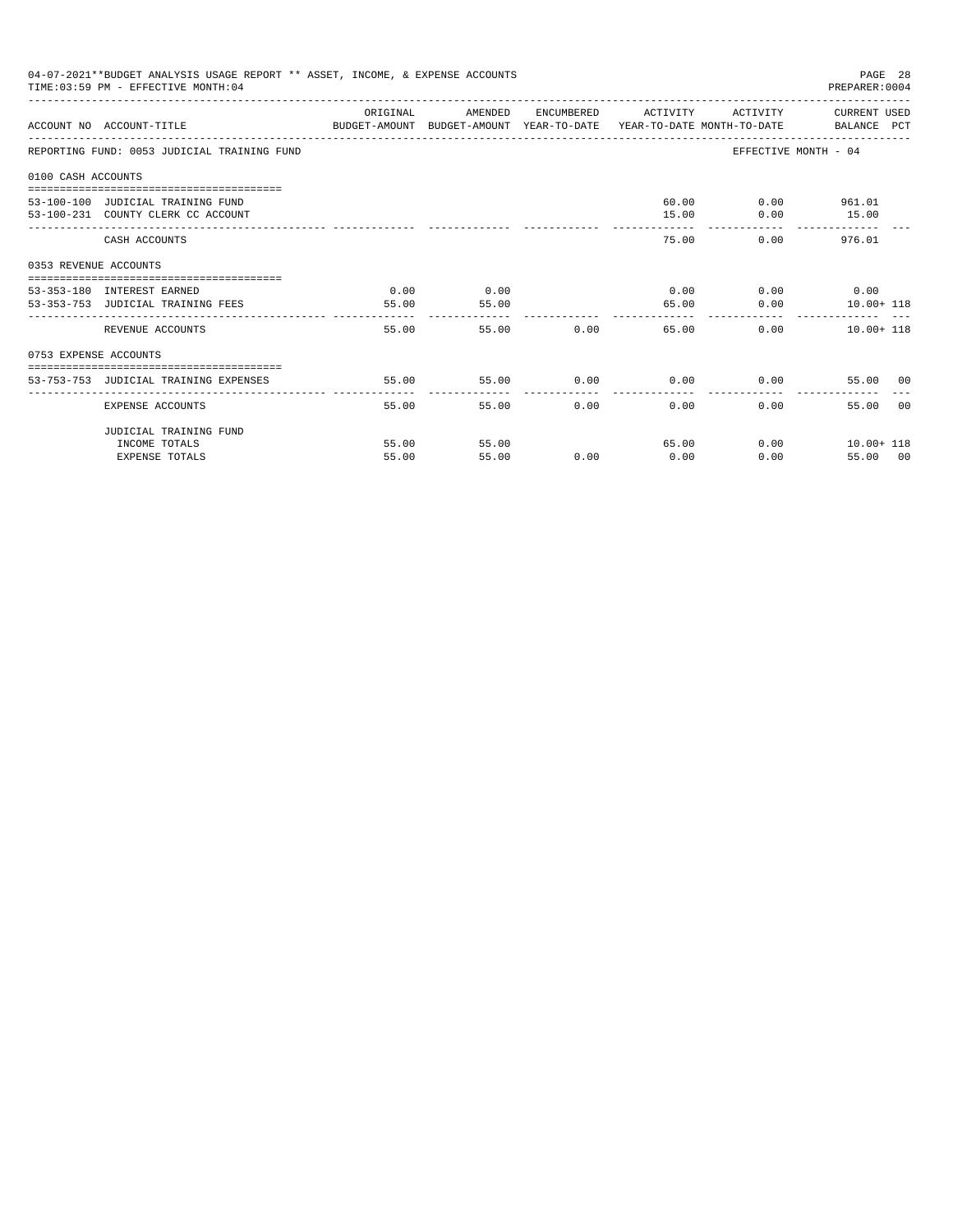| 04-07-2021**BUDGET ANALYSIS USAGE REPORT ** ASSET, INCOME, & EXPENSE ACCOUNTS<br>PAGE 29<br>TIME: 03:59 PM - EFFECTIVE MONTH: 04<br>PREPARER: 0004 |                                                               |           |                                                     |                     |                                 |                                                                                                           |                             |                |
|----------------------------------------------------------------------------------------------------------------------------------------------------|---------------------------------------------------------------|-----------|-----------------------------------------------------|---------------------|---------------------------------|-----------------------------------------------------------------------------------------------------------|-----------------------------|----------------|
|                                                                                                                                                    | ACCOUNT NO ACCOUNT-TITLE                                      | ORIGINAL  | AMENDED<br>BUDGET-AMOUNT BUDGET-AMOUNT YEAR-TO-DATE | ENCUMBERED          | ACTIVITY                        | ACTIVITY<br>YEAR-TO-DATE MONTH-TO-DATE                                                                    | CURRENT USED<br>BALANCE PCT |                |
|                                                                                                                                                    | REPORTING FUND: 0056 COUNTY CLERK PRESERVATION FUND           |           |                                                     |                     |                                 | -----------------------------                                                                             | EFFECTIVE MONTH - 04        |                |
| 0100 CASH ACCOUNTS                                                                                                                                 |                                                               |           |                                                     |                     |                                 |                                                                                                           |                             |                |
|                                                                                                                                                    |                                                               |           |                                                     |                     |                                 |                                                                                                           |                             |                |
|                                                                                                                                                    | 56-100-100 CFC: COUNTY CLERK PRESERVATION                     |           |                                                     |                     |                                 | 10,748.24 733.00 37,155.02                                                                                |                             |                |
|                                                                                                                                                    | 56-100-231 COUNTY CLERK CC ACCOUNT                            |           |                                                     |                     | 362.00<br>. _ _ _ _ _ _ _ _ _ _ |                                                                                                           | 1.00 362.00                 |                |
|                                                                                                                                                    | CASH ACCOUNTS                                                 |           |                                                     |                     |                                 | 11.110.24 734.00 37.517.02                                                                                |                             |                |
| 0356 REVENUE ACCOUNTS                                                                                                                              |                                                               |           |                                                     |                     |                                 |                                                                                                           |                             |                |
|                                                                                                                                                    |                                                               |           |                                                     |                     |                                 |                                                                                                           |                             |                |
|                                                                                                                                                    | 56-356-180 INTEREST EARNED                                    | 0.00      | 0.00                                                |                     |                                 | $0.00$ $0.00$ $0.00$ $0.00$                                                                               |                             |                |
|                                                                                                                                                    | 56-356-756 COUNTY CLERK PRESERVATION FEES 18,000.00 18,000.00 |           |                                                     |                     |                                 | $16,071.38$<br>$17.38$<br>$18.62$<br>$111.00$<br>$10.00$<br>$1.928.62$<br>$111.00$<br>$10.00$<br>$111.00$ |                             | 89             |
|                                                                                                                                                    | 56-356-757 PRESERVATION VS HB 1744                            | 222.00    | 222.00                                              |                     |                                 |                                                                                                           |                             | 50             |
|                                                                                                                                                    | REVENUE ACCOUNTS                                              |           |                                                     |                     |                                 | $18,222.00$ $18,222.00$ $0.00$ $16,182.38$ $734.00$                                                       | 2,039.62                    | 89             |
| 0756 EXPENSE ACCOUNTS                                                                                                                              |                                                               |           |                                                     |                     |                                 |                                                                                                           |                             |                |
|                                                                                                                                                    |                                                               |           |                                                     |                     |                                 |                                                                                                           |                             |                |
|                                                                                                                                                    | 56-756-110 COUNTY CLERK ADMIN ASSISTANT                       |           | 15,000.00 15,000.00                                 | 0.00                | 0.00                            |                                                                                                           | $0.00$ 15,000.00            | 0 <sub>0</sub> |
|                                                                                                                                                    | 56-756-200 FICA EXPENSE                                       | 500.00    | 500.00                                              | 0.00                | 0.00                            | 0.00                                                                                                      | 500.00                      | 0 <sup>0</sup> |
|                                                                                                                                                    | 56-756-205 RETIREMENT EXPENSE                                 | 500.00    | 500.00                                              | 0.00                | 0.00                            | 0.00                                                                                                      | 500.00                      | 0 <sup>0</sup> |
|                                                                                                                                                    | 56-756-334 LAST YEARS BILLS 2020                              | 0.00      | 0.00                                                | 0.00                | 2,077.93                        | 0.00                                                                                                      | 2,077.93-                   |                |
|                                                                                                                                                    | 56-756-756 COUNTY CLERK PRESERVATION EXPENSE 5,000.00         |           | 5,000.00                                            | 0.00                | 3,021.21                        | 0.00                                                                                                      | 1,978.79                    | 60             |
|                                                                                                                                                    | 56-756-757 PRESERVATION VS HB 1744                            | 0.00      | 0.00                                                | 0.00<br>----------- | 0.00                            | 0.00                                                                                                      | 0.00                        |                |
|                                                                                                                                                    | EXPENSE ACCOUNTS                                              | 21,000.00 | 21,000.00                                           | 0.00                | 5,099.14                        | 0.00                                                                                                      | 15,900.86                   | 24             |
|                                                                                                                                                    | COUNTY CLERK PRESERVATION FUND                                |           |                                                     |                     |                                 |                                                                                                           |                             |                |
|                                                                                                                                                    | INCOME TOTALS                                                 |           | 18,222.00 18,222.00                                 |                     |                                 | 16, 182. 38 734. 00 2, 039. 62                                                                            |                             | 89             |
|                                                                                                                                                    | <b>EXPENSE TOTALS</b>                                         | 21,000.00 | 21,000.00                                           | 0.00                | 5,099.14                        | 0.00                                                                                                      | 15,900.86                   | 24             |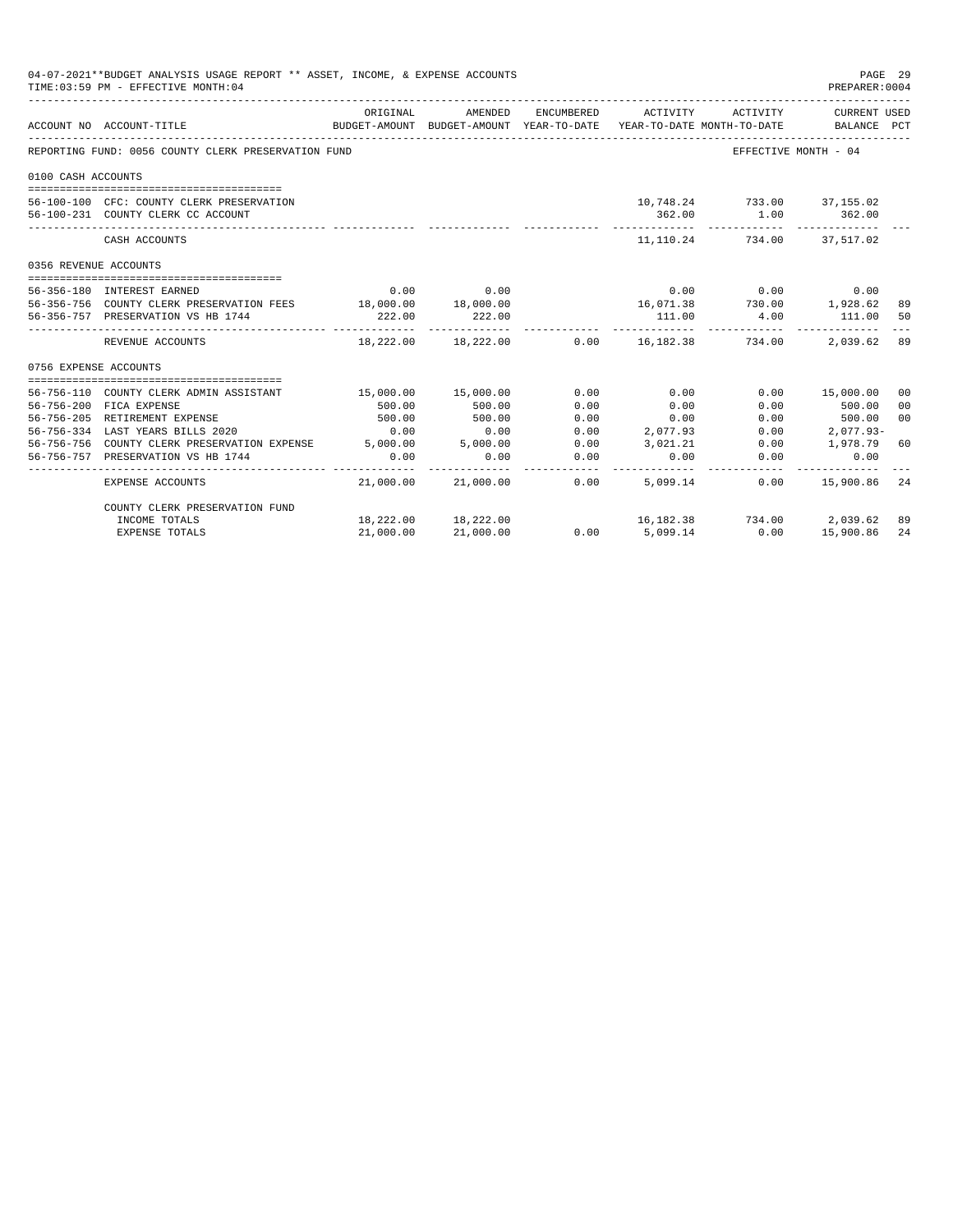|                       | 04-07-2021**BUDGET ANALYSIS USAGE REPORT ** ASSET, INCOME, & EXPENSE ACCOUNTS<br>TIME: 03:59 PM - EFFECTIVE MONTH: 04                        |                                                                                                  |                |             |                     |                                                        | PAGE 30<br>PREPARER: 0004 |                |
|-----------------------|----------------------------------------------------------------------------------------------------------------------------------------------|--------------------------------------------------------------------------------------------------|----------------|-------------|---------------------|--------------------------------------------------------|---------------------------|----------------|
|                       | ACCOUNT NO ACCOUNT-TITLE                                                                                                                     | ORIGINAL<br>BUDGET-AMOUNT BUDGET-AMOUNT YEAR-TO-DATE  YEAR-TO-DATE MONTH-TO-DATE     BALANCE PCT | AMENDED        |             | ENCUMBERED ACTIVITY |                                                        | ACTIVITY CURRENT USED     |                |
|                       | REPORTING FUND: 0060 LAW LIBRARY FUND                                                                                                        |                                                                                                  |                |             |                     | EFFECTIVE MONTH - 04                                   |                           |                |
| 0100 CASH ACCOUNTS    |                                                                                                                                              |                                                                                                  |                |             |                     |                                                        |                           |                |
|                       | ===============================<br>60-100-100 CFC: LAW LIBRARY<br>60-100-230 DISTRICT CLERK CC ACCOUNT<br>60-100-231 COUNTY CLERK CC ACCOUNT |                                                                                                  |                |             | 77.00<br>105.00     | 763.00 35.00 13,424.51<br>35.00 77.00<br>$0.00$ 105.00 | -------------             |                |
|                       | CASH ACCOUNTS                                                                                                                                |                                                                                                  |                |             | 945.00              |                                                        | 70.00 13,606.51           |                |
| 0360 REVENUE ACCOUNTS |                                                                                                                                              |                                                                                                  |                |             |                     |                                                        |                           |                |
|                       | 60-360-180 INTEREST EARNED<br>60-360-760 LAW LIBRARY FEES                                                                                    | 0.00<br>900.00                                                                                   | 0.00<br>900.00 |             | 770.00              | $0.00$ $0.00$ $0.00$ $0.00$<br>70.00                   | 130.00                    | -86            |
|                       | REVENUE ACCOUNTS                                                                                                                             | 900.00                                                                                           |                | 900.00 0.00 | 770.00              | 70.00                                                  | 130.00                    | 86             |
| 0760 EXPENSE ACCOUNTS |                                                                                                                                              |                                                                                                  |                |             |                     |                                                        |                           |                |
|                       | 60-760-760 LAW LIBRARY EXPENSES                                                                                                              | 900.00                                                                                           | 900.00         |             | $0.00$ 0.00         | 0.00                                                   | 900.00 00                 |                |
|                       | EXPENSE ACCOUNTS                                                                                                                             | 900.00                                                                                           | 900.00         | 0.00        | 0.00                | 0.00                                                   | 900.00                    | 0 <sub>0</sub> |
|                       | LAW LIBRARY FUND<br>INCOME TOTALS                                                                                                            | 900.00                                                                                           | 900.00         |             | 770.00              |                                                        | 70.00 130.00              | 86             |
|                       | <b>EXPENSE TOTALS</b>                                                                                                                        | 900.00                                                                                           | 900.00         | 0.00        | 0.00                | 0.00                                                   | 900.00                    | 0 <sup>0</sup> |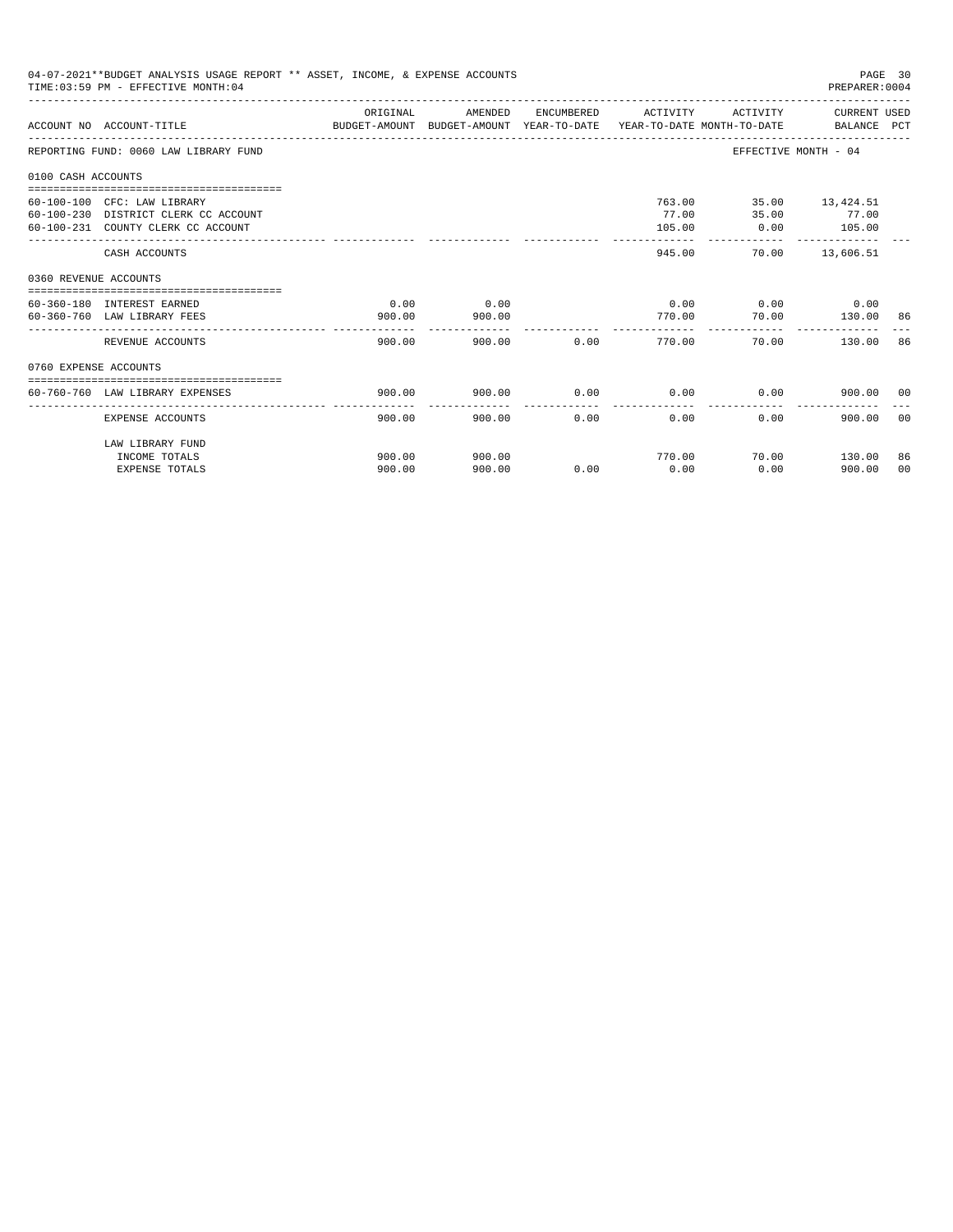|                       | 04-07-2021**BUDGET ANALYSIS USAGE REPORT ** ASSET, INCOME, & EXPENSE ACCOUNTS<br>TIME: 03:59 PM - EFFECTIVE MONTH: 04 |                       |                                                                                |                                                                                                                                                                                                                                                                                                                                                                                                      |                 |                             | PAGE 31<br>PREPARER: 0004   |
|-----------------------|-----------------------------------------------------------------------------------------------------------------------|-----------------------|--------------------------------------------------------------------------------|------------------------------------------------------------------------------------------------------------------------------------------------------------------------------------------------------------------------------------------------------------------------------------------------------------------------------------------------------------------------------------------------------|-----------------|-----------------------------|-----------------------------|
|                       | ACCOUNT NO ACCOUNT-TITLE                                                                                              | ORIGINAL              | AMENDED<br>BUDGET-AMOUNT BUDGET-AMOUNT YEAR-TO-DATE YEAR-TO-DATE MONTH-TO-DATE | ENCUMBERED                                                                                                                                                                                                                                                                                                                                                                                           | ACTIVITY        | ACTIVITY                    | CURRENT USED<br>BALANCE PCT |
|                       | REPORTING FUND: 0063 DISTRICT CLERK ARCHIVE FUND                                                                      |                       |                                                                                |                                                                                                                                                                                                                                                                                                                                                                                                      |                 |                             | EFFECTIVE MONTH - 04        |
| 0100 CASH ACCOUNTS    |                                                                                                                       |                       |                                                                                |                                                                                                                                                                                                                                                                                                                                                                                                      |                 |                             |                             |
|                       | 63-100-100 CFC: DISTRICT CLERK PRESERVATION<br>63-100-230 DISTRICT CLERK CC ACCOUNT                                   |                       |                                                                                |                                                                                                                                                                                                                                                                                                                                                                                                      | 15.00           | 77.04 5.00 1,715.36<br>5.00 | 15.00                       |
|                       | CASH ACCOUNTS                                                                                                         |                       |                                                                                |                                                                                                                                                                                                                                                                                                                                                                                                      |                 | 92.04                       | 10.00 1,730.36              |
| 0363 REVENUE ACCOUNTS |                                                                                                                       |                       |                                                                                |                                                                                                                                                                                                                                                                                                                                                                                                      |                 |                             |                             |
|                       |                                                                                                                       |                       |                                                                                |                                                                                                                                                                                                                                                                                                                                                                                                      |                 |                             |                             |
|                       | 63-363-180 INTEREST EARNED                                                                                            | 0.00                  | 0.00                                                                           |                                                                                                                                                                                                                                                                                                                                                                                                      | 0.00            | 0.00                        | 0.00                        |
|                       | 63-363-763 DIST CLERK PRESERVATION FEES<br>63-363-764 DIST CLERK CHILD SUPPORT                                        | 125.00                | 125.00                                                                         |                                                                                                                                                                                                                                                                                                                                                                                                      | 77.04<br>0.00   | 10.00                       | 47.96<br>62<br>0.00         |
|                       | 63-363-765 UNALLOCATED COURT COSTS BEFORE 03                                                                          | 0.00<br>0.00          | 0.00                                                                           |                                                                                                                                                                                                                                                                                                                                                                                                      | 0.00            | 0.00                        | 0.00                        |
|                       |                                                                                                                       |                       | 0.00<br>-----------                                                            |                                                                                                                                                                                                                                                                                                                                                                                                      | ----------      | 0.00                        |                             |
|                       | REVENUE ACCOUNTS                                                                                                      | 125.00                | 125.00                                                                         | 0.00                                                                                                                                                                                                                                                                                                                                                                                                 | 77.04           | 10.00                       | 47.96<br>62                 |
| 0763 EXPENSE ACCOUNTS |                                                                                                                       |                       |                                                                                |                                                                                                                                                                                                                                                                                                                                                                                                      |                 |                             |                             |
|                       |                                                                                                                       |                       |                                                                                |                                                                                                                                                                                                                                                                                                                                                                                                      |                 |                             |                             |
|                       | 63-763-763 DIST CLERK PRESERVATION EXPENSE                                                                            | 0.00                  | 0.00                                                                           | 0.00                                                                                                                                                                                                                                                                                                                                                                                                 | 0.00            | 0.00                        | 0.00                        |
|                       | 63-763-764 DIST CLERK CHILD SUPPORT                                                                                   | 0.00                  | 0.00                                                                           | 0.00                                                                                                                                                                                                                                                                                                                                                                                                 | 0.00            | 0.00                        | 0.00                        |
|                       | 63-763-765 UNALLOCATED COURT COSTS BEFORE 03                                                                          | 0.00<br>------------- | 0.00<br>-----------                                                            | 0.00<br>$\frac{1}{2} \frac{1}{2} \frac{1}{2} \frac{1}{2} \frac{1}{2} \frac{1}{2} \frac{1}{2} \frac{1}{2} \frac{1}{2} \frac{1}{2} \frac{1}{2} \frac{1}{2} \frac{1}{2} \frac{1}{2} \frac{1}{2} \frac{1}{2} \frac{1}{2} \frac{1}{2} \frac{1}{2} \frac{1}{2} \frac{1}{2} \frac{1}{2} \frac{1}{2} \frac{1}{2} \frac{1}{2} \frac{1}{2} \frac{1}{2} \frac{1}{2} \frac{1}{2} \frac{1}{2} \frac{1}{2} \frac{$ | 0.00<br>------- | 0.00                        | 0.00                        |
|                       | <b>EXPENSE ACCOUNTS</b>                                                                                               | 0.00                  | 0.00                                                                           | 0.00                                                                                                                                                                                                                                                                                                                                                                                                 | 0.00            | 0.00                        | 0.00                        |
|                       | DISTRICT CLERK ARCHIVE FUND                                                                                           |                       |                                                                                |                                                                                                                                                                                                                                                                                                                                                                                                      |                 |                             |                             |
|                       | INCOME TOTALS                                                                                                         | 125.00                | 125.00                                                                         |                                                                                                                                                                                                                                                                                                                                                                                                      |                 | 77.04 10.00                 | 47.96<br>62                 |
|                       | <b>EXPENSE TOTALS</b>                                                                                                 | 0.00                  | 0.00                                                                           | 0.00                                                                                                                                                                                                                                                                                                                                                                                                 | 0.00            | 0.00                        | 0.00                        |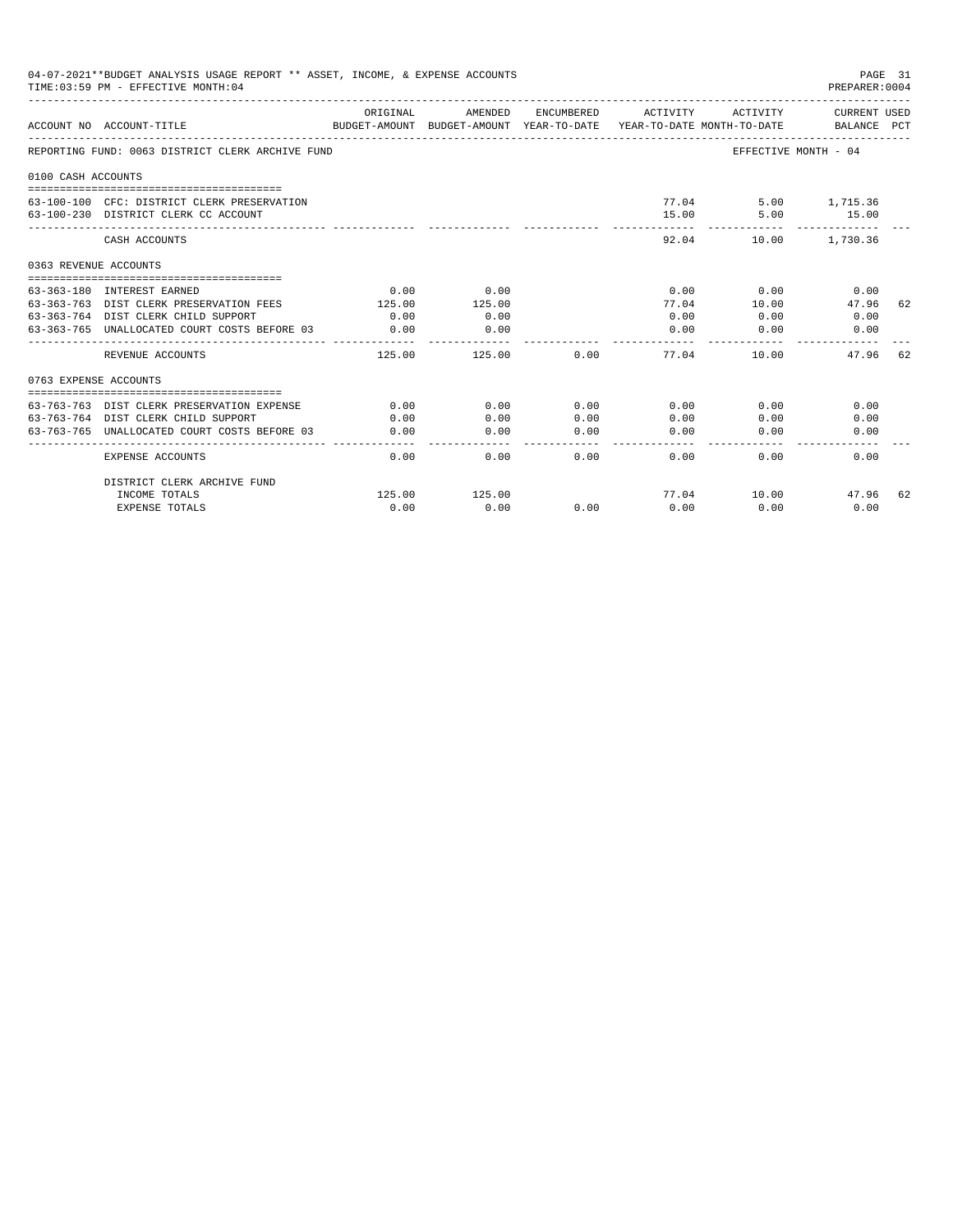|                       | 04-07-2021**BUDGET ANALYSIS USAGE REPORT ** ASSET, INCOME, & EXPENSE ACCOUNTS<br>TIME: 03:59 PM - EFFECTIVE MONTH: 04                         |                  |                                    |                     |                                      |                                                 | PAGE 32<br>PREPARER: 0004   |                      |
|-----------------------|-----------------------------------------------------------------------------------------------------------------------------------------------|------------------|------------------------------------|---------------------|--------------------------------------|-------------------------------------------------|-----------------------------|----------------------|
|                       | BUDGET-AMOUNT BUDGET-AMOUNT YEAR-TO-DATE YEAR-TO-DATE_MONTH-TO-DATE<br>ACCOUNT NO ACCOUNT-TITLE                                               | ORIGINAL         | AMENDED                            | ENCUMBERED          | ACTIVITY                             | ACTIVITY                                        | CURRENT USED<br>BALANCE PCT |                      |
|                       | REPORTING FUND: 0066 COURTHOUSE SECURITY FUND                                                                                                 |                  |                                    |                     |                                      | EFFECTIVE MONTH - 04                            |                             |                      |
| 0100 CASH ACCOUNTS    |                                                                                                                                               |                  |                                    |                     |                                      |                                                 |                             |                      |
|                       | 66-100-100 CFC: COURTHOUSE SECURITY<br>66-100-230 DISTRICT CLERK CC ACCOUNT<br>66-100-231 COUNTY CLERK CC ACCOUNT<br>66-100-232 JP CC ACCOUNT |                  |                                    |                     | 2,393.26<br>15.00<br>50.00<br>403.99 | 78.53 30,627.74<br>5.00<br>0.00<br>32.50 403.99 | 15.00<br>50.00              |                      |
|                       | CASH ACCOUNTS                                                                                                                                 |                  |                                    |                     | 2,862.25                             | 116.03                                          | 31,096.73                   |                      |
| 0366 REVENUE ACCOUNTS |                                                                                                                                               |                  |                                    |                     |                                      |                                                 |                             |                      |
|                       | 66-366-180 INTEREST EARNED<br>66-366-766 COURTHOUSE SECURITY FEES                                                                             | 0.00<br>3.000.00 | 0.00<br>3,000.00                   |                     |                                      | $0.00$ $0.00$ $0.00$ $0.00$<br>2.725.19 116.03  | 274.81                      | 91                   |
|                       | REVENUE ACCOUNTS                                                                                                                              |                  | 3,000.00 3,000.00                  |                     | $0.00$ 2.725.19                      | 116.03                                          | 274.81                      | 91                   |
| 0766 EXPENSE ACCOUNTS |                                                                                                                                               |                  |                                    |                     |                                      |                                                 |                             |                      |
|                       | 66-766-766 COURTHOUSE SECURITY EXPENSES                                                                                                       |                  | 60,000.00 60,000.00                |                     | $0.00$ 0.00                          | 0.00                                            | 60,000.00 00                |                      |
|                       | <b>EXPENSE ACCOUNTS</b>                                                                                                                       |                  | 60.000.00 60.000.00                | -----------<br>0.00 | -------------<br>0.00                | 0.00                                            | -------------<br>60,000.00  | - 00                 |
|                       | COURTHOUSE SECURITY FUND                                                                                                                      |                  |                                    |                     |                                      |                                                 |                             |                      |
|                       | INCOME TOTALS<br><b>EXPENSE TOTALS</b>                                                                                                        | 60,000.00        | $3,000.00$ $3,000.00$<br>60,000.00 | 0.00                | 0.00                                 | 2,725.19 116.03 274.81<br>0.00                  | 60,000.00                   | 91<br>0 <sup>0</sup> |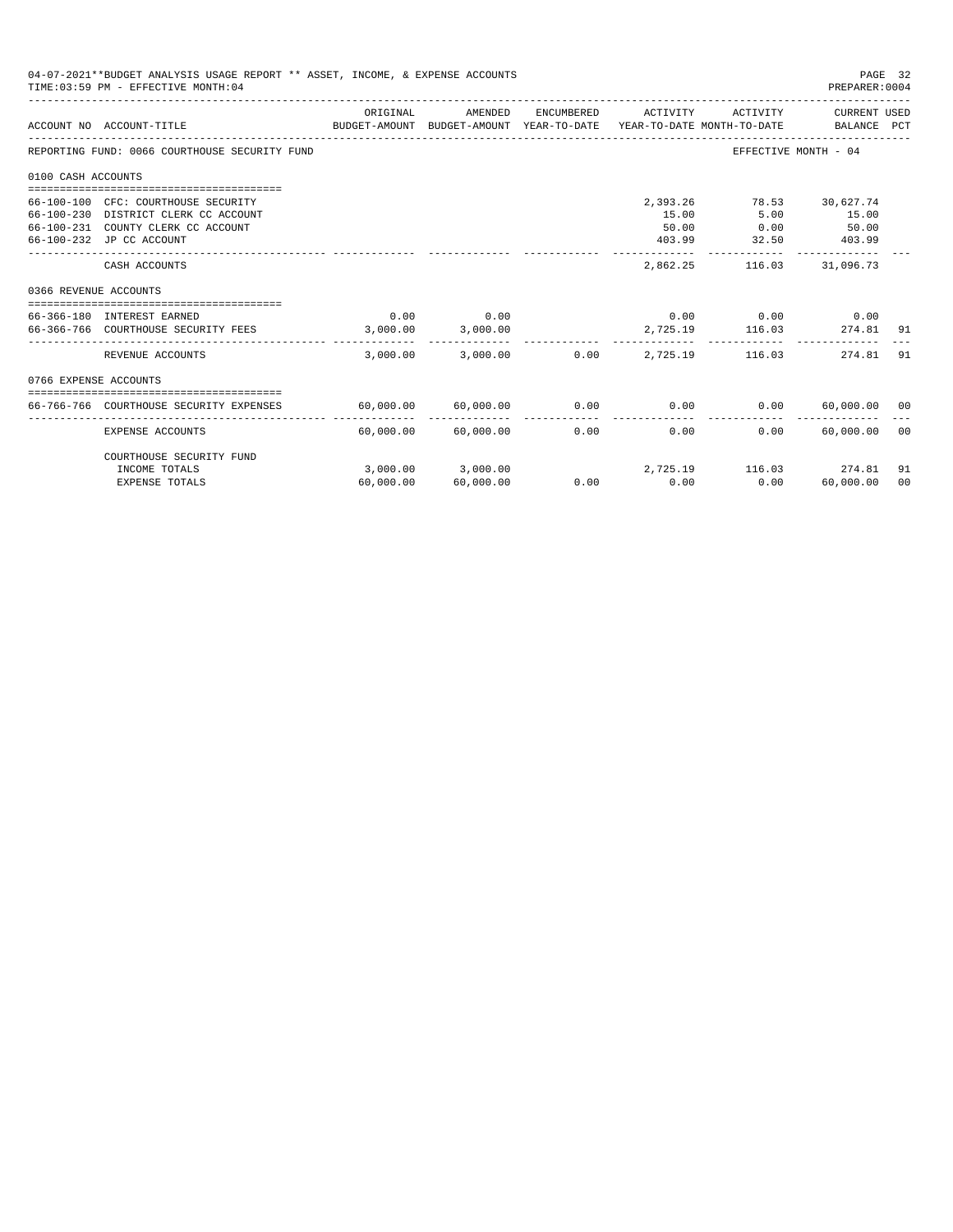| 04-07-2021**BUDGET ANALYSIS USAGE REPORT ** ASSET, INCOME, & EXPENSE ACCOUNTS<br>PAGE 33<br>TIME: 03:59 PM - EFFECTIVE MONTH: 04<br>PREPARER: 0004 |                                                                                                                   |                |                |      |                     |                                             |                                                  |      |
|----------------------------------------------------------------------------------------------------------------------------------------------------|-------------------------------------------------------------------------------------------------------------------|----------------|----------------|------|---------------------|---------------------------------------------|--------------------------------------------------|------|
|                                                                                                                                                    | BUDGET-AMOUNT BUDGET-AMOUNT YEAR-TO-DATE  YEAR-TO-DATE MONTH-TO-DATE     BALANCE PCT<br>ACCOUNT NO ACCOUNT-TITLE  | ORIGINAL       | AMENDED        |      | ENCUMBERED ACTIVITY |                                             | ACTIVITY CURRENT USED                            |      |
|                                                                                                                                                    | REPORTING FUND: 0068 COUNTY PRESERVATION FUND                                                                     |                |                |      |                     | EFFECTIVE MONTH - 04                        |                                                  |      |
| 0100 CASH ACCOUNTS                                                                                                                                 |                                                                                                                   |                |                |      |                     |                                             |                                                  |      |
|                                                                                                                                                    | 68-100-100 CFC: COUNTY PRESERVATION<br>68-100-230 DISTRICT CLERK CC ACCOUNT<br>68-100-231 COUNTY CLERK CC ACCOUNT |                |                |      | 15.00<br>15.00      | 156.95<br>5.00<br>0.00                      | 5.00 3,851.10<br>15.00<br>15.00<br>------------- |      |
|                                                                                                                                                    | CASH ACCOUNTS                                                                                                     |                |                |      | 186.95              | 10.00                                       | 3,881,10                                         |      |
| 0368 REVENUE ACCOUNTS                                                                                                                              |                                                                                                                   |                |                |      |                     |                                             |                                                  |      |
|                                                                                                                                                    | 68-368-180 INTEREST EARNED<br>68-368-768 COUNTY PRESERVATION FEES                                                 | 0.00<br>300.00 | 0.00<br>300.00 |      |                     | $0.00$ $0.00$ $0.00$ $0.00$<br>161.95 10.00 | 138.05                                           | - 54 |
|                                                                                                                                                    | REVENUE ACCOUNTS                                                                                                  | 300.00         |                |      |                     |                                             | 10.00 138.05                                     | 54   |
| 0768 EXPENSE ACCOUNTS                                                                                                                              |                                                                                                                   |                |                |      |                     |                                             |                                                  |      |
|                                                                                                                                                    | 68-768-768 COUNTY PRESERVATION EXPENSES                                                                           | 0.00           | 0.00           |      | $0.00$ 0.00         |                                             | 0.00<br>0.00                                     |      |
|                                                                                                                                                    | <b>EXPENSE ACCOUNTS</b>                                                                                           | 0.00           | 0.00           | 0.00 | 0.00                | 0.00                                        | 0.00                                             |      |
|                                                                                                                                                    | COUNTY PRESERVATION FUND                                                                                          |                |                |      |                     |                                             |                                                  |      |
|                                                                                                                                                    | INCOME TOTALS                                                                                                     | 300.00         | 300.00         |      |                     | 161.95 10.00 138.05                         |                                                  | -54  |
|                                                                                                                                                    | <b>EXPENSE TOTALS</b>                                                                                             | 0.00           | 0.00           | 0.00 | 0.00                | 0.00                                        | 0.00                                             |      |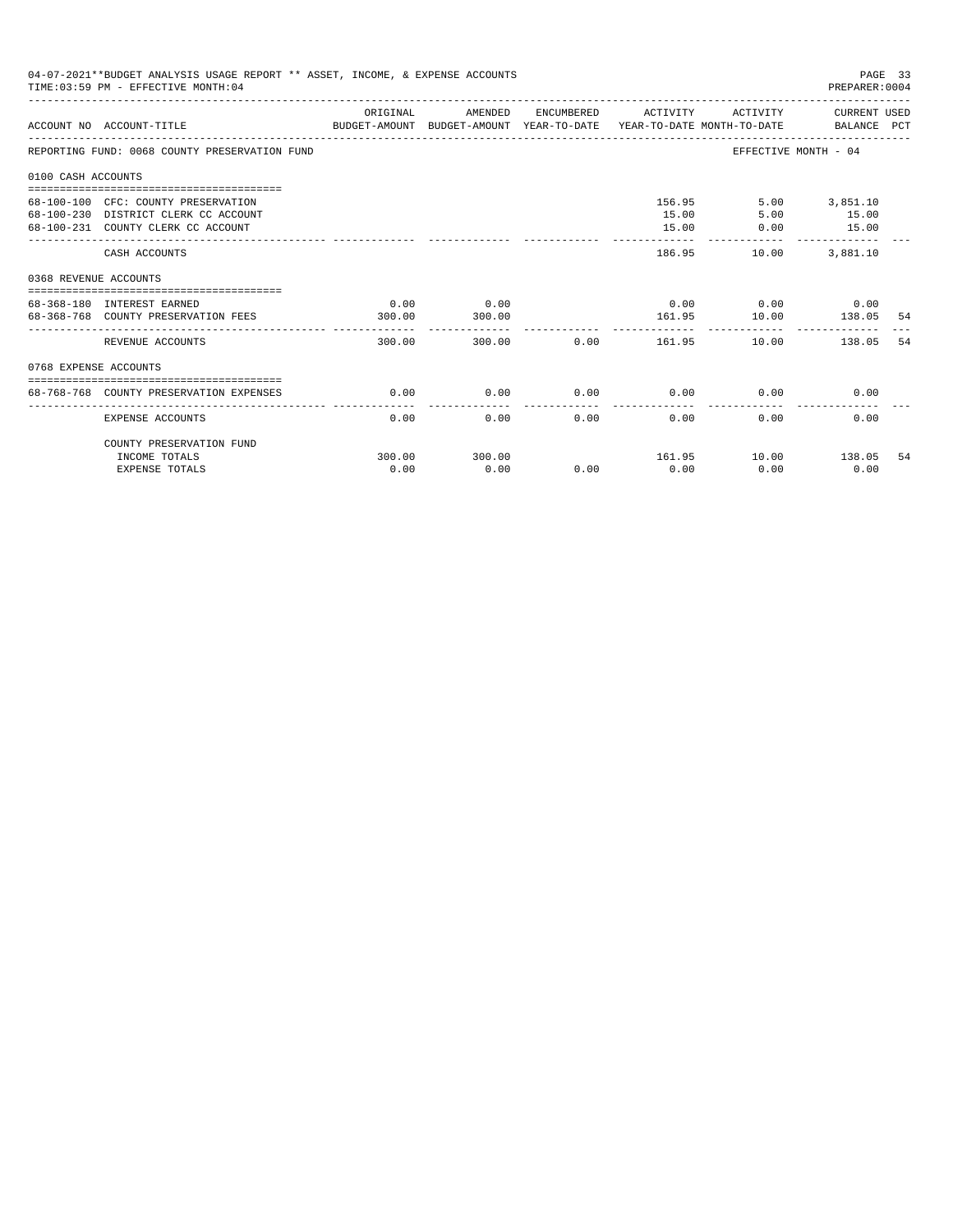|                       | 04-07-2021**BUDGET ANALYSIS USAGE REPORT ** ASSET, INCOME, & EXPENSE ACCOUNTS<br>PAGE 34<br>TIME: 03:59 PM - EFFECTIVE MONTH: 04<br>PREPARER: 0004 |          |                                     |      |                     |                        |                                                               |  |  |  |
|-----------------------|----------------------------------------------------------------------------------------------------------------------------------------------------|----------|-------------------------------------|------|---------------------|------------------------|---------------------------------------------------------------|--|--|--|
|                       | ACCOUNT NO ACCOUNT-TITLE CONTROL SUDGET-AMOUNT BUDGET-AMOUNT YEAR-TO-DATE YEAR-TO-DATE MONTH-TO-DATE BALANCE PCT                                   | ORIGINAL | AMENDED                             |      | ENCUMBERED ACTIVITY | ACTIVITY               | CURRENT USED                                                  |  |  |  |
|                       | REPORTING FUND: 0070 INMATE PHONE FUND PROFIT ACCOUNT                                                                                              |          |                                     |      |                     |                        | EFFECTIVE MONTH - 04                                          |  |  |  |
| 0100 CASH ACCOUNTS    |                                                                                                                                                    |          |                                     |      |                     |                        |                                                               |  |  |  |
|                       | 70-100-100 CFC: INMATE PHONE FUND                                                                                                                  |          |                                     |      |                     | 4,200.00 0.00 8,410.36 |                                                               |  |  |  |
|                       | CASH ACCOUNTS                                                                                                                                      |          |                                     |      | 4,200.00            |                        | $0.00$ $8,410.36$                                             |  |  |  |
| 0370 REVENUE ACCOUNTS |                                                                                                                                                    |          |                                     |      |                     |                        |                                                               |  |  |  |
|                       | 70-370-180 INTEREST EARNED                                                                                                                         |          | $0.00$ 0.00                         |      |                     |                        | $0.00$ $0.00$ $0.00$ $0.00$                                   |  |  |  |
|                       | 70-370-770 INMATE PHONE REVENUES 1,200.00 1,200.00                                                                                                 |          |                                     |      | 6,000.00            |                        | $0.00$ $4,800.00+500$                                         |  |  |  |
|                       | REVENUE ACCOUNTS                                                                                                                                   |          | $1.200.00$ $1.200.00$ 0.00 6.000.00 |      |                     | 0.00                   | $4.800.00+500$                                                |  |  |  |
| 0770 EXPENSE ACCOUNTS |                                                                                                                                                    |          |                                     |      |                     |                        |                                                               |  |  |  |
|                       | 70-770-770 INMATE PHONE EXPENSES                                                                                                                   |          |                                     |      |                     |                        | $1,200.00$ $1,200.00$ $0.00$ $1,800.00$ $0.00$ $600.00$ $150$ |  |  |  |
|                       | EXPENSE ACCOUNTS                                                                                                                                   |          | 1,200.00 1,200.00                   |      | $0.00$ 1,800.00     |                        | $- - - - - - - -$<br>$600.00 - 150$<br>0.00                   |  |  |  |
|                       | INMATE PHONE FUND PROFIT ACCOUNT                                                                                                                   |          |                                     |      |                     |                        |                                                               |  |  |  |
|                       | INCOME TOTALS                                                                                                                                      |          | $1,200.00$ $1,200.00$               |      | 6.000.00            |                        | $0.00$ $4.800.00+500$                                         |  |  |  |
|                       | <b>EXPENSE TOTALS</b>                                                                                                                              | 1,200.00 | 1,200.00                            | 0.00 | 1,800.00            |                        | $0.00$ 600.00 - 150                                           |  |  |  |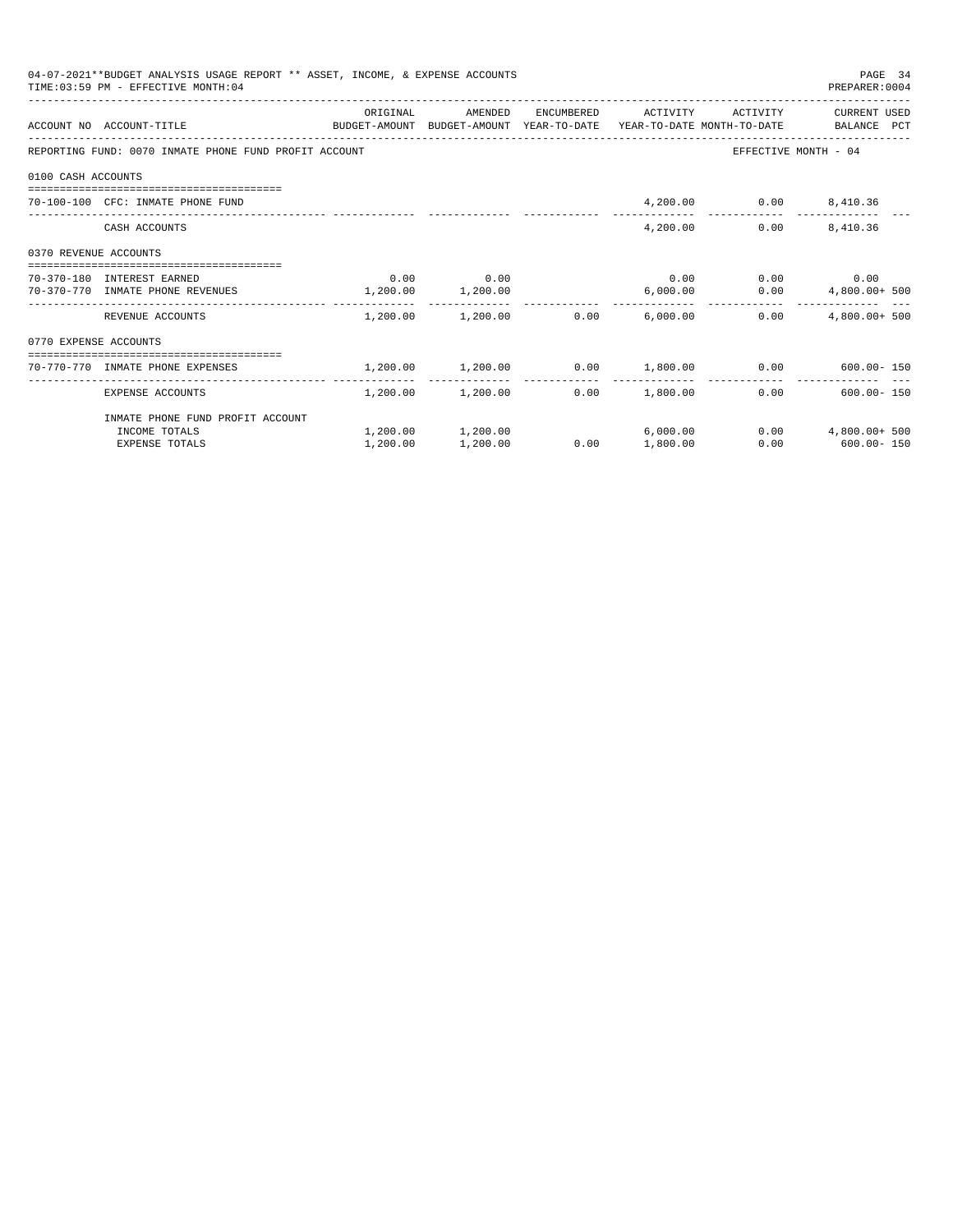|                       | 04-07-2021**BUDGET ANALYSIS USAGE REPORT ** ASSET, INCOME, & EXPENSE ACCOUNTS<br>TIME: 03:59 PM - EFFECTIVE MONTH: 04  |          |              |                                |                     |                     | PREPARER: 0004       | PAGE 35 |
|-----------------------|------------------------------------------------------------------------------------------------------------------------|----------|--------------|--------------------------------|---------------------|---------------------|----------------------|---------|
|                       |                                                                                                                        | ORIGINAL | AMENDED      |                                | ENCUMBERED ACTIVITY | ACTIVITY            | CURRENT USED         |         |
|                       | ACCOUNT NO ACCOUNT-TITLE COMMONICATION BUDGET-AMOUNT BUDGET-AMOUNT YEAR-TO-DATE YEAR-TO-DATE MONTH-TO-DATE BALANCE PCT |          |              |                                |                     |                     |                      |         |
|                       | REPORTING FUND: 0072 HOT CHECK FUND                                                                                    |          |              |                                |                     |                     | EFFECTIVE MONTH - 04 |         |
| 0100 CASH ACCOUNTS    |                                                                                                                        |          |              |                                |                     |                     |                      |         |
|                       | 72-100-100 CFC: HOT CHECK FUND                                                                                         |          |              |                                |                     | 30.00 0.00 2,796.07 |                      |         |
|                       | CASH ACCOUNTS                                                                                                          |          |              |                                | 30.00               | 0.00                | 2,796.07             |         |
| 0372 REVENUE ACCOUNTS |                                                                                                                        |          |              |                                |                     |                     |                      |         |
|                       | 72-372-180 INTEREST EARNED                                                                                             | 0.00     | 0.00         |                                | 0.00                |                     | $0.00$ 0.00          |         |
|                       | 72-372-772 HOT CHECK REVENUES                                                                                          | 600.00   | 600.00       |                                | 271.21              | 0.00                | 328.79 45            |         |
|                       | REVENUE ACCOUNTS                                                                                                       | 600.00   |              | 600.00 0.00                    | 271.21              | 0.00                | 328.79               | 45      |
| 0772 EXPENSE ACCOUNTS |                                                                                                                        |          |              |                                |                     |                     |                      |         |
|                       | :====================================<br>72-772-772 HOT CHECK EXPENSES                                                 | 540.00   |              |                                |                     |                     |                      |         |
|                       | EXPENSE ACCOUNTS                                                                                                       | 540.00   | ------------ | ------------<br>540.00<br>0.00 | 241.21              | 0.00                | 298.79               | 45      |
|                       | HOT CHECK FUND                                                                                                         |          |              |                                |                     |                     |                      |         |
|                       | INCOME TOTALS                                                                                                          | 600.00   | 600.00       |                                | 271.21              |                     | $0.00$ 328.79        | 45      |
|                       | <b>EXPENSE TOTALS</b>                                                                                                  | 540.00   | 540.00       | 0.00                           | 241.21              | 0.00                | 298.79               | 45      |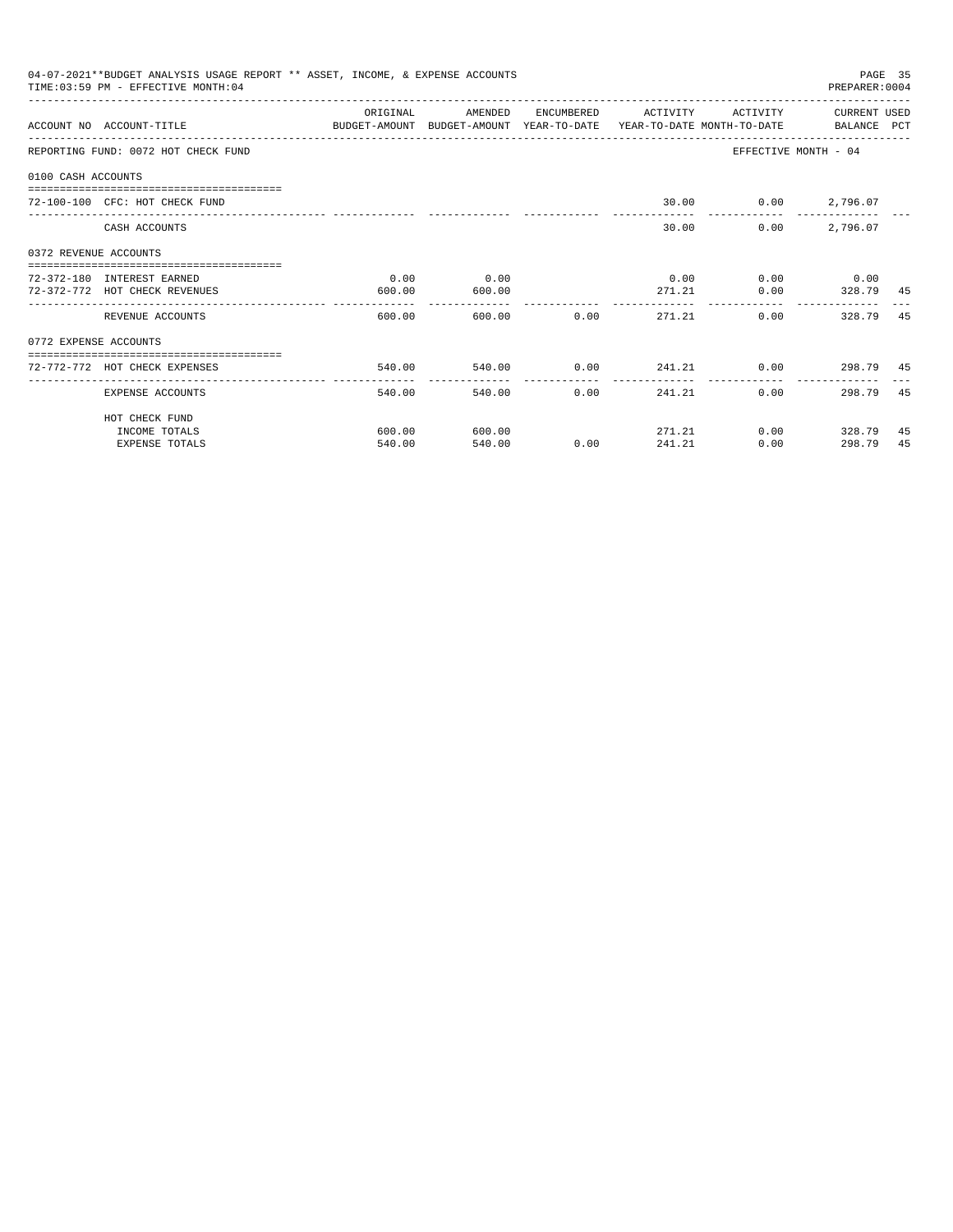|                       | 04-07-2021**BUDGET ANALYSIS USAGE REPORT ** ASSET, INCOME, & EXPENSE ACCOUNTS<br>TIME: 03:59 PM - EFFECTIVE MONTH: 04 |          |                                                                                |            |                 |                            | PAGE 36<br>PREPARER: 0004   |    |
|-----------------------|-----------------------------------------------------------------------------------------------------------------------|----------|--------------------------------------------------------------------------------|------------|-----------------|----------------------------|-----------------------------|----|
|                       | ACCOUNT NO ACCOUNT-TITLE                                                                                              | ORIGINAL | AMENDED<br>BUDGET-AMOUNT BUDGET-AMOUNT YEAR-TO-DATE YEAR-TO-DATE MONTH-TO-DATE | ENCUMBERED | ACTIVITY        | ACTIVITY                   | CURRENT USED<br>BALANCE PCT |    |
|                       | REPORTING FUND: 0074 BAIL BOND FUND                                                                                   |          |                                                                                |            |                 |                            | EFFECTIVE MONTH - 04        |    |
| 0100 CASH ACCOUNTS    |                                                                                                                       |          |                                                                                |            |                 |                            |                             |    |
|                       |                                                                                                                       |          |                                                                                |            |                 |                            |                             |    |
|                       | 74-100-100 CFC: BAIL BOND FUND                                                                                        |          |                                                                                |            |                 | 2,240.00 - 60.00 31,975.98 |                             |    |
|                       | 74-100-232 JP CC ACCOUNT                                                                                              |          |                                                                                |            | 185.00          | 0.00                       | 185.00<br>-------------     |    |
|                       | CASH ACCOUNTS                                                                                                         |          |                                                                                |            | $2.055.00 -$    |                            | 60.00 32,160.98             |    |
| 0374 REVENUE ACCOUNTS |                                                                                                                       |          |                                                                                |            |                 |                            |                             |    |
|                       |                                                                                                                       |          |                                                                                |            |                 |                            |                             |    |
|                       | 74-374-180 INTEREST EARNED                                                                                            | 0.00     | 0.00                                                                           |            | 0.00            | 0.00                       | 0.00                        |    |
|                       | 74-374-774 BAIL BOND FEES                                                                                             | 300.00   | 300.00                                                                         |            | 90.00           | 60.00                      | 210.00                      | 30 |
|                       | 74-374-775 SALE OF ESTRAY                                                                                             | 0.00     | 0.00                                                                           |            | 0.00            | 0.00                       | 0.00                        |    |
|                       | 74-374-776 CASH BOND'S                                                                                                | 6,000.00 | 6,000.00                                                                       |            | 2,285.00        | 0.00                       | 3,715.00                    | 38 |
|                       | REVENUE ACCOUNTS                                                                                                      |          | 6,300.00 6,300.00 0.00                                                         |            | 2,375,00        | 60.00                      | 3,925.00                    | 38 |
| 0774 EXPENSE ACCOUNTS |                                                                                                                       |          |                                                                                |            |                 |                            |                             |    |
|                       | ----------------------------------                                                                                    |          |                                                                                |            |                 |                            |                             |    |
|                       | 74-774-774 BAIL BOND EXPENSES                                                                                         | 25.00    | 25.00                                                                          | 0.00       | 0.00            | 0.00                       | 25.00 00                    |    |
|                       | 74-774-775 SALE OF ESTRAY                                                                                             | 0.00     | 0.00                                                                           | 0.00       | 0.00            | 0.00                       | 0.00                        |    |
|                       | 74-774-776 CASH BOND EXPENSES                                                                                         | 6.000.00 | 6.000.00                                                                       | 0.00       | 4,430.00        | 0.00                       | 1,570.00                    | 74 |
|                       | EXPENSE ACCOUNTS                                                                                                      | 6.025.00 | 6,025.00                                                                       | 0.00       | 4,430.00        | 0.00                       | 1,595.00                    | 74 |
|                       | BAIL BOND FUND                                                                                                        |          |                                                                                |            |                 |                            |                             |    |
|                       | INCOME TOTALS                                                                                                         |          | 6,300.00 6,300.00                                                              |            | 2,375.00        | 60.00                      | 3,925.00                    | 38 |
|                       | <b>EXPENSE TOTALS</b>                                                                                                 | 6,025.00 | 6,025.00                                                                       |            | $0.00$ 4,430.00 | 0.00                       | 1,595.00                    | 74 |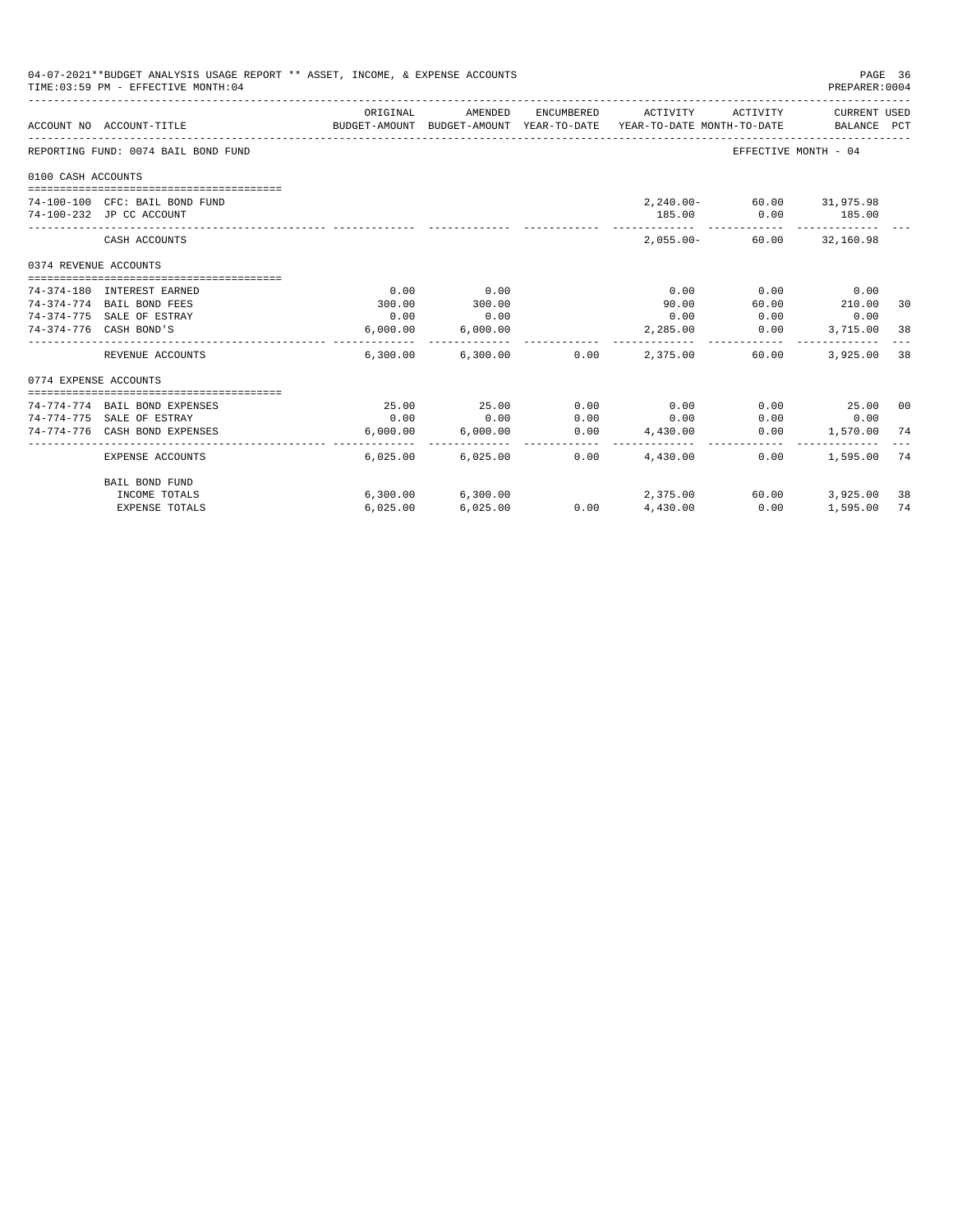|                       | 04-07-2021**BUDGET ANALYSIS USAGE REPORT ** ASSET, INCOME, & EXPENSE ACCOUNTS<br>TIME: 03:59 PM - EFFECTIVE MONTH: 04 |                         |                                                     |                    |                            |                                                                                     | PAGE 37<br>PREPARER: 0004   |                      |
|-----------------------|-----------------------------------------------------------------------------------------------------------------------|-------------------------|-----------------------------------------------------|--------------------|----------------------------|-------------------------------------------------------------------------------------|-----------------------------|----------------------|
|                       | ACCOUNT NO ACCOUNT-TITLE                                                                                              | ORIGINAL                | AMENDED<br>BUDGET-AMOUNT BUDGET-AMOUNT YEAR-TO-DATE | ENCUMBERED         | ACTIVITY                   | ACTIVITY<br>YEAR-TO-DATE MONTH-TO-DATE                                              | CURRENT USED<br>BALANCE PCT |                      |
|                       | REPORTING FUND: 0076 STATE CRIMINAL & CIVIL FEES FUND                                                                 |                         |                                                     |                    |                            | EFFECTIVE MONTH - 04                                                                |                             |                      |
| 0100 CASH ACCOUNTS    |                                                                                                                       |                         |                                                     |                    |                            |                                                                                     |                             |                      |
|                       | 76-100-100 CFC: STATE CRIMINAL & CIVIL FEES                                                                           |                         |                                                     |                    |                            | 4,354.80    165.48    82,106.76                                                     |                             |                      |
|                       | 76-100-230 DISTRICT CLERK CC ACCOUNT                                                                                  |                         |                                                     |                    | 354.00                     | 147.00                                                                              | 354.00                      |                      |
|                       | 76-100-231 COUNTY CLERK CC ACCOUNT                                                                                    |                         |                                                     |                    | 498.60                     |                                                                                     |                             |                      |
|                       | 76-100-232 JP CC ACCOUNT                                                                                              |                         |                                                     |                    | 10,083.76                  | $0.00$ 498.60<br>813.90 10,083.76                                                   |                             |                      |
|                       | CASH ACCOUNTS                                                                                                         |                         |                                                     |                    |                            | 15,291.16 1,126.38                                                                  | 93,043.12                   |                      |
| 0376 REVENUE ACCOUNTS |                                                                                                                       |                         |                                                     |                    |                            |                                                                                     |                             |                      |
|                       |                                                                                                                       |                         |                                                     |                    |                            |                                                                                     |                             |                      |
|                       | 76-376-180 INTEREST EARNED                                                                                            | 0.00                    | 0.00                                                |                    | 0.00                       | 0.00                                                                                | 0.00                        |                      |
|                       | 76-376-701 DELINQUENT CASES                                                                                           | 0.00<br>200.00          | 0.00                                                |                    | 0.00                       | 0.00                                                                                | 0.00                        |                      |
|                       | 76-376-702 GUARDIANSHIP                                                                                               |                         | 200.00                                              |                    | 260.00                     | 0.00                                                                                | $60.00 + 130$               |                      |
|                       | 76-376-703 DC-CAR-BVS TO TX VITAL STATISTICS                                                                          | $6.00$<br>500.00        | $6.00$<br>500.00                                    |                    | 0.00                       | 0.00<br>$\begin{array}{c} \circ \cdot \circ \\ \circ \cdot \circ \circ \end{array}$ | 6.00<br>259.65              | 00                   |
|                       | 76-376-704 PARKS & WILDLIFE                                                                                           |                         |                                                     |                    | 240.35                     |                                                                                     |                             | 48                   |
|                       | 76-376-705 JP OMNI FEE                                                                                                | 300.00<br>0.00          | 300.00                                              |                    | 101.18                     | 20.00                                                                               | 198.82                      | 34                   |
|                       | 76-376-706 OLD DRUG COURT<br>76-376-707 NEW SPECIALITY COURT 1-1-2020                                                 | 0.00                    | 0.00<br>0.00                                        |                    | 0.00<br>123.70             | 0.00                                                                                | 0.00<br>$0.00$ 123.70+      |                      |
|                       | 76-376-776 STATE FEE CRIMINAL & CIVIL                                                                                 |                         |                                                     |                    |                            |                                                                                     |                             | 58                   |
|                       |                                                                                                                       | 49,000.00               | 49,000.00                                           |                    |                            | 28, 284. 15 1, 106. 38                                                              | 20,715.85                   |                      |
|                       | REVENUE ACCOUNTS                                                                                                      | 50,006.00               | 50,006.00                                           | 0.00               |                            | 29,009.38 1,126.38 20,996.62                                                        |                             | 58                   |
| 0776 EXPENSE ACCOUNTS |                                                                                                                       |                         |                                                     |                    |                            |                                                                                     |                             |                      |
|                       |                                                                                                                       |                         |                                                     |                    |                            |                                                                                     |                             |                      |
|                       | 76-776-701 DELINQUENT CASES                                                                                           | 1,000.00                | 1,000.00                                            | 0.00               | 0.00                       | 0.00                                                                                | 1,000.00                    | 0 <sup>0</sup>       |
|                       | 76-776-703 DC-CAR-BVS TO TX VITAL STATISTICS                                                                          | 120.00                  | 120.00                                              | 10.98              | 53.07                      | 0.00                                                                                | 55.95                       | 53                   |
|                       | 76-776-704 PARKS & WILDLIFE<br>76-776-705 JP OMNI EXPENSE                                                             | 1,500.00<br>90.00       | 1,500.00<br>90.00                                   | 0.00<br>0.00       | 0.00                       | 0.00                                                                                | 1,500.00                    | 0 <sup>0</sup><br>20 |
|                       |                                                                                                                       |                         |                                                     |                    | 18.00                      | 0.00                                                                                | 72.00                       |                      |
|                       | 76-776-706 OLD DRUG COURT<br>76-776-707 NEW SPECIALITY COURT 1-1-2020                                                 | 0.00                    | 0.00                                                | 0.00<br>0.00       | 0.00                       | 0.00                                                                                | 0.00                        |                      |
|                       |                                                                                                                       | 0.00                    | 0.00<br>47,000.00                                   |                    | 0.00                       | 0.00<br>0.00                                                                        | 0.00                        |                      |
|                       | 76-776-776 STATE FEE CRIMINAL & CIVIL                                                                                 | 47,000.00<br>__________ | .                                                   | 30.00<br>------- - | 16,989.42<br>----------- - | ------------                                                                        | 29,980.58<br>------------   | 36                   |
|                       | EXPENSE ACCOUNTS                                                                                                      | 49,710.00               | 49,710.00                                           | 40.98              | 17,060.49                  | 0.00                                                                                | 32,608.53                   | 34                   |
|                       | STATE CRIMINAL & CIVIL FEES FUND                                                                                      |                         |                                                     |                    |                            |                                                                                     |                             |                      |
|                       | INCOME TOTALS                                                                                                         |                         | 50,006.00 50,006.00                                 |                    |                            | 29,009.38 1,126.38 20,996.62                                                        |                             | 58                   |
|                       | <b>EXPENSE TOTALS</b>                                                                                                 | 49,710.00               | 49,710.00                                           |                    | 40.98 17,060.49            | 0.00                                                                                | 32,608.53                   | 34                   |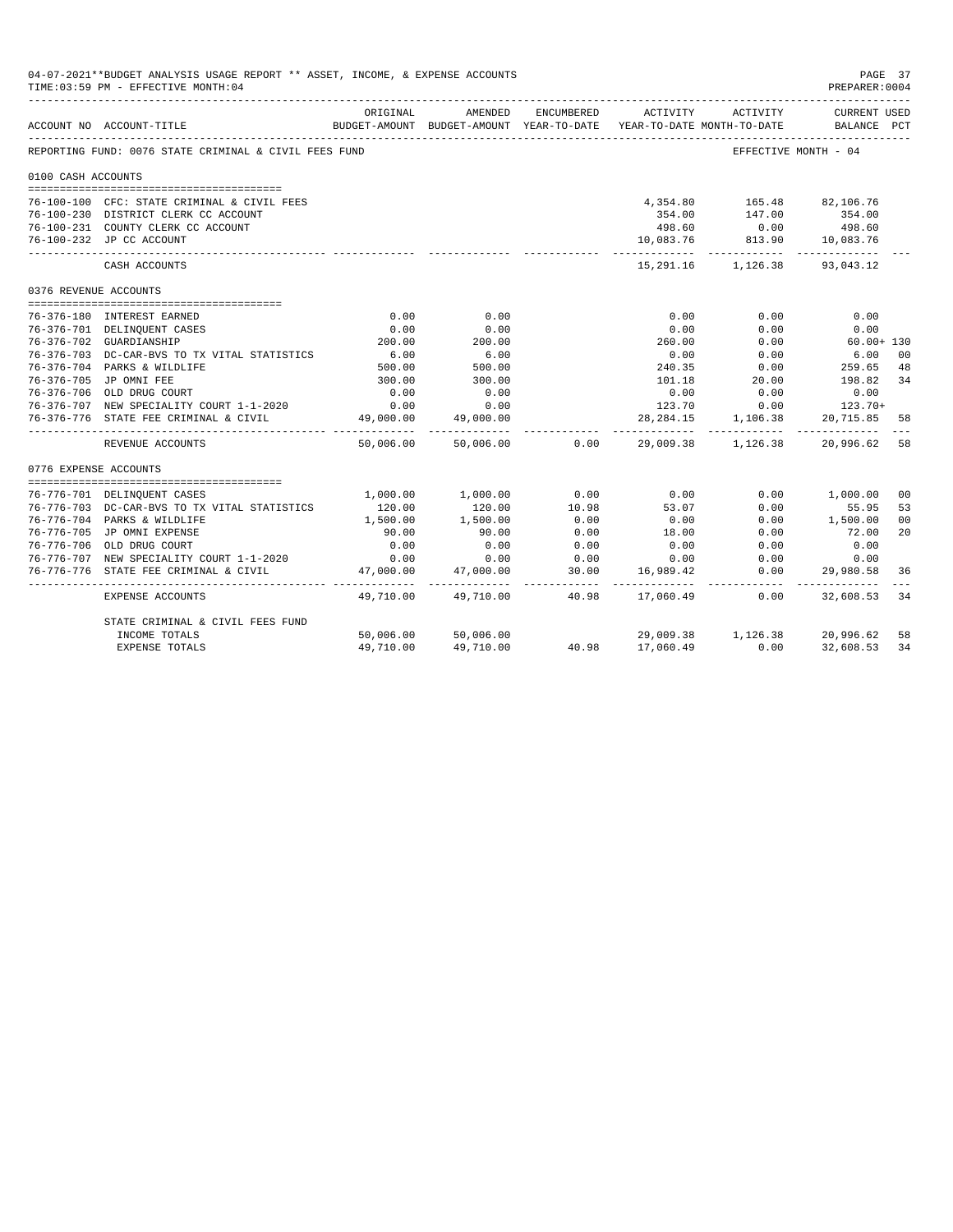|                     | 04-07-2021**BUDGET ANALYSIS USAGE REPORT ** ASSET, INCOME, & EXPENSE ACCOUNTS<br>TIME: 03:59 PM - EFFECTIVE MONTH: 04 |                      |                                                                                |                  |                       |                               | PREPARER: 0004                     | PAGE 38        |
|---------------------|-----------------------------------------------------------------------------------------------------------------------|----------------------|--------------------------------------------------------------------------------|------------------|-----------------------|-------------------------------|------------------------------------|----------------|
|                     | ACCOUNT NO ACCOUNT-TITLE                                                                                              | ORIGINAL             | AMENDED<br>BUDGET-AMOUNT BUDGET-AMOUNT YEAR-TO-DATE YEAR-TO-DATE MONTH-TO-DATE | ENCUMBERED       |                       | ACTIVITY ACTIVITY             | <b>CURRENT USED</b><br>BALANCE PCT |                |
|                     | REPORTING FUND: 0078 SENIOR CITIZENS FUND                                                                             |                      |                                                                                |                  |                       | EFFECTIVE MONTH - 04          |                                    |                |
| 0100 CASH ACCOUNTS  |                                                                                                                       |                      |                                                                                |                  |                       |                               |                                    |                |
|                     | 78-100-100 CFC: SENIOR CITIZENS                                                                                       |                      |                                                                                |                  | 26,846.92-            |                               | $2,939.66 - 181,258.14 -$          |                |
|                     | CASH ACCOUNTS                                                                                                         |                      |                                                                                |                  | 26,846.92-            | $2.939.66 -$                  | 181, 258. 14-                      |                |
|                     | 0200 LIABILITY ACCOUNTS                                                                                               |                      |                                                                                |                  |                       |                               |                                    |                |
|                     | --------------------------------------                                                                                |                      |                                                                                |                  |                       |                               |                                    |                |
|                     | 78-200-180 ACCOUNTS PAYABLE<br>______________________________________                                                 |                      |                                                                                |                  | 7.00<br>-----------   | 0.00<br>-----------           | 0.00<br>المواسوس                   |                |
|                     | LIABILITY ACCOUNTS                                                                                                    |                      |                                                                                |                  | 7.00                  | 0.00                          | 0.00                               |                |
|                     | 0378 REVENUE ACCOUNTS                                                                                                 |                      |                                                                                |                  |                       |                               |                                    |                |
|                     | 78-378-160 SALE OF FIXED ASSETS                                                                                       | 0.00                 | 0.00                                                                           |                  | 0.00                  | 0.00                          | 0.00                               |                |
|                     | 78-378-180 INTEREST EARNED                                                                                            | 0.00                 | 0.00                                                                           |                  | 0.00                  | 0.00                          | 0.00                               |                |
|                     | 78-378-710 WCTCOG PROGRAM                                                                                             | 22,000.00            | 22,000.00                                                                      |                  | 12,566.56             | 0.00                          | 9,433.44                           | 57             |
|                     | 78-378-711 DEPT OF HUMAN RESOURCES                                                                                    | 0.00                 | 0.00                                                                           |                  | 0.00                  | 0.00                          | 0.00                               |                |
|                     | 78-378-712 FOOD DONATIONS                                                                                             | 6,500.00             | 6,500.00                                                                       |                  | 2,806.30              | 79.25                         | 3,693.70                           | 43             |
|                     | 78-378-713 BUILDING RENT                                                                                              | 25.00                | 25.00                                                                          |                  | 0.00                  | 0.00                          | 25.00                              | 00             |
|                     | 78-378-714 DEPT OF AGING & DISABILITY                                                                                 | 15,000.00            | 15,000.00                                                                      |                  | 5,867.55              | 0.00                          | 9,132.45                           | 39             |
|                     | 78-378-715 GIFT DONATIONS                                                                                             | 2,500.00             | 2,500.00                                                                       |                  | 3,585.00              | 0.00                          | 1,085.00+ 143                      |                |
|                     | 78-378-716 OTHER INCOME                                                                                               | 50.00                | 50.00                                                                          |                  | 1,748.04              | 0.00                          | 1,698.04+ 496                      |                |
|                     | 78-378-815 INCOME FROM OTHER FUNDS                                                                                    | 0.00<br>----------   | 0.00<br>----------                                                             |                  | 0.00<br>-----------   | 0.00<br>-----------           | 0.00<br>-----------                |                |
|                     | REVENUE ACCOUNTS                                                                                                      | 46,075.00            | 46,075.00                                                                      | 0.00             | 26,573.45             | 79.25                         | 19,501.55                          | 58             |
|                     | 0778 EXPENSE ACCOUNTS                                                                                                 |                      |                                                                                |                  |                       |                               |                                    |                |
|                     | 78-778-100 SALARY - SR CITIZENS COORDINATOR                                                                           | 23,983.00            | 23,983.00                                                                      | 0.00             | 12,188.86             | 922.40                        | 11,794.14                          | 51             |
|                     | 78-778-105 LONGEVITY PAY                                                                                              | 750.00               | 750.00                                                                         | 0.00             | 0.00                  | 0.00                          | 750.00                             | 0 <sub>0</sub> |
|                     | 78-778-110 SALARY - FULL TIME & PART TIME                                                                             | 33,813.00            | 33,813.00                                                                      | 0.00             | 16,240.25             | 1,220.75                      | 17,572.75                          | 48             |
|                     | 78-778-200 FICA EXPENSE                                                                                               | 4,757.00             | 4,757.00                                                                       | 0.00             | 2,174.72              | 163.94                        | 2,582.28                           | 46             |
|                     | 78-778-202 TCDRS GROUP TERM LIFE                                                                                      | 0.00                 | 0.00                                                                           | 0.00             | 205.13                | 16.08                         | $205.13-$                          |                |
|                     | 78-778-205 RETIREMENT                                                                                                 | 4,587.00             | 4,587.00                                                                       | 0.00             | 2,339.63              | 176.38                        | 2,247.37                           | 51             |
| 78-778-300 TRAVEL   |                                                                                                                       | 1,500.00             | 1,500.00                                                                       | 187.95           | 46.00                 | 0.00                          | 1,266.05                           | 16             |
| 78-778-305 SUPPLIES |                                                                                                                       | 2,000.00             | 2,000.00                                                                       | 305.78           | 983.42                | 0.00                          | 710.80                             | 64             |
|                     | 78-778-310 COMMUNICATIONS                                                                                             | 1,300.00             | 1,300.00                                                                       | 0.00             | 582.22                | 67.47                         | 717.78                             | 45             |
|                     | 78-778-320 REPAIRS & MAINTENANCE                                                                                      | 2,000.00             | 2,000.00                                                                       | 735.03           | 75.00                 | 0.00                          | 1,189.97                           | 41             |
|                     | 78-778-333 LAST YEARS BILLS                                                                                           | 0.00                 | 0.00                                                                           | 0.00             | 0.00                  | 0.00                          | 0.00                               |                |
|                     | 78-778-334 LAST YEARS BILLS 2020                                                                                      | 0.00                 | 0.00                                                                           | 125.00           | 242.70                | 0.00                          | $367.70 -$                         |                |
|                     | 78-778-380 UTILITIES                                                                                                  | 6,500.00             | 6,500.00                                                                       | 0.00             | 2,018.74              | 95.00                         | 4,481.26                           | 31             |
|                     | 78-778-400 NEW EQUIPMENT                                                                                              | 5,450.00             | 5,450.00                                                                       | 0.00             | 0.00                  | 0.00                          | 5,450.00                           | 0 <sup>0</sup> |
|                     | 78-778-680 VAN EXPENSE                                                                                                | 4,500.00             | 4,500.00                                                                       | 424.95           | 1,708.99              | 0.00                          | 2,366.06                           | 47             |
|                     | 78-778-685 NEW VAN - BUDGET AMENDMENT 2019                                                                            | 0.00                 | 0.00                                                                           | 0.00             | 0.00                  | 0.00                          | 0.00                               |                |
|                     | 78-778-690 EDIBLE GOODS                                                                                               | 25,000.00            | 25,000.00                                                                      | 3,542.84         | 11,837.60             | 0.00                          | 9,619.56                           | 62             |
|                     | 78-778-692 PAPER GOODS                                                                                                | 7,900.00             | 7,900.00                                                                       | 1,087.52         | 2,255.06              | 0.00                          | 4,557.42                           | 42             |
|                     | 78-778-693 GIFT EXPENSE                                                                                               | 300.00<br>---------- | 857.54<br>------------                                                         | 0.00<br>-------- | 857.54<br>----------- | 0.00<br>. _ _ _ _ _ _ _ _ _ _ | 0.00 100                           |                |
|                     | EXPENSE ACCOUNTS                                                                                                      | 124,340.00           | 124,897.54                                                                     | 6,409.07         | 53,755.86             | 2,662.02                      | 64,732.61                          | 48             |
|                     | SENIOR CITIZENS FUND                                                                                                  |                      |                                                                                |                  |                       |                               |                                    |                |
|                     | INCOME TOTALS                                                                                                         | 46,075.00            | 46,075.00                                                                      |                  | 26,573.45             | 79.25                         | 19,501.55                          | 58             |
|                     | EXPENSE TOTALS                                                                                                        | 124,340.00           | 124,897.54                                                                     | 6,409.07         | 53,755.86             | 2,662.02                      | 64,732.61                          | 48             |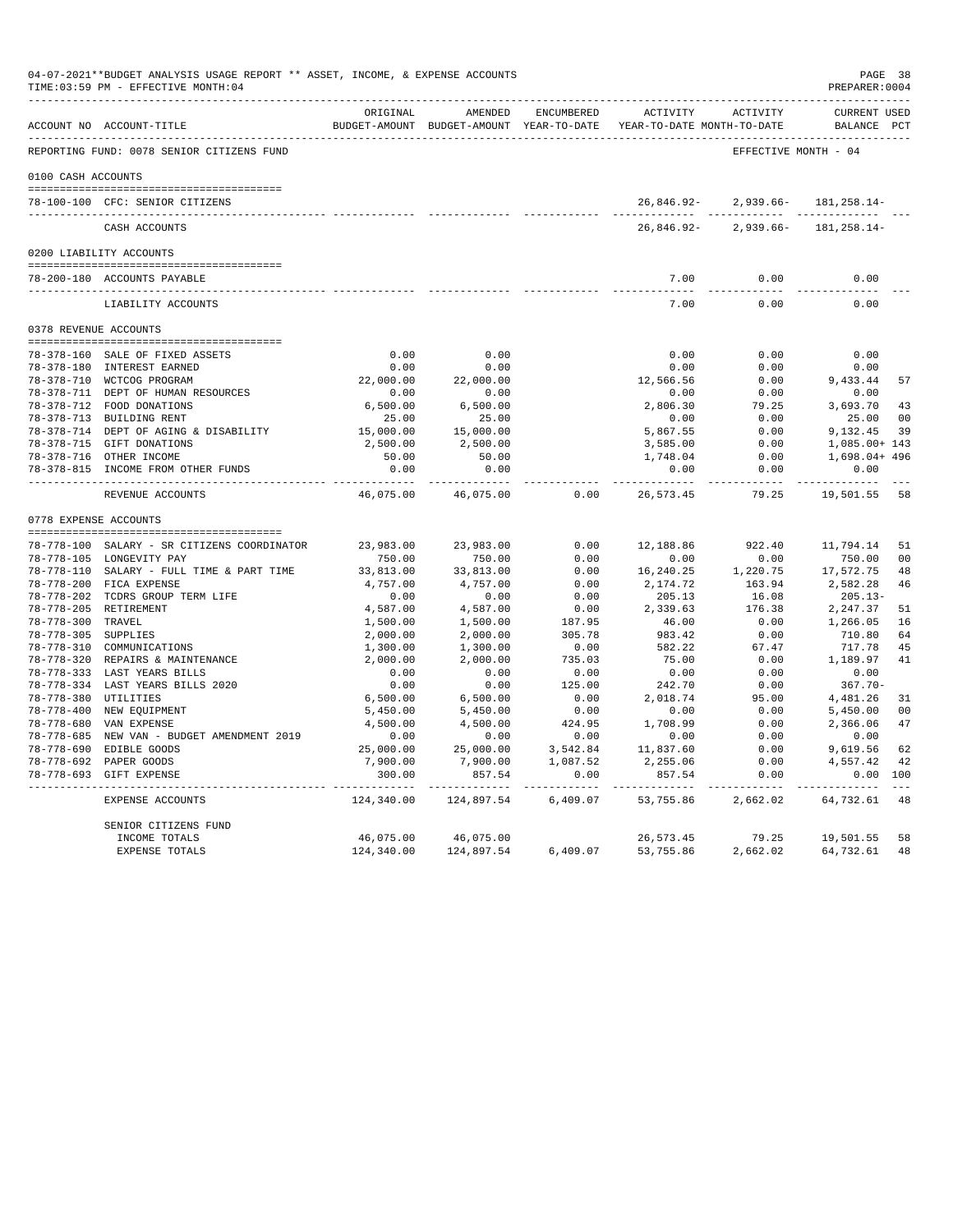|                   | 04-07-2021**BUDGET ANALYSIS USAGE REPORT ** ASSET, INCOME, & EXPENSE ACCOUNTS<br>TIME: 03:59 PM - EFFECTIVE MONTH: 04 |          |                                                     |            |                                        |          | PAGE 39<br>PREPARER: 0004          |
|-------------------|-----------------------------------------------------------------------------------------------------------------------|----------|-----------------------------------------------------|------------|----------------------------------------|----------|------------------------------------|
|                   | ACCOUNT NO ACCOUNT-TITLE                                                                                              | ORIGINAL | AMENDED<br>BUDGET-AMOUNT BUDGET-AMOUNT YEAR-TO-DATE | ENCUMBERED | ACTIVITY<br>YEAR-TO-DATE MONTH-TO-DATE | ACTIVITY | <b>CURRENT USED</b><br>BALANCE PCT |
|                   | REPORTING FUND: 0079 SYLVESTER/MCCAULLEY WATER GRANT                                                                  |          |                                                     |            |                                        |          | EFFECTIVE MONTH - 04               |
| 0100 CASH ACCOUNT |                                                                                                                       |          |                                                     |            |                                        |          |                                    |
|                   | 79-100-100 WATER GRANT CASH ACCOUNT                                                                                   |          |                                                     |            | 0.00                                   | 0.00     | 0.00                               |
|                   | CASH ACCOUNT                                                                                                          |          |                                                     |            | 0.00                                   | 0.00     | 0.00                               |
| 0380 REVENUE      |                                                                                                                       |          |                                                     |            |                                        |          |                                    |
|                   | 79-380-179 WATER GRANT REVENUE                                                                                        | 0.00     | 0.00                                                |            | 0.00                                   | 0.00     | 0.00                               |
|                   | REVENUE                                                                                                               | 0.00     | 0.00                                                | 0.00       | 0.00                                   | 0.00     | 0.00                               |
| 0850 EXPENSE      |                                                                                                                       |          |                                                     |            |                                        |          |                                    |
|                   | 79-850-850 WATER GRANT EXPENSE                                                                                        | 0.00     | 0.00                                                | 0.00       | 0.00                                   | 0.00     | 0.00                               |
|                   | <b>EXPENSE</b>                                                                                                        | 0.00     | 0.00                                                | 0.00       | 0.00                                   | 0.00     | 0.00                               |
|                   | SYLVESTER/MCCAULLEY WATER GRANT                                                                                       |          |                                                     |            |                                        |          |                                    |
|                   | INCOME TOTALS                                                                                                         | 0.00     | 0.00                                                |            | 0.00                                   | 0.00     | 0.00                               |
|                   | <b>EXPENSE TOTALS</b>                                                                                                 | 0.00     | 0.00                                                | 0.00       | 0.00                                   | 0.00     | 0.00                               |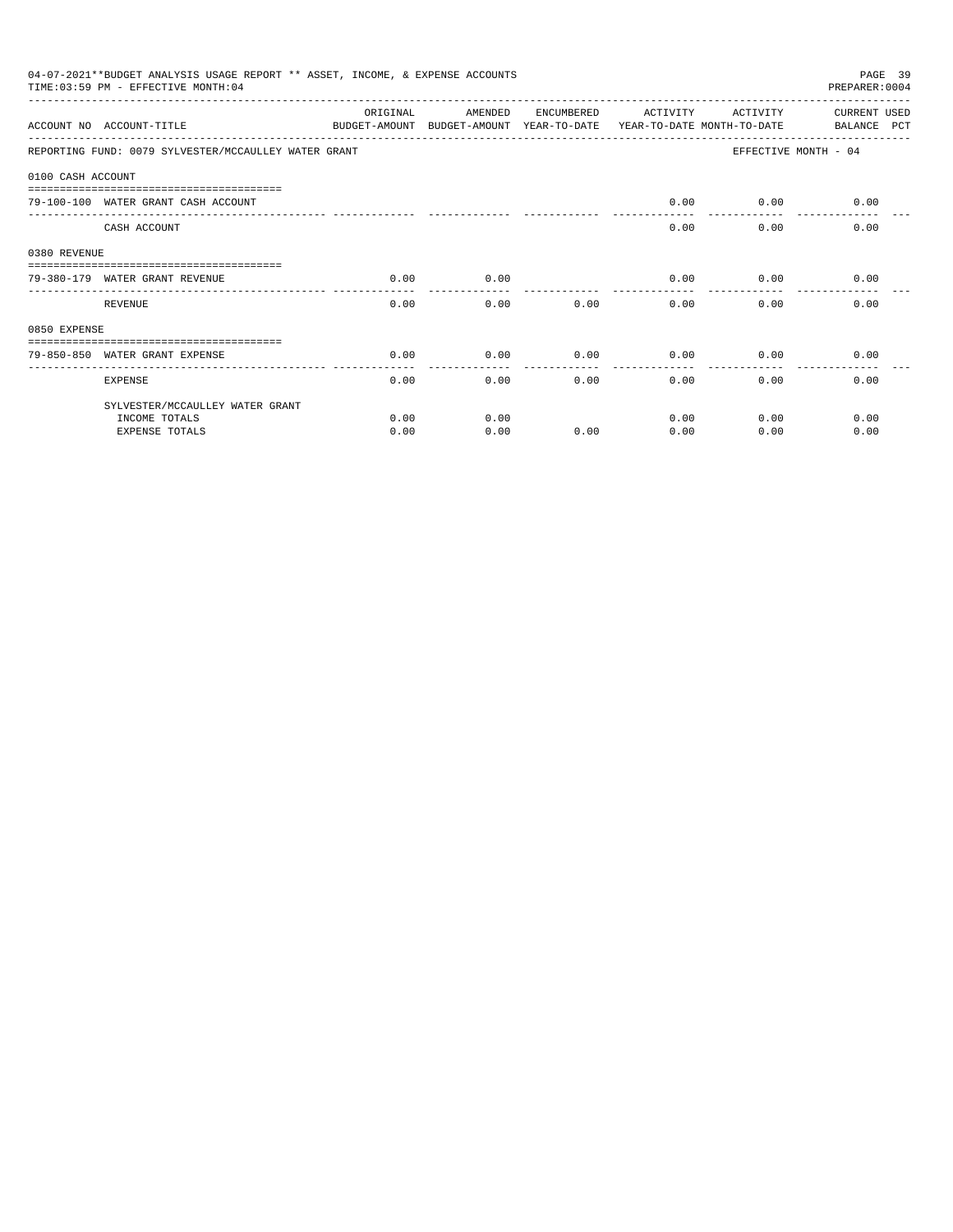|                       | 04-07-2021**BUDGET ANALYSIS USAGE REPORT ** ASSET, INCOME, & EXPENSE ACCOUNTS<br>TIME: 03:59 PM - EFFECTIVE MONTH: 04 |                                                                   |                                         |                  |                              | PREPARER: 0004       | PAGE 40 |
|-----------------------|-----------------------------------------------------------------------------------------------------------------------|-------------------------------------------------------------------|-----------------------------------------|------------------|------------------------------|----------------------|---------|
|                       | ACCOUNT NO ACCOUNT-TITLE COMPUTE BUDGET-AMOUNT BUDGET-AMOUNT YEAR-TO-DATE YEAR-TO-DATE MONTH-TO-DATE BALANCE PCT      | ORIGINAL                                                          | AMENDED                                 |                  | ENCUMBERED ACTIVITY ACTIVITY | CURRENT USED         |         |
|                       | REPORTING FUND: 0080 LEOSE GRANT FUND                                                                                 |                                                                   |                                         |                  |                              | EFFECTIVE MONTH - 04 |         |
| 0100 CASH ACCOUNTS    |                                                                                                                       |                                                                   |                                         |                  |                              |                      |         |
|                       | 80-100-100 CFC: LEOSE GRANT CHECKING                                                                                  |                                                                   |                                         |                  | 1,332.62 0.00 5,119.72       |                      |         |
|                       | CASH ACCOUNTS                                                                                                         |                                                                   |                                         | 1,332.62         | 0.00                         | 5,119.72             |         |
| 0380 REVENUE ACCOUNTS |                                                                                                                       |                                                                   |                                         |                  |                              |                      |         |
|                       | 80-380-180 INTEREST EARNED                                                                                            |                                                                   | $0.00$ 0.00                             |                  | $0.00$ 0.00 0.00             |                      |         |
|                       | 80-380-800 LEOSE GRANT REVENUES                                                                                       | $1,500.00$ $1,500.00$                                             |                                         |                  | $1,332.62$ 0.00 167.38 89    |                      |         |
|                       | REVENUE ACCOUNTS                                                                                                      |                                                                   | $1.500.00$ $1.500.00$ $0.00$ $1.332.62$ |                  |                              | 0.00 167.38 89       |         |
| 0800 EXPENSE ACCOUNTS |                                                                                                                       |                                                                   |                                         |                  |                              |                      |         |
|                       | -------------------------------------<br>80-800-800 LEOSE GRANT EXPENSES                                              | $1,500.00$ $1,500.00$ $0.00$ $0.00$ $0.00$ $0.00$ $1,500.00$ $00$ |                                         |                  |                              |                      |         |
|                       |                                                                                                                       |                                                                   |                                         | ---------------- |                              |                      |         |
|                       | EXPENSE ACCOUNTS                                                                                                      |                                                                   | $1.500.00$ $1.500.00$ 0.00              |                  | 0.00                         | $0.00$ 1,500.00 00   |         |
|                       | LEOSE GRANT FUND                                                                                                      |                                                                   |                                         |                  |                              |                      |         |
|                       | INCOME TOTALS                                                                                                         |                                                                   | $1,500.00$ $1,500.00$ $1,332.62$        |                  |                              | $0.00$ 167.38        | 89      |
|                       | <b>EXPENSE TOTALS</b>                                                                                                 | 1,500.00                                                          | 1,500.00                                | $0.00$ 0.00      | 0.00                         | 1,500.00             | 00      |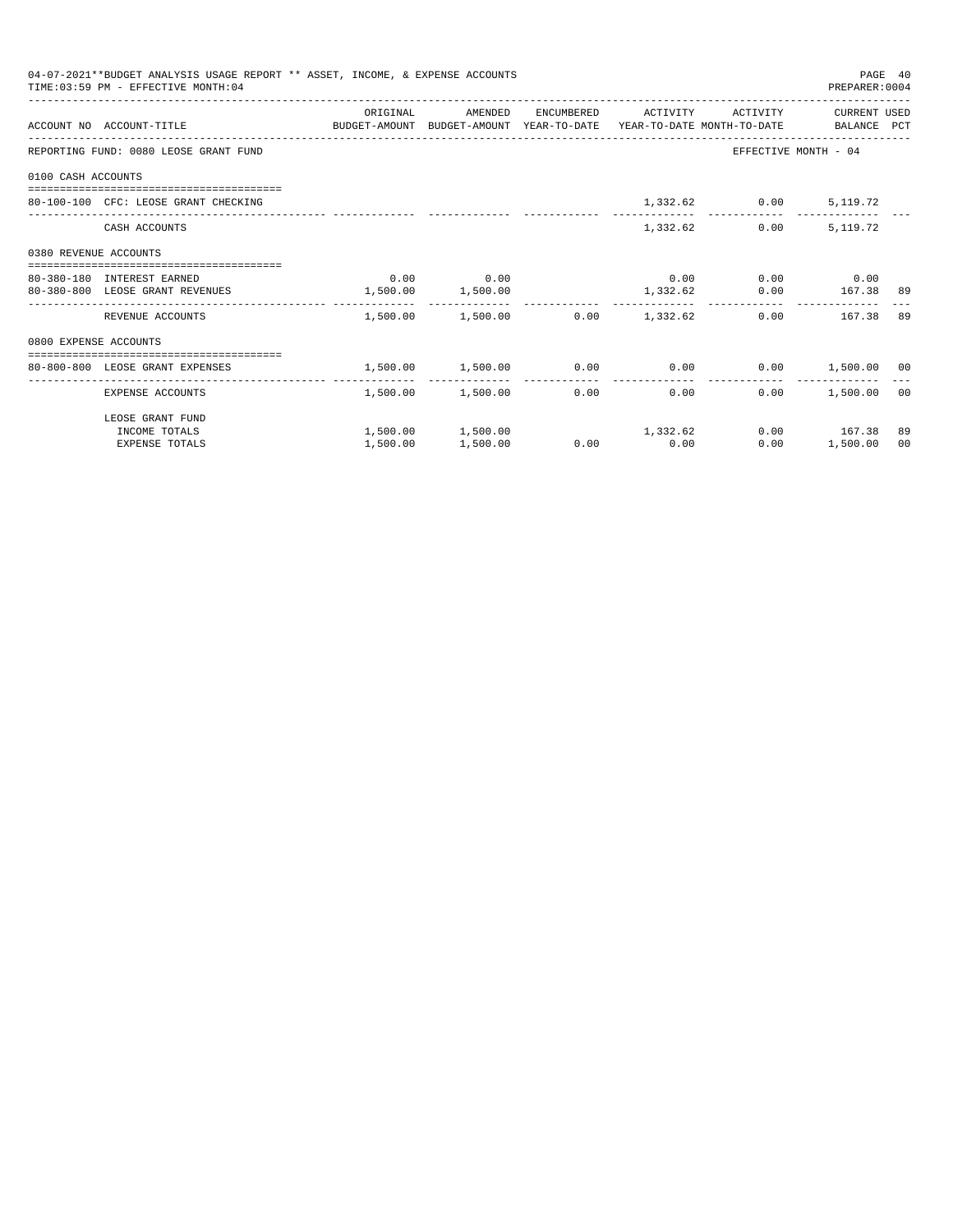|                       | 04-07-2021**BUDGET ANALYSIS USAGE REPORT ** ASSET, INCOME, & EXPENSE ACCOUNTS<br>TIME: 03:59 PM - EFFECTIVE MONTH: 04  |                       |                                              |      |                |                                                      | PAGE 41<br>PREPARER: 0004         |                |
|-----------------------|------------------------------------------------------------------------------------------------------------------------|-----------------------|----------------------------------------------|------|----------------|------------------------------------------------------|-----------------------------------|----------------|
|                       | ACCOUNT NO ACCOUNT-TITLE COMMONICATION BUDGET-AMOUNT BUDGET-AMOUNT YEAR-TO-DATE YEAR-TO-DATE MONTH-TO-DATE BALANCE PCT | ORIGINAL              |                                              |      |                | AMENDED ENCUMBERED ACTIVITY ACTIVITY CURRENT_USED    |                                   |                |
|                       | REPORTING FUND: 0082 JUSTICE COURT TECHNOLOGY FUND                                                                     |                       |                                              |      |                |                                                      | EFFECTIVE MONTH - 04              |                |
| 0100 CASH ACCOUNTS    |                                                                                                                        |                       |                                              |      |                |                                                      |                                   |                |
|                       | 82-100-100 CFC: JUSTICE COURT TECH CHECKING<br>82-100-232 JP CC ACCOUNT                                                |                       |                                              |      |                | 566.59 0.54 8,314.31<br>349.35 28.00 349.35          |                                   |                |
|                       | CASH ACCOUNTS                                                                                                          |                       |                                              |      | -------------- | 915.94                                               | 28.54 8,663.66                    |                |
| 0380 REVENUE ACCOUNTS |                                                                                                                        |                       |                                              |      |                |                                                      |                                   |                |
|                       | 82-380-180 INTEREST EARNED                                                                                             |                       | $0.00$ 0.00                                  |      |                | $0.00$ $0.00$ $0.00$ $0.00$                          |                                   |                |
|                       | 82-380-820 JUSTICE COURT TECH FEES                                                                                     | $1,200.00$ $1,200.00$ |                                              |      |                | 819.16 28.54 380.84 68                               |                                   |                |
|                       | REVENUE ACCOUNTS                                                                                                       |                       | --------------<br>$1.200.00$ $1.200.00$ 0.00 |      |                | _________________________________<br>819.16<br>28.54 | 380.84                            | 68             |
| 0820 EXPENSE ACCOUNTS |                                                                                                                        |                       |                                              |      |                |                                                      |                                   |                |
|                       | =====================================                                                                                  |                       | $0.00$ $0.00$ $0.00$ $0.00$ $0.00$ $0.00$    |      |                |                                                      |                                   |                |
|                       | 82-820-333 LAST YEARS BILLS<br>82-820-820 JUSTICE COURT TECH EXPENSES                                                  | 1,500.00 1,500.00     |                                              | 0.00 | 0.00           |                                                      | $0.00$ 0.00<br>$0.00$ 1,500.00 00 |                |
|                       |                                                                                                                        |                       |                                              |      |                |                                                      |                                   |                |
|                       | EXPENSE ACCOUNTS                                                                                                       |                       | $1.500.00$ $1.500.00$ $0.00$ $0.00$          |      |                | 0.00                                                 | 1,500.00 00                       |                |
|                       | JUSTICE COURT TECHNOLOGY FUND                                                                                          |                       |                                              |      |                |                                                      |                                   |                |
|                       | INCOME TOTALS                                                                                                          |                       | $1,200.00$ $1,200.00$                        |      |                | 819.16 28.54 380.84                                  |                                   | 68             |
|                       | <b>EXPENSE TOTALS</b>                                                                                                  | 1,500.00              | 1,500.00                                     | 0.00 | 0.00           | 0.00                                                 | 1,500.00                          | 0 <sup>0</sup> |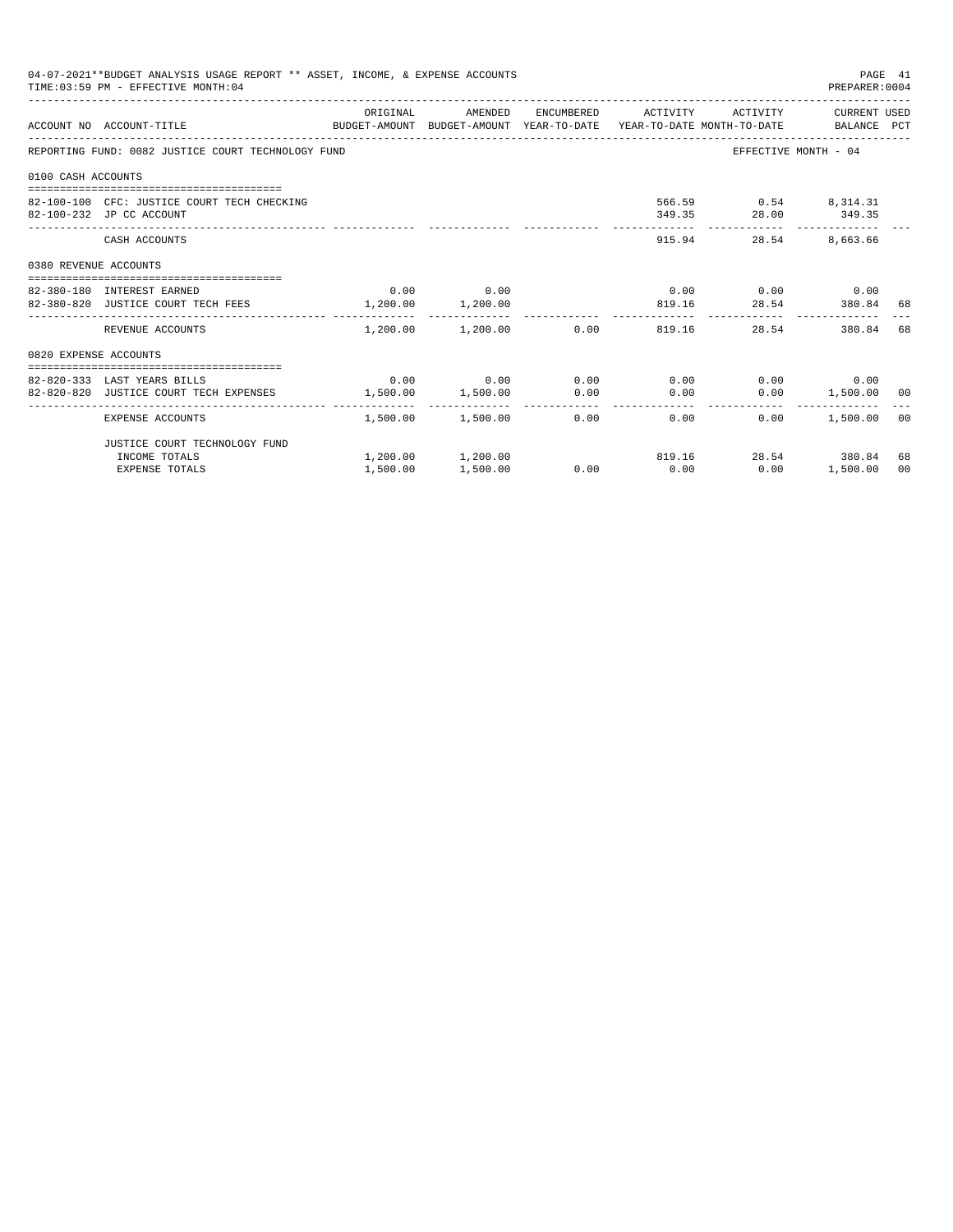|                       | 04-07-2021**BUDGET ANALYSIS USAGE REPORT ** ASSET, INCOME, & EXPENSE ACCOUNTS<br>TIME: 03:59 PM - EFFECTIVE MONTH: 04 |           |                                           |        |          |                                                                                                                              | PAGE 42<br>PREPARER: 0004          |    |
|-----------------------|-----------------------------------------------------------------------------------------------------------------------|-----------|-------------------------------------------|--------|----------|------------------------------------------------------------------------------------------------------------------------------|------------------------------------|----|
|                       | ACCOUNT NO ACCOUNT-TITLE                                                                                              | ORIGINAL  | AMENDED                                   |        |          | ENCUMBERED ACTIVITY ACTIVITY CURRENT USED<br>BUDGET-AMOUNT BUDGET-AMOUNT YEAR-TO-DATE YEAR-TO-DATE MONTH-TO-DATE BALANCE PCT |                                    |    |
|                       | REPORTING FUND: 0084 FC DRUG FORFEITURE FUND                                                                          |           |                                           |        |          | EFFECTIVE MONTH - 04                                                                                                         |                                    |    |
| 0100 CASH ACCOUNTS    |                                                                                                                       |           |                                           |        |          |                                                                                                                              |                                    |    |
|                       |                                                                                                                       |           |                                           |        |          |                                                                                                                              |                                    |    |
|                       | 84-100-100 CFC: FC DRUG FORFEITURE CHECKING                                                                           |           |                                           |        |          | $1,555.20 - 0.00$ 0.00                                                                                                       |                                    |    |
|                       | 84-100-150 CFC: FC DRUG FORFEITURE CHECKING                                                                           |           |                                           |        |          | 1,004.28 0.00 44,838.83<br>------------ -------------                                                                        |                                    |    |
|                       | CASH ACCOUNTS                                                                                                         |           |                                           |        |          | 550.92- 0.00 44,838.83                                                                                                       |                                    |    |
| 0384 REVENUE ACCOUNTS |                                                                                                                       |           |                                           |        |          |                                                                                                                              |                                    |    |
|                       | 84-384-180 INTEREST EARNED                                                                                            |           | 350.00 350.00                             |        | 86.62    |                                                                                                                              | $0.00$ 263.38                      | 25 |
|                       | 84-384-840 FC DRUG FORFEITURE REVENUES 43,000.00 43,000.00                                                            |           |                                           |        | 1,555.20 |                                                                                                                              | $0.00$ $41,444.80$ 04              |    |
|                       |                                                                                                                       |           |                                           |        |          |                                                                                                                              |                                    |    |
|                       | REVENUE ACCOUNTS                                                                                                      |           | $43.350.00$ $43.350.00$ $0.00$ $1.641.82$ |        |          |                                                                                                                              | $0.00$ $41,708.18$ 04              |    |
| 0840 EXPENSE ACCOUNTS |                                                                                                                       |           |                                           |        |          |                                                                                                                              |                                    |    |
|                       |                                                                                                                       |           |                                           |        |          |                                                                                                                              |                                    |    |
|                       | 84-840-110 ADMIN ASSISTANT - SUPPLEMENT                                                                               | 0.00      | 0.00                                      | 0.00   | 0.00     | 0.00                                                                                                                         | 0.00                               |    |
|                       | 84-840-200 FICA EXPENSE                                                                                               | 0.00      | 0.00                                      | 0.00   | 0.00     | 0.00                                                                                                                         | 0.00                               |    |
|                       | 84-840-205 RETIREMENT EXPENSE                                                                                         | 0.00      | 0.00                                      | 0.00   | 0.00     | 0.00                                                                                                                         | 0.00                               |    |
| $84 - 840 - 210$      | MEDICAL INSURANCE                                                                                                     | 0.00      | 0.00                                      | 0.00   | 0.00     |                                                                                                                              | 0.00<br>0.00                       |    |
|                       | 84-840-333 LAST YEARS BILLS                                                                                           |           | $0.00$ $0.00$ $0.00$ $0.00$ $0.00$        |        |          | 0.00                                                                                                                         | 0.00                               |    |
|                       | 84-840-840 FC DRUG FORFEITURE EXPENSES                                                                                |           | 43,000.00 43,000.00                       | 530.13 | 2,192.74 | ---------------                                                                                                              | $0.00$ $40,277.13$<br>____________ | 06 |
|                       | EXPENSE ACCOUNTS                                                                                                      |           | 43,000.00 43,000.00 530.13 2,192.74       |        |          | 0.00                                                                                                                         | 40,277.13                          | 06 |
|                       | FC DRUG FORFEITURE FUND                                                                                               |           |                                           |        |          |                                                                                                                              |                                    |    |
|                       | INCOME TOTALS                                                                                                         |           | 43,350.00 43,350.00                       | 530.13 | 1,641.82 |                                                                                                                              | $0.00$ $41.708.18$                 | 04 |
|                       | <b>EXPENSE TOTALS</b>                                                                                                 | 43,000.00 | 43,000.00                                 | 530.13 | 2,192.74 | 0.00                                                                                                                         | 40, 277, 13                        | 06 |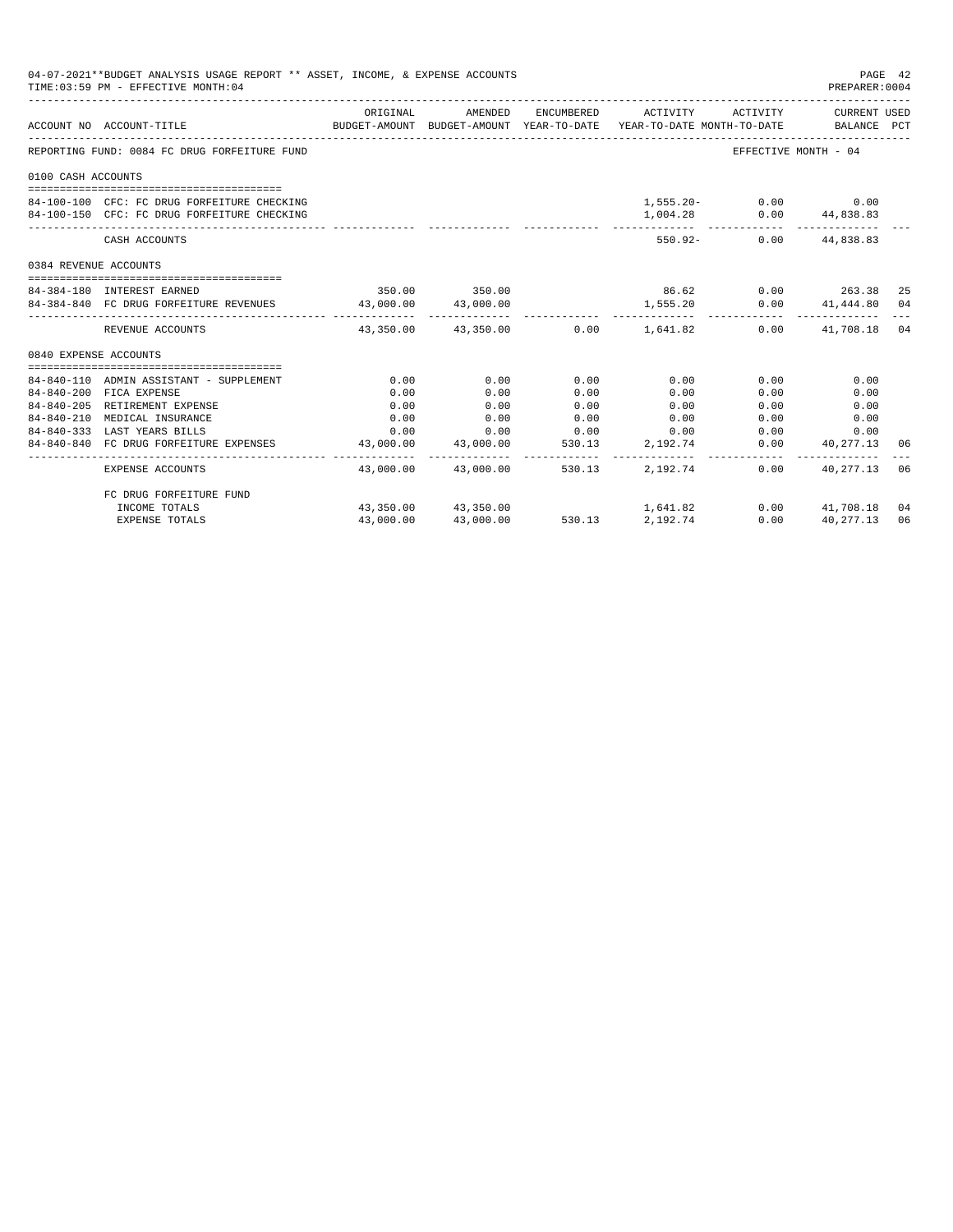|                       | 04-07-2021**BUDGET ANALYSIS USAGE REPORT ** ASSET, INCOME, & EXPENSE ACCOUNTS<br>TIME: 03:59 PM - EFFECTIVE MONTH: 04 |                                                                                             |                   |      |                                           |                             | PAGE 43<br>PREPARER: 0004 |     |
|-----------------------|-----------------------------------------------------------------------------------------------------------------------|---------------------------------------------------------------------------------------------|-------------------|------|-------------------------------------------|-----------------------------|---------------------------|-----|
|                       | ACCOUNT NO ACCOUNT-TITLE                                                                                              | ORIGINAL<br>BUDGET-AMOUNT BUDGET-AMOUNT YEAR-TO-DATE YEAR-TO-DATE MONTH-TO-DATE BALANCE PCT | AMENDED           |      | ENCUMBERED ACTIVITY ACTIVITY CURRENT USED |                             |                           |     |
|                       | REPORTING FUND: 0088 AIRPORT FUND                                                                                     |                                                                                             |                   |      |                                           | EFFECTIVE MONTH - 04        |                           |     |
| 0100 CASH ACCOUNTS    |                                                                                                                       |                                                                                             |                   |      |                                           |                             |                           |     |
|                       | 88-100-100 CFC - AIRPORT FUND                                                                                         |                                                                                             |                   |      |                                           | 1,054.19 250.00 10,869.93-  |                           |     |
|                       | CASH ACCOUNTS                                                                                                         |                                                                                             |                   |      |                                           | 1,054.19-250.00 10,869.93-  |                           |     |
| 0380 REVENUE ACCOUNTS |                                                                                                                       |                                                                                             |                   |      |                                           |                             |                           |     |
|                       | 88-380-180 INTEREST EARNED                                                                                            |                                                                                             | $0.00$ 0.00       |      |                                           | $0.00$ $0.00$ $0.00$ $0.00$ |                           |     |
|                       | 88-380-810 AIRPORT REVENUES                                                                                           |                                                                                             | 5,500.00 5,500.00 |      | 3,025.00  250.00  2,475.00  55            |                             |                           |     |
|                       | REVENUE ACCOUNTS                                                                                                      |                                                                                             |                   |      | 5,500.00 5,500.00 0.00 3,025.00 250.00    |                             | 2,475.00                  | -55 |
| 0800 EXPENSE ACCOUNTS |                                                                                                                       |                                                                                             |                   |      |                                           |                             |                           |     |
|                       | 88-800-120 PART TIME SALARY                                                                                           | 0.00                                                                                        | 0.00              | 0.00 | 0.00                                      | 0.00                        | 0.00                      |     |
|                       | 88-800-200 FICA - EMPLOYER MATCH                                                                                      | 0.00                                                                                        | 0.00              | 0.00 | 0.00                                      | 0.00                        | 0.00                      |     |
|                       | 88-800-205 RETIREMENT - EMPLOYER MATCH                                                                                | 0.00                                                                                        | $0.00$ 0.00       |      | 0.00                                      | 0.00                        | 0.00                      |     |
|                       | 88-800-810 AIRPORT EXPENSES                                                                                           |                                                                                             |                   |      | 5,500.00 5,500.00 4,827.90 4,079.19       | 0.00                        | 3,407.09- 162             |     |
|                       | EXPENSE ACCOUNTS                                                                                                      |                                                                                             |                   |      | 5,500.00 5,500.00 4,827.90 4,079.19       | 0.00                        | $3.407.09 - 162$          |     |
|                       | AIRPORT FUND                                                                                                          |                                                                                             |                   |      |                                           |                             |                           |     |
|                       | INCOME TOTALS                                                                                                         |                                                                                             | 5,500.00 5,500.00 |      |                                           | 3,025,00 250,00             | 2,475,00 55               |     |
|                       | <b>EXPENSE TOTALS</b>                                                                                                 | 5.500.00                                                                                    |                   |      | 5,500.00 4,827.90 4,079.19                | 0.00                        | $3.407.09 - 162$          |     |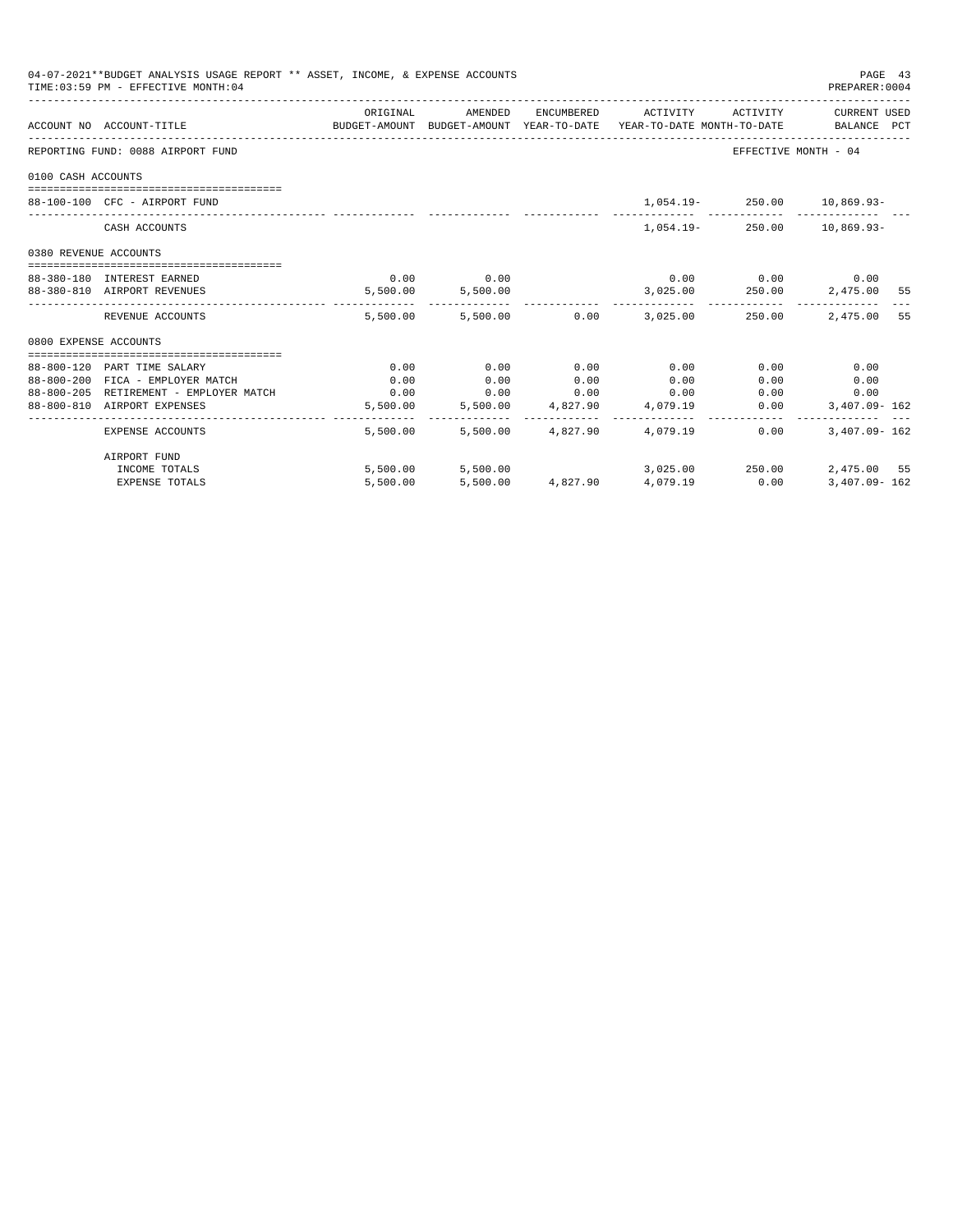|                       | 04-07-2021**BUDGET ANALYSIS USAGE REPORT ** ASSET, INCOME, & EXPENSE ACCOUNTS<br>TIME: 03:59 PM - EFFECTIVE MONTH: 04 |                                                    |                                |      |                       |                                                 | PREPARER: 0004              | PAGE 44 |
|-----------------------|-----------------------------------------------------------------------------------------------------------------------|----------------------------------------------------|--------------------------------|------|-----------------------|-------------------------------------------------|-----------------------------|---------|
|                       | ACCOUNT NO ACCOUNT-TITLE<br>BUDGET-AMOUNT BUDGET-AMOUNT YEAR-TO-DATE YEAR-TO-DATE MONTH-TO-DATE                       | ORIGINAL<br>______________________________________ | AMENDED                        |      | ENCUMBERED ACTIVITY   | ACTIVITY                                        | CURRENT USED<br>BALANCE PCT |         |
|                       | REPORTING FUND: 0092 PRE-TRIAL DIVERSION PROGRAM                                                                      |                                                    |                                |      |                       |                                                 | EFFECTIVE MONTH - 04        |         |
| 0100 CASH ACCOUNTS    |                                                                                                                       |                                                    |                                |      |                       |                                                 |                             |         |
|                       | 92-100-100 PRE-TRIAL CHECKING<br>92-100-222 PRE-TRIAL CHECKING                                                        |                                                    |                                |      |                       | $0.00$ $0.00$ $0.00$<br>3,551.66 0.00 35,199.26 |                             |         |
|                       | CASH ACCOUNTS                                                                                                         |                                                    |                                |      |                       | 3,551.66                                        | $0.00$ 35,199.26            |         |
| 0399 REVENUE ACCOUNTS |                                                                                                                       |                                                    |                                |      |                       |                                                 |                             |         |
|                       | 92-399-180 INTEREST EARNED<br>92-399-920 PRE-TRIAL FEES                                                               | 7,000.00                                           | 200.00 200.00<br>7,000.00      |      | 3.500.00              | 51.66 0.00 148.34<br>0.00                       | 3,500.00 50                 | -26     |
|                       | REVENUE ACCOUNTS                                                                                                      | --------<br>7,200.00                               | -----------<br>$7,200.00$ 0.00 |      | ---------<br>3,551.66 | 0.00                                            | .<br>3,648.34 49            |         |
| 0929 EXPENSE ACCOUNT  |                                                                                                                       |                                                    |                                |      |                       |                                                 |                             |         |
|                       | 92-929-929 PRE-TRIAL EXPENSE                                                                                          | 0.00                                               | 0.00                           | 0.00 | 0.00                  | 0.00                                            | 0.00                        |         |
|                       | EXPENSE ACCOUNT                                                                                                       | 0.00                                               | 0.00                           | 0.00 | 0.00                  | 0.00                                            | 0.00                        |         |
|                       | PRE-TRIAL DIVERSION PROGRAM                                                                                           |                                                    |                                |      |                       |                                                 |                             |         |
|                       | INCOME TOTALS<br><b>EXPENSE TOTALS</b>                                                                                | 0.00                                               | 7,200.00 7,200.00<br>0.00      | 0.00 | 3,551.66<br>0.00      | 0.00<br>0.00                                    | 3,648.34<br>0.00            | -49     |